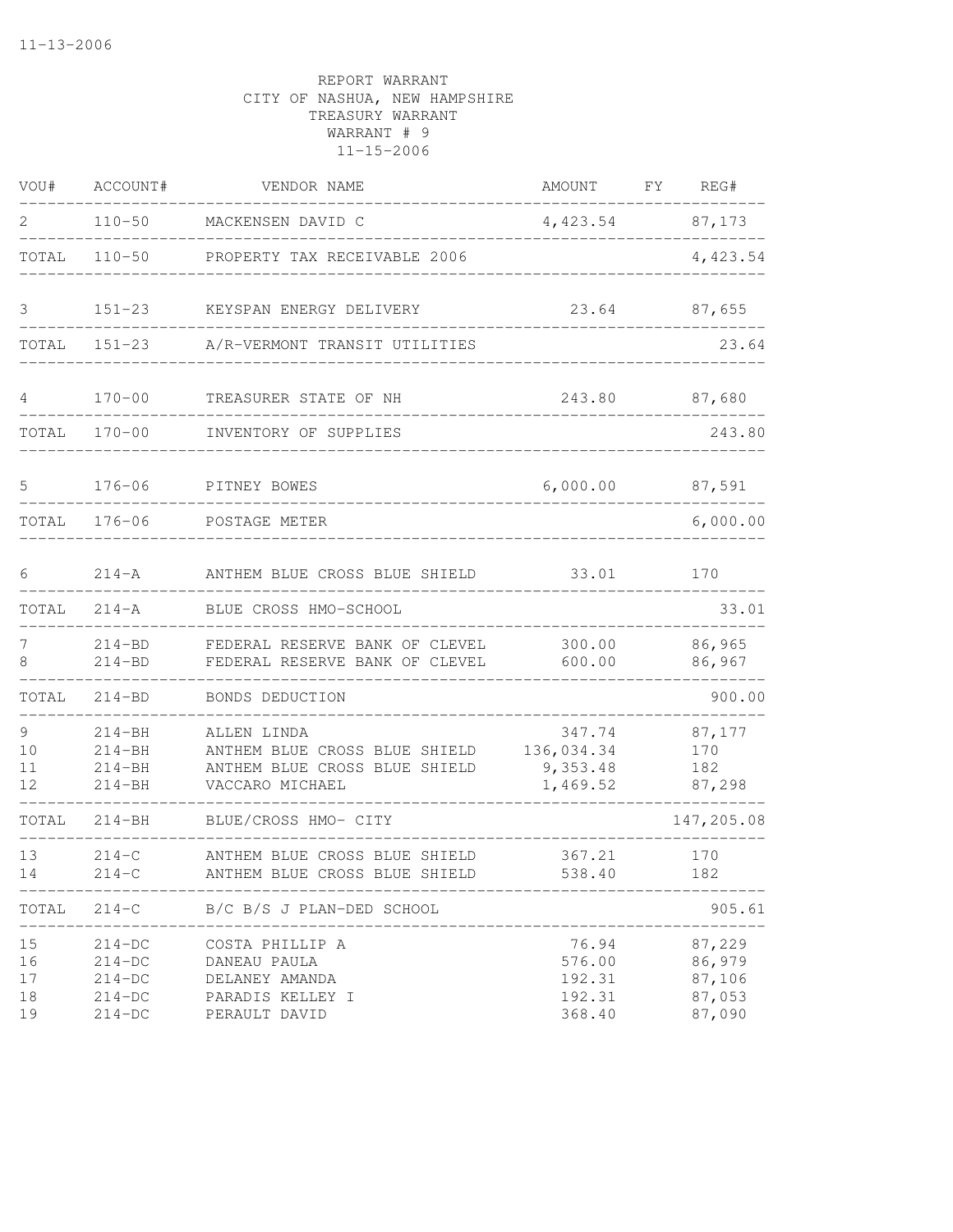| VOU#           | ACCOUNT#                           | VENDOR NAME                                                                       | <b>AMOUNT</b>                    | FΥ | REG#                 |
|----------------|------------------------------------|-----------------------------------------------------------------------------------|----------------------------------|----|----------------------|
| TOTAL          | $214-DC$                           | DEPENDENT CARE DEDUCTION                                                          |                                  |    | 1,405.96             |
| 189,09         | $214-DI$                           | UNUM LIFE INSURANCE                                                               | 1,381.52                         |    | 87,592               |
| TOTAL          | 214-DI                             | SCHOOL DISABILITY                                                                 |                                  |    | 1,381.52             |
| 20<br>21       | $214 - HC$<br>$214-HC$             | HARVARD PILGRIM HEALTH CARE<br>HARVARD PILGRIM HEALTH CARE                        | 24,788.93<br>41,559.00           |    | 172<br>184           |
| TOTAL          | $214-HC$                           | HARVARD COM HP                                                                    |                                  |    | 66, 347.93           |
| 22<br>23<br>24 | $214-HJ$<br>$214 - HJ$<br>$214-HJ$ | ANTHEM BLUE CROSS BLUE SHIELD<br>ANTHEM BLUE CROSS BLUE SHIELD<br>GALIPEAU SHEILA | 59, 151.36<br>8,604.75<br>219.30 |    | 170<br>182<br>87,131 |
| TOTAL          | $214-HJ$                           | BC/BS J PLAN DED-CITY                                                             |                                  |    | 67, 975.41           |
| 25<br>26       | $214-P$<br>$214-P$                 | NORTHEAST DELTA<br>NORTHEAST DELTA                                                | 2,578.61<br>85.34                |    | 171<br>183           |
| TOTAL          | $214-P$                            | NORTHEAST DELTA DEDUCTION                                                         |                                  |    | 2,663.95             |
| 27<br>28       | $214 - PQ$<br>$214 - PQ$           | ANTHEM BLUE CROSS BLUE SHIELD<br>ANTHEM BLUE CROSS BLUE SHIELD                    | 41, 247.32<br>21,641.17          |    | 170<br>182           |
| TOTAL          | $214 - PQ$                         | BC/BS POINT OF SERV- CITY                                                         |                                  |    | 62,888.49            |
| 29             | $214-SL$                           | SUN LIFE ASSURANCE COMPANY OF                                                     | 3,711.99                         |    | 179                  |
| TOTAL          | $214-SL$                           | BPW GROUP INS-SUN LIFE                                                            |                                  |    | 3,711.99             |
| 189,09         | $214-V$                            | VISION SERVICE PLAN - NH                                                          | 30.08                            |    | 87,593               |
| TOTAL          | $214 - V$                          | VISION CARE DEDUCTION                                                             |                                  |    | 30.08                |
| 30<br>31       | $279 - 00$<br>$279 - 00$           | CROWNE PLAZA NASHUA<br>TELEGRAPH PUBLISHING COMPANY                               | 5,487.34<br>612.60               |    | 87,688<br>87,572     |
| TOTAL          | $279 - 00$                         | OED EXPO                                                                          |                                  |    | 6,099.94             |
|                | 189,09 288-00                      | BROADWAY ACROSS AMERICA                                                           | 1,731.39                         |    | 87,542               |
| TOTAL          |                                    | 288-00 SCHOOL SUSPENSE ACCOUNT                                                    |                                  |    | 1,731.39             |
|                |                                    |                                                                                   |                                  |    |                      |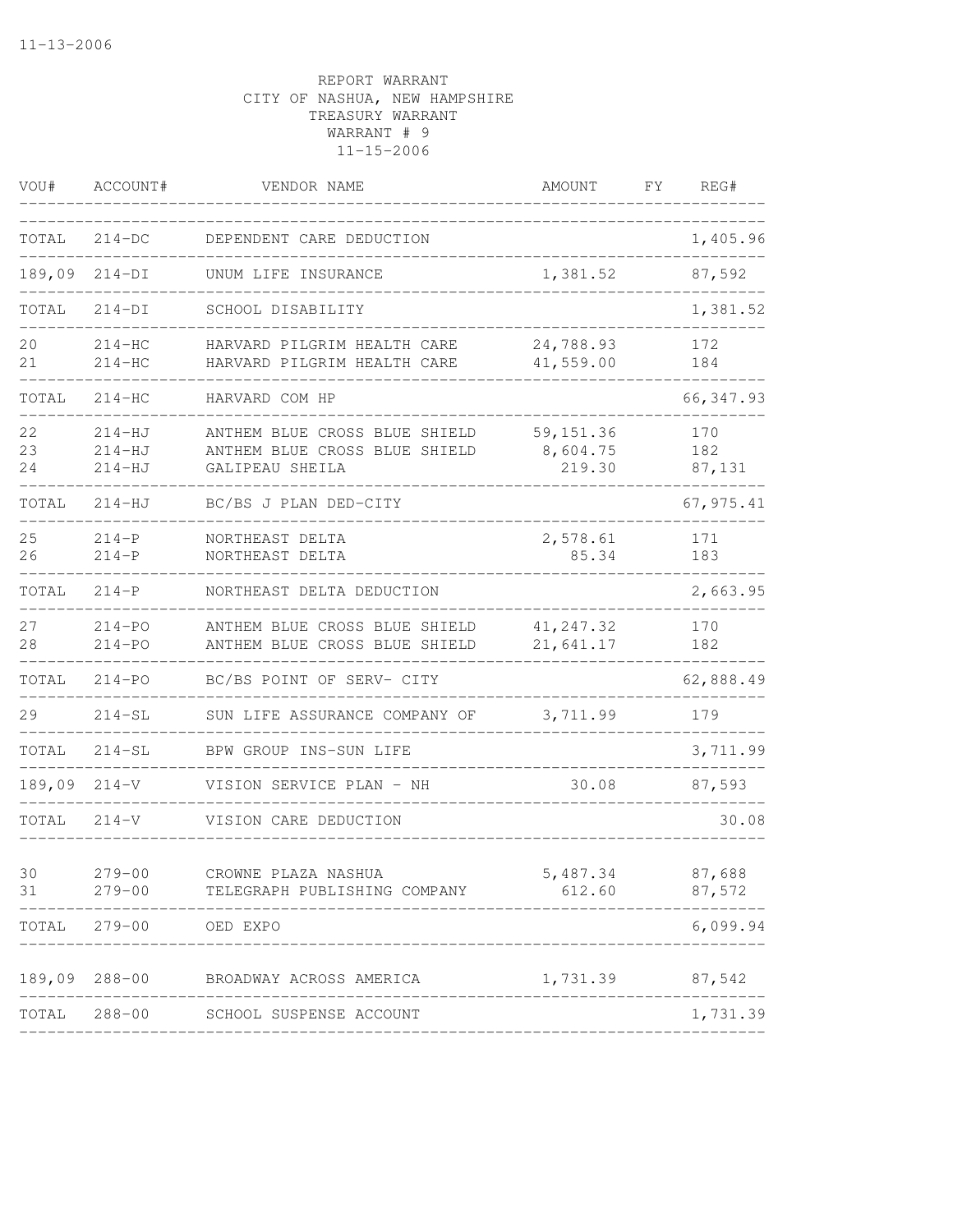| VOU#      | ACCOUNT#  | VENDOR NAME                              | AMOUNT     | FY | REG#         |
|-----------|-----------|------------------------------------------|------------|----|--------------|
| 32        | 305-53030 | ACCESS A/V                               | 1,280.00   |    | 87,183       |
| 33        | 305-59100 | ANDERSON CECIL                           | 125.00     |    | 87,140       |
| 34        | 305-59100 | JEYNES MIKE                              | 337.50     |    | 87,081       |
| 35        | 305-59100 | JOHNSON PETER N                          | 200.00     |    | 87,139       |
| 36        | 305-59100 | SHAHOOD THOMAS W III                     | 50.00      |    | 87,112       |
| 37        | 305-98029 | LEMIEUX MAUREEN                          | 50.00      |    | 87,594       |
| TOTAL 305 |           | SRF - CIVIC & COMM ACTIVITIES            |            |    | 2,042.50     |
|           |           | 189,097 3053-49050 HISTORY EDUCATION     |            |    | 62.85 87,529 |
| TOTAL     | 305       | NHS ACADEMY OF FINANCE                   |            |    | 62.85        |
|           |           |                                          |            |    |              |
| 38        |           | 308-05 PUBLIC SERVICE OF NH              | 7.96       |    | 87,682       |
| 39        | 308-83012 | ANTHEM BLUE CROSS BLUE SHIELD 14, 483.38 |            |    | 170          |
| 40        | 308-83012 | ANTHEM BLUE CROSS BLUE SHIELD            | 718.80     |    | 182          |
| 41        | 308-83013 | ANTHEM BLUE CROSS BLUE SHIELD            | 147,673.08 |    | 170          |
| 42        | 308-83013 | ANTHEM BLUE CROSS BLUE SHIELD            | 38,766.76  |    | 182          |
| 43        | 308-83017 | HARVARD PILGRIM HEALTH CARE              | 34,130.27  |    | 172          |
| 44        | 308-83017 | HARVARD PILGRIM HEALTH CARE              | 19,853.30  |    | 184          |
| 45        | 308-83019 | ANTHEM BLUE CROSS BLUE SHIELD            | 78,200.28  |    | 170          |
| 46        | 308-83019 | ANTHEM BLUE CROSS BLUE SHIELD            | 24, 259.92 |    | 182          |
| 47        | 308-83020 | NORTHEAST DELTA                          | 12, 111.33 |    | 171          |
| 48        | 308-83020 | NORTHEAST DELTA                          | 14,563.41  |    | 183          |
| 49        | 308-83021 | NORTHEAST DELTA                          | 6,470.96   |    | 171          |
| 50        | 308-83021 | NORTHEAST DELTA                          | 595.34     |    | 183          |
| 51        | 308-83025 | PRICE WATERHOUSE COOPERS LLP             | 6,500.00   |    | 185          |
| 52        | 308-83040 | FRED C CHURCH INC                        | 206.40     |    | 175          |
| 53        | 308-83041 | DEVINE MILLIMET & BRANCH PA<br><b>W</b>  | 14,167.30  |    | 87,230       |
| 53        | 308-83045 | DEVINE MILLIMET & BRANCH PA<br>W         | 6,795.15   |    | 87,230       |
| 54        | 308-83053 | APPLE NASHUA W/C                         | 2,278.00   |    | 87,030       |
| 55        | 308-83053 | BURROWS DAVID                            | 80.00      |    | 87,296       |
| 56        | 308-83053 | DARTMOUTH-HITCHCOCK CLINIC               | 311.00     |    | 87,280       |
| 57        | 308-83053 | GREATER NASHUA EMERGENCY PHYS            | 68.00      |    | 87,246       |
| 58        | 308-83053 | INFUSION SOLUTIONS INC                   | 2,500.36   |    | 87,051       |
| 59        | 308-83053 | NASHUA EYE ASSOCIATES PA<br>W/C          | 85.00      |    | 87,235       |
| 60        | 308-83053 | O'DEA OCCUPATIONAL CARE PLLC             | 600.00     |    | 87,172       |
| 61        | 308-83053 | OCCUPATIONAL HEALTH CTRS SOUTH           | 239.95     |    | 87,115       |
| 62        | 308-83053 | SJH SURGICENTER LLCD                     | 4,616.49   |    | 87,181       |
| 63        | 308-83053 | TEEBOOM KEVIN                            | 200.00     |    | 87,171       |
| 64        | 308-83054 | FOUR SEASONS ORTHOPAEDIC CTR             | 101.00     |    | 87,262       |
| 65        | 308-83054 | SMITH & NEPHEW INC                       | 4,260.00   |    | 87,188       |
| 66        | 308-83054 | SO NH REGIONAL MEDICAL CENTER            | 959.50     |    | 87,227       |
| 67        | 308-83054 | WINGATE'S PHARMACY                       | 60.15      |    | 87,189       |
| 68        | 308-83054 | WOLF RALPH R<br>MD<br>W/C                | 157.00     |    | 87,233       |
| 69        | 308-83056 | NEXTEL COMMUNICATIONS                    | 36.60      |    | 87,651       |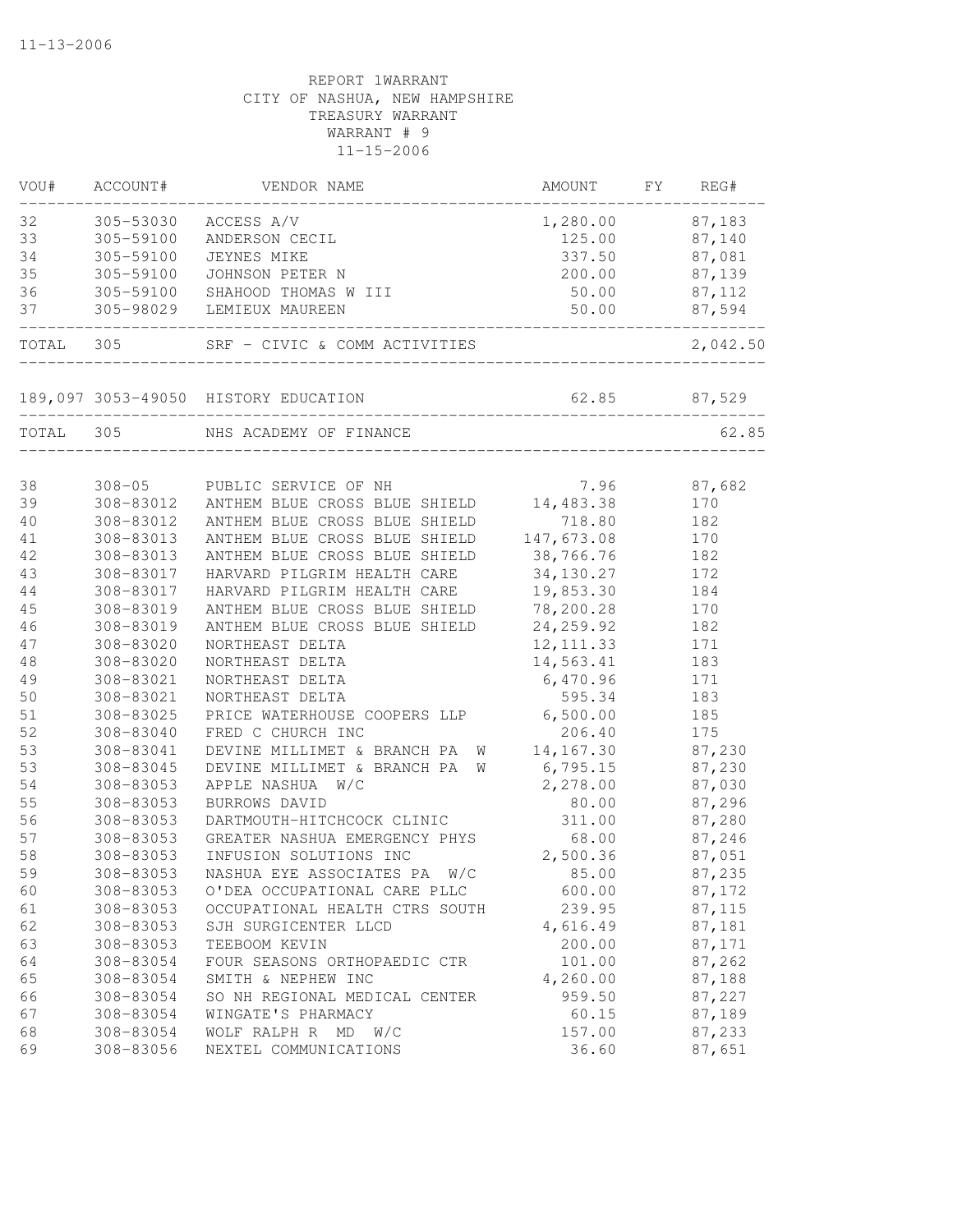| VOU#  | ACCOUNT#                                  | VENDOR NAME                                                  | AMOUNT                | FY | REG#             |
|-------|-------------------------------------------|--------------------------------------------------------------|-----------------------|----|------------------|
| 70    | 308-83063                                 | APEX CONSTRUCTION INC                                        | 425.00                |    | 87,301           |
| 71    | 308-83063                                 | W/C<br>MARVELL PLATE GLASS INC                               | 3, 132.32             |    | 87,255           |
| 72    | 308-83063                                 | PROTECTION ONE INC                                           | 2,379.00              |    | 87,670           |
| 73    | 308-83064                                 | DOWNTOWN LINCOLN MERCURY INC                                 | 4,877.37              |    | 87,277           |
| 74    | 308-83064                                 | METLIFE AUTO & HOME                                          | 1,428.87              |    | 87,178           |
| 75    | 308-83064                                 | STATE FARM INSURANCE                                         | 9,620.28              |    | 87,208           |
| 76    | 308-83076                                 | FRED C CHURCH INC                                            | 98.00                 |    | 175              |
| 77    | 308-83199                                 | STANLEY ELEVATOR CO INC                                      | 2,851.59              |    | 87,214           |
| TOTAL | 308                                       | SRF - INSURANCE                                              |                       |    | 460,869.12       |
|       |                                           |                                                              |                       |    |                  |
|       | 189,098 3086-49075                        | STAPLES BUSINESS ADVANTAGE                                   | 16.86                 |    | 87,249           |
|       | 189,098 3086-64040                        | STAPLES BUSINESS ADVANTAGE                                   | 47.97                 |    | 87,249           |
|       | 189,099 3086-83004                        | VISION SERVICE PLAN - NH                                     | 32.58                 |    | 87,596           |
|       | 3086-83006                                | ANTHEM BLUE CROSS BLUE SHIELD                                | 2,376.77              |    | 182              |
|       | 3086-83009                                | NORTHEAST DELTA                                              | 134.65                |    | 183              |
|       | 189,100 3086-83102<br>189,101 3086-91040  | UNUM LIFE INSURANCE<br>COTE RICHARD                          | 53.08<br>67.53        |    | 87,595<br>87,324 |
|       |                                           |                                                              |                       |    |                  |
| TOTAL | 308                                       | JAVITS GRANT PROGRAM                                         |                       |    | 2,729.44         |
|       |                                           |                                                              |                       |    |                  |
|       |                                           | 189,102 3097-49075 BLUE RIBBON MAINTENANCE SUPPLI            | 1,502.38              |    | 87,368           |
|       | 189,103 3097-49075                        | CENTRAL PAPER PRODUCTS CO                                    | 11,156.96             |    | 87,575           |
|       | 189,104 3097-49075                        | <b>ECOLAB</b>                                                | 98.21                 |    | 87,341           |
|       | 189,105 3097-49085                        | COCA COLA                                                    | 3,620.05              |    | 87,348           |
|       | 189,106 3097-49085                        | COOKIETREE, INC.                                             | 5,951.00              |    | 87,455           |
|       | 189,107 3097-49085                        | COSTA FRUIT & PRODUCE CO INC                                 | 19,028.65             |    | 87,588           |
|       | 189,107 3097-49085                        | COSTA FRUIT & PRODUCE CO INC                                 | 30, 181.73            |    | 87,589           |
|       | 189,108 3097-49085                        | FANTINI BAKING CO., INC.                                     | 3,394.50              |    | 87,468           |
|       | 189,109 3097-49085                        | FRUITICANA, LLC                                              | 900.00                |    | 87,520           |
|       | 189, 110 3097-49085                       | GARELICK FARMS-LYNN                                          | 23, 112.94            |    | 87,225           |
|       | 189, 111 3097-49085                       | GILL'S PIZZA CO.                                             | 9,040.60              |    | 87,442           |
|       | 189, 112 3097-49085                       | M SAUNDERS INC                                               | 5,551.34              |    | 87,421           |
|       | 189, 113 3097-49085                       | MCKEE FOODS CORP                                             | 482.76                |    | 87,119           |
|       | 189, 114 3097-49085                       | NEW ENGLAND ICE CREAM                                        | 609.94                |    | 87,457           |
|       | 189, 115 3097-49085                       | ORIGINAL CRISPY PIZZA CRUST CO                               | 361.56                |    | 87,160           |
|       | 189, 116 3097-49085                       | SURPLUS DISTRIBUTION SECTION                                 | 561.00                |    | 87,215           |
|       | 189, 117 3097-64335                       | NORTHEAST FOOD SVC EQUIPMENT &                               | 86.50                 |    | 87,022           |
|       | 189, 118 3097-74092                       | AFFILIATED HVAC SERVICES LLC                                 | 281.52                |    | 87,381           |
|       | 189, 119 3097-74092                       | BASSETT SERVICES CORPORATION                                 | 142.50                |    | 87,383           |
|       | 189, 120 3097-74092<br>189,121 3097-83004 | HOBART SERVICE                                               | 120.00                |    | 87,015           |
|       |                                           | VISION SERVICE PLAN - NH                                     | 130.32                |    | 87,598           |
|       | 3097-83006                                | ANTHEM BLUE CROSS BLUE SHIELD<br>HARVARD PILGRIM HEALTH CARE | 19,938.64<br>6,204.88 |    | 182              |
|       | 3097-83006                                |                                                              |                       |    | 184              |
|       | 3097-83006<br>3097-83009                  | HARVARD PILGRIM HEALTH CARE<br>NORTHEAST DELTA               | 1,000.79<br>1,549.37  |    | 87,676<br>183    |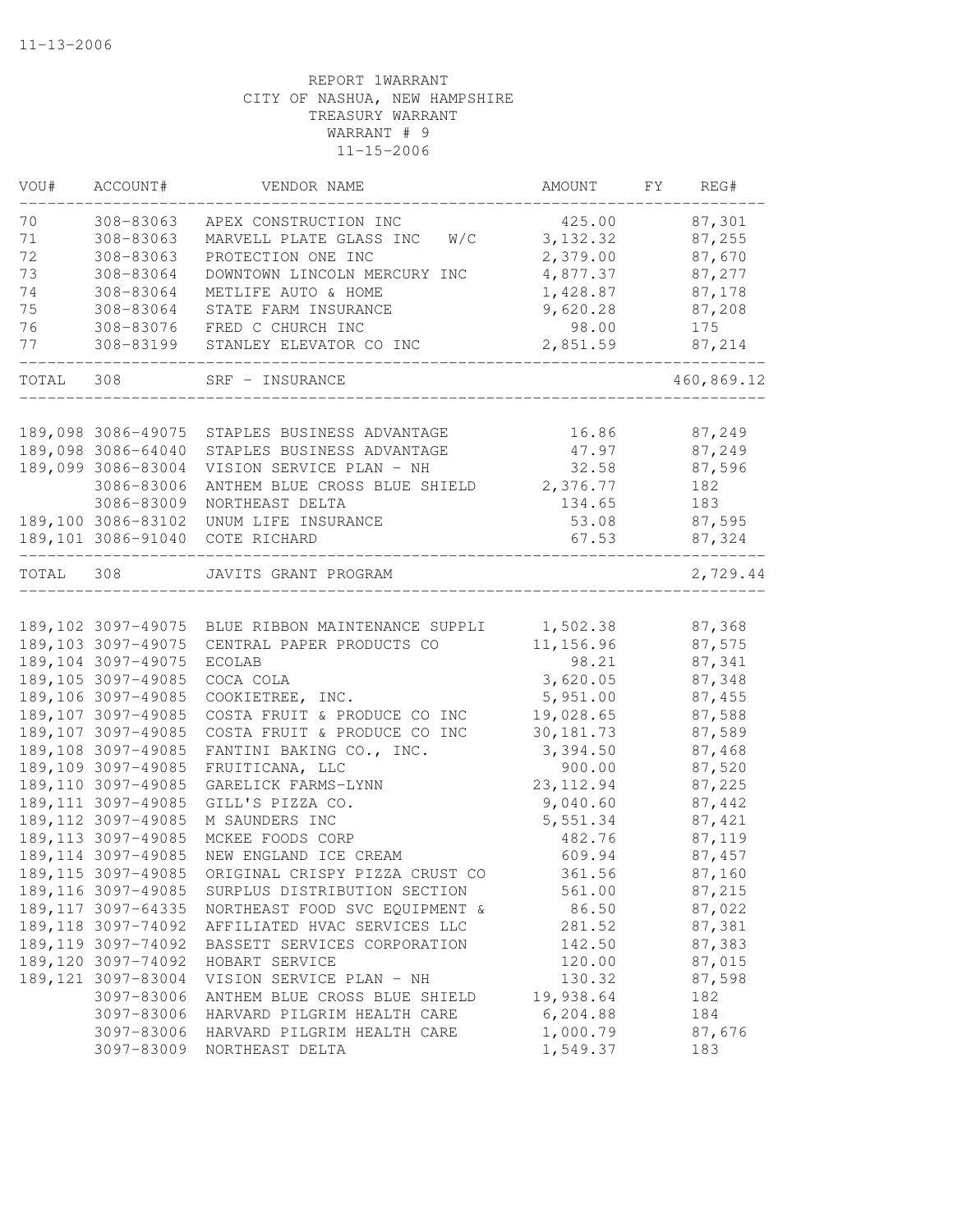| VOU#      | ACCOUNT#                            | VENDOR NAME                                                | AMOUNT                              | FY<br>REG#    |
|-----------|-------------------------------------|------------------------------------------------------------|-------------------------------------|---------------|
|           |                                     | 189,122 3097-83102 UNUM LIFE INSURANCE                     | 117.91                              | 87,597        |
|           | 189, 123 3097-91005                 | GUSTIN KAREN                                               | 14.02                               | 87, 411       |
|           | 189, 124 3097-91005                 | KIMBELL JEANETTE                                           | 56.40                               | 87,357        |
|           | 189, 125 3097-91005                 | RALPH PAULE                                                | 42.83                               | 87,320        |
|           | 189, 126 3097-91005                 | SILVA RICHARD                                              | 16.91                               | 87,377        |
|           | 189, 127 3097-94005                 | ANASTAS DIANN                                              | 65.00                               | 87,431        |
|           | 189, 128 3097-94005                 | BLOUIN KATHLEEN                                            | 65.00                               | 87,407        |
|           | 189, 129 3097-94005                 | DONOVAN BEVERLY                                            | 65.00                               | 87,321        |
|           | 189,130 3097-94005                  | FABIAN MARIANNE                                            | 65.00                               | 87,371        |
|           | 189, 131 3097-94005                 | GEBRO KYONG                                                | 65.00                               | 87, 417       |
|           | 189, 132 3097-94005                 | KILLGREN LYNN                                              | 65.00                               | 87,444        |
|           | 189, 133 3097-94005                 | RALPH PAULE                                                | 65.00                               | 87,320        |
|           | 189, 134 3097-94005                 | RICHARD THERESA                                            | 65.00                               | 87,406        |
|           | 189, 135 3097-94005                 | RIOUX CLAIRE                                               | 65.00                               | 87,408        |
|           | 189, 136 3097-94005                 | RUEL MARGUERITE                                            | 65.00                               | 87,396        |
|           | 189, 137 3097-94005                 | SLOSEK ODETTE                                              | 65.00                               | 87,340        |
|           |                                     | 189,138 3097-94005 SWANSON ELAINE                          | 65.00                               | 87,426        |
| TOTAL 309 |                                     | SRF - FOOD SERVICES                                        | -------------------------           | 146,036.21    |
|           | 189,139 3117-66005 LVR INC          |                                                            | 102.00                              | 87,346        |
|           | 189,140 3117-78007 BEST FORD        |                                                            | 31.45                               | 87,003        |
|           |                                     | 189,141 3117-94010 DUBOIS WILLIAM                          | 295.75                              | 87,370        |
|           | . <u>_____________________</u> ____ | _______________<br>TOTAL 311 DRIVER'S EDUCATION            | ____________________                | 429.20        |
|           |                                     | 189,142 3118-49050 IRWIN ALHAN                             |                                     | 144.83 87,552 |
| TOTAL 311 |                                     | SUMMER SCHOOL                                              |                                     | 144.83        |
|           |                                     |                                                            |                                     |               |
| 83        |                                     | 312-705 D & R TOWING INC                                   | 490.00                              | 87,558        |
| 84        | $312 - 705$                         | DALIANIS GRIFFIN T                                         | 60.00                               | 87,197        |
| 85        | $312 - 705$                         | DECELLES AUTO CLINIC INC                                   | 190.00                              | 87,274        |
| 86        | $312 - 705$                         | MCCANN PATRICK                                             | 50.00                               | 87,210        |
| 87        | $312 - 705$                         | RICARD RONALD R                                            | 10.00<br>____________________       | 87,201        |
|           |                                     | TOTAL 312 SRF - FINANCIAL SERVICES                         | ---------------------------------   | 800.00        |
|           |                                     | 189,143 3122-49050 STAPLES BUSINESS ADVANTAGE 61.62 87,249 |                                     |               |
|           |                                     | TOTAL 312 ADULT ED/CONTINUING ED                           |                                     | 61.62         |
|           |                                     |                                                            | ___________________________________ |               |
|           |                                     | 3132-91040 CITIZENS BANK                                   | 4,181.60                            | 177           |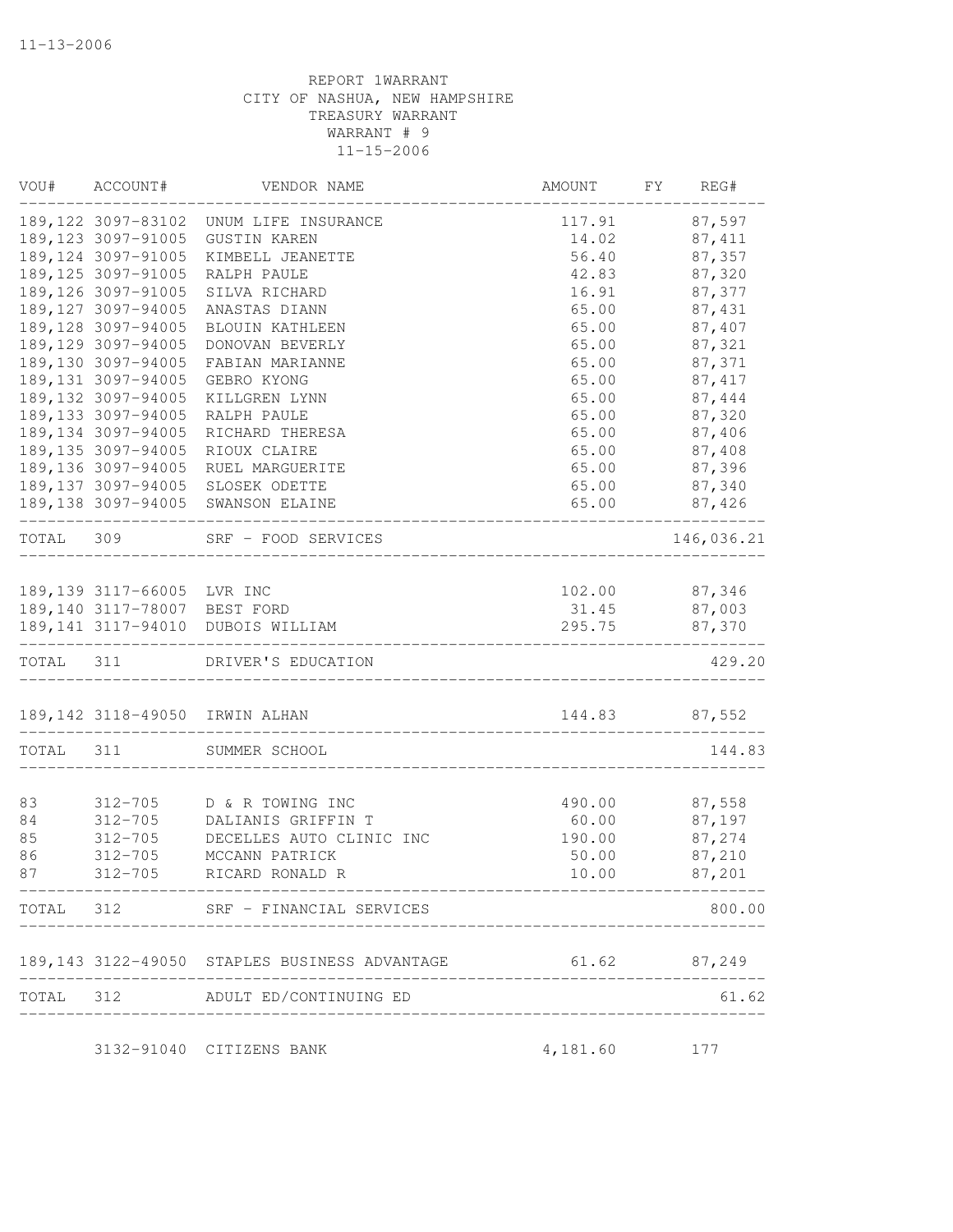|                            | VOU# ACCOUNT#                                                                                                                                                    | VENDOR NAME                                                                                                                                                                 | AMOUNT FY REG#                                                           |                                                                        |
|----------------------------|------------------------------------------------------------------------------------------------------------------------------------------------------------------|-----------------------------------------------------------------------------------------------------------------------------------------------------------------------------|--------------------------------------------------------------------------|------------------------------------------------------------------------|
|                            |                                                                                                                                                                  | 189,144 3132-91040 SKARDAL EVA<br>________________________________                                                                                                          |                                                                          | 94.08 87,435                                                           |
|                            |                                                                                                                                                                  | TOTAL 313 TRAINING FOR ALL TEACHERS<br>____________________________________                                                                                                 |                                                                          | 4,275.68                                                               |
| 89                         |                                                                                                                                                                  | 320-01340 MELODIES & MEMORIES/RICHARD WH 400.00                                                                                                                             |                                                                          | 87,599                                                                 |
| TOTAL 320                  |                                                                                                                                                                  | SRF - HUNT BUILDING                                                                                                                                                         |                                                                          | 400.00                                                                 |
| 90                         |                                                                                                                                                                  | 323-41015 DHL EXPRESS USA INC<br>________________________                                                                                                                   |                                                                          | 28.16 87,082                                                           |
| TOTAL                      | 323                                                                                                                                                              | $SRF - GIS$<br>____________________________                                                                                                                                 |                                                                          | 28.16                                                                  |
| 91<br>92<br>93<br>94<br>95 | 331-01420<br>331-31050<br>331-59100<br>331-64255                                                                                                                 | CASH<br>ARCH<br>CRYSTAL TRANSPORT INC<br>331-62022 PORTER OFFICE MACHINES CORP<br>MOTOROLA                                                                                  | 9,500.00<br>183.44<br>1,850.00<br>82.27<br>441.08                        | 86,966<br>87,692<br>87,185<br>86,986<br>87,069                         |
| TOTAL                      | 331                                                                                                                                                              | SRF - POLICE DEPARTMENT                                                                                                                                                     |                                                                          | -------<br>12,056.79                                                   |
| 96<br>97                   | 332-94005 NJ-IAAI                                                                                                                                                | 332-94005 SHERATON AT WOODBRIDGE PLACE H                                                                                                                                    | 300.00<br>751.10                                                         | 87,678<br>87,600                                                       |
|                            | TOTAL 332                                                                                                                                                        | SRF - FIRE DEPARTMENT                                                                                                                                                       |                                                                          | 1,051.10                                                               |
|                            | 189, 145 3357-49075<br>189, 146 3357-49075<br>189, 147 3357-49075<br>189, 148 3357-49075<br>189,149 3357-83004<br>3357-83006<br>3357-83009<br>189,150 3357-83102 | PAQUETTE JOANNE D<br>RILEY NANCY<br>SCHOOL SPECIALTY<br>WILLIAMS DIANE<br>VISION SERVICE PLAN - NH<br>HARVARD PILGRIM HEALTH CARE<br>NORTHEAST DELTA<br>UNUM LIFE INSURANCE | 15.07<br>59.00<br>295.89<br>36.96<br>16.29<br>1,000.79<br>80.23<br>32.55 | 87,339<br>87,322<br>87,347<br>87,493<br>87,602<br>184<br>183<br>87,601 |
|                            |                                                                                                                                                                  | TOTAL 335 TITLE IB READ 1ST MT PLEASANT                                                                                                                                     |                                                                          | 1,536.78                                                               |
|                            |                                                                                                                                                                  | 189,151 3387-53103 YOUTH COUNCIL (THE)                                                                                                                                      | 8,200.00 87,402                                                          |                                                                        |
|                            | --------------------                                                                                                                                             | TOTAL 338 TITLE IV SDF YOUTH COUNCIL                                                                                                                                        | _________________________________                                        | 8,200.00                                                               |
| 100                        |                                                                                                                                                                  | 341-01954 JACK'S PIZZA                                                                                                                                                      |                                                                          | 77.00 87,281                                                           |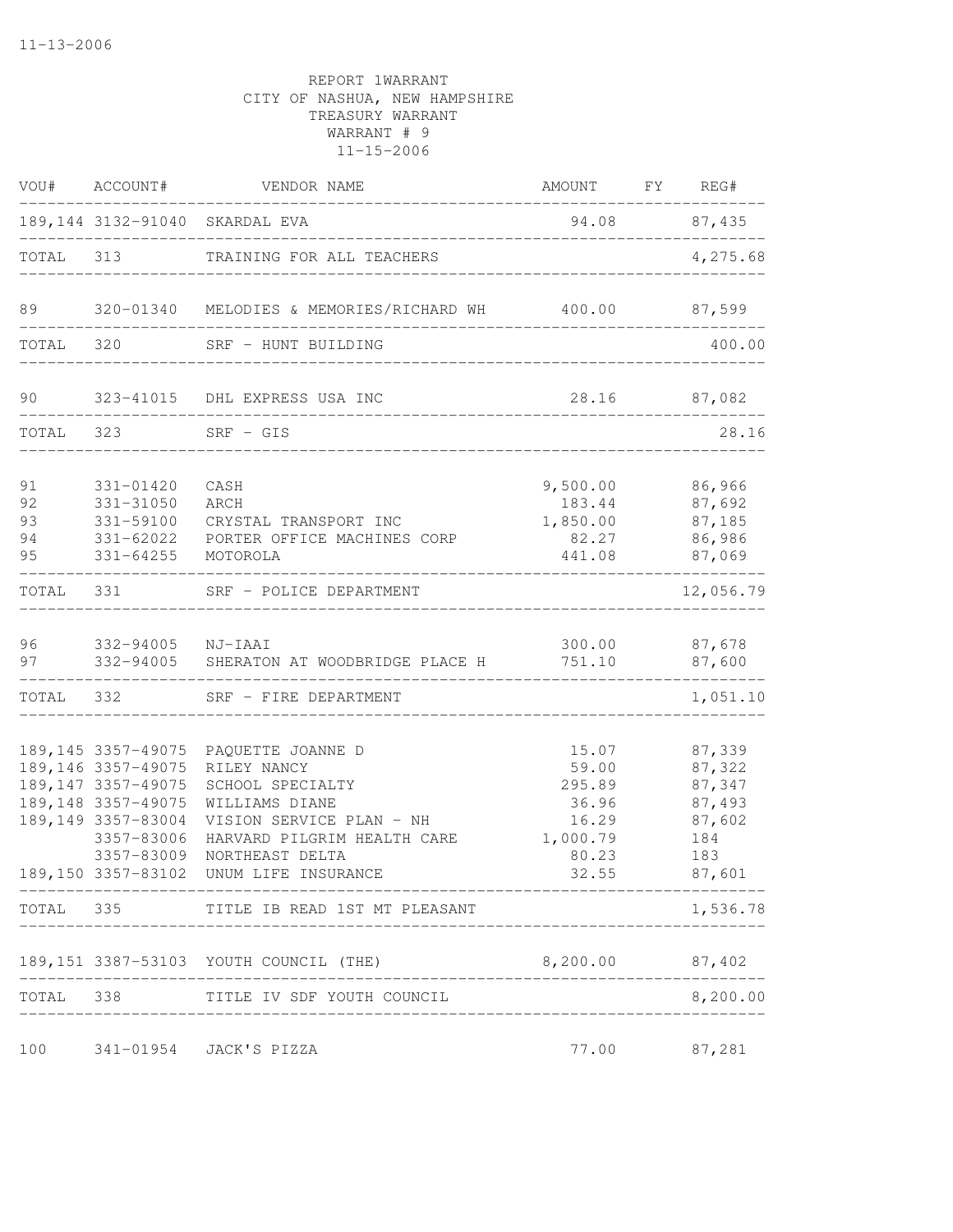| VOU#      | ACCOUNT#                    | VENDOR NAME                                       | AMOUNT          | FY REG#                 |
|-----------|-----------------------------|---------------------------------------------------|-----------------|-------------------------|
| 101       | 341-31015                   | NEXTEL COMMUNICATIONS                             | 250.75          | 87,651                  |
| 102       | 341-53025                   | GRANOK ALEXANDER MD FACP                          | 600.00          | 87,040                  |
| 103       | 341-91025                   | ARIAS DONNA                                       | 140.00          | 87,152                  |
| 104       | 341-91025                   | LISTER CHRIS                                      | 74.95           | 87,241                  |
| 105       | 341-91025                   | NELSON MARY S                                     | 111.25          | 87,114                  |
| 106       | 341-94014                   | ARIAS DONNA                                       | 29.78           | 87,152                  |
| TOTAL     | 341                         | SRF - COMMUNITY SERVICES                          |                 | 1,283.73                |
| 107       | 342-31045                   | NEXTEL COMMUNICATIONS                             | 68.36           | 87,651                  |
| 108       | 342-41015                   | STAPLES BUSINESS ADVANTAGE                        | 228.49          | 87,302                  |
| 109       | 342-47010                   | NH MEDICAL/DENTAL SUPPLY LLC/D                    | 251.20          | 87,132                  |
| 110       | 342-47010                   | RICHLUND VENTURES INC                             | 228.00          | 87,220                  |
| 111       | 342-94005                   | BISSELL NANCY                                     | 522.54          | 87,287                  |
| 111       | 342-94025                   | BISSELL NANCY                                     | 569.40          | 87,287                  |
| 112       | 342-94025                   | FELICIANO SANDRA                                  | 290.00          | 86,976                  |
| TOTAL 342 |                             | SRF - COMMUNITY HEALTH                            |                 | 2,157.99                |
|           |                             |                                                   |                 |                         |
|           | 189,152 3436-53109 CITYSPAN | 189,153 3436-53109 FAMILY RESOUCRE CENTER OF GORH | 247.00          | 100.00 87,509<br>87,503 |
|           |                             |                                                   |                 |                         |
| TOTAL 343 |                             | TITLE IV 21ST CENT-QUAL.STAFF                     |                 | 347.00                  |
|           | 189,154 3437-53109 CITYSPAN |                                                   |                 | 400.00 87,509           |
| TOTAL 343 |                             | TITLE IV 21ST CENT QUAL. STAFF                    |                 | 400.00                  |
|           | 189, 155 3440-31005         | NEXTEL COMMUNICATIONS                             | 114.63          | 87,643                  |
|           | 189, 156 3440-49075         | AC MOORE INC                                      | 80.03           | 87,397                  |
|           | 189, 157 3440-49075         | ALMEIDA SUSAN                                     | 81.59           | 87,392                  |
|           | 189, 158 3440-49075         | COGSWELL CATHERINE                                | 81.69           | 87,389                  |
|           | 189, 159 3440-49075         | GARELICK FARMS-LYNN                               | 168.80          | 87,225                  |
|           | 189, 159 3440-49075         | GARELICK FARMS-LYNN                               | 63.08           | 87,226                  |
|           |                             | 189,160 3440-49075 KUDALIS DEBRA                  | 12.14           | 87,388                  |
|           | 189,161 3440-49075          | MARKET BASKET                                     | 286.90          | 87,151                  |
|           | 189, 162 3440-49075         | MARTIAL ARTS OUTFITTERS LLC                       | 307.50          | 87,410                  |
|           | 189, 163 3440-49075         | PETTY CASH                                        | 35.60           | 87,603                  |
|           | 189, 164 3440-49075         | SAM'S CLUB                                        | 434.91          | 87,703                  |
|           | 189, 165 3440-49075         | STAPLES BUSINESS ADVANTAGE                        | 281.44          | 87,249                  |
|           | 189, 166 3440-49075         |                                                   |                 | 87,306                  |
|           | 189, 167 3440-49075         | WALMART COMMUNITY<br>WILSON FARM OF NH            | 50.44<br>186.00 | 87,553                  |
|           |                             |                                                   |                 |                         |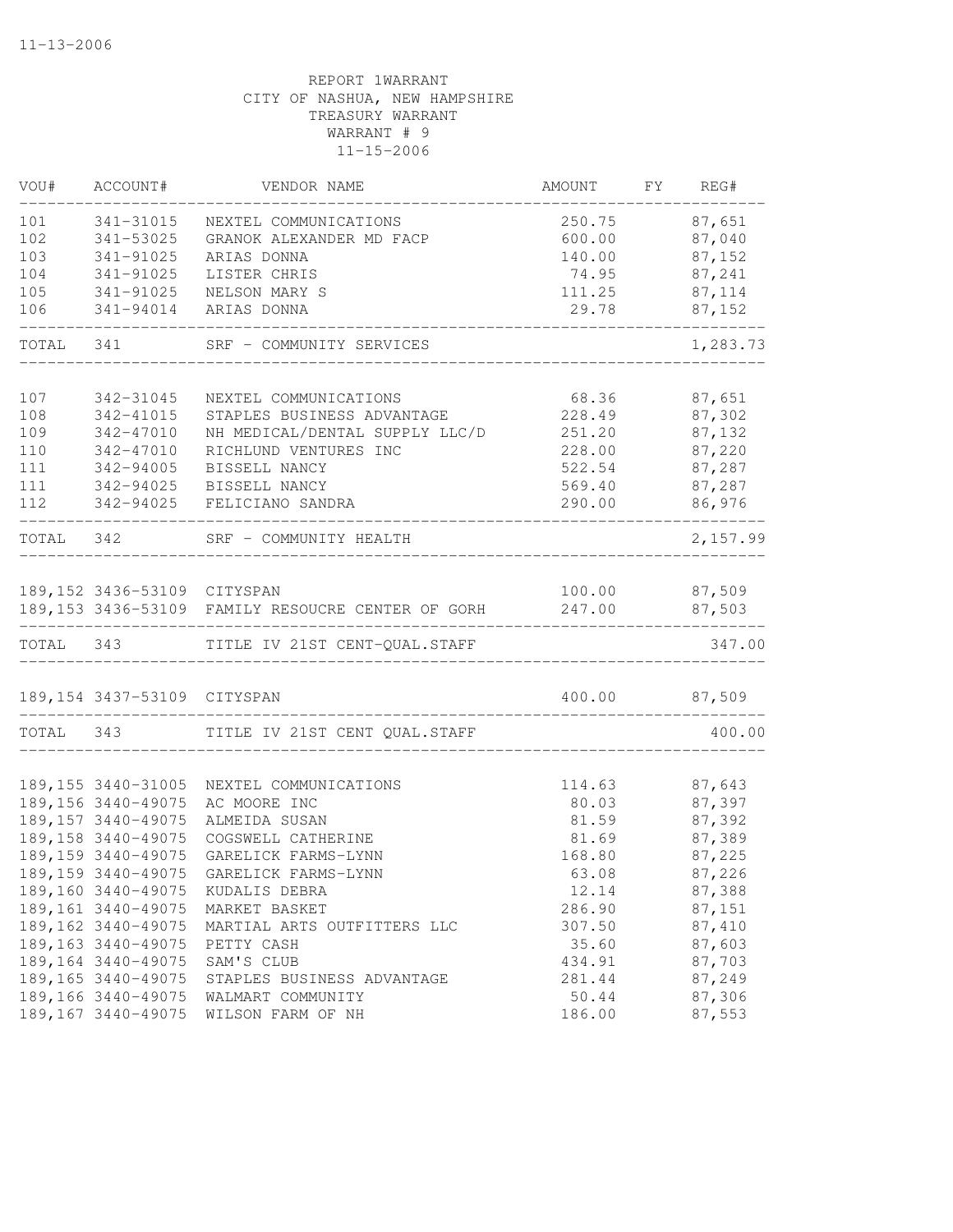| TOTAL<br>344<br>AFTER SCHOOL PROGRAM<br>87,643<br>189,168 3447-31050 NEXTEL COMMUNICATIONS<br>312.00<br>189,169 3447-53103<br>87,604<br>STATE OF NH CRIMINAL RECORDS<br>39.00<br>189,170 3447-55020<br>2,076.70<br>87,376<br>FIRST STUDENT INC<br>3447-83006<br>ANTHEM BLUE CROSS BLUE SHIELD<br>1,358.73<br>182<br>3447-83009<br>42.67<br>183<br>NORTHEAST DELTA<br>TOTAL 344<br>TITLE IV SDF 21ST CENTURY<br>189,171 3506-91040 COTE KEITH<br>190.00<br>87,449<br>TOTAL 350<br>SUPPLEMENTARY PRGRM FOR CHILDR<br>189,172 3507-49035<br>COLLINS EDUCATION ASSOCIATES L<br>231.00<br>87,428<br>ANTHEM BLUE CROSS BLUE SHIELD<br>6,542.81<br>3507-83006<br>182<br>3507-83006<br>HARVARD PILGRIM HEALTH CARE<br>1,851.45<br>184<br>189,173 3507-91040 BRENNAN SUSAN<br>70.00<br>87,356<br>70.00<br>189,174 3507-91040 GIBSON MELISSA<br>87,551<br>TOTAL 350<br>8,765.26<br>TITLE 11A TEACHER QUALITY<br>189, 175 3516-83004<br>VISION SERVICE PLAN - NH<br>16.29<br>87,606<br>3516-83006<br>ANTHEM BLUE CROSS BLUE SHIELD<br>1,006.50<br>182<br>3516-83009<br>NORTHEAST DELTA<br>80.23<br>183<br>21.35<br>189, 176 3516-83102<br>UNUM LIFE INSURANCE<br>87,605<br>TOTAL 351<br>TITLE IID ENHANCE ED THRU TECH<br>87,572<br>119<br>352-01340<br>TELEGRAPH PUBLISHING COMPANY<br>357.00<br>120<br>$352 - 49075$<br>CROTEAU ANNA<br>150.00<br>87,166<br>121<br>$352 - 705$<br>KOTAMARTI SRINIVAS<br>300.00<br>87,207<br>TOTAL 352 SRF - PARKS AND RECREATION<br>_________________________________<br>__________________________<br>87,451<br>189,177 3557-49075 CAMBIUM LEARNING INC<br>142.78<br>87,344<br>189, 178 3557-49075<br>29.71<br>MARTELL CYNTHIA<br>189, 179 3557-83004<br>16.29<br>87,608<br>VISION SERVICE PLAN - NH<br>3557-83006<br>1,000.79<br>184<br>HARVARD PILGRIM HEALTH CARE<br>3557-83009 NORTHEAST DELTA<br>80.23<br>183<br>189,180 3557-83102<br>32.55<br>UNUM LIFE INSURANCE<br>87,607 | VOU# | ACCOUNT# | VENDOR NAME | AMOUNT | FY FY | REG#     |
|------------------------------------------------------------------------------------------------------------------------------------------------------------------------------------------------------------------------------------------------------------------------------------------------------------------------------------------------------------------------------------------------------------------------------------------------------------------------------------------------------------------------------------------------------------------------------------------------------------------------------------------------------------------------------------------------------------------------------------------------------------------------------------------------------------------------------------------------------------------------------------------------------------------------------------------------------------------------------------------------------------------------------------------------------------------------------------------------------------------------------------------------------------------------------------------------------------------------------------------------------------------------------------------------------------------------------------------------------------------------------------------------------------------------------------------------------------------------------------------------------------------------------------------------------------------------------------------------------------------------------------------------------------------------------------------------------------------------------------------------------------------------------------------------------------------------------------------------------------------------------------------------------------|------|----------|-------------|--------|-------|----------|
|                                                                                                                                                                                                                                                                                                                                                                                                                                                                                                                                                                                                                                                                                                                                                                                                                                                                                                                                                                                                                                                                                                                                                                                                                                                                                                                                                                                                                                                                                                                                                                                                                                                                                                                                                                                                                                                                                                            |      |          |             |        |       | 2,184.75 |
|                                                                                                                                                                                                                                                                                                                                                                                                                                                                                                                                                                                                                                                                                                                                                                                                                                                                                                                                                                                                                                                                                                                                                                                                                                                                                                                                                                                                                                                                                                                                                                                                                                                                                                                                                                                                                                                                                                            |      |          |             |        |       |          |
|                                                                                                                                                                                                                                                                                                                                                                                                                                                                                                                                                                                                                                                                                                                                                                                                                                                                                                                                                                                                                                                                                                                                                                                                                                                                                                                                                                                                                                                                                                                                                                                                                                                                                                                                                                                                                                                                                                            |      |          |             |        |       |          |
|                                                                                                                                                                                                                                                                                                                                                                                                                                                                                                                                                                                                                                                                                                                                                                                                                                                                                                                                                                                                                                                                                                                                                                                                                                                                                                                                                                                                                                                                                                                                                                                                                                                                                                                                                                                                                                                                                                            |      |          |             |        |       |          |
|                                                                                                                                                                                                                                                                                                                                                                                                                                                                                                                                                                                                                                                                                                                                                                                                                                                                                                                                                                                                                                                                                                                                                                                                                                                                                                                                                                                                                                                                                                                                                                                                                                                                                                                                                                                                                                                                                                            |      |          |             |        |       |          |
|                                                                                                                                                                                                                                                                                                                                                                                                                                                                                                                                                                                                                                                                                                                                                                                                                                                                                                                                                                                                                                                                                                                                                                                                                                                                                                                                                                                                                                                                                                                                                                                                                                                                                                                                                                                                                                                                                                            |      |          |             |        |       |          |
|                                                                                                                                                                                                                                                                                                                                                                                                                                                                                                                                                                                                                                                                                                                                                                                                                                                                                                                                                                                                                                                                                                                                                                                                                                                                                                                                                                                                                                                                                                                                                                                                                                                                                                                                                                                                                                                                                                            |      |          |             |        |       | 3,829.10 |
|                                                                                                                                                                                                                                                                                                                                                                                                                                                                                                                                                                                                                                                                                                                                                                                                                                                                                                                                                                                                                                                                                                                                                                                                                                                                                                                                                                                                                                                                                                                                                                                                                                                                                                                                                                                                                                                                                                            |      |          |             |        |       |          |
|                                                                                                                                                                                                                                                                                                                                                                                                                                                                                                                                                                                                                                                                                                                                                                                                                                                                                                                                                                                                                                                                                                                                                                                                                                                                                                                                                                                                                                                                                                                                                                                                                                                                                                                                                                                                                                                                                                            |      |          |             |        |       | 190.00   |
|                                                                                                                                                                                                                                                                                                                                                                                                                                                                                                                                                                                                                                                                                                                                                                                                                                                                                                                                                                                                                                                                                                                                                                                                                                                                                                                                                                                                                                                                                                                                                                                                                                                                                                                                                                                                                                                                                                            |      |          |             |        |       |          |
|                                                                                                                                                                                                                                                                                                                                                                                                                                                                                                                                                                                                                                                                                                                                                                                                                                                                                                                                                                                                                                                                                                                                                                                                                                                                                                                                                                                                                                                                                                                                                                                                                                                                                                                                                                                                                                                                                                            |      |          |             |        |       |          |
|                                                                                                                                                                                                                                                                                                                                                                                                                                                                                                                                                                                                                                                                                                                                                                                                                                                                                                                                                                                                                                                                                                                                                                                                                                                                                                                                                                                                                                                                                                                                                                                                                                                                                                                                                                                                                                                                                                            |      |          |             |        |       |          |
|                                                                                                                                                                                                                                                                                                                                                                                                                                                                                                                                                                                                                                                                                                                                                                                                                                                                                                                                                                                                                                                                                                                                                                                                                                                                                                                                                                                                                                                                                                                                                                                                                                                                                                                                                                                                                                                                                                            |      |          |             |        |       |          |
|                                                                                                                                                                                                                                                                                                                                                                                                                                                                                                                                                                                                                                                                                                                                                                                                                                                                                                                                                                                                                                                                                                                                                                                                                                                                                                                                                                                                                                                                                                                                                                                                                                                                                                                                                                                                                                                                                                            |      |          |             |        |       |          |
|                                                                                                                                                                                                                                                                                                                                                                                                                                                                                                                                                                                                                                                                                                                                                                                                                                                                                                                                                                                                                                                                                                                                                                                                                                                                                                                                                                                                                                                                                                                                                                                                                                                                                                                                                                                                                                                                                                            |      |          |             |        |       |          |
|                                                                                                                                                                                                                                                                                                                                                                                                                                                                                                                                                                                                                                                                                                                                                                                                                                                                                                                                                                                                                                                                                                                                                                                                                                                                                                                                                                                                                                                                                                                                                                                                                                                                                                                                                                                                                                                                                                            |      |          |             |        |       |          |
|                                                                                                                                                                                                                                                                                                                                                                                                                                                                                                                                                                                                                                                                                                                                                                                                                                                                                                                                                                                                                                                                                                                                                                                                                                                                                                                                                                                                                                                                                                                                                                                                                                                                                                                                                                                                                                                                                                            |      |          |             |        |       |          |
|                                                                                                                                                                                                                                                                                                                                                                                                                                                                                                                                                                                                                                                                                                                                                                                                                                                                                                                                                                                                                                                                                                                                                                                                                                                                                                                                                                                                                                                                                                                                                                                                                                                                                                                                                                                                                                                                                                            |      |          |             |        |       |          |
|                                                                                                                                                                                                                                                                                                                                                                                                                                                                                                                                                                                                                                                                                                                                                                                                                                                                                                                                                                                                                                                                                                                                                                                                                                                                                                                                                                                                                                                                                                                                                                                                                                                                                                                                                                                                                                                                                                            |      |          |             |        |       |          |
|                                                                                                                                                                                                                                                                                                                                                                                                                                                                                                                                                                                                                                                                                                                                                                                                                                                                                                                                                                                                                                                                                                                                                                                                                                                                                                                                                                                                                                                                                                                                                                                                                                                                                                                                                                                                                                                                                                            |      |          |             |        |       |          |
|                                                                                                                                                                                                                                                                                                                                                                                                                                                                                                                                                                                                                                                                                                                                                                                                                                                                                                                                                                                                                                                                                                                                                                                                                                                                                                                                                                                                                                                                                                                                                                                                                                                                                                                                                                                                                                                                                                            |      |          |             |        |       | 1,124.37 |
|                                                                                                                                                                                                                                                                                                                                                                                                                                                                                                                                                                                                                                                                                                                                                                                                                                                                                                                                                                                                                                                                                                                                                                                                                                                                                                                                                                                                                                                                                                                                                                                                                                                                                                                                                                                                                                                                                                            |      |          |             |        |       |          |
|                                                                                                                                                                                                                                                                                                                                                                                                                                                                                                                                                                                                                                                                                                                                                                                                                                                                                                                                                                                                                                                                                                                                                                                                                                                                                                                                                                                                                                                                                                                                                                                                                                                                                                                                                                                                                                                                                                            |      |          |             |        |       |          |
|                                                                                                                                                                                                                                                                                                                                                                                                                                                                                                                                                                                                                                                                                                                                                                                                                                                                                                                                                                                                                                                                                                                                                                                                                                                                                                                                                                                                                                                                                                                                                                                                                                                                                                                                                                                                                                                                                                            |      |          |             |        |       |          |
|                                                                                                                                                                                                                                                                                                                                                                                                                                                                                                                                                                                                                                                                                                                                                                                                                                                                                                                                                                                                                                                                                                                                                                                                                                                                                                                                                                                                                                                                                                                                                                                                                                                                                                                                                                                                                                                                                                            |      |          |             |        |       |          |
|                                                                                                                                                                                                                                                                                                                                                                                                                                                                                                                                                                                                                                                                                                                                                                                                                                                                                                                                                                                                                                                                                                                                                                                                                                                                                                                                                                                                                                                                                                                                                                                                                                                                                                                                                                                                                                                                                                            |      |          |             |        |       | 807.00   |
|                                                                                                                                                                                                                                                                                                                                                                                                                                                                                                                                                                                                                                                                                                                                                                                                                                                                                                                                                                                                                                                                                                                                                                                                                                                                                                                                                                                                                                                                                                                                                                                                                                                                                                                                                                                                                                                                                                            |      |          |             |        |       |          |
|                                                                                                                                                                                                                                                                                                                                                                                                                                                                                                                                                                                                                                                                                                                                                                                                                                                                                                                                                                                                                                                                                                                                                                                                                                                                                                                                                                                                                                                                                                                                                                                                                                                                                                                                                                                                                                                                                                            |      |          |             |        |       |          |
|                                                                                                                                                                                                                                                                                                                                                                                                                                                                                                                                                                                                                                                                                                                                                                                                                                                                                                                                                                                                                                                                                                                                                                                                                                                                                                                                                                                                                                                                                                                                                                                                                                                                                                                                                                                                                                                                                                            |      |          |             |        |       |          |
|                                                                                                                                                                                                                                                                                                                                                                                                                                                                                                                                                                                                                                                                                                                                                                                                                                                                                                                                                                                                                                                                                                                                                                                                                                                                                                                                                                                                                                                                                                                                                                                                                                                                                                                                                                                                                                                                                                            |      |          |             |        |       |          |
|                                                                                                                                                                                                                                                                                                                                                                                                                                                                                                                                                                                                                                                                                                                                                                                                                                                                                                                                                                                                                                                                                                                                                                                                                                                                                                                                                                                                                                                                                                                                                                                                                                                                                                                                                                                                                                                                                                            |      |          |             |        |       |          |
|                                                                                                                                                                                                                                                                                                                                                                                                                                                                                                                                                                                                                                                                                                                                                                                                                                                                                                                                                                                                                                                                                                                                                                                                                                                                                                                                                                                                                                                                                                                                                                                                                                                                                                                                                                                                                                                                                                            |      |          |             |        |       |          |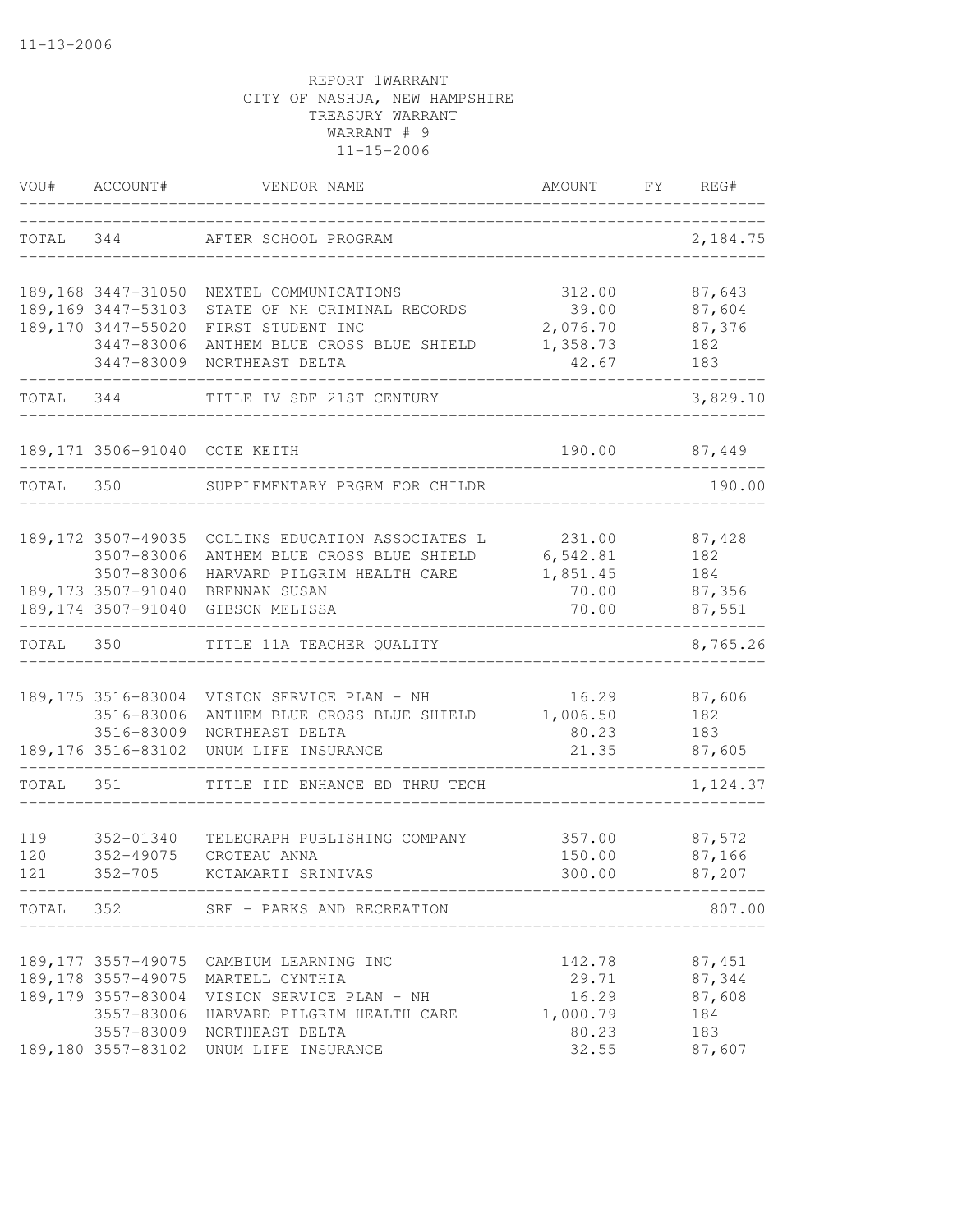| VOU#       | ACCOUNT#               | VENDOR NAME                                                    | AMOUNT FY REG#     |                  |
|------------|------------------------|----------------------------------------------------------------|--------------------|------------------|
|            | TOTAL 355              | TITLE IB READING 1ST FES                                       |                    | 1,302.35         |
|            |                        | 189,181 3657-49050 COCA-COLA BOTTLING CO OF NE (T              | 529.45             | 87,440           |
|            | 189,182 3657-49050     | STAPLES BUSINESS ADVANTAGE                                     | 146.99             | 87,249           |
|            | 189,183 3657-49050     | WALMART COMMUNITY                                              | 289.44             | 87,306           |
| TOTAL 365  |                        | NHS - PAW SHOP                                                 |                    | 965.88           |
|            | 189, 184 3658-49050    | CHEERSTIX                                                      | 861.25             | 87,540           |
|            | 189, 185 3658-49050    | COLLEGE HOUSE INC                                              | 652.39             | 87,452           |
|            | 189,186 3658-49050     | MARION CORPORATE SERVICES                                      | 872.13             | 86,992           |
|            | 189, 187 3658-49050    | T S OUTFITTERS, INC                                            | 510.30             | 87,458           |
|            | 189,188 3658-49050     | TEAM DYNAMICS                                                  | 312.50             | 87,510           |
| TOTAL 365  |                        | SOUTH STUDENT SHOP                                             |                    | 3,208.57         |
|            |                        |                                                                |                    |                  |
|            |                        | 3687-701 STATE OF NH                                           | 5,768.44 87,676    |                  |
|            |                        | 3687-73 STATE OF NH                                            | 50,000.00 87,676   |                  |
| TOTAL 368  |                        | SUMMER FEEDING PROGRAM                                         |                    | 55,768.44        |
| 125        |                        | 373-53075 NASHUA REGIONAL PLANNING COMMI 2,295.00 87,583       |                    |                  |
| TOTAL      | 373                    | SRF - ECONOMIC DEVELOPMENT                                     |                    | 2,295.00         |
|            |                        |                                                                |                    |                  |
| 126        | 374-07120              | NASHUA AREA HEALTH CENTER                                      | 2,681.81           | 87,290           |
| 127        | 374-07144<br>374-07144 | BARD INDUSTRIES                                                | 265.75             | 87,203           |
| 128<br>129 | 374-07145              | MARSHALL SIGNS INC                                             | 75.00<br>4,545.46  | 87,582<br>87,179 |
| 129        | 374-07188              | NEIGHBORHOOD HOUSING SERVICES<br>NEIGHBORHOOD HOUSING SERVICES | 2,369.64           | 87,179           |
| 130        | 374-07340              | CD PUBLICATIONS                                                | 517.00             | 87,666           |
| 131        | 374-07340              | HILLSBOROUGH COUNTY TREASURER                                  | 232.00             |                  |
|            | 374-07340              |                                                                |                    | 87,571           |
| 132        |                        | NEXTEL COMMUNICATIONS                                          | 28.90              | 87,651           |
| 133        | 374-07340              | TELEGRAPH PUBLISHING COMPANY                                   | 178.50             | 87,572           |
| 134<br>135 | 374-08070              | EASTMAN REALTY INC                                             | 3,360.00<br>282.00 | 87,047           |
| 136        | 374-09024<br>374-09031 | NATIONAL ADVERTISERS ACCOUNTIN                                 | 592.53             | 87,042<br>181    |
|            |                        | TRANSIT MANAGEMENT OF NASHUA<br>TRANSIT MANAGEMENT OF NASHUA   |                    | 186              |
| 137<br>138 | 374-09031<br>374-09054 |                                                                | 148.05<br>241.67   | 87,694           |
| 139        | 374-09061              | VERMONT TRANSIT CO INC<br>ARAMARK UNIFORM SERVICES             | 34.00              | 87,083           |
| 140        | 374-09071              | SHATTUCK MALONE OIL CO                                         | 5,804.09           | 87,640           |
| 141        | 374-09091              | CUMMINS NORTHEAST INC                                          | 801.89             | 87,283           |
|            |                        |                                                                |                    |                  |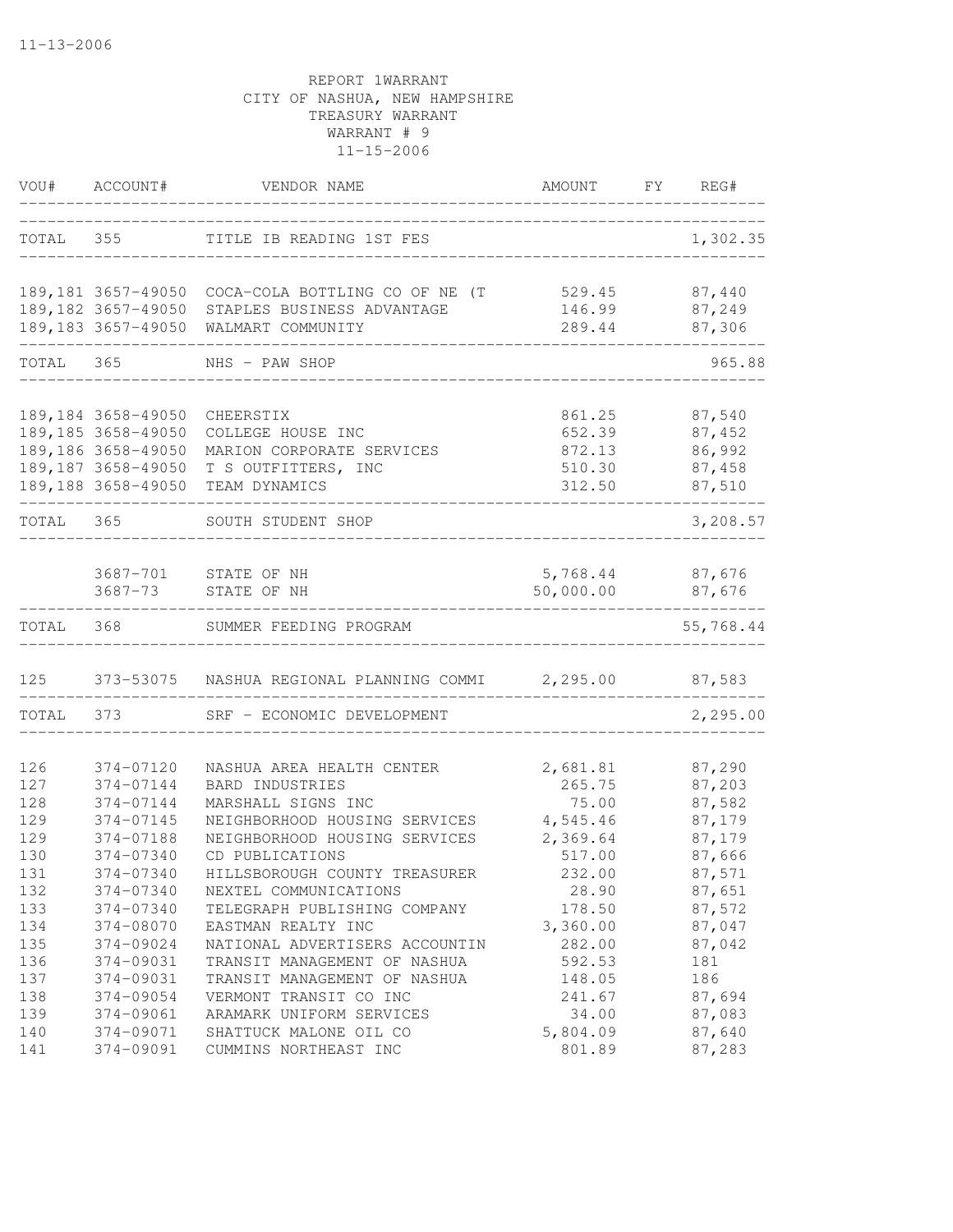| VOU#      | ACCOUNT#            | VENDOR NAME                                                                 | AMOUNT          | FY REG#       |
|-----------|---------------------|-----------------------------------------------------------------------------|-----------------|---------------|
| 142       | 374-09091           | GILLIG CORP                                                                 | 59.74           | 87,234        |
| 143       | 374-09091           | RYDER FLEET PRODUCTS.COM INC                                                | 3.75            | 87,272        |
| 144       | 374-09091           | STAPLES BUSINESS ADVANTAGE                                                  | 375.27          | 87,302        |
| 145       | 374-09091           | SUBURBAN AUTO & TRUCK PARTS IN                                              | 299.92          | 87,569        |
| 146       | 374-09103           | PUBLIC SERVICE OF NH                                                        | 902.54          | 87,682        |
| 147       | 374-09114           | KEYSPAN ENERGY DELIVERY                                                     | 23.63           | 87,655        |
| 148       | 374-09133           | NEXTEL COMMUNICATIONS                                                       | 177.96          | 87,651        |
| 149       | 374-09201           | TRANSIT MANAGEMENT OF NASHUA                                                | 17,095.35       | 181           |
| 150       | 374-09201           | TRANSIT MANAGEMENT OF NASHUA                                                | 17,225.74       | 186           |
| 151       | 374-09208           | TRANSIT MANAGEMENT OF NASHUA                                                | 587.10          | 181           |
| 152       | 374-09208           | TRANSIT MANAGEMENT OF NASHUA                                                | 587.10          | 186           |
| 153       | 374-09211           | TRANSIT MANAGEMENT OF NASHUA                                                | 1,462.14        | 181           |
| 154       | 374-09211           | TRANSIT MANAGEMENT OF NASHUA                                                | 1,472.16        | 186           |
| 155       | 374-09214           | TRANSIT MANAGEMENT OF NASHUA                                                | 44.91           | 181           |
| 156       | 374-09214           | TRANSIT MANAGEMENT OF NASHUA                                                | 44.91           | 186           |
| 157       | 374-09261           | ARAMARK UNIFORM SERVICES                                                    | 69.46           | 87,083        |
| 158       | 374-09261           | RED BRICK CLOTHING CO                                                       | 53.40           | 87,067        |
| 159       | 374-09261           | TRANSIT MANAGEMENT OF NASHUA I                                              | 206.03          | 87,609        |
| 160       | 374-09270           | EASTMAN REALTY INC                                                          | 2,240.00        | 87,047        |
| TOTAL 374 |                     | SRF - URBAN PROGRAMS                                                        |                 | 65,089.40     |
|           |                     | 161 375-45050 POLK CITY DIRECTORIES                                         | 400.00          | 87,660        |
|           |                     |                                                                             |                 |               |
| TOTAL 375 |                     | SRF - PUBLIC LIBRARIES                                                      |                 | 400.00        |
|           | 189, 189 3767-49035 | ECS LEARNING SYSTEMS INC                                                    | 34.55           | 87,065        |
|           | 189,190 3767-49050  | ATD-AMERICAN CO                                                             | 129.58          | 87,305        |
|           | 189, 191 3767-49050 | SCHOOL SPECIALTY                                                            | 103.31          | 87,347        |
|           | 189, 192 3767-49050 | STAPLES BUSINESS ADVANTAGE                                                  | 70.43           | 87,249        |
|           | 189, 192 3767-49075 | STAPLES BUSINESS ADVANTAGE                                                  | 235.79          | 87,249        |
|           | 189, 193 3767-53101 | CROWDER LUCIE L                                                             | 246.12          | 87,309        |
|           | 189, 194 3767-53101 | CURRICULUM MANAGEMENT SYSTEMS                                               | 7,000.00        | 87,528        |
|           | 189, 195 3767-56020 | FIRST CHURCH                                                                | 3,103.00        | 87,060        |
|           | 189,196 3767-83004  | VISION SERVICE PLAN - NH                                                    | 16.29           | 87,611        |
|           | 3767-83006          | ANTHEM BLUE CROSS BLUE SHIELD                                               | 3,351.49        | 182           |
|           |                     | 3767-83009 NORTHEAST DELTA                                                  | 208.15          | 183           |
|           |                     | 189,197 3767-83102 UNUM LIFE INSURANCE                                      | 23.37           | 87,610        |
|           |                     | 189,198 3767-94030 CROWDER LUCIE                                            | 40.00           | 87,393        |
| TOTAL     | 376                 | ______________<br>TITLE I ESEA                                              |                 | 14,562.08     |
|           |                     |                                                                             |                 |               |
|           |                     | 189,199 3887-49050 HYNES STACY                                              | 14.47           | 87,335        |
|           | 3887-83006          | 189,200 3887-53109 BROADWAY ACROSS AMERICA<br>ANTHEM BLUE CROSS BLUE SHIELD | 524.61<br>50.75 | 87,542<br>182 |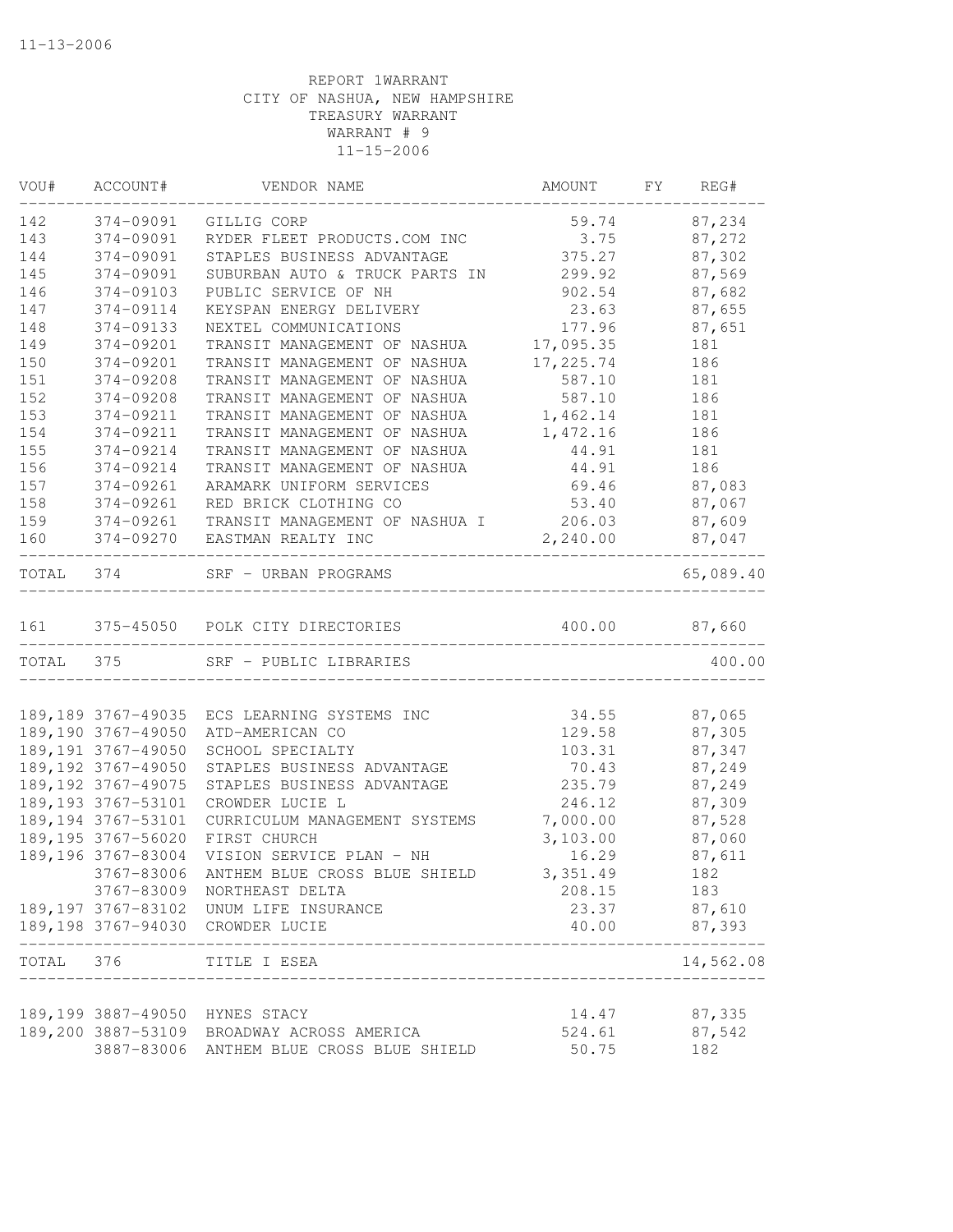|           | VOU# ACCOUNT#                | VENDOR NAME                                | AMOUNT    | FY REG#  |
|-----------|------------------------------|--------------------------------------------|-----------|----------|
|           |                              | 3887-83009 NORTHEAST DELTA                 | 6.73      | 183      |
|           |                              | 189,201 3887-94030 DESTINATION IMAGINATION | 1,235.00  | 87,612   |
| TOTAL 388 |                              | TITLE V INNOVATIVE PROGRAMS                |           | 1,831.56 |
|           |                              |                                            |           |          |
|           | 189,202 3907-49050           | DIMARIA JENNIFER                           | 114.48    | 87,492   |
|           | 189,203 3907-49050           | FILMS MEDIA GROUP                          | 199.75    | 87,485   |
|           | 189,204 3907-49050           | PERRY SIMONNE                              | 29.95     | 87,325   |
|           | 189,205 3907-49050           | REDLEAF PRESS                              | 146.65    | 87,328   |
|           | 189,206 3907-49050           | WALMART COMMUNITY                          | 25.46     | 87,306   |
|           | 189,207 3907-55035           | FIRST STUDENT INC                          | 255.95    | 87,376   |
|           | 189,208 3907-64192           | BIO-RAD LABORATORIES                       | 2,591.40  | 87,539   |
|           | 189,209 3907-91040           | LOFTUS JUDITH                              | 32.87     | 87,343   |
|           | 189,210 3907-91040           | TALBOTT HELAYNE                            | 750.30    | 87,445   |
|           |                              | TOTAL 390 VOC ED SECONDARY PERKINS         |           | 4,146.81 |
|           |                              |                                            |           |          |
|           | 189,211 3927-49050 COCA COLA |                                            | 469.45    | 87,348   |
|           |                              | 189, 212 3927-49050 IPSWICH SHELLFISH CO   | 204.03    | 87,550   |
|           |                              | 189, 213 3927-49050 LAKES REGION LINEN INC | 553.77    | 87,422   |
|           |                              | 189,214 3927-49050 MARKET BASKET           | 26.28     | 87,151   |
| TOTAL 392 |                              | CULINARY ARTS                              |           | 1,253.53 |
|           |                              |                                            |           |          |
|           | 189, 214 3937-49050          | MARKET BASKET                              | 48.01     | 87,151   |
|           | 189, 215 3937-49050          | NORTHCENTER FOODSERVICE                    | 757.40    | 87,382   |
|           | 189,216 3937-83004           | VISION SERVICE PLAN - NH                   | 16.29     | 87,614   |
|           | 3937-83006                   | ANTHEM BLUE CROSS BLUE SHIELD              | 1,358.73  | 182      |
|           | 3937-83009                   | NORTHEAST DELTA                            | 134.65    | 183      |
|           | 189, 217 3937-83102          | UNUM LIFE INSURANCE                        | 8.62      | 87,613   |
| TOTAL 393 |                              | DAY CARE                                   |           | 2,323.70 |
|           |                              |                                            |           |          |
|           |                              | 189, 218 3957-49050 ABILITATIONS           | 122.95    | 87,314   |
|           | 189,219 3957-49050           | RENAISSANCE LEARNING INC                   | 95.00     | 87,504   |
|           | 189,220 3957-49050           | SCHROEDER ERIC                             | 29.71     | 87,498   |
|           | 189, 221 3957-53103          | BOLICK TERESA DBA BOLICK TERES             | 2,250.00  | 87,317   |
|           | 189, 222 3957-53103          | CARROLL CENTER FOR THE BLIND (             | 1,104.30  | 87,456   |
|           | 189, 223 3957-53109          | GREER JENNIFER                             | 1,181.25  | 87,478   |
|           | 3957-83006                   | ANTHEM BLUE CROSS BLUE SHIELD              | 24,749.48 | 182      |
|           | 3957-83006                   | HARVARD PILGRIM HEALTH CARE                | 6,054.75  | 184      |
|           | 189, 224 3957-94030          | TETLER CAROL                               | 175.00    | 87,337   |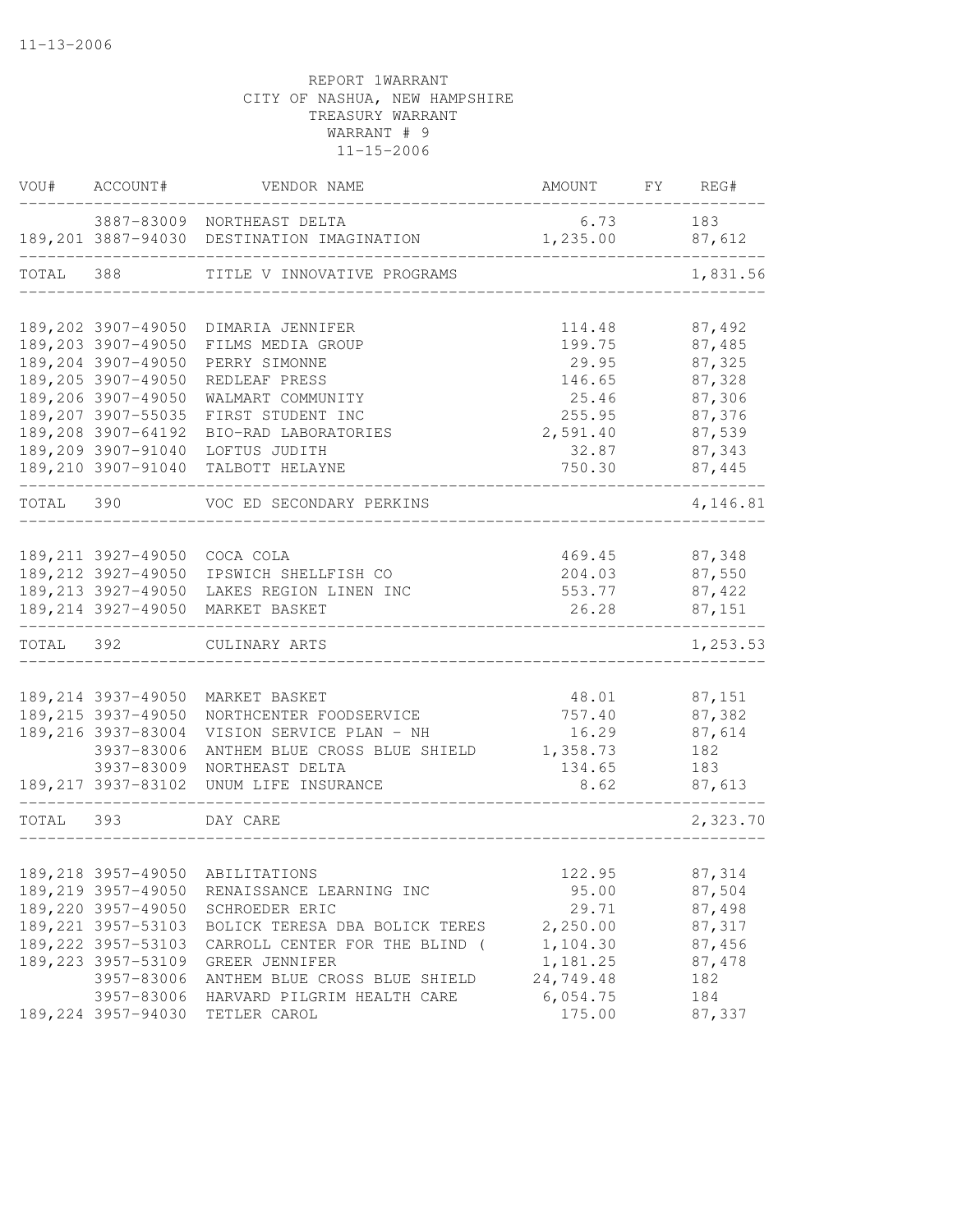| VOU#  | ACCOUNT#                                | VENDOR NAME                                                                      | AMOUNT FY                    | REG#                    |
|-------|-----------------------------------------|----------------------------------------------------------------------------------|------------------------------|-------------------------|
| TOTAL | 395                                     | IDEA BASIC SPEC ED                                                               |                              | 35,762.44               |
|       | 189, 225 3977-53101<br>189,226 3977-705 | SUNBERG ROBERT<br>ARCHAMBAULT JOANNE<br>3977-83006 ANTHEM BLUE CROSS BLUE SHIELD | 1,193.57<br>150.00<br>862.09 | 87,419<br>87,541<br>182 |
| TOTAL | 397                                     | SPECIAL ED LOCAL                                                                 |                              | 2,205.66                |
|       |                                         |                                                                                  |                              |                         |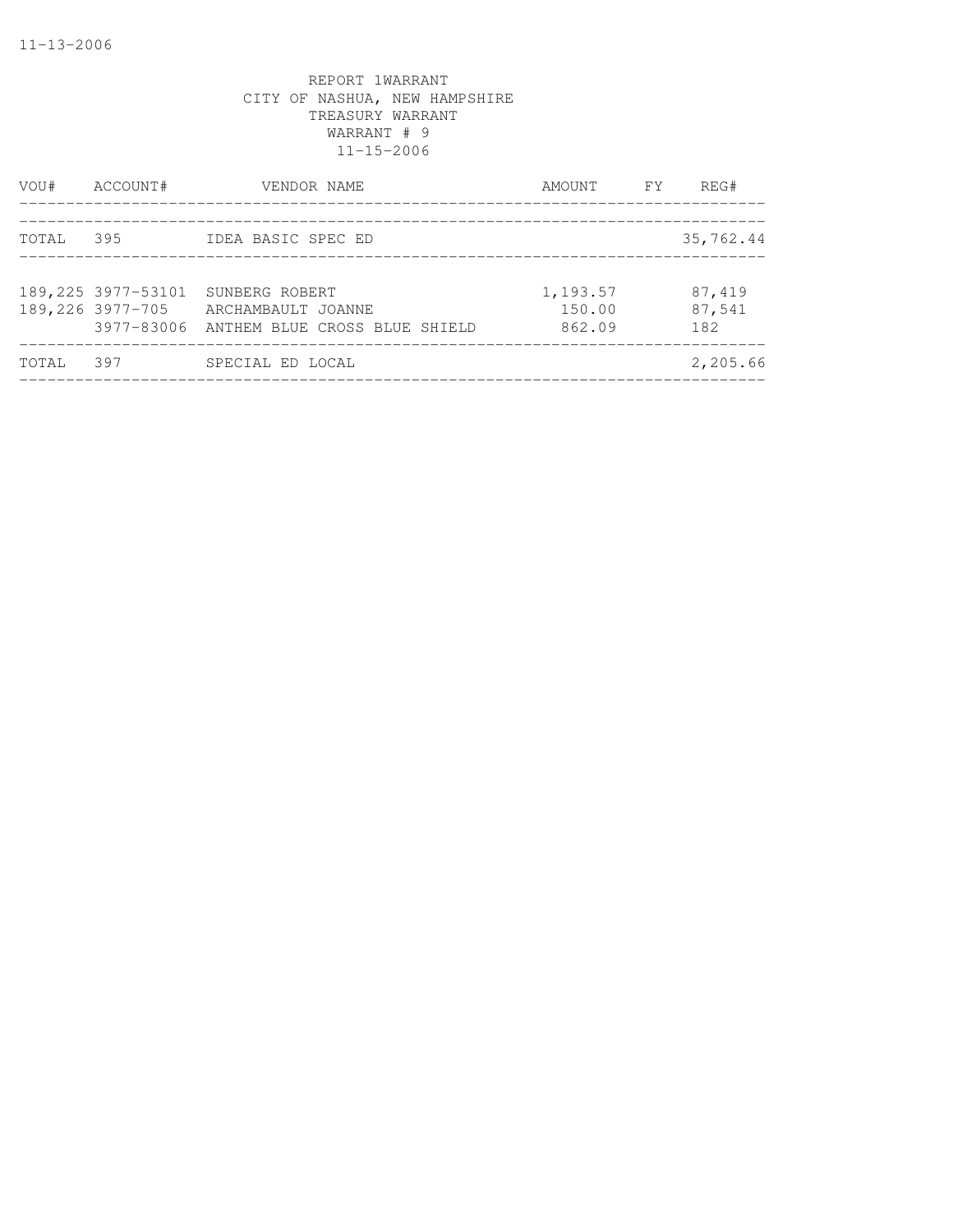| VOU#              | ACCOUNT#                                  | VENDOR NAME                                           | AMOUNT                  | FY REG#                    |
|-------------------|-------------------------------------------|-------------------------------------------------------|-------------------------|----------------------------|
| 171<br>172<br>173 | $412 - 180$<br>$412 - 180$<br>$412 - 180$ | BOLDUC ROGER R<br>FORTUNA STEPHAN L<br>HALL ANDDREW R | 23.00<br>4.00<br>8.00   | 87,196<br>87,199<br>87,200 |
| TOTAL             | $412 - 18$                                | FINANCIAL SERVICES<br>AUTO PERMITS                    |                         | 35.00                      |
| 174               | $413 - 203$                               | TREASURER STATE OF NH                                 | 2,470.00                | 87,667                     |
|                   | TOTAL 413-20                              | CITY CLERK'S OFFICE<br>MARRIAGE LICENSES              |                         | 2,470.00                   |
| 175               | $413 - 204$                               | <b>DUBE GERTRUDE</b>                                  | 25.00                   | 87,191                     |
| TOTAL             | $413 - 20$                                | CITY CLERK'S OFFICE<br>DOG LICENSES                   |                         | 25.00                      |
| 176               | $413 - 303$                               | TREASURER STATE OF NH                                 | 10,054.00 87,667        |                            |
| TOTAL             | $413 - 30$                                | CITY CLERK'S OFFICE<br>CERTIFIED COPIES               |                         | 10,054.00                  |
| 177               | $420 - 715$                               | LEHOULLIER MARC                                       | 250.00                  | 87,192                     |
| TOTAL             | $420 - 71$                                | HUNT BUILDING<br>RENTAL INCOME                        |                         | 250.00                     |
| 178<br>179<br>180 | $452 - 329$<br>$452 - 329$<br>$452 - 329$ | BURNS LISA<br>HUGHES CINDY<br>MABLES MARIE            | 20.00<br>40.00<br>20.00 | 87,205<br>87,206<br>87,204 |
| TOTAL             | $452 - 32$                                | PARKS AND RECREATION<br>BASKETBALL                    |                         | 80.00                      |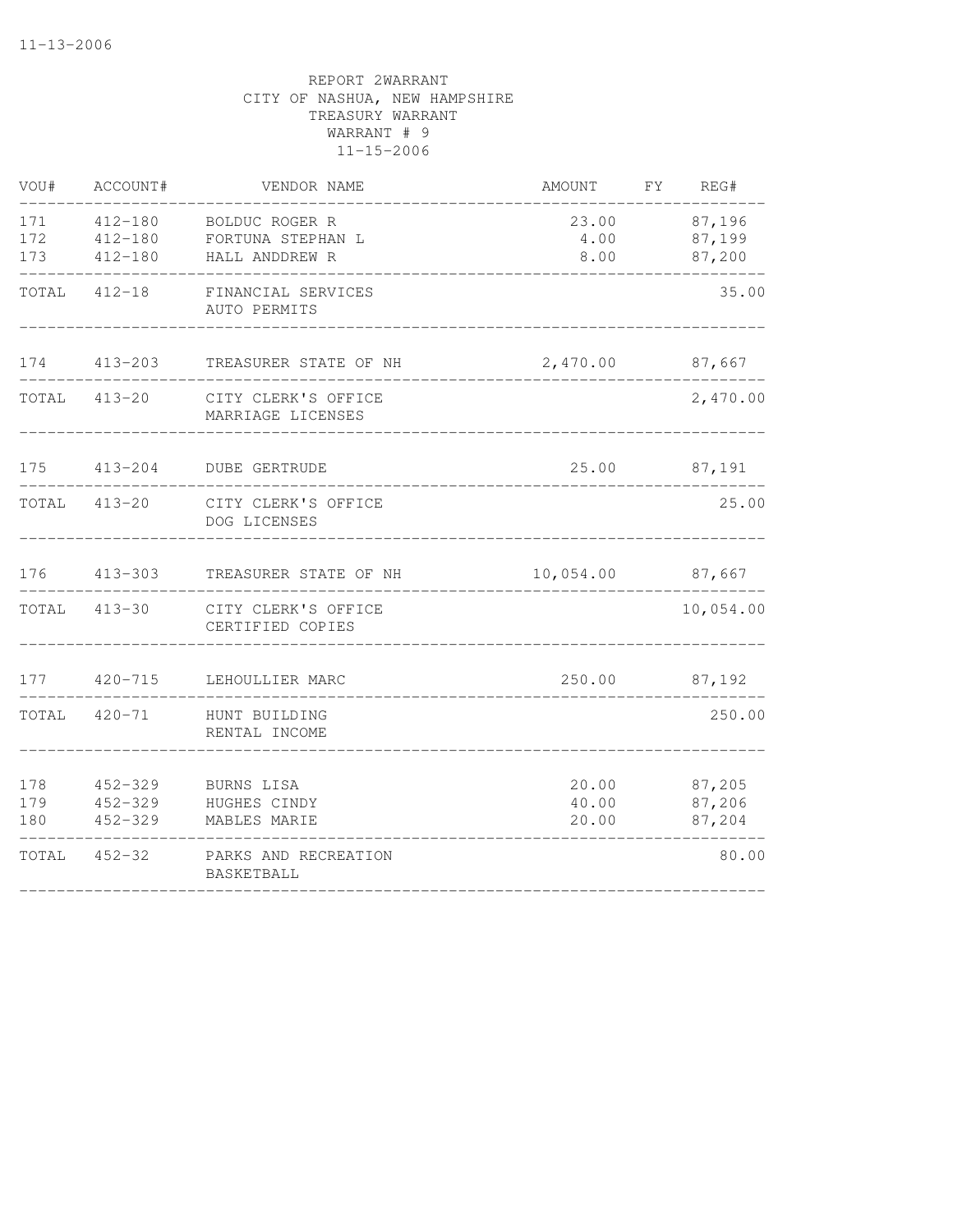| VOU#                            | ACCOUNT#                                                      | VENDOR NAME                                                                                                           | AMOUNT                                         | FΥ | REG#                                     |
|---------------------------------|---------------------------------------------------------------|-----------------------------------------------------------------------------------------------------------------------|------------------------------------------------|----|------------------------------------------|
| 181<br>182                      | 502-49025<br>502-41015                                        | LEXIS NEXIS MATTHEW BENDER<br>STAPLES BUSINESS ADVANTAGE                                                              | 122.60<br>325.32                               |    | 87,648<br>87,302                         |
| TOTAL                           | 502                                                           | LEGAL DEPARTMENT                                                                                                      |                                                |    | 447.92                                   |
| 183                             | 505-81039                                                     | HUMANE SOCIETY OF NEW ENGLAND                                                                                         | 7,016.67                                       |    | 87,093                                   |
| TOTAL                           | 505                                                           | CIVIC & COMM. ACTIVITIES                                                                                              |                                                |    | 7,016.67                                 |
| 184<br>185<br>186               | 506-31005<br>506-31005<br>506-31005                           | LOVERING SUE<br>PAETEC COMMUNICATIONS INC<br>VERIZON                                                                  | 37.95<br>600.00<br>541.51                      |    | 87,615<br>87,644<br>87,664               |
| TOTAL                           | 506                                                           | TELECOMMUNICATIONS                                                                                                    |                                                |    | 1,179.46                                 |
| 187                             | 511-31050                                                     | NEXTEL COMMUNICATIONS                                                                                                 | 14.45                                          |    | 87,651                                   |
| TOTAL                           | 511                                                           | ADMINISTRATIVE SERVICES                                                                                               |                                                |    | 14.45                                    |
| 188<br>189<br>190<br>191<br>191 | 512-59266<br>512-94005<br>512-43005<br>512-41015<br>512-41055 | CBCINNOVIS INC<br>CITIZENS BANK<br>PRINTGRAPHICS OF MAINE<br>STAPLES BUSINESS ADVANTAGE<br>STAPLES BUSINESS ADVANTAGE | 48.75<br>670.50<br>7,568.00<br>18.96<br>252.78 |    | 87,212<br>177<br>174<br>87,302<br>87,302 |
| TOTAL                           | 512                                                           | FINANCIAL SERVICES                                                                                                    |                                                |    | 8,558.99                                 |
| 192<br>192<br>193               | 513-49075<br>513-59115<br>513-41015                           | BERGERON PAUL<br>BERGERON PAUL<br>STAPLES BUSINESS ADVANTAGE                                                          | 159.92<br>90.00<br>78.47                       |    | 87,616<br>87,616<br>87,302               |
| TOTAL                           | 513                                                           | CITY CLERK'S OFFICE                                                                                                   |                                                |    | 328.39                                   |
| 193<br>194                      | 515-41015<br>515-81051                                        | STAPLES BUSINESS ADVANTAGE<br>WARD ESPERANZA                                                                          | 79.69<br>522.00                                |    | 87,302<br>87,617                         |
| TOTAL                           | 515                                                           | HUMAN RESOURCES                                                                                                       |                                                |    | 601.69                                   |
| 195<br>196<br>197               | 516-41015<br>516-66025<br>516-54011                           | ASSOCIATED BAG COMPANY<br>GE CAPITAL INC<br>TELEGRAPH PUBLISHING COMPANY                                              | 68.95<br>387.53<br>642.60                      |    | 87,110<br>87,289<br>87,572               |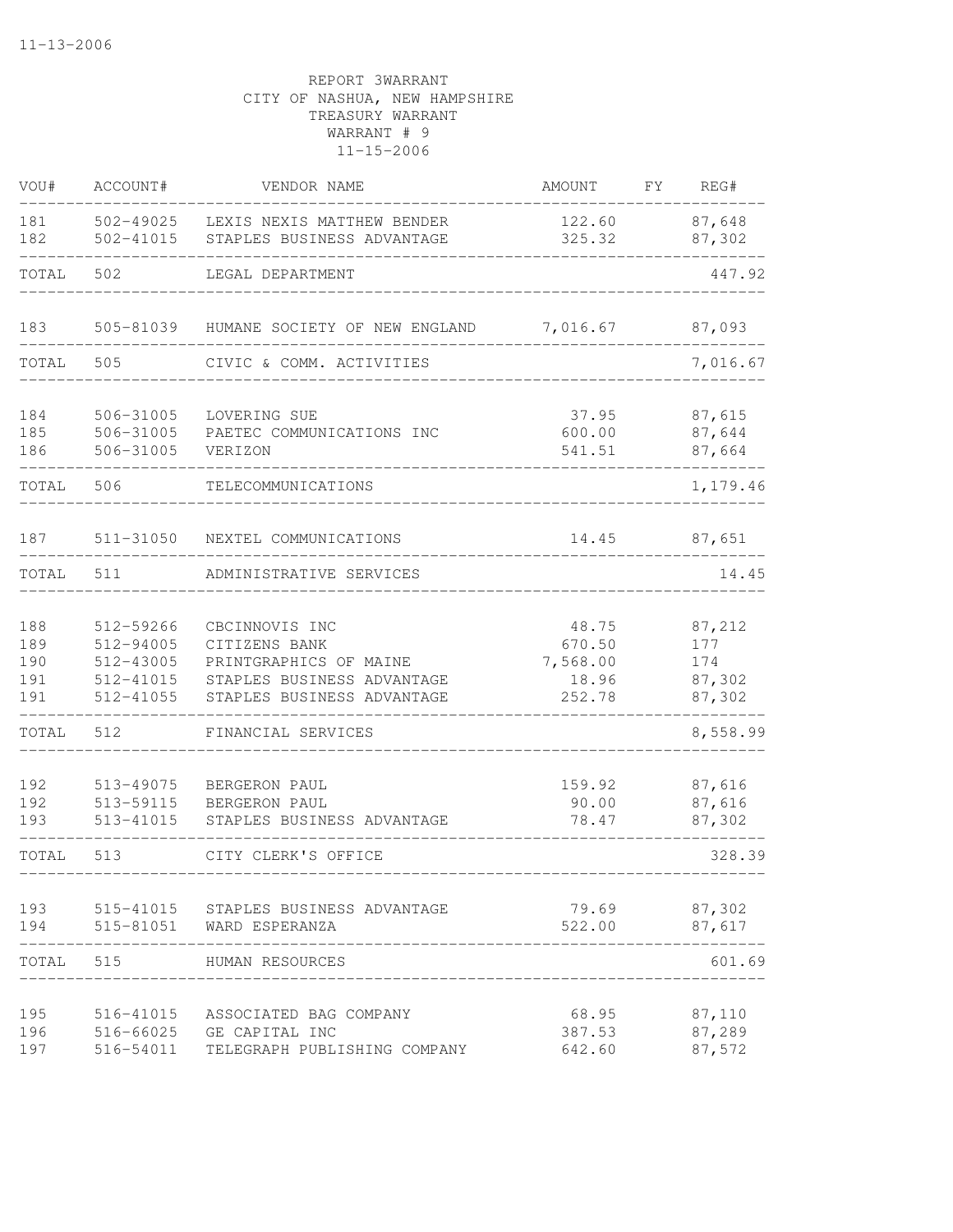| VOU#  | ACCOUNT#               | VENDOR NAME                    | AMOUNT           | FY | REG#             |
|-------|------------------------|--------------------------------|------------------|----|------------------|
| 197   | 516-54016              | TELEGRAPH PUBLISHING COMPANY   | 2,081.09         |    | 87,572           |
| 198   | 516-54016              | THE LOWELL PUBLISHING CO       | 2,053.50         |    | 87,652           |
| 199   | 516-54011              | UNION LEADER CORPORATION       | 28.92            |    | 87,649           |
| 199   | 516-54016              | UNION LEADER CORPORATION       | 1,070.15         |    | 87,649           |
| TOTAL | 516                    | PURCHASING DEPARTMENT          |                  |    | 6,332.74         |
| 200   | 517-59135              | BAIN PEST CONTROL SERVICE INC  | 72.00            |    | 87,576           |
| 201   | 517-75130              | HANSEN-FOX COMPANY INC         | 501.02           |    | 87,122           |
| 202   | 517-42010              | HOME DEPOT CREDIT SERVICES     | 35.97            |    | 87,653           |
| 203   | 517-79030              | KERRY FIRE PROTECTION INC      | 175.00           |    | 87,145           |
| 204   | 517-34015              | KEYSPAN ENERGY DELIVERY        | 1,638.78         |    | 87,655           |
| 205   | 517-75105              | M & M ELECTRICAL SUPPLY CO INC | 8.97             |    | 87,554           |
| 206   | 517-75903              | NASHUA WALLPAPER & PAINT CO    | 179.94           |    | 87,149           |
| 207   | 517-31050              | NEXTEL COMMUNICATIONS          | 42.11            |    | 87,651           |
| 208   | 517-32005              | PUBLIC SERVICE OF NH           | 1,531.71         |    | 87,682           |
| 209   | 517-75023              | W E AUBUCHON COMPANY INC       | 10.48            |    | 87,010           |
| 210   | 517-75130              | WATER CHEMICALS INC            | 94.00            |    | 87,168           |
|       |                        |                                |                  |    |                  |
| TOTAL | 517                    | BUILDING MAINT - CITY ADMIN    |                  |    | 4,289.98         |
| 211   | 519-91005              |                                |                  |    |                  |
| 212   |                        | LAKEMAN ROBERT                 | 44.06            |    | 87,258<br>87,076 |
| 213   | 519-91005<br>519-91005 | TURGISS GARY<br>TURGISS GREG   | 282.58<br>235.41 |    | 86,991           |
|       |                        |                                |                  |    |                  |
| TOTAL | 519                    | ASSESSORS                      |                  |    | 562.05           |
| 214   | 520-53100              | BOOTH HILARY                   |                  |    | 87,265           |
| 215   | 520-34015              | KEYSPAN ENERGY DELIVERY        | 520.00<br>379.06 |    | 87,655           |
| 216   | 520-32005              | PUBLIC SERVICE OF NH           | 291.90           |    | 87,682           |
|       |                        |                                |                  |    |                  |
| TOTAL | 520                    | HUNT BUILDING                  |                  |    | 1,190.96         |
|       |                        |                                |                  |    |                  |
| 217   | 522-74030              | COCCI COMPUTER SERVICES INC    | 335.00           |    | 87,134           |
| 218   | 522-64040              | MICROSOFT TECHNET              | 399.00           |    | 87,674           |
| 219   | 522-31050              | NEXTEL COMMUNICATIONS          | 198.64           |    | 87,651           |
| 220   | 522-31040              | ROY MICHAEL                    | 40.00            |    | 87,618           |
| 220   | 522-94005              | ROY MICHAEL                    | 105.22           |    | 87,618           |
| 221   | 522-74030              | SENECA DATA                    | 642.50           |    | 87,190           |
| 222   | 522-41015              | STAPLES BUSINESS ADVANTAGE     | 104.63           |    | 87,302           |
| 223   | 522-91015              | TYRRELL KEN                    | 29.82            |    | 87,256           |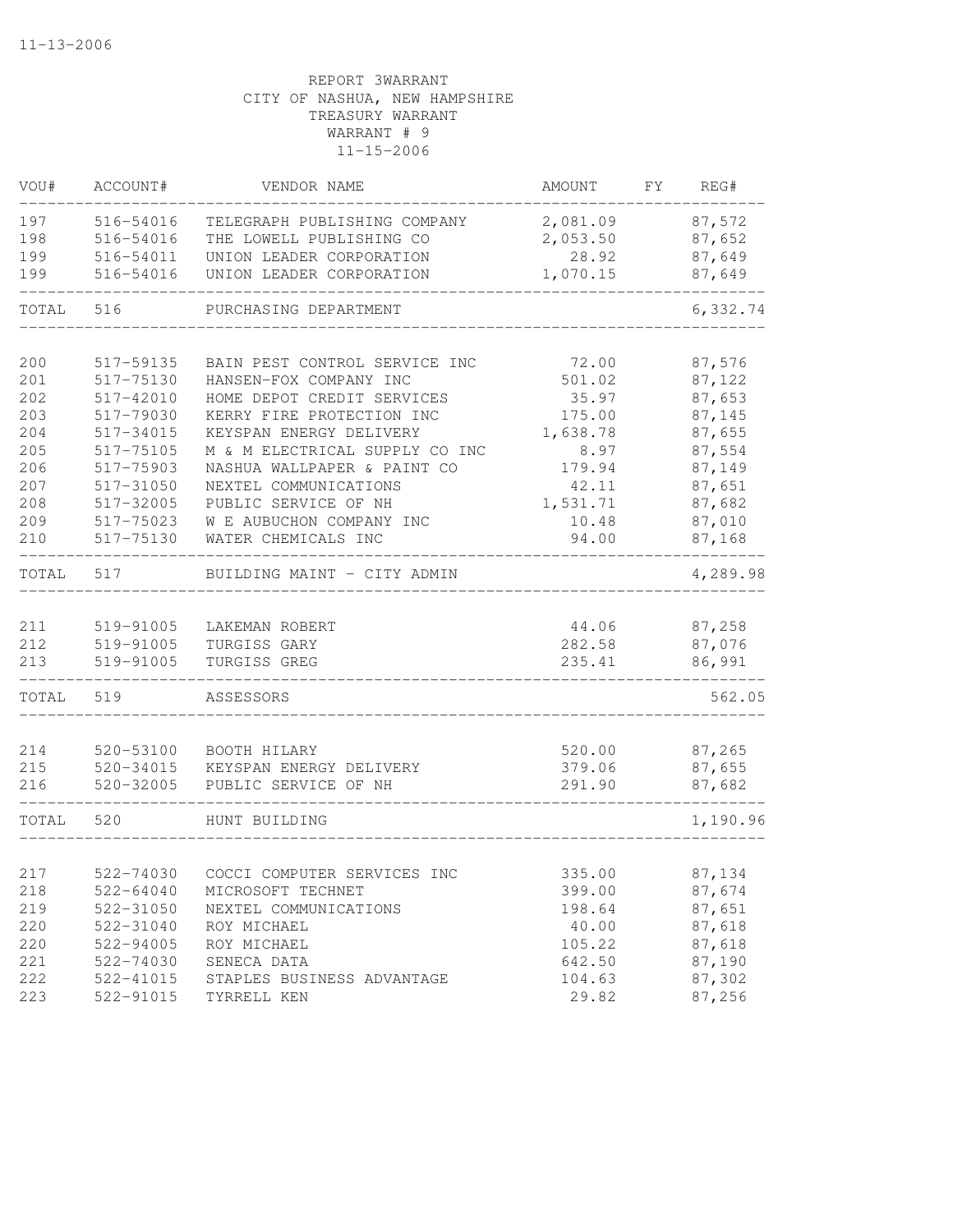|     |               | VOU# ACCOUNT# VENDOR NAME ANOUNT FY REC                            | AMOUNT FY REG#                 |          |
|-----|---------------|--------------------------------------------------------------------|--------------------------------|----------|
|     |               | TOTAL 522 INFORMATION TECHNOLOGY                                   |                                | 1,854.81 |
|     |               | 224 524-64045 DELL MARKETING LP<br>225 524-64045 GOVCONNECTION INC | 600.00 87,068<br>300.65 86,982 |          |
|     | TOTAL 524     | COMPUTERS - CITYWIDE                                               |                                | 900.65   |
| 226 |               | 531-78007 ADAMSON INDUSTRIES CORP                                  | 47.70 87,105                   |          |
| 227 | 531-42000     | AIR FILTER SALES INC                                               | 1,557.09 86,969                |          |
| 228 | 531-45175     | AIRGAS EAST                                                        | 127.75 87,033                  |          |
| 229 | 531-46040     | ALEC'S SHOE STORE INC                                              | 2,280.03 87,116                |          |
| 229 | 531-46045     | ALEC'S SHOE STORE INC                                              | 94.95 87,116                   |          |
| 230 | 531-94005     | AQUA VENTURES DIVE CENTER                                          | 2,120.00 87,645                |          |
| 231 | 531-31050     | ARCH                                                               | 1,092.29                       | 87,692   |
| 232 | 531-78007     | B & S LOCKSMITHS INC                                               | 34.50                          | 87,275   |
| 233 | 531-78007     | BELLETETES INC                                                     | 28.24                          | 87,127   |
| 234 | 531-46040     | BEN'S UNIFORMS                                                     | 1,629.99                       | 87,580   |
| 235 | 531-46030     | CABELA'S MKTG & BRAND MGT INC                                      | 418.51                         | 87,187   |
| 236 | 531-78007     | CARPARTS OF NASHUA                                                 | 173.69                         | 87,002   |
| 237 | 531-42000     | CENTRAL PAPER PRODUCTS CO                                          | 660.56                         | 87,575   |
| 238 | 531-31025     | CINFO PETER                                                        | 45.96                          | 87,619   |
| 239 | 531-53065     | CITIZENS BANK                                                      | 779.85                         | 177      |
| 240 | 531-91025     | CONSTANT JANE                                                      | 19.58                          | 87,626   |
| 241 | 531-78075     | DIAMOND TRIUMPH AUTO GLASS INC                                     | 25.00                          | 86,970   |
| 242 | 531-78007     | DOBLES CHEVROLET-GEO-BUICK INC                                     | 286.49                         | 87,570   |
| 243 | 531-78007     | DOWNTOWN LINCOLN-MERCURY INC                                       | 300.44                         | 87,046   |
| 243 | 531-78075     | DOWNTOWN LINCOLN-MERCURY INC                                       | 825.40                         | 87,046   |
| 244 | 531-48015     | EXXONMOBIL FLEET/GECC                                              | 565.73                         | 87,018   |
| 245 | 531-78007     | G H BERLIN OIL CO                                                  | 563.90                         | 87,186   |
| 246 | 531-91025     | GAUTIER KURT W                                                     | 35.60                          | 87,623   |
| 247 | 531-78100     | GLADSTONE FORD                                                     | 225.38 87,184                  |          |
| 248 | 531-78065     | GOODYEAR AUTO SERVICE CENTER                                       | 1,791.90                       | 86,975   |
| 248 | 531-78100     | GOODYEAR AUTO SERVICE CENTER                                       | 36.00                          | 86,975   |
| 249 | 531-78007     | GRAPPONE AUTO JUNCTION                                             | 152.92                         | 87,587   |
| 250 | 531-46040     | HANNON PATRICK                                                     | 108.90                         | 87,622   |
| 251 | 531-46040     | HILL SHAWN                                                         | 44.95                          | 87,620   |
| 252 | 531-42000     | HOME DEPOT CREDIT SERVICES                                         | 25.14                          | 87,653   |
| 252 | 531-78007     | HOME DEPOT CREDIT SERVICES                                         | 62.29                          | 87,653   |
| 253 | 531-75130     | J LAWRENCE HALL INC                                                | 452.44                         | 87,585   |
| 254 | 531-98025     | JACK'S PIZZA                                                       | 14.00                          | 87,281   |
| 255 | 531-74145     | KUSTOM SIGNALS INC                                                 | 420.00                         | 87,231   |
| 256 | $531 - 46040$ | LANDRY KEVIN                                                       | 456.00                         | 87,625   |
| 257 | 531-95000     | LEXIS NEXIS MATTHEW BENDER                                         | 129.60                         | 87,648   |
| 258 | 531-78007     | MAYNARD & LESIEUR INCORPORATED                                     | 449.50                         | 87,565   |
| 259 | 531-74085     | NASHUA OUTDOOR POWER EQUIP                                         | 114.83                         | 87,147   |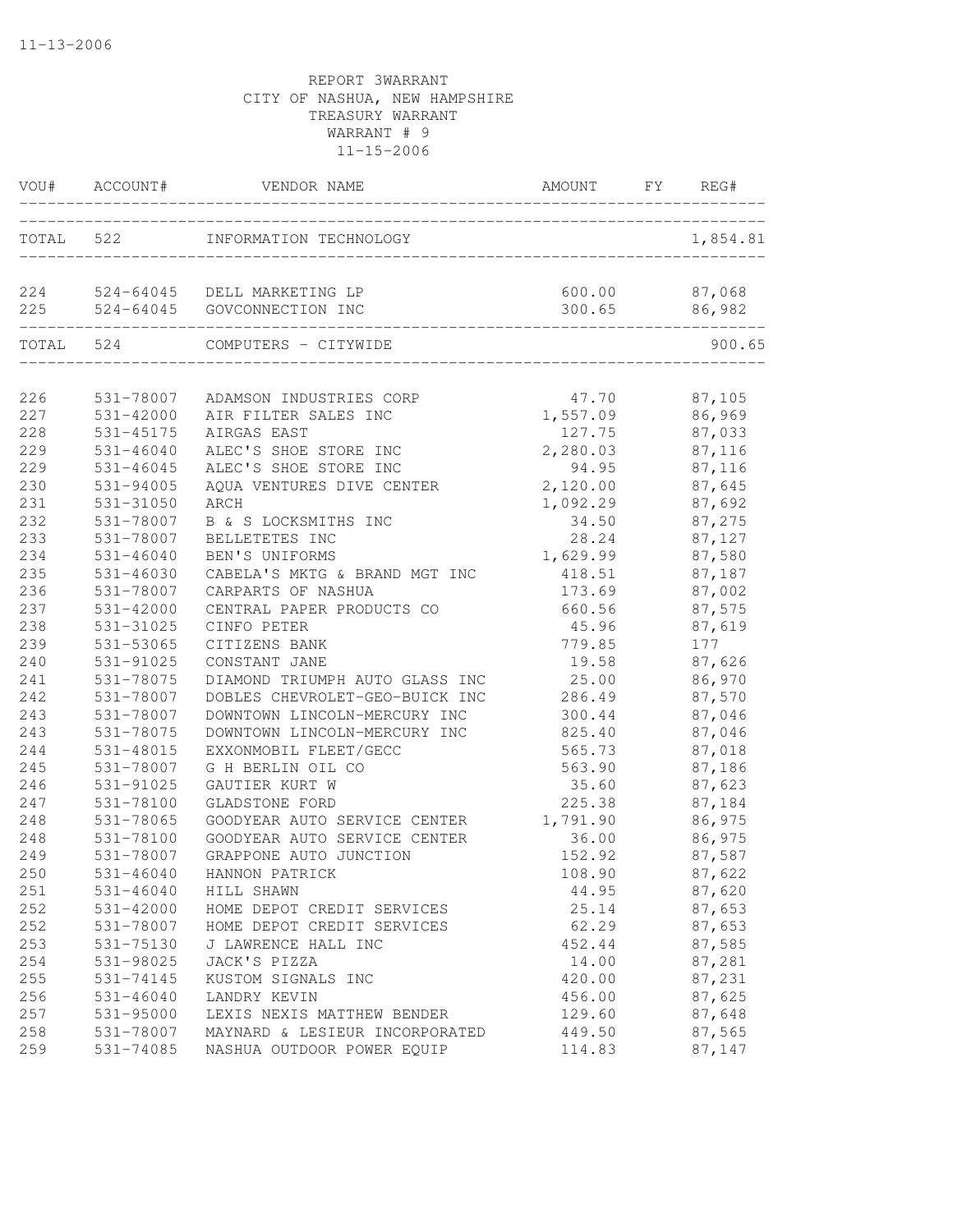| VOU#      | ACCOUNT#      | VENDOR NAME                           | AMOUNT    | FΥ | REG#      |
|-----------|---------------|---------------------------------------|-----------|----|-----------|
| 260       | 531-78007     | NORTHERN FOREIGN CAR PARTS INC 526.64 |           |    | 87,590    |
| 261       | 531-78007     | NYTECH SUPPLY CO                      | 55.73     |    | 87,017    |
| 262       | 531-33005     | PENNICHUCK WATER                      | 1,190.90  |    | 87,656    |
| 263       | 531-32005     | PUBLIC SERVICE OF NH                  | 12,214.08 |    | 87,682    |
| 263       | 531-32035     | PUBLIC SERVICE OF NH                  | 16.30     |    | 87,682    |
| 264       | 531-59100     | R B ALLEN CO INC                      | 600.00    |    | 86,983    |
| 265       | 531-42000     | REXEL CLS                             | 369.14    |    | 87,507    |
| 266       | $531 - 46040$ | RILEY'S SPORT SHOP INC                | 94.71     |    | 86,989    |
| 267       | 531-78007     | ROBBINS AUTO PARTS INC                | 70.77     |    | 87,175    |
| 268       | $531 - 69025$ | SNAP ON TOOLS                         | 573.88    |    | 87,024    |
| 269       | 531-91025     | STONE JAMES J JR                      | 35.60     |    | 87,621    |
| 270       | 531-94005     | SULLIVAN FRANCIS                      | 427.20    |    | 87,624    |
| 271       | $531 - 94005$ | THE COOPER INSTITUTE                  | 695.00    |    | 87,677    |
| 272       | 531-78007     | TOWERS MOTOR PARTS CORP               | 59.51     |    | 87,273    |
| 273       | 531-43005     | UNITED PARCEL SERVICE                 | 12.86     |    | 87,695    |
| 274       | 531-31025     | VERIZON                               | 31.17     |    | 87,664    |
| 275       |               | 531-41015 WB MASON COMPANY INC        | 309.65    |    | 87,020    |
| 276       |               | 531-78007 ZEP MANUFACTURING CO        | 80.90     |    | 87,108    |
| TOTAL 531 |               | POLICE DEPARTMENT                     |           |    | 35,561.14 |
| 277       | 532-78100     | ADAMSON INDUSTRIES CORP               | 1,905.35  |    | 87,105    |
| 278       | 532-31050     | ARCH                                  | 274.12    |    | 87,692    |
| 279       | 532-78100     | ARCSOURCE INC                         | 136.40    |    | 87,138    |
| 280       | 532-75023     | BELLETETES INC                        | 50.67     |    | 87,127    |
| 280       | 532-75901     | BELLETETES INC                        | 25.44     |    | 87,127    |
| 280       | 532-78100     | BELLETETES INC                        | 37.77     |    | 87,127    |
| 281       | 532-46045     | BIANCHI ROBERT                        | 137.95    |    | 87,088    |
| 282       | 532-73005     | CASCO FOOD EQUIPMENT SERVICE I        | 135.00    |    | 87,097    |
| 283       | 532-75023     | CITIZENS BANK                         | 41.69     |    | 177       |
| 284       | 532-79020     | CLIFFORD OF VERMONT                   | 82.80     |    | 87,061    |
| 285       | 532-74020     | DELL MARKETING LP                     | 1,800.00  |    | 87,068    |
| 286       | 532-78095     | F W WEBB COMPANY                      | 33.60     |    | 87,050    |
| 287       | 532-75100     | FIMBEL PAUNET CORP                    | 530.00    |    | 87,282    |
| 288       | 532-64094     | FIRE TECH & SAFETY OF NEW ENGL        | 311.50    |    | 87,278    |
| 289       | 532-75130     | GRANITE STATE PLUMBING & HEATI        | 210.00    |    | 87,182    |
| 290       | 532-78075     | GREENFIELD INDUSTRIES INC             | 365.00    |    | 87,027    |
| 291       | 532-73005     | HOBART SERVICE                        | 291.00    |    | 87,015    |
| 292       | 532-75023     | HOME DEPOT CREDIT SERVICES            | 79.39     |    | 87,653    |
| 293       | 532-34015     | KEYSPAN ENERGY DELIVERY               | 535.38    |    | 87,655    |
| 294       | 532-75105     | M & M ELECTRICAL SUPPLY CO INC        | 338.25    |    | 87,554    |
| 295       | 532-78065     | MAYNARD & LESIEUR INCORPORATED        | 260.00    |    | 87,565    |
| 296       | 532-64165     | NASHUA OUTDOOR POWER EQUIP            | 1,731.53  |    | 87,147    |
| 297       | 532-42005     | NEW ENGLAND PAPER & SUPPLY            | 278.98    |    | 87,165    |
| 297       | 532-42010     | NEW ENGLAND PAPER & SUPPLY            | 217.43    |    | 87,165    |
| 297       | 532-42020     | NEW ENGLAND PAPER & SUPPLY            | 218.12    |    | 87,165    |
| 298       | 532-31040     | NEXTEL COMMUNICATIONS                 | 507.33    |    | 87,651    |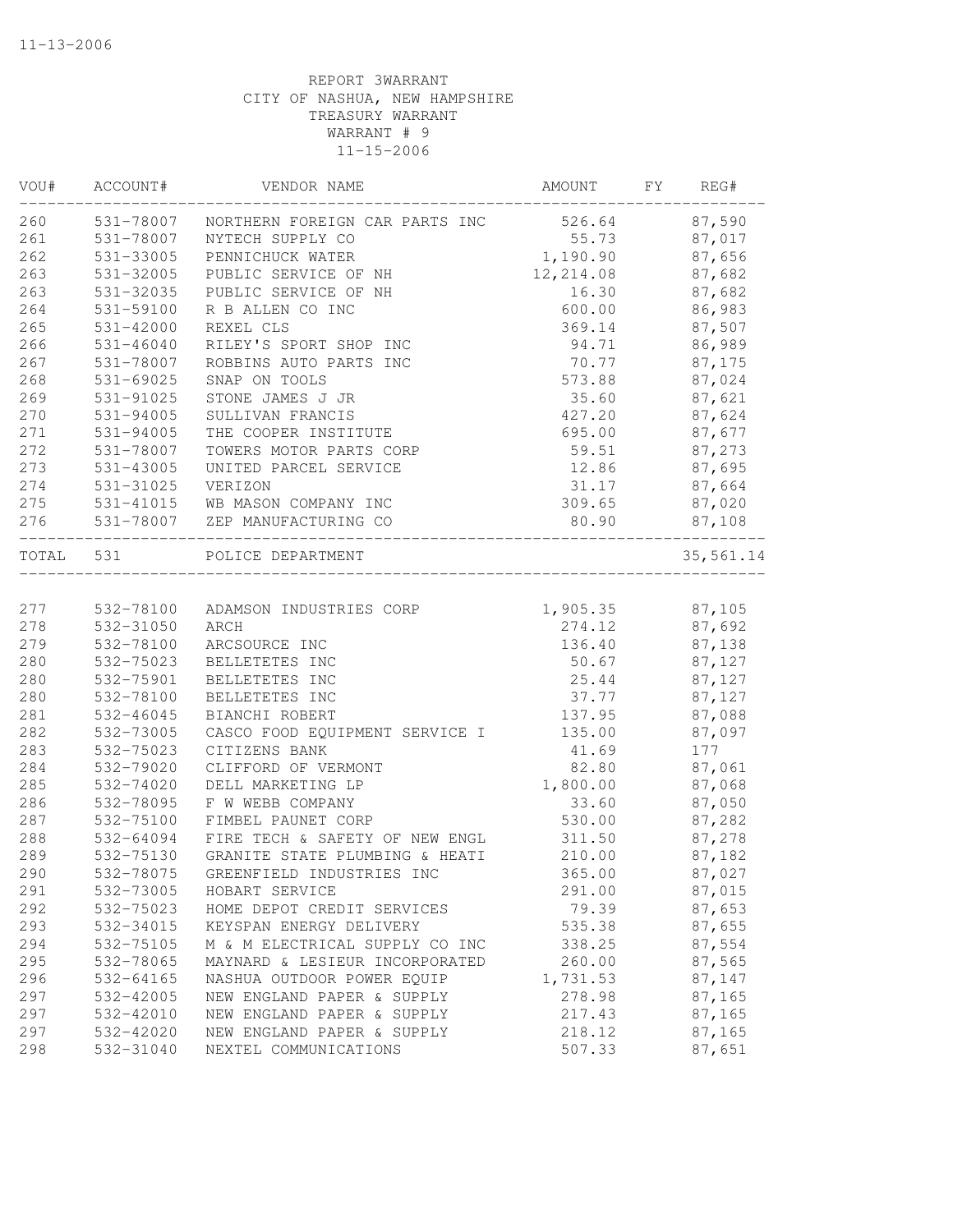| VOU#       | ACCOUNT#                    | VENDOR NAME                               | AMOUNT               | FY | REG#             |
|------------|-----------------------------|-------------------------------------------|----------------------|----|------------------|
| 299        | 532-94005                   | NH ASSOC OF FIRE CHIEFS                   | 60.00                |    | 87,662           |
| 300        | 532-94005                   | NH FIRE PREVENTION SOCIETY/IAA            | 75.00                |    | 87,650           |
| 301        | 532-94010                   | NIELSEN GLENN                             | 585.00               |    | 87,099           |
| 302        | 532-33005                   | PENNICHUCK WATER                          | 199.35               |    | 87,656           |
| 303        | 532-32005                   | PUBLIC SERVICE OF NH                      | 2,479.68             |    | 87,682           |
| 304        | 532-79045                   | REXEL CLS                                 | 125.68               |    | 87,507           |
| 305        | 532-78007                   | SANEL AUTO PARTS CO                       | 478.01               |    | 87,137           |
| 306        | 532-75023                   | SERVICEMASTER OF NASHUA INC               | 215.00               |    | 87,251           |
| 307        | 532-41005                   | STAPLES BUSINESS ADVANTAGE                | 1,191.42             |    | 87,302           |
| 307        | 532-41015                   | STAPLES BUSINESS ADVANTAGE                | 671.69               |    | 87,302           |
| 308        | 532-95005                   | TREASURER STATE OF NH                     | 75.00                |    | 87,641           |
| 309        | 532-98005                   | TREASURER STATE OF NH                     | 150.00               |    | 87,687           |
| 310        | 532-75023                   | UNITED SUPPLY COMPANY INC                 | 255.73               |    | 87,573           |
| 311        | 532-45160                   | W D PERKINS                               | 961.76               |    | 87,032           |
| 312        | 532-46045                   | WOOD RICHARD                              | 118.00               |    | 87,237           |
| 313        | 532-78080                   | YANKEE TRUCKS                             | 380.75               |    | 87,014           |
| TOTAL      | 532                         | FIRE DEPARTMENT                           |                      |    | 18,556.77        |
| 314        |                             | 533-33010 PENNICHUCK WATER                | 139,850.66           |    | 87,656           |
| TOTAL      | 533                         | WATER SUPPLY (PUBLIC HYDRANTS)            |                      |    | 139,850.66       |
|            |                             |                                           |                      |    |                  |
| 315<br>316 | 534-32020 PSNH<br>534-32020 | PUBLIC SERVICE OF NH                      | 526.14<br>51, 215.28 |    | 87,689<br>87,682 |
| TOTAL      | 534                         | STREET LIGHTING                           |                      |    | 51,741.42        |
|            |                             |                                           |                      |    |                  |
| 317        | 535-81023                   | ARCH                                      | 63.08                |    | 87,692           |
| 318        | 535-81023                   | MIDGLEY JAMES                             | 400.00               |    | 87,627           |
| 319        | 535-81023                   | NEXTEL COMMUNICATIONS                     | 72.52                |    | 87,651           |
| TOTAL      | 535                         | EMERGENCY MANAGEMENT                      |                      |    | 535.60           |
| 320        | 536-74092                   |                                           | 261.30               |    |                  |
| 321        |                             | GRAYBAR<br>536-32035 PUBLIC SERVICE OF NH | 1,789.46             |    | 87,159<br>87,682 |
| 322        |                             | 536-64255 TESSCO TECHNOLOGIES INC         | 443.75               |    | 87,142           |
| TOTAL      | 536                         | CITYWIDE COMMUNICATIONS                   |                      |    | 2,494.51         |
|            |                             |                                           |                      |    |                  |
| 323<br>324 | 541-62026<br>541-53165      | GE CAPITAL INC<br>LANGUAGE LINE SERVICES  | 105.06<br>92.53      |    | 87,289<br>87,052 |
| 325        | 541-91015                   | NELSON MARY S                             | 12.46                |    | 87,114           |
|            |                             |                                           |                      |    |                  |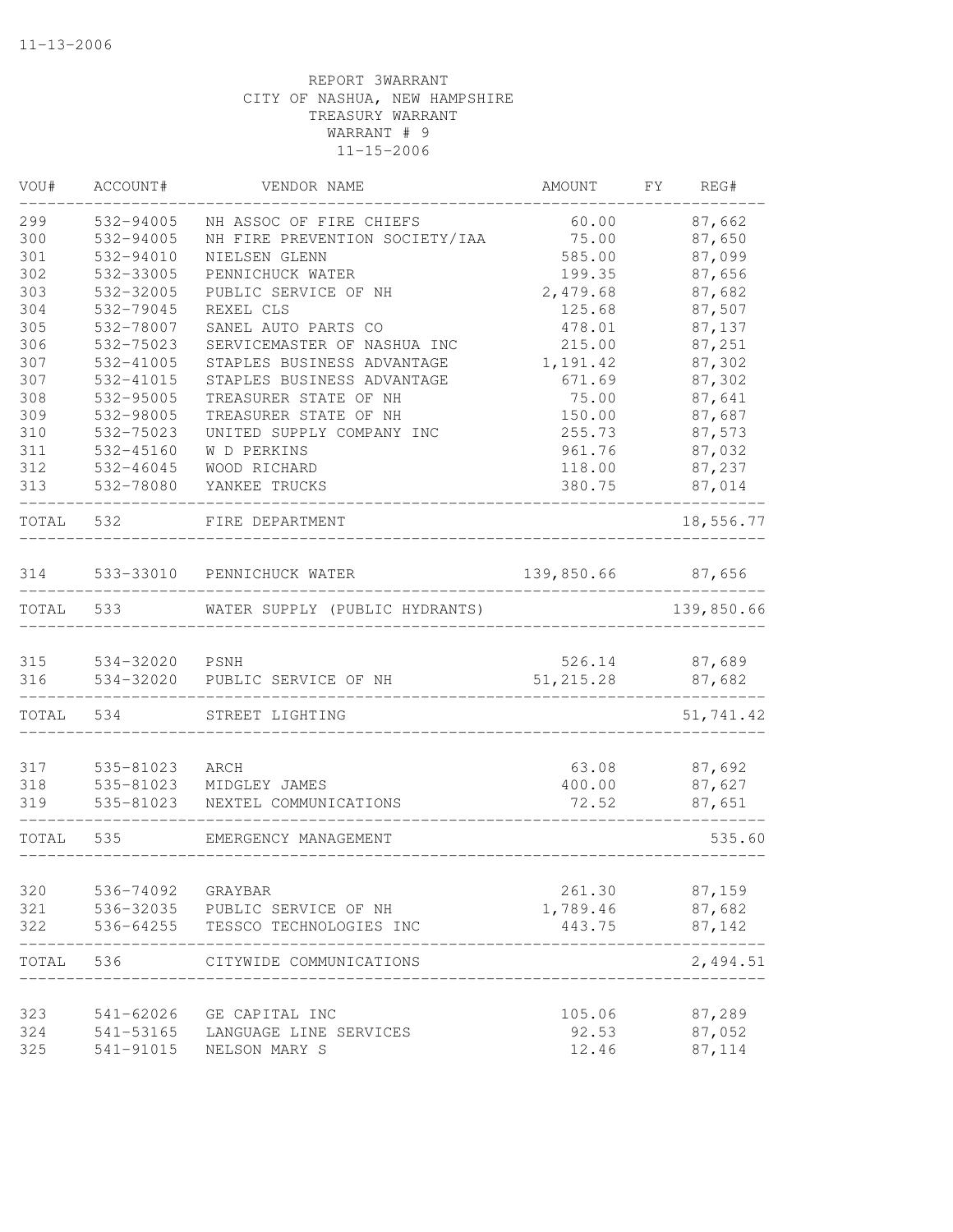| VOU#       | ACCOUNT#  | VENDOR NAME                                                 | AMOUNT          | FY | REG#             |
|------------|-----------|-------------------------------------------------------------|-----------------|----|------------------|
| TOTAL      | 541       | COMMUNITY SERVICES DIVISION                                 |                 |    | 210.05           |
| 326        | 542-94005 | FELICIANO SANDRA                                            | 150.34          |    | 86,976           |
| 327        | 542-62026 | GE CAPITAL INC                                              | 132.41          |    | 87,289           |
| 328        | 542-31050 | NEXTEL COMMUNICATIONS                                       | 36.60           |    | 87,651           |
| 329        | 542-41015 | STAPLES BUSINESS ADVANTAGE                                  | 61.30           |    | 87,302           |
| 330        | 542-47010 | STERICYCLE INC                                              | 120.74          |    | 86,977           |
| TOTAL      | 542       | COMMUNITY HEALTH                                            |                 |    | 501.39           |
| 331        | 543-31050 | NEXTEL COMMUNICATIONS                                       | 61.08           |    | 87,651           |
| 332        | 543-49070 | TAYLOR TECHNOLOGIES INC                                     | 160.16          |    | 87,238           |
| 333        | 543-49075 | WIRELESS ZONE                                               | 72.00           |    | 87,669           |
| TOTAL      | 543       | ENVIRONMENTAL HEALTH DEPT.                                  |                 |    | 293.24           |
|            |           |                                                             |                 |    |                  |
| 334<br>335 | 544-41015 | 544-91005 EMIS-WILLIAMS KAREN<br>STAPLES BUSINESS ADVANTAGE | 99.73<br>112.87 |    | 87,219<br>87,302 |
| TOTAL      | 544       | WELFARE ADMINISTRATION                                      |                 |    | 212.60           |
|            |           |                                                             |                 |    |                  |
| 336        | 545-97020 | 23-25 TEMPLE ST REALTY LLC                                  | 410.00          |    | 87,232           |
| 337        | 545-97020 | AMH REAL ESTATE LLC                                         | 367.88          |    | 86,990           |
| 338        | 545-97020 | BC-AD PROPERTIES                                            | 329.08          |    | 87,128           |
| 339        | 545-97020 | BISHOP REAL ESTATE MGMT INC                                 | 1,800.00        |    | 87,117           |
| 340        | 545-97020 | BLANCHARD BLDG INVESTS/KENNETH                              | 825.00          |    | 87,049           |
| 341        | 545-97020 | BONNETTE PETER                                              | 275.00          |    | 87,008           |
| 342        | 545-97020 | BONNETTE STEPHEN                                            | 656.80          |    | 87,075           |
| 343        | 545-97020 | BRETON DOROTHY ANN                                          | 500.00          |    | 87,217           |
| 344        | 545-97020 | BROOK VILLAGE NORTH ASSOCIATES                              | 223.68          |    | 87,193           |
| 345        | 545-97020 | CANTERBURY APARTMENTS                                       | 676.70          |    | 87,000           |
| 346        | 545-97020 | CENTRAL REALTY                                              | 4,219.28        |    | 87,161           |
| 347        | 545-97015 | CITY OF MANCHESTER                                          | 52.36           |    | 87,681           |
| 348        | 545-97020 | CJL PROPERTIES/CHRIS LAVERTU                                | 282.19          |    | 87,031           |
| 349        | 545-97020 | CONROY ARTHUR S                                             | 500.00          |    | 87,176           |
| 350        | 545-97020 | DESMARAIS LEONARD                                           | 284.92          |    | 86,998           |
| 351        | 545-97020 | DHG ASSOCIATES                                              | 74.30           |    | 86,978           |
| 352        | 545-97020 | DROUIN ROBERT G                                             | 350.82          |    | 87,236           |
| 353        | 545-97020 | DURAND ROBERT N                                             | 45.15           |    | 87,239           |
| 354        | 545-97020 | E A FISICHELLI & DC BEACH RE                                | 328.40          |    | 87,224           |
| 355        | 545-97020 | FEDERATED REALTY TWO LLC                                    | 284.92          |    | 87,156           |
| 356        | 545-97020 | FREEDOM APARTMENTS LLC                                      | 721.00          |    | 87,123           |
| 357        | 545-97020 | GAUTHIER CONRAD J                                           | 580.20          |    | 87,130           |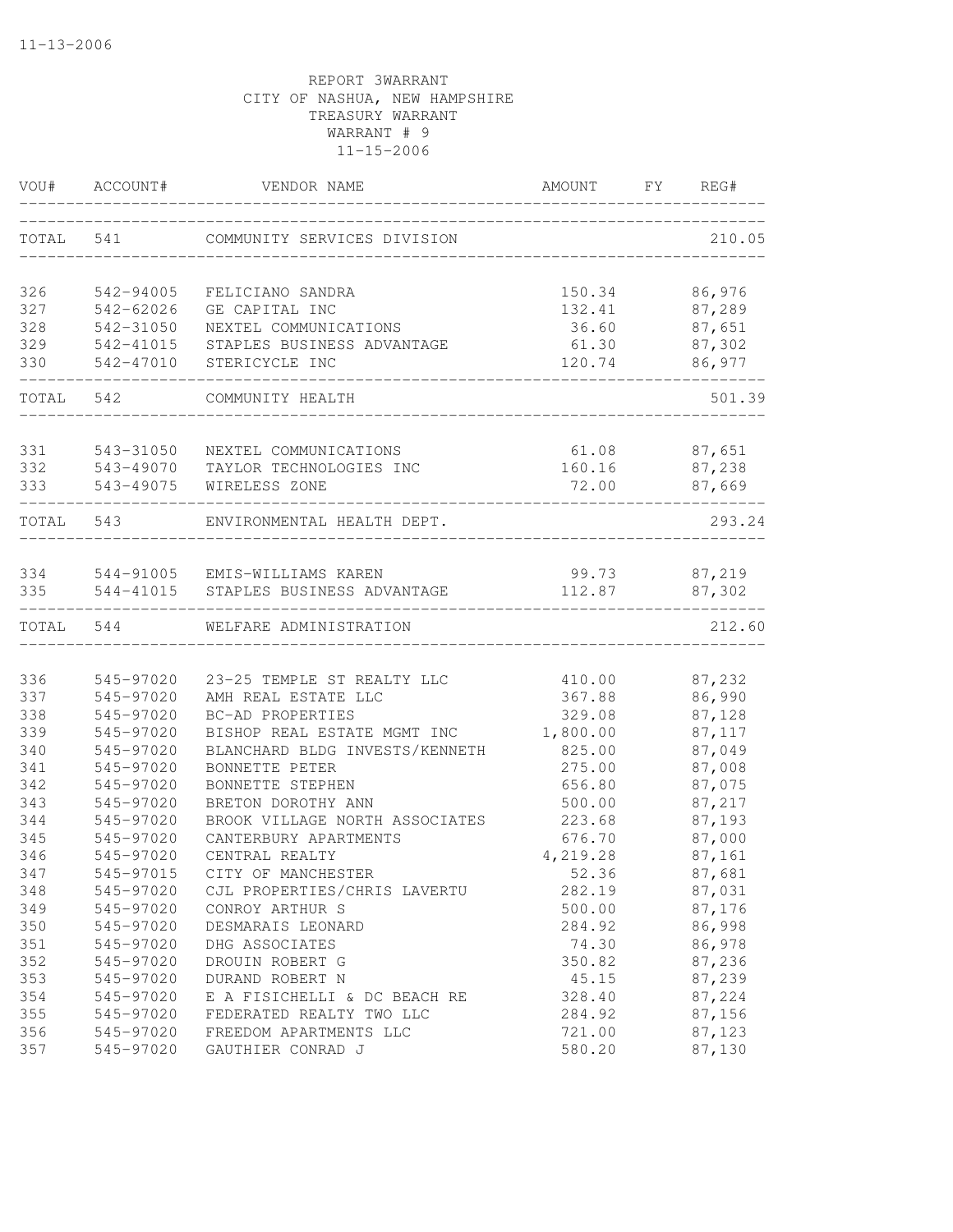| VOU#      | ACCOUNT#      | VENDOR NAME                             | AMOUNT   | FY | REG#      |
|-----------|---------------|-----------------------------------------|----------|----|-----------|
| 358       | 545-97020     | GAUTHIER REALTY/CONNIE GAUTHIE 2,773.74 |          |    | 87,297    |
| 359       | 545-97020     | GOULET BARBARA A                        | 500.00   |    | 86,968    |
| 360       | 545-97020     | HAMMERHEAD RENTAL PROPERTIES            | 722.45   |    | 87,218    |
| 361       | 545-97020     | HARBOR HOMES INC                        | 203.00   |    | 87,072    |
| 362       | 545-97020     | HARRIS STEPHEN J                        | 325.00   |    | 87,158    |
| 363       | 545-97015     | KEYSPAN ENERGY DELIVERY                 | 2,723.42 |    | 87,691    |
| 364       | 545-97020     | L & G PROPERTIES LLC                    | 600.00   |    | 87,242    |
| 365       | 545-97020     | LAMERAND ENTERPRISES/KYLE LAME          | 1,358.66 |    | 87,269    |
| 366       | 545-97020     | LAPOINTE OLIVER MARIE & DANIEL          | 778.07   |    | 87,113    |
| 367       | 545-97020     | LAVOIE HERVE E                          | 191.13   |    | 87,243    |
| 368       | 545-97020     | LAVOIE LEO M                            | 341.04   |    | 87,267    |
| 369       | 545-97015     | LORDEN OIL COMPANY                      | 837.14   |    | 87,293    |
| 370       | 545-97020     | MARQUEZ JOSE                            | 328.40   |    | 87,054    |
| 371       | 545-97020     | MP HOUSING INC                          | 169.74   |    | 87,055    |
| 372       | 545-97020     | NANAVATI PRAB                           | 738.90   |    | 87,628    |
| 373       | 545-97020     | NASHUA HOUSING AUTHORITY                | 1,627.70 |    | 87,276    |
| 374       | 545-97020     | POULIN FERNAND                          | 413.59   |    | 87,253    |
| 375       | 545-97020     | POULIN JACQUES                          | 513.05   |    | 87,118    |
| 376       | 545-97020     | PREVETT CHRISTOPHER                     | 217.43   |    | 87,062    |
| 377       | 545-97015     | PUBLIC SERVICE CO OF NH                 | 3,346.56 |    | 87,690    |
| 378       | 545-97020     | QUARATIELLO NICHOLAS                    | 525.00   |    | 86,974    |
| 379       | 545-97020     | QUIRION GILLES                          | 719.37   |    | 87,170    |
| 380       | 545-97020     | ROUTHIER RONALD                         | 320.00   |    | 86,993    |
| 381       | 545-97020     | ROYAL CREST ESTATES                     | 656.80   |    | 87,048    |
| 382       | 545-97020     | SANTANA JOSE A                          | 37.65    |    | 87,167    |
| 383       | 545-97020     | SCHAEFER PROPERTIES                     | 804.48   |    | 86,997    |
| 384       | 545-97020     | SOUL PURPOSE LIVING INC                 | 270.00   |    | 87,096    |
| 385       | 545-97020     | SOUTHERN NH SERV MNGT CORP              | 70.00    |    | 87,125    |
| 386       | 545-97020     | SOUTHERN NH SERVICES INC                | 366.50   |    | 86,987    |
| 387       | 545-97020     | WALDEN PETER M                          | 300.00   |    | 87,216    |
| 388       | 545-97020     | WALLER ELLIOTT                          | 436.80   |    | 87,098    |
| 389       | 545-97020     | WETMORE MICHAEL                         | 303.99   |    | 87,223    |
| 390       | 545-97020     | WRN REAL ESTATE LLC                     | 434.08   |    | 87,245    |
| TOTAL 545 |               | WELFARE COSTS                           |          |    | 37,741.37 |
|           |               |                                         |          |    |           |
| 391       | 551-94005     | CITIZENS BANK                           | 923.44   |    | 177       |
| 392       | 551-72010     | CONWAY OFFICE PRODUCTS LLC              | 200.00   |    | 87,095    |
| 393       | 551-59100     | CORBETT CLEANING CO                     | 400.00   |    | 87,153    |
| 394       | $551 - 64040$ | DLT SOLUTIONS INC                       | 1,847.40 |    | 87,663    |
| 395       | $551 - 64300$ | MAINE TECHNICAL SOURCE INC              | 436.77   |    | 87,035    |
| 396       | $551 - 94005$ | MICRODESK                               | 422.50   |    | 87,642    |
| 397       | 551-31050     | NEXTEL COMMUNICATIONS                   | 329.14   |    | 87,651    |
| 398       | 551-49075     | SPILLER'S                               | 81.10    |    | 87,260    |
| 399       | $551 - 41015$ | STAPLES BUSINESS ADVANTAGE              | 437.47   |    | 87,302    |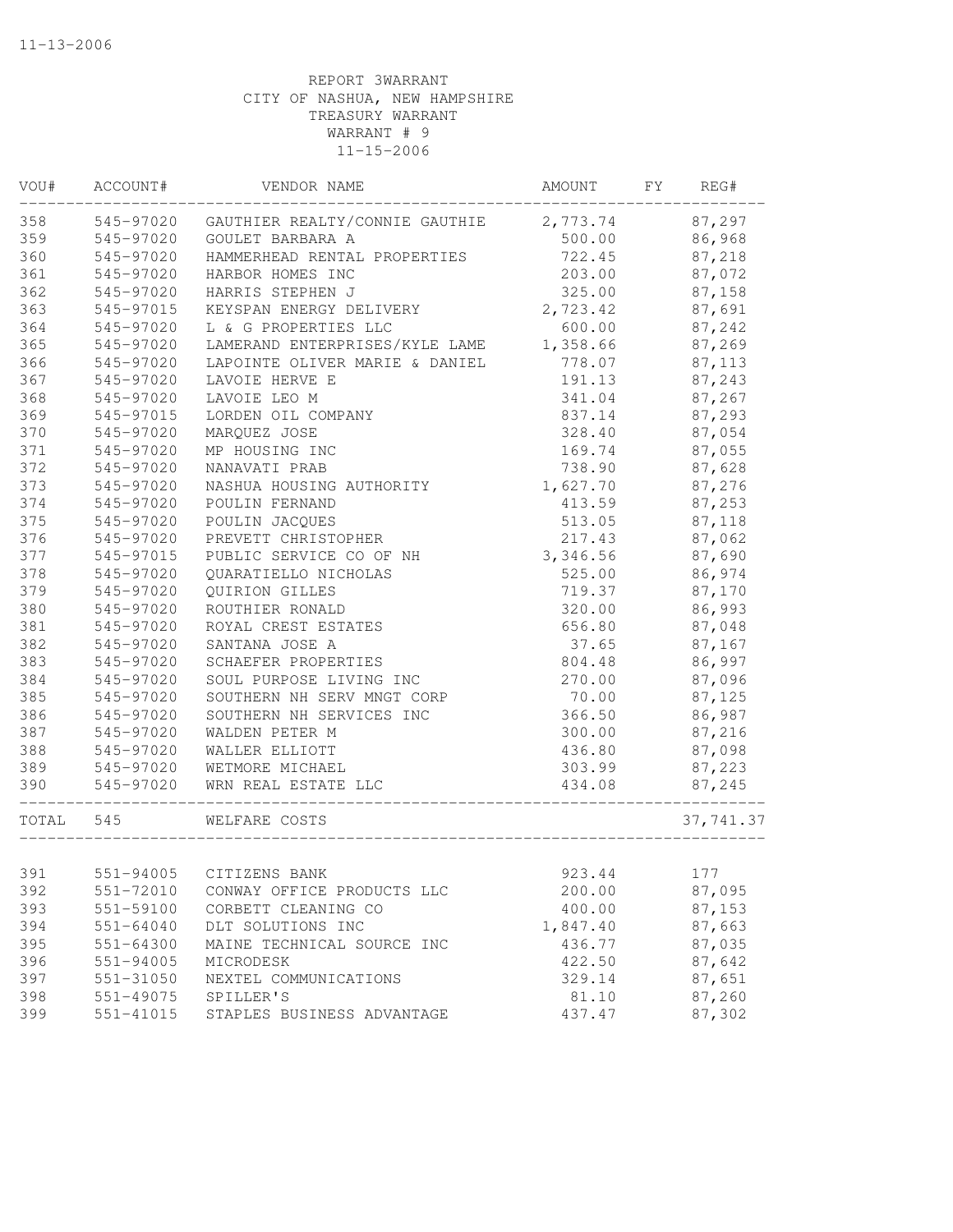|           | VOU# ACCOUNT# | VENDOR NAME                            | AMOUNT<br>______________ | FY | REG#         |
|-----------|---------------|----------------------------------------|--------------------------|----|--------------|
| TOTAL 551 |               | PUBLIC WORKS DIV & ENGINEERING         |                          |    | 5,077.82     |
| 400       |               | 552-75135 AFFILIATED HVAC SERVICES LLC | 689.52                   |    | 87,381       |
| 401       |               | 552-75021 AGGREGATE INDUSTRIES         | 426.00                   |    | 87,103       |
| 402       | 552-78100     | B & S LOCKSMITHS INC                   |                          |    | 87,275       |
| 403       | 552-31050     | BATTERIES PLUS 400                     | 27.75<br>69.97           |    | 87,292       |
| 404       | 552-75021     | BELLETETES INC                         | 17.59                    |    | 87,127       |
| 405       | 552-59050     | BERGER SAMANTHA                        | 300.00                   |    | 87,104       |
| 406       | 552-66000     | BOSS EQUIPMENT INC                     | 54.00                    |    | 87,560       |
| 407       | 552-75021     | BROX INDUSTRIES INC                    | 105.17 87,025            |    |              |
| 408       | 552-78007     | CARPARTS OF NASHUA                     | 102.47 87,002            |    |              |
| 409       | 552-74085     | CHAPPELL TRACTOR SALES INC             | 109.05                   |    | 87,026       |
| 410       | 552-72010     | CONWAY OFFICE PRODUCTS LLC             | 150.00                   |    | 87,095       |
| 411       | 552-45250     | COSTUMES OF NASHUA LLC                 | 225.00                   |    | 87,646       |
| 412       | 552-75021     | F W WEBB COMPANY                       | 6.40                     |    | 87,050       |
| 412       | 552-75175     | F W WEBB COMPANY                       | 2.59                     |    | 87,050       |
| 413       | 552-75135     | FIMBEL PAUNET CORP                     | 212.50                   |    | 87,282       |
| 414       | 552-62022     | GE CAPITAL INC                         | 115.00                   |    | 87,289       |
| 415       | 552-66000     | HANDY HOUSE INC                        | 590.00                   |    | 87,671       |
| 416       | $552 - 46045$ | HASKELL PAUL                           | 82.00                    |    | 87,629       |
| 417       | $552 - 45250$ | HOME DEPOT CREDIT SERVICES             | 25.97                    |    | 87,653       |
| 417       | 552-46045     | HOME DEPOT CREDIT SERVICES             | 29.92                    |    | 87,653       |
| 417       | 552-69035     | HOME DEPOT CREDIT SERVICES             | 9.60                     |    | 87,653       |
| 417       | 552-75021     | HOME DEPOT CREDIT SERVICES             | 637.84                   |    | 87,653       |
| 417       | 552-75022     | HOME DEPOT CREDIT SERVICES             | 474.65                   |    | 87,653       |
| 417       | 552-75040     | HOME DEPOT CREDIT SERVICES             | 39.94                    |    | 87,653       |
| 417       | 552-75135     | HOME DEPOT CREDIT SERVICES             | 127.86                   |    | 87,653       |
| 418       | 552-59020     | JEANNOTTE'S MARKET                     |                          |    | 18.00 87,064 |
| 419       | 552-75021     | JOHNSON'S ELECTRIC SUPPLY              | 2,165.88 87,058          |    |              |
| 420       | 552-34015     | KEYSPAN ENERGY DELIVERY                | 25.46                    |    | 87,655       |
| 420       | 552-34045     | KEYSPAN ENERGY DELIVERY                | 170.73                   |    | 87,655       |
| 421       | 552-78007     | LIBERTY INTN'L TRUCKS OF NH LL         | 124.56                   |    | 87,563       |
| 422       | 552-45290     | M & N SPORTS LLC                       | 395.00                   |    | 87,136       |
| 422       | 552-46005     | M & N SPORTS LLC                       | 717.15                   |    | 87,136       |
| 423       | 552-78007     | MAC MULKIN CHEVROLET INC               | 220.23                   |    | 87,559       |
| 424       | 552-78007     | NAPA AUTO PARTS                        | 27.80                    |    | 87,268       |
| 425       | 552-75021     | NASHUA FARMERS EXCHANGE INC            | 347.50                   |    | 87,577       |
| 426       | 552-74085     | NASHUA OUTDOOR POWER EQUIP             | 12.60                    |    | 87,147       |
| 427       | 552-75022     | NASHUA WALLPAPER & PAINT CO            | 139.68                   |    | 87,149       |
| 428       | 552-31050     | NEXTEL COMMUNICATIONS                  | 224.15                   |    | 87,651       |
| 429       | 552-33005     | PENNICHUCK WATER                       | 932.98                   |    | 87,656       |
| 429       | 552-33040     | PENNICHUCK WATER                       | 270.23                   |    | 87,656       |
| 430       | 552-32005     | PUBLIC SERVICE OF NH                   | 1,364.74                 |    | 87,682       |
| 430       | 552-32005     | PUBLIC SERVICE OF NH                   | 2,999.70                 |    | 87,683       |
| 430       | 552-32030     | PUBLIC SERVICE OF NH                   | 17.72                    |    | 87,682       |
| 430       | 552-32030     | PUBLIC SERVICE OF NH                   | 1,562.59                 |    | 87,683       |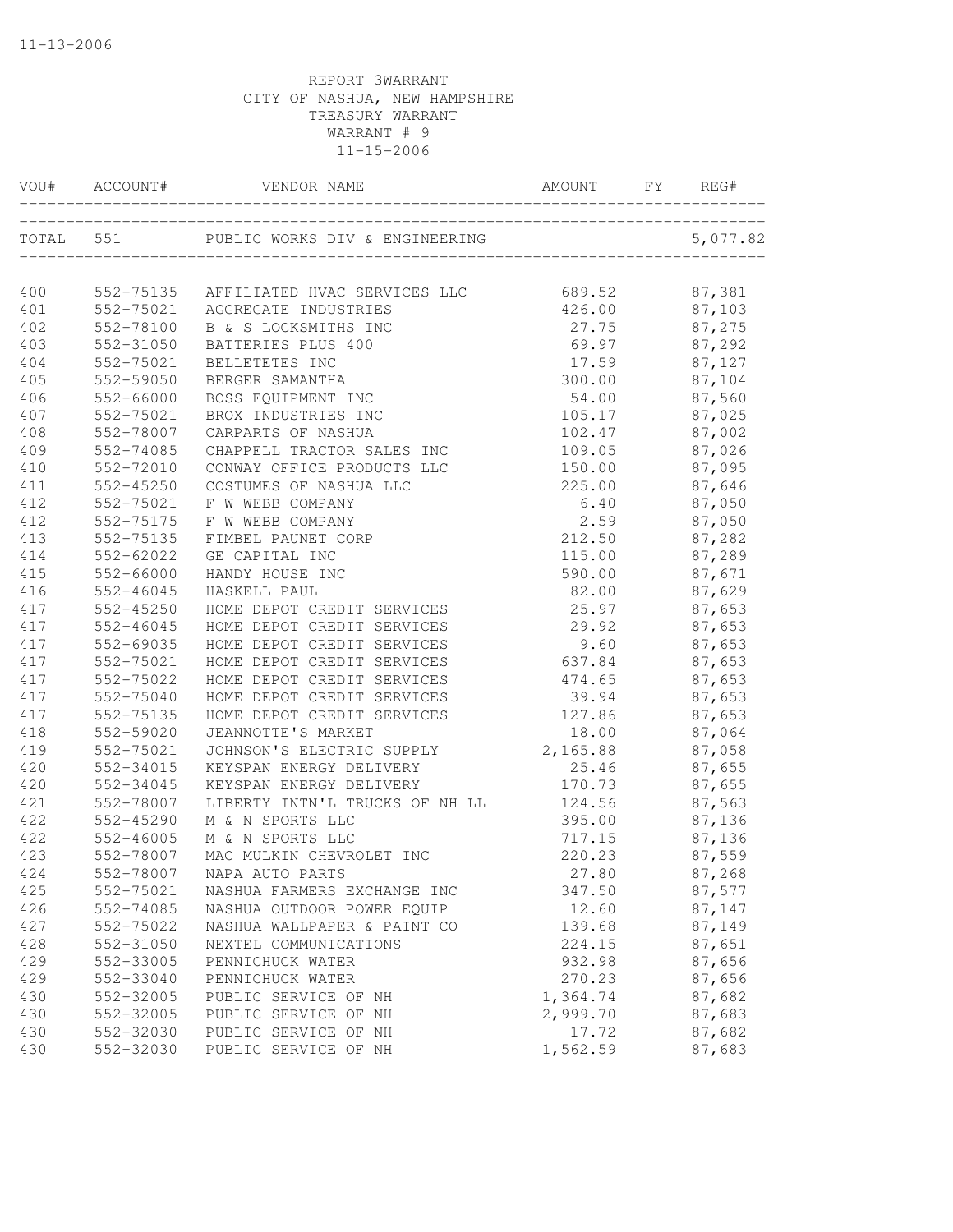| 430<br>552-32040 PUBLIC SERVICE OF NH<br>3,782.25 87,683<br>431<br>552-78100<br>S V MOFFETT CO<br>369.10<br>87,154<br><b>INC</b><br>432<br>552-78007<br>525.36<br>SANEL AUTO PARTS CO<br>87,137<br>433<br>552-41015<br>STAPLES BUSINESS ADVANTAGE<br>53.92<br>87,302<br>434<br>29.92<br>552-75021<br>87,163<br>STATELINE<br>435<br>552-75021<br>300.00<br>87,658<br>TREASURER STATE OF NH<br>436<br>552-46045<br>87,284<br>UNIFIRST CORPORATION<br>140.28<br>87,664<br>437<br>552-31040<br>VERIZON<br>83.08<br>438<br>552-94005<br>87,679<br>45.00<br>VERMONT GREENSCAPE ASSOC<br>552<br>21,696.40<br>TOTAL<br>PARKS AND RECREATION<br>31.76<br>87,011<br>439<br>553-69025 A H HARRIS & SONS INC<br>86,988<br>440<br>553-78075<br>AMERICAN AUTO SEAT COVER INC<br>150.00<br>157.20<br>87,138<br>441<br>553-45175<br>ARCSOURCE INC<br>442<br>829.90<br>87,019<br>553-78060<br>B-B CHAIN<br>443<br>553-45175<br>BELLETETES INC<br>12.00<br>87,127<br>443<br>553-49075<br>79.67<br>87,127<br>BELLETETES INC<br>443<br>553-69025<br>9.89<br>BELLETETES INC<br>87,127<br>443<br>553-75023<br>BELLETETES INC<br>47.59<br>87,127<br>444<br>553-45175<br>BOT-L-GAS INCORPORATED<br>33.00<br>87,568<br>445<br>1,707.97<br>553-45015<br>BROX INDUSTRIES INC<br>87,025<br>445<br>BROX INDUSTRIES INC<br>38.00<br>87,025<br>553-45025<br>445<br>87,025<br>553-45190<br>BROX INDUSTRIES INC<br>414.73<br>446<br>553-49075<br>CCP INDUSTRIES INC<br>667.92<br>87,146<br>447<br>87,095<br>553-72035<br>CONWAY OFFICE PRODUCTS LLC<br>90.00<br>448<br>553-45060<br>CORRIVEAU ROUTHIER INC<br>48.00<br>87,557<br>553-78075<br>DANGER SIGNS DESIGNS<br>400.00<br>449<br>87,180<br>450<br>553-48015<br>13,004.23<br>DENNIS K BURKE INC<br>87,696<br>86,970<br>451<br>553-78075<br>DIAMOND TRIUMPH AUTO GLASS INC<br>195.00<br>452<br>260.44<br>87,023<br>553-78100<br>DONOVAN EQUIPMENT CO INC<br>453<br>449.70<br>553-78100<br><b>DUNN BATTERY</b><br>87,078<br>454<br>553-45260<br>12,952.21<br>87,288<br>EASTERN MINERALS INC<br>455<br>160.60<br>87,657<br>553-75023<br>GATE CITY FENCE COMPANY INC<br>87,494<br>553-78100<br>HOWARD P FAIRFIELD INC<br>814.84<br>457<br>553-78100<br>LIBERTY INTN'L TRUCKS OF NH LL<br>1,793.87<br>87,563<br>458<br>553-78100<br>MAC MULKIN CHEVROLET INC<br>266.40<br>87,559<br>310.40<br>86,981<br>459<br>553-69025<br>MATCO TOOLS<br>460<br>553-78065<br>1,944.20<br>87,565<br>MAYNARD & LESIEUR INCORPORATED<br>4,421.08<br>461<br>553-77020<br>87,295<br>MCDEVITT TRUCKS INC<br>11,493.51<br>462<br>553-45260<br>MORTON SALT<br>87,129<br>305.00<br>87,390<br>463<br>553-59100<br>N E SHARPENING CO INC<br>464<br>553-49075<br>NAPA AUTO PARTS<br>56.07<br>87,268<br>464<br>553-69025<br>191.59<br>87,268<br>NAPA AUTO PARTS<br>464<br>553-78100<br>NAPA AUTO PARTS<br>566.67<br>87,268<br>465<br>553-59100<br>NATIONSRENT<br>87,304<br>160.00<br>466<br>553-31050<br>174.47<br>87,651<br>NEXTEL COMMUNICATIONS | VOU# | ACCOUNT# | VENDOR NAME | AMOUNT | FY | REG# |
|----------------------------------------------------------------------------------------------------------------------------------------------------------------------------------------------------------------------------------------------------------------------------------------------------------------------------------------------------------------------------------------------------------------------------------------------------------------------------------------------------------------------------------------------------------------------------------------------------------------------------------------------------------------------------------------------------------------------------------------------------------------------------------------------------------------------------------------------------------------------------------------------------------------------------------------------------------------------------------------------------------------------------------------------------------------------------------------------------------------------------------------------------------------------------------------------------------------------------------------------------------------------------------------------------------------------------------------------------------------------------------------------------------------------------------------------------------------------------------------------------------------------------------------------------------------------------------------------------------------------------------------------------------------------------------------------------------------------------------------------------------------------------------------------------------------------------------------------------------------------------------------------------------------------------------------------------------------------------------------------------------------------------------------------------------------------------------------------------------------------------------------------------------------------------------------------------------------------------------------------------------------------------------------------------------------------------------------------------------------------------------------------------------------------------------------------------------------------------------------------------------------------------------------------------------------------------------------------------------------------------------------------------------------------------------------------------------------------------------------------------------------------------------------------------------------------------------------------------------------------------------------------------------------------------------------|------|----------|-------------|--------|----|------|
|                                                                                                                                                                                                                                                                                                                                                                                                                                                                                                                                                                                                                                                                                                                                                                                                                                                                                                                                                                                                                                                                                                                                                                                                                                                                                                                                                                                                                                                                                                                                                                                                                                                                                                                                                                                                                                                                                                                                                                                                                                                                                                                                                                                                                                                                                                                                                                                                                                                                                                                                                                                                                                                                                                                                                                                                                                                                                                                                        |      |          |             |        |    |      |
|                                                                                                                                                                                                                                                                                                                                                                                                                                                                                                                                                                                                                                                                                                                                                                                                                                                                                                                                                                                                                                                                                                                                                                                                                                                                                                                                                                                                                                                                                                                                                                                                                                                                                                                                                                                                                                                                                                                                                                                                                                                                                                                                                                                                                                                                                                                                                                                                                                                                                                                                                                                                                                                                                                                                                                                                                                                                                                                                        |      |          |             |        |    |      |
|                                                                                                                                                                                                                                                                                                                                                                                                                                                                                                                                                                                                                                                                                                                                                                                                                                                                                                                                                                                                                                                                                                                                                                                                                                                                                                                                                                                                                                                                                                                                                                                                                                                                                                                                                                                                                                                                                                                                                                                                                                                                                                                                                                                                                                                                                                                                                                                                                                                                                                                                                                                                                                                                                                                                                                                                                                                                                                                                        |      |          |             |        |    |      |
|                                                                                                                                                                                                                                                                                                                                                                                                                                                                                                                                                                                                                                                                                                                                                                                                                                                                                                                                                                                                                                                                                                                                                                                                                                                                                                                                                                                                                                                                                                                                                                                                                                                                                                                                                                                                                                                                                                                                                                                                                                                                                                                                                                                                                                                                                                                                                                                                                                                                                                                                                                                                                                                                                                                                                                                                                                                                                                                                        |      |          |             |        |    |      |
|                                                                                                                                                                                                                                                                                                                                                                                                                                                                                                                                                                                                                                                                                                                                                                                                                                                                                                                                                                                                                                                                                                                                                                                                                                                                                                                                                                                                                                                                                                                                                                                                                                                                                                                                                                                                                                                                                                                                                                                                                                                                                                                                                                                                                                                                                                                                                                                                                                                                                                                                                                                                                                                                                                                                                                                                                                                                                                                                        |      |          |             |        |    |      |
|                                                                                                                                                                                                                                                                                                                                                                                                                                                                                                                                                                                                                                                                                                                                                                                                                                                                                                                                                                                                                                                                                                                                                                                                                                                                                                                                                                                                                                                                                                                                                                                                                                                                                                                                                                                                                                                                                                                                                                                                                                                                                                                                                                                                                                                                                                                                                                                                                                                                                                                                                                                                                                                                                                                                                                                                                                                                                                                                        |      |          |             |        |    |      |
|                                                                                                                                                                                                                                                                                                                                                                                                                                                                                                                                                                                                                                                                                                                                                                                                                                                                                                                                                                                                                                                                                                                                                                                                                                                                                                                                                                                                                                                                                                                                                                                                                                                                                                                                                                                                                                                                                                                                                                                                                                                                                                                                                                                                                                                                                                                                                                                                                                                                                                                                                                                                                                                                                                                                                                                                                                                                                                                                        |      |          |             |        |    |      |
|                                                                                                                                                                                                                                                                                                                                                                                                                                                                                                                                                                                                                                                                                                                                                                                                                                                                                                                                                                                                                                                                                                                                                                                                                                                                                                                                                                                                                                                                                                                                                                                                                                                                                                                                                                                                                                                                                                                                                                                                                                                                                                                                                                                                                                                                                                                                                                                                                                                                                                                                                                                                                                                                                                                                                                                                                                                                                                                                        |      |          |             |        |    |      |
|                                                                                                                                                                                                                                                                                                                                                                                                                                                                                                                                                                                                                                                                                                                                                                                                                                                                                                                                                                                                                                                                                                                                                                                                                                                                                                                                                                                                                                                                                                                                                                                                                                                                                                                                                                                                                                                                                                                                                                                                                                                                                                                                                                                                                                                                                                                                                                                                                                                                                                                                                                                                                                                                                                                                                                                                                                                                                                                                        |      |          |             |        |    |      |
|                                                                                                                                                                                                                                                                                                                                                                                                                                                                                                                                                                                                                                                                                                                                                                                                                                                                                                                                                                                                                                                                                                                                                                                                                                                                                                                                                                                                                                                                                                                                                                                                                                                                                                                                                                                                                                                                                                                                                                                                                                                                                                                                                                                                                                                                                                                                                                                                                                                                                                                                                                                                                                                                                                                                                                                                                                                                                                                                        |      |          |             |        |    |      |
|                                                                                                                                                                                                                                                                                                                                                                                                                                                                                                                                                                                                                                                                                                                                                                                                                                                                                                                                                                                                                                                                                                                                                                                                                                                                                                                                                                                                                                                                                                                                                                                                                                                                                                                                                                                                                                                                                                                                                                                                                                                                                                                                                                                                                                                                                                                                                                                                                                                                                                                                                                                                                                                                                                                                                                                                                                                                                                                                        |      |          |             |        |    |      |
|                                                                                                                                                                                                                                                                                                                                                                                                                                                                                                                                                                                                                                                                                                                                                                                                                                                                                                                                                                                                                                                                                                                                                                                                                                                                                                                                                                                                                                                                                                                                                                                                                                                                                                                                                                                                                                                                                                                                                                                                                                                                                                                                                                                                                                                                                                                                                                                                                                                                                                                                                                                                                                                                                                                                                                                                                                                                                                                                        |      |          |             |        |    |      |
|                                                                                                                                                                                                                                                                                                                                                                                                                                                                                                                                                                                                                                                                                                                                                                                                                                                                                                                                                                                                                                                                                                                                                                                                                                                                                                                                                                                                                                                                                                                                                                                                                                                                                                                                                                                                                                                                                                                                                                                                                                                                                                                                                                                                                                                                                                                                                                                                                                                                                                                                                                                                                                                                                                                                                                                                                                                                                                                                        |      |          |             |        |    |      |
|                                                                                                                                                                                                                                                                                                                                                                                                                                                                                                                                                                                                                                                                                                                                                                                                                                                                                                                                                                                                                                                                                                                                                                                                                                                                                                                                                                                                                                                                                                                                                                                                                                                                                                                                                                                                                                                                                                                                                                                                                                                                                                                                                                                                                                                                                                                                                                                                                                                                                                                                                                                                                                                                                                                                                                                                                                                                                                                                        |      |          |             |        |    |      |
|                                                                                                                                                                                                                                                                                                                                                                                                                                                                                                                                                                                                                                                                                                                                                                                                                                                                                                                                                                                                                                                                                                                                                                                                                                                                                                                                                                                                                                                                                                                                                                                                                                                                                                                                                                                                                                                                                                                                                                                                                                                                                                                                                                                                                                                                                                                                                                                                                                                                                                                                                                                                                                                                                                                                                                                                                                                                                                                                        |      |          |             |        |    |      |
|                                                                                                                                                                                                                                                                                                                                                                                                                                                                                                                                                                                                                                                                                                                                                                                                                                                                                                                                                                                                                                                                                                                                                                                                                                                                                                                                                                                                                                                                                                                                                                                                                                                                                                                                                                                                                                                                                                                                                                                                                                                                                                                                                                                                                                                                                                                                                                                                                                                                                                                                                                                                                                                                                                                                                                                                                                                                                                                                        |      |          |             |        |    |      |
|                                                                                                                                                                                                                                                                                                                                                                                                                                                                                                                                                                                                                                                                                                                                                                                                                                                                                                                                                                                                                                                                                                                                                                                                                                                                                                                                                                                                                                                                                                                                                                                                                                                                                                                                                                                                                                                                                                                                                                                                                                                                                                                                                                                                                                                                                                                                                                                                                                                                                                                                                                                                                                                                                                                                                                                                                                                                                                                                        |      |          |             |        |    |      |
|                                                                                                                                                                                                                                                                                                                                                                                                                                                                                                                                                                                                                                                                                                                                                                                                                                                                                                                                                                                                                                                                                                                                                                                                                                                                                                                                                                                                                                                                                                                                                                                                                                                                                                                                                                                                                                                                                                                                                                                                                                                                                                                                                                                                                                                                                                                                                                                                                                                                                                                                                                                                                                                                                                                                                                                                                                                                                                                                        |      |          |             |        |    |      |
|                                                                                                                                                                                                                                                                                                                                                                                                                                                                                                                                                                                                                                                                                                                                                                                                                                                                                                                                                                                                                                                                                                                                                                                                                                                                                                                                                                                                                                                                                                                                                                                                                                                                                                                                                                                                                                                                                                                                                                                                                                                                                                                                                                                                                                                                                                                                                                                                                                                                                                                                                                                                                                                                                                                                                                                                                                                                                                                                        |      |          |             |        |    |      |
|                                                                                                                                                                                                                                                                                                                                                                                                                                                                                                                                                                                                                                                                                                                                                                                                                                                                                                                                                                                                                                                                                                                                                                                                                                                                                                                                                                                                                                                                                                                                                                                                                                                                                                                                                                                                                                                                                                                                                                                                                                                                                                                                                                                                                                                                                                                                                                                                                                                                                                                                                                                                                                                                                                                                                                                                                                                                                                                                        |      |          |             |        |    |      |
|                                                                                                                                                                                                                                                                                                                                                                                                                                                                                                                                                                                                                                                                                                                                                                                                                                                                                                                                                                                                                                                                                                                                                                                                                                                                                                                                                                                                                                                                                                                                                                                                                                                                                                                                                                                                                                                                                                                                                                                                                                                                                                                                                                                                                                                                                                                                                                                                                                                                                                                                                                                                                                                                                                                                                                                                                                                                                                                                        |      |          |             |        |    |      |
|                                                                                                                                                                                                                                                                                                                                                                                                                                                                                                                                                                                                                                                                                                                                                                                                                                                                                                                                                                                                                                                                                                                                                                                                                                                                                                                                                                                                                                                                                                                                                                                                                                                                                                                                                                                                                                                                                                                                                                                                                                                                                                                                                                                                                                                                                                                                                                                                                                                                                                                                                                                                                                                                                                                                                                                                                                                                                                                                        |      |          |             |        |    |      |
|                                                                                                                                                                                                                                                                                                                                                                                                                                                                                                                                                                                                                                                                                                                                                                                                                                                                                                                                                                                                                                                                                                                                                                                                                                                                                                                                                                                                                                                                                                                                                                                                                                                                                                                                                                                                                                                                                                                                                                                                                                                                                                                                                                                                                                                                                                                                                                                                                                                                                                                                                                                                                                                                                                                                                                                                                                                                                                                                        |      |          |             |        |    |      |
|                                                                                                                                                                                                                                                                                                                                                                                                                                                                                                                                                                                                                                                                                                                                                                                                                                                                                                                                                                                                                                                                                                                                                                                                                                                                                                                                                                                                                                                                                                                                                                                                                                                                                                                                                                                                                                                                                                                                                                                                                                                                                                                                                                                                                                                                                                                                                                                                                                                                                                                                                                                                                                                                                                                                                                                                                                                                                                                                        |      |          |             |        |    |      |
|                                                                                                                                                                                                                                                                                                                                                                                                                                                                                                                                                                                                                                                                                                                                                                                                                                                                                                                                                                                                                                                                                                                                                                                                                                                                                                                                                                                                                                                                                                                                                                                                                                                                                                                                                                                                                                                                                                                                                                                                                                                                                                                                                                                                                                                                                                                                                                                                                                                                                                                                                                                                                                                                                                                                                                                                                                                                                                                                        |      |          |             |        |    |      |
|                                                                                                                                                                                                                                                                                                                                                                                                                                                                                                                                                                                                                                                                                                                                                                                                                                                                                                                                                                                                                                                                                                                                                                                                                                                                                                                                                                                                                                                                                                                                                                                                                                                                                                                                                                                                                                                                                                                                                                                                                                                                                                                                                                                                                                                                                                                                                                                                                                                                                                                                                                                                                                                                                                                                                                                                                                                                                                                                        |      |          |             |        |    |      |
|                                                                                                                                                                                                                                                                                                                                                                                                                                                                                                                                                                                                                                                                                                                                                                                                                                                                                                                                                                                                                                                                                                                                                                                                                                                                                                                                                                                                                                                                                                                                                                                                                                                                                                                                                                                                                                                                                                                                                                                                                                                                                                                                                                                                                                                                                                                                                                                                                                                                                                                                                                                                                                                                                                                                                                                                                                                                                                                                        |      |          |             |        |    |      |
|                                                                                                                                                                                                                                                                                                                                                                                                                                                                                                                                                                                                                                                                                                                                                                                                                                                                                                                                                                                                                                                                                                                                                                                                                                                                                                                                                                                                                                                                                                                                                                                                                                                                                                                                                                                                                                                                                                                                                                                                                                                                                                                                                                                                                                                                                                                                                                                                                                                                                                                                                                                                                                                                                                                                                                                                                                                                                                                                        |      |          |             |        |    |      |
|                                                                                                                                                                                                                                                                                                                                                                                                                                                                                                                                                                                                                                                                                                                                                                                                                                                                                                                                                                                                                                                                                                                                                                                                                                                                                                                                                                                                                                                                                                                                                                                                                                                                                                                                                                                                                                                                                                                                                                                                                                                                                                                                                                                                                                                                                                                                                                                                                                                                                                                                                                                                                                                                                                                                                                                                                                                                                                                                        |      |          |             |        |    |      |
|                                                                                                                                                                                                                                                                                                                                                                                                                                                                                                                                                                                                                                                                                                                                                                                                                                                                                                                                                                                                                                                                                                                                                                                                                                                                                                                                                                                                                                                                                                                                                                                                                                                                                                                                                                                                                                                                                                                                                                                                                                                                                                                                                                                                                                                                                                                                                                                                                                                                                                                                                                                                                                                                                                                                                                                                                                                                                                                                        |      |          |             |        |    |      |
|                                                                                                                                                                                                                                                                                                                                                                                                                                                                                                                                                                                                                                                                                                                                                                                                                                                                                                                                                                                                                                                                                                                                                                                                                                                                                                                                                                                                                                                                                                                                                                                                                                                                                                                                                                                                                                                                                                                                                                                                                                                                                                                                                                                                                                                                                                                                                                                                                                                                                                                                                                                                                                                                                                                                                                                                                                                                                                                                        |      |          |             |        |    |      |
|                                                                                                                                                                                                                                                                                                                                                                                                                                                                                                                                                                                                                                                                                                                                                                                                                                                                                                                                                                                                                                                                                                                                                                                                                                                                                                                                                                                                                                                                                                                                                                                                                                                                                                                                                                                                                                                                                                                                                                                                                                                                                                                                                                                                                                                                                                                                                                                                                                                                                                                                                                                                                                                                                                                                                                                                                                                                                                                                        |      |          |             |        |    |      |
|                                                                                                                                                                                                                                                                                                                                                                                                                                                                                                                                                                                                                                                                                                                                                                                                                                                                                                                                                                                                                                                                                                                                                                                                                                                                                                                                                                                                                                                                                                                                                                                                                                                                                                                                                                                                                                                                                                                                                                                                                                                                                                                                                                                                                                                                                                                                                                                                                                                                                                                                                                                                                                                                                                                                                                                                                                                                                                                                        |      |          |             |        |    |      |
|                                                                                                                                                                                                                                                                                                                                                                                                                                                                                                                                                                                                                                                                                                                                                                                                                                                                                                                                                                                                                                                                                                                                                                                                                                                                                                                                                                                                                                                                                                                                                                                                                                                                                                                                                                                                                                                                                                                                                                                                                                                                                                                                                                                                                                                                                                                                                                                                                                                                                                                                                                                                                                                                                                                                                                                                                                                                                                                                        | 456  |          |             |        |    |      |
|                                                                                                                                                                                                                                                                                                                                                                                                                                                                                                                                                                                                                                                                                                                                                                                                                                                                                                                                                                                                                                                                                                                                                                                                                                                                                                                                                                                                                                                                                                                                                                                                                                                                                                                                                                                                                                                                                                                                                                                                                                                                                                                                                                                                                                                                                                                                                                                                                                                                                                                                                                                                                                                                                                                                                                                                                                                                                                                                        |      |          |             |        |    |      |
|                                                                                                                                                                                                                                                                                                                                                                                                                                                                                                                                                                                                                                                                                                                                                                                                                                                                                                                                                                                                                                                                                                                                                                                                                                                                                                                                                                                                                                                                                                                                                                                                                                                                                                                                                                                                                                                                                                                                                                                                                                                                                                                                                                                                                                                                                                                                                                                                                                                                                                                                                                                                                                                                                                                                                                                                                                                                                                                                        |      |          |             |        |    |      |
|                                                                                                                                                                                                                                                                                                                                                                                                                                                                                                                                                                                                                                                                                                                                                                                                                                                                                                                                                                                                                                                                                                                                                                                                                                                                                                                                                                                                                                                                                                                                                                                                                                                                                                                                                                                                                                                                                                                                                                                                                                                                                                                                                                                                                                                                                                                                                                                                                                                                                                                                                                                                                                                                                                                                                                                                                                                                                                                                        |      |          |             |        |    |      |
|                                                                                                                                                                                                                                                                                                                                                                                                                                                                                                                                                                                                                                                                                                                                                                                                                                                                                                                                                                                                                                                                                                                                                                                                                                                                                                                                                                                                                                                                                                                                                                                                                                                                                                                                                                                                                                                                                                                                                                                                                                                                                                                                                                                                                                                                                                                                                                                                                                                                                                                                                                                                                                                                                                                                                                                                                                                                                                                                        |      |          |             |        |    |      |
|                                                                                                                                                                                                                                                                                                                                                                                                                                                                                                                                                                                                                                                                                                                                                                                                                                                                                                                                                                                                                                                                                                                                                                                                                                                                                                                                                                                                                                                                                                                                                                                                                                                                                                                                                                                                                                                                                                                                                                                                                                                                                                                                                                                                                                                                                                                                                                                                                                                                                                                                                                                                                                                                                                                                                                                                                                                                                                                                        |      |          |             |        |    |      |
|                                                                                                                                                                                                                                                                                                                                                                                                                                                                                                                                                                                                                                                                                                                                                                                                                                                                                                                                                                                                                                                                                                                                                                                                                                                                                                                                                                                                                                                                                                                                                                                                                                                                                                                                                                                                                                                                                                                                                                                                                                                                                                                                                                                                                                                                                                                                                                                                                                                                                                                                                                                                                                                                                                                                                                                                                                                                                                                                        |      |          |             |        |    |      |
|                                                                                                                                                                                                                                                                                                                                                                                                                                                                                                                                                                                                                                                                                                                                                                                                                                                                                                                                                                                                                                                                                                                                                                                                                                                                                                                                                                                                                                                                                                                                                                                                                                                                                                                                                                                                                                                                                                                                                                                                                                                                                                                                                                                                                                                                                                                                                                                                                                                                                                                                                                                                                                                                                                                                                                                                                                                                                                                                        |      |          |             |        |    |      |
|                                                                                                                                                                                                                                                                                                                                                                                                                                                                                                                                                                                                                                                                                                                                                                                                                                                                                                                                                                                                                                                                                                                                                                                                                                                                                                                                                                                                                                                                                                                                                                                                                                                                                                                                                                                                                                                                                                                                                                                                                                                                                                                                                                                                                                                                                                                                                                                                                                                                                                                                                                                                                                                                                                                                                                                                                                                                                                                                        |      |          |             |        |    |      |
|                                                                                                                                                                                                                                                                                                                                                                                                                                                                                                                                                                                                                                                                                                                                                                                                                                                                                                                                                                                                                                                                                                                                                                                                                                                                                                                                                                                                                                                                                                                                                                                                                                                                                                                                                                                                                                                                                                                                                                                                                                                                                                                                                                                                                                                                                                                                                                                                                                                                                                                                                                                                                                                                                                                                                                                                                                                                                                                                        |      |          |             |        |    |      |
|                                                                                                                                                                                                                                                                                                                                                                                                                                                                                                                                                                                                                                                                                                                                                                                                                                                                                                                                                                                                                                                                                                                                                                                                                                                                                                                                                                                                                                                                                                                                                                                                                                                                                                                                                                                                                                                                                                                                                                                                                                                                                                                                                                                                                                                                                                                                                                                                                                                                                                                                                                                                                                                                                                                                                                                                                                                                                                                                        |      |          |             |        |    |      |
|                                                                                                                                                                                                                                                                                                                                                                                                                                                                                                                                                                                                                                                                                                                                                                                                                                                                                                                                                                                                                                                                                                                                                                                                                                                                                                                                                                                                                                                                                                                                                                                                                                                                                                                                                                                                                                                                                                                                                                                                                                                                                                                                                                                                                                                                                                                                                                                                                                                                                                                                                                                                                                                                                                                                                                                                                                                                                                                                        |      |          |             |        |    |      |
|                                                                                                                                                                                                                                                                                                                                                                                                                                                                                                                                                                                                                                                                                                                                                                                                                                                                                                                                                                                                                                                                                                                                                                                                                                                                                                                                                                                                                                                                                                                                                                                                                                                                                                                                                                                                                                                                                                                                                                                                                                                                                                                                                                                                                                                                                                                                                                                                                                                                                                                                                                                                                                                                                                                                                                                                                                                                                                                                        |      |          |             |        |    |      |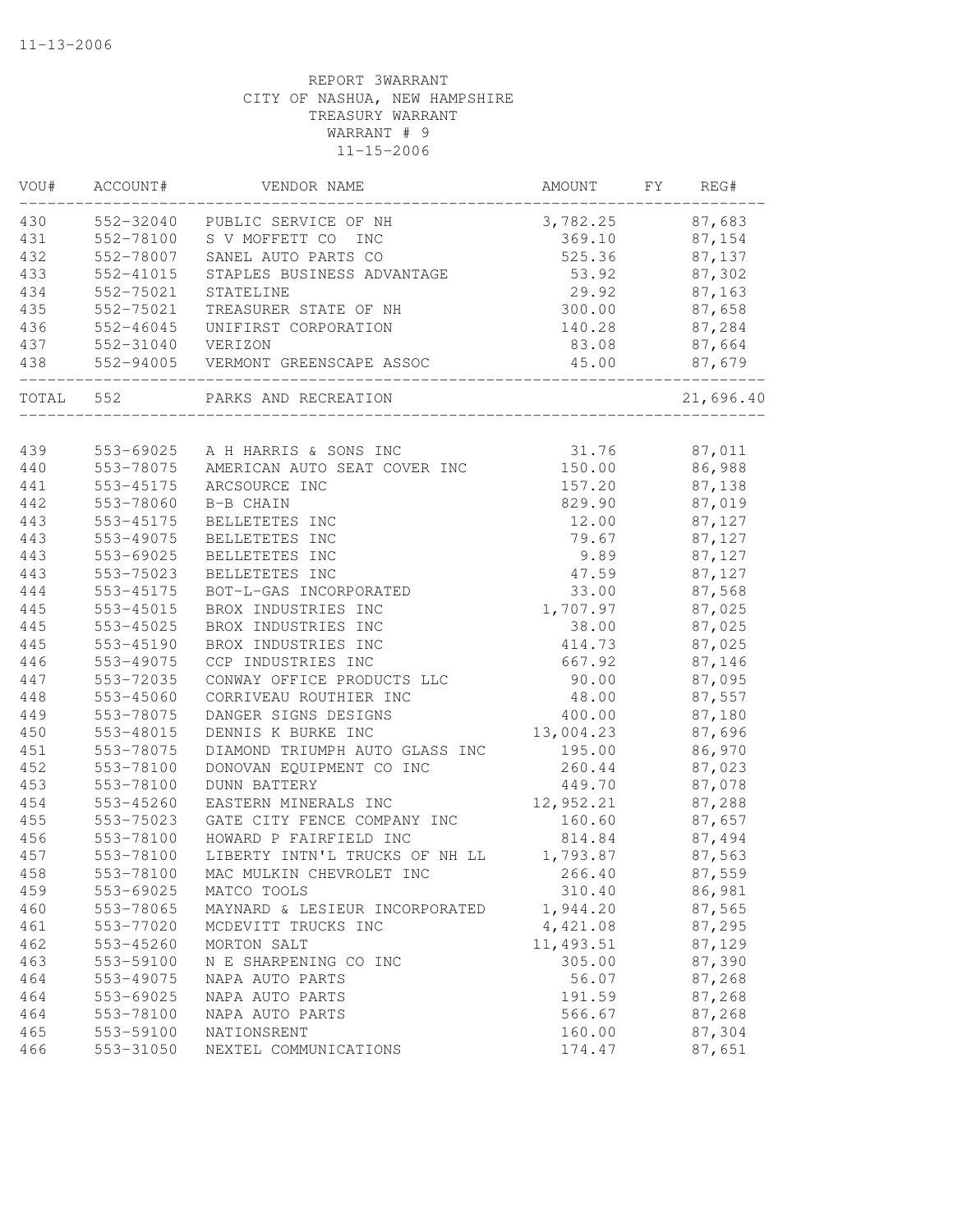| VOU#  | ACCOUNT#  | VENDOR NAME                              | AMOUNT   | FY | REG#       |
|-------|-----------|------------------------------------------|----------|----|------------|
| 467   | 553-49075 | NORTHERN FOREIGN CAR PARTS INC           | 81.28    |    | 87,590     |
| 468   | 553-33005 | PENNICHUCK WATER                         | 277.54   |    | 87,656     |
| 469   | 553-32005 | PUBLIC SERVICE OF NH                     | 5,680.77 |    | 87,683     |
| 470   | 553-49075 | SANEL AUTO PARTS CO                      | 93.68    |    | 87,137     |
| 470   | 553-69025 | SANEL AUTO PARTS CO                      | 55.99    |    | 87,137     |
| 470   | 553-78100 | SANEL AUTO PARTS CO                      | 982.63   |    | 87,137     |
| 471   | 553-48005 | SHATTUCK MALONE OIL CO                   | 5,387.23 |    | 87,640     |
| 472   | 553-41015 | STAPLES BUSINESS ADVANTAGE               | 76.01    |    | 87,302     |
| 473   | 553-46045 | UNIFIRST CORPORATION                     | 986.68   |    | 87,284     |
| 474   | 553-75100 | UNLIMITED DOOR SERVICE/STEVEN            | 110.00   |    | 87,581     |
| 475   | 553-49075 | USP OF NEW ENGLAND                       | 2,493.20 |    | 87,257     |
| 475   | 553-69025 | USP OF NEW ENGLAND                       | 593.28   |    | 87,257     |
| 476   | 553-75130 | WATER CHEMICALS INC                      | 75.00    |    | 87,168     |
| TOTAL | 553       | STREET DEPARTMENT                        |          |    | 71, 131.20 |
|       |           |                                          |          |    |            |
| 477   | 555-45288 | BELLETETES INC                           | 21.43    |    | 87,127     |
| 477   | 555-49075 | BELLETETES INC                           | 11.94    |    | 87,127     |
| 478   | 555-72035 | CONWAY OFFICE PRODUCTS LLC               | 90.00    |    | 87,095     |
| 479   | 555-74170 | ELECTRIC LIGHT COMPANY INC               | 552.00   |    | 87,420     |
| 480   | 555-45285 | FASTENAL CO                              | 6.31     |    | 87,016     |
| 481   | 555-46045 | GRAINGER                                 | 23.64    |    | 87,111     |
| 481   | 555-49075 | GRAINGER                                 | 137.48   |    | 87,111     |
| 482   | 555-46045 | LEHIGH SAFETY SHOE LLC                   | 163.24   |    | 87,107     |
| 483   | 555-59320 | LIBERTY INTN'L TRUCKS OF NH LL           | 28.60    |    | 87,563     |
| 484   | 555-45288 | M & M ELECTRICAL SUPPLY CO INC           | 464.31   |    | 87,554     |
| 485   | 555-31050 | NEXTEL COMMUNICATIONS                    | 245.84   |    | 87,651     |
| 486   | 555-32025 | PUBLIC SERVICE OF NH                     | 116.93   |    | 87,683     |
| 486   | 555-32025 | PUBLIC SERVICE OF NH                     | 1,668.26 |    | 87,684     |
| 487   | 555-75023 | UNIFIRST CORPORATION                     | 20.05    |    | 87,284     |
| TOTAL | 555       | TRAFFIC DEPARTMENT                       |          |    | 3,550.03   |
|       |           |                                          |          |    |            |
| 488   | 557-59100 | CONWAY OFFICE PRODUCTS LLC               | 90.00    |    | 87,095     |
| 489   | 557-64035 | MUNICIPAL SUPPLY SALES CO                | 314.27   |    | 87,259     |
| 490   | 557-31050 | NEXTEL COMMUNICATIONS                    | 34.18    |    | 87,651     |
| 491   |           | 557-32005 PUBLIC SERVICE OF NH           | 252.37   |    | 87,685     |
| 492   |           | 557-41015 RIS PAPER COMPANY INC          | 14.07    |    | 87,071     |
| 493   | 557-64040 | SOFTWARE HOUSE INTERNATIONAL I           | 285.00   |    | 87,453     |
| TOTAL | 557       | PARKING LOTS                             |          |    | 989.89     |
| 494   | 561-48015 | DENNIS K BURKE INC                       | 477.26   |    | 87,696     |
| 495   |           | 561-45195 GRIFFIN GREENHOUSE SUPPLIES IN | 484.26   |    | 87,244     |
| 496   | 561-75023 | HOME DEPOT CREDIT SERVICES               | 4.20     |    | 87,653     |
|       |           |                                          |          |    |            |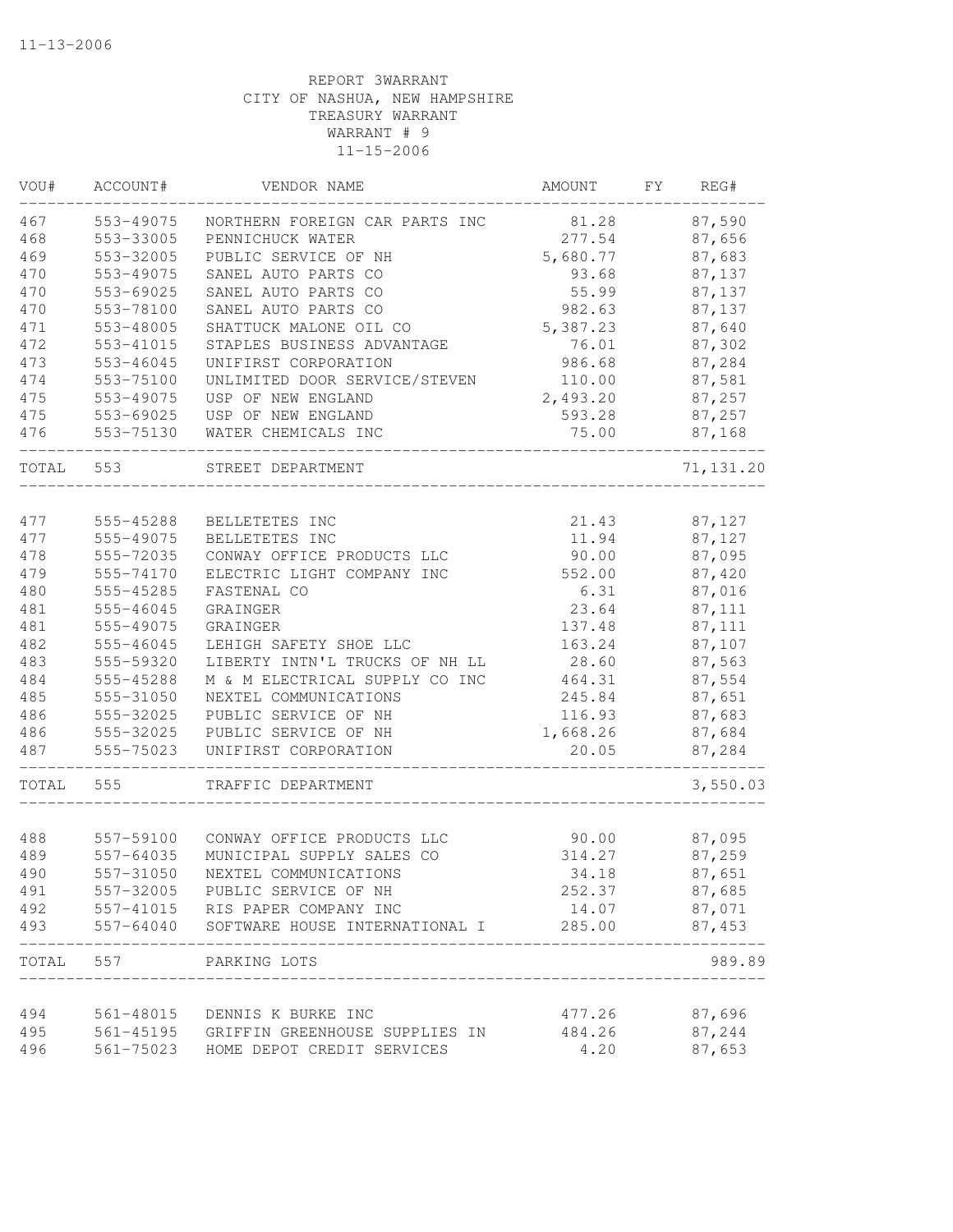| VOU#       | ACCOUNT#               | VENDOR NAME                                                          | AMOUNT             | FY | REG#             |
|------------|------------------------|----------------------------------------------------------------------|--------------------|----|------------------|
| 497        |                        | 561-32005 PUBLIC SERVICE OF NH                                       |                    |    | 77.15 87,685     |
| TOTAL      | 561                    | EDGEWOOD CEMETERY<br>______________________________________          |                    |    | 1,042.87         |
| 498        | 563-48015              | DENNIS K BURKE INC                                                   | 163.53             |    | 87,696           |
| 499        | 563-45185              | HARDY DORIC INC                                                      | 525.00             |    | 87,148           |
| 500        | 563-75023              | HOME DEPOT CREDIT SERVICES                                           | 49.86              |    | 87,653           |
| 501        | 563-74092              | JAMES R ROSENCRANTZ & SONS INC                                       | 325.00             |    | 87,586           |
| 502        | 563-34015              | KEYSPAN ENERGY DELIVERY                                              | 26.23              |    | 87,655           |
| 503        | 563-74092              | MAYNARD & LESIEUR INCORPORATED                                       | 6.75               |    | 87,565           |
| 504        | 563-74092              | MTS ASSCOCIATES                                                      | 161.91             |    | 87,121           |
| 505        | 563-78007              | SANEL AUTO PARTS CO                                                  | 74.56              |    | 87,137           |
| TOTAL      | 563                    | WOODLAWN CEMETERY                                                    |                    |    | 1,332.84         |
| 506        | 572-91005              | FALK CARTER                                                          | 80.99              |    | 87,264           |
| 507        | 572-91005              | HOUSTON ROGER                                                        | 158.42             |    | 87,228           |
| 508        | 572-31050              | NEXTEL COMMUNICATIONS                                                | 12.45              |    | 87,651           |
| 509        | 572-91005              | SAWYER RICHARD                                                       | 130.83             |    | 87,279           |
| TOTAL      | 572                    | PLANNING DEPARTMENT                                                  |                    |    | 382.69           |
|            |                        |                                                                      |                    |    |                  |
| 510        | 573-62022              | DELL MARKETING LP                                                    | 179.00             |    | 250.00 87,068    |
| 511<br>512 |                        | 573-94005 NEW HAMPSHIRE BAR ASSOC<br>573-31050 NEXTEL COMMUNICATIONS | 35.18              |    | 87,673<br>87,651 |
| TOTAL      | 573                    | ECONOMIC DEVELOPMENT                                                 |                    |    | 464.18           |
|            |                        |                                                                      |                    |    |                  |
| 513        | 575-45050              | ALIBRIS                                                              | 42.45              |    | 87,029           |
| 514        | 575-41015              | ALPHAGRAPHICS                                                        | 12.00              |    | 87,141           |
| 515        | 575-75023              | B & S LOCKSMITHS INC                                                 | 49.40              |    | 87,275           |
| 516        | 575-45050              | BAKER & TAYLOR                                                       | 2,290.49           |    | 87,043           |
| 516        | 575-45050              | BAKER & TAYLOR                                                       | 1,160.81           |    | 87,044           |
| 516        | 575-45050              | BAKER & TAYLOR                                                       | 2,215.65           |    | 87,045           |
| 517        | 575-45050              | ENT 510334<br>BAKER & TAYLOR                                         | 2,962.36           |    | 87,041           |
| 518        | 575-45220              | GRESSCO LTD                                                          | 2,179.50           |    | 87,089           |
| 519        | 575-91015              | JASINSKI JENNIFER                                                    | 29.09              |    | 87,080           |
| 520        | 575-34015              | KEYSPAN ENERGY DELIVERY                                              | 710.02             |    | 87,655           |
| 521        | 575-57010              | MV COMMUNICATIONS INC                                                | 66.00              |    | 86,995           |
| 522        | 575-31040              | NEXTEL COMMUNICATIONS<br>PENWORTHY COMPANY                           | 101.43<br>1,679.52 |    | 87,651           |
| 523<br>524 | 575-45050<br>575-32005 | PUBLIC SERVICE OF NH                                                 | 6,783.30           |    | 87,252<br>87,685 |
| 525        | 575-45050              | RANDOM HOUSE INC                                                     | 129.60             |    | 87,307           |
| 526        | 575-45050              | RECORDED BOOKS LLC                                                   | 924.95             |    | 87,286           |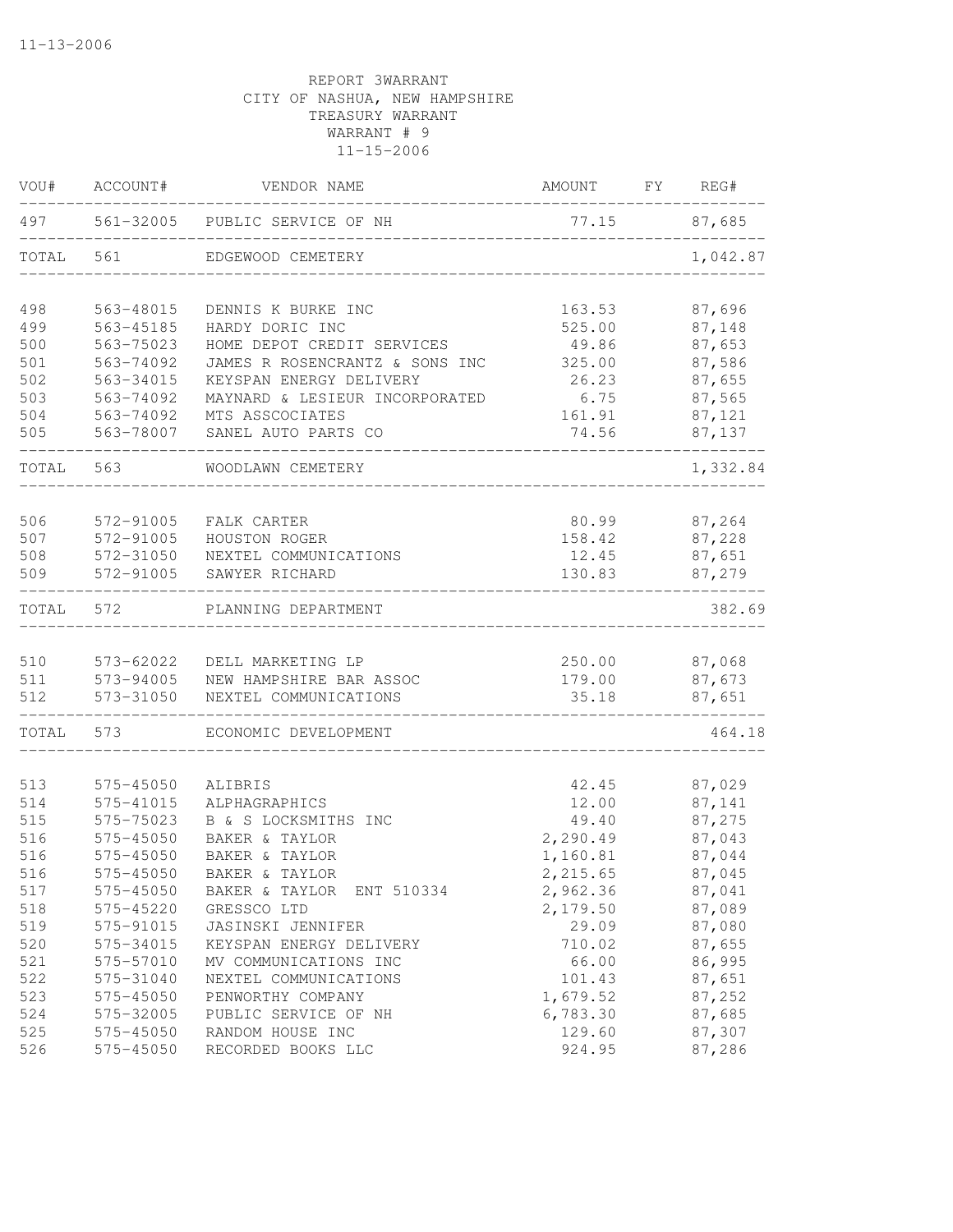| VOU#       | ACCOUNT#               | VENDOR NAME                    | AMOUNT         | FY | REG#      |
|------------|------------------------|--------------------------------|----------------|----|-----------|
| 527        | 575-45090              | SAM'S CLUB DIRECT              | 36.93          |    | 87,665    |
| 528        | 575-45050              | SIMON & SCHUSTER               | 71.40          |    | 87,037    |
| 529        | 575-41005              | STAPLES BUSINESS ADVANTAGE     | 68.86          |    | 87,302    |
| 529        | 575-41015              | STAPLES BUSINESS ADVANTAGE     | 172.92         |    | 87,302    |
| 529        | 575-45220              | STAPLES BUSINESS ADVANTAGE     | 635.00         |    | 87,302    |
| 529        | 575-64045              | STAPLES BUSINESS ADVANTAGE     | 94.37          |    | 87,302    |
| 530        | 575-45050              | THOMSON GALE                   | 1,026.48       |    | 87,079    |
| 531        | 575-45050              | WEST PAYMENT CENTER            | 150.10         |    | 87,059    |
| TOTAL      | 575                    | PUBLIC LIBRARIES               |                |    | 23,592.63 |
| 532        | 576-91005              | SANTA MICHAEL                  | 227.84         |    | 86,973    |
| 533        | 576-94005              | WEBBER CHRISTINE               | 132.38         |    | 87,630    |
| TOTAL      | 576                    | BUILDING DEPARTMENT            |                |    | 360.22    |
|            |                        |                                |                |    | 87,686    |
| 534<br>535 | 577-94005<br>577-31050 | BIA<br>NEXTEL COMMUNICATIONS   | 95.00<br>13.45 |    | 87,651    |
| TOTAL      | 577                    | CODE ENFORCEMENT               |                |    | 108.45    |
|            |                        |                                |                |    |           |
|            | 189, 227 581-49050     | A L LARSEN CO INC              | 199.72         |    | 87, 415   |
|            | 189,228 581-59130      | ABRAMS DAVID                   | 84.00          |    | 87,477    |
|            | 189,229 581-49050      | AC MOORE INC                   | 618.49         |    | 87,084    |
|            | 189,230 581-49050      | ACCU-TECH OPTICAL INC          | 86.40          |    | 87,549    |
|            | 189, 231 581-49050     | ACORN NATURALISTS              | 20.90          |    | 87,400    |
|            | 189, 232 581-53103     | ACUCARE NURSING PROFESSIONALS  | 1,863.26       |    | 87,333    |
|            | 189, 233 581-53101     | ADULT LEARNING CENTER          | 25,000.00      |    | 87,285    |
|            | 189, 234 581-72065     | ALTERNATIVE COMMUNICATIONS SER | 345.00         |    | 87,261    |
|            | 189, 235 581-49050     | AMERICAN HOSPICE FOUNDATION    | 103.50         |    | 87,698    |
|            | 189,236 581-91005      | ARCARO JANICE                  | 59.74          |    | 87,332    |
|            | 189, 237 581-31050     | ARCH                           | 712.56         |    | 87,692    |
|            | 189,238 581-53100      | AREA AGENCY OF GREATER NASHUA  | 1,218.00       |    | 87,094    |
|            | 189,239 581-94030      | ASCD                           | 114.00         |    | 87,367    |
|            | 189,240 581-59130      | AUBIN BILL                     | 74.00          |    | 87,522    |
|            | 189, 241 581-49050     | B & H PHOTO VIDEO PRO AUDIO    | 343.85         |    | 86,980    |
|            | 189,242 581-94030      | BACHELDER-GILES STACEY         | 50.00          |    | 87,405    |
|            | 189, 243 581-49035     | BALLARD & TIGHE INC            | 633.60         |    | 87,005    |
|            | 189, 244 581-49025     | BARNES & NOBLE INC             | 92.64          |    | 86,971    |
|            | 189, 244 581-49035     | BARNES & NOBLE INC             | 103.80         |    | 86,971    |
|            | 189, 245 581-91005     | BATES DIANE                    | 150.41         |    | 87,399    |
|            | 189,246 581-91005      | BECKETT MARCIA                 | 37.38          |    | 87,548    |
|            | 189, 247 581-59130     | BEGLEY TIMOTHY J               | 74.00          |    | 87,007    |
|            | 189,248 581-49050      | BELLETETES INC                 | 123.97         |    | 87,127    |
|            | 189,248 581-49075      | BELLETETES INC                 | 155.98         |    | 87,127    |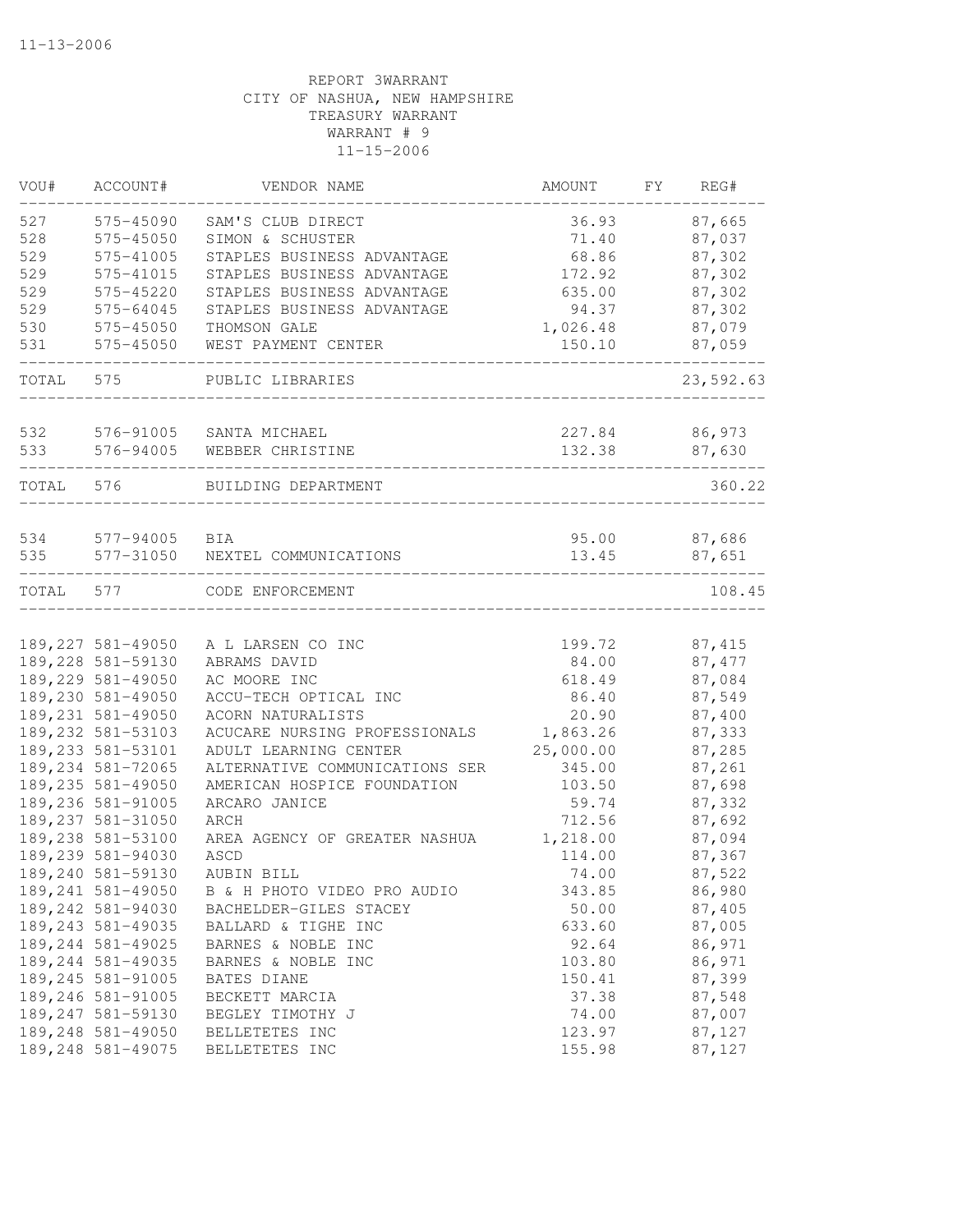| VOU# | ACCOUNT#           | VENDOR NAME                    | AMOUNT    | FΥ | REG#   |
|------|--------------------|--------------------------------|-----------|----|--------|
|      | 189,249 581-94030  | BENHARDT CHRISTINA             | 197.00    |    | 87,443 |
|      | 189,250 581-94030  | BENNETT JEAN                   | 495.00    |    | 87,342 |
|      | 189,251 581-49050  | BLICK ART MATERIALS            | 79.86     |    | 87,499 |
|      | 189,252 581-91005  | BORIS MICHELE                  | 12.91     |    | 87,491 |
|      | 189, 253 581-53100 | BRAJESH BANDANA                | 39.00     |    | 87,538 |
|      | 189,254 581-49050  | BROWN LYNNE                    | 6.74      |    | 87,409 |
|      | 189, 254 581-91005 | BROWN LYNNE                    | 10.68     |    | 87,409 |
|      | 189, 255 581-49910 | BROX INDUSTRIES INC            | 315.42    |    | 87,025 |
|      | 189,256 581-59130  | BRUN RAY                       | 74.00     |    | 87,524 |
|      | 189,257 581-55010  | BUDGET CAR & TRUCK RENTAL      | 211.42    |    | 87,391 |
|      | 189,258 581-49050  | C & M DISTRIBUTING CO          | 141.20    |    | 87,395 |
|      | 189,259 581-49050  | C B SULLIVAN COMPANY INC       | 1,119.23  |    | 87,425 |
|      | 189,260 581-49050  | CALLOWAY HOUSE INC             | 156.65    |    | 87,021 |
|      | 189, 261 581-49050 | CAMBIUM LEARNING INC           | 99.95     |    | 87,451 |
|      | 189,262 581-55015  | CANFIELD BRAD                  | 654.15    |    | 87,412 |
|      | 189, 263 581-49050 | CARPARTS OF NASHUA             | 64.11     |    | 87,555 |
|      | 189,264 581-53100  | CARPINO MARIA                  | 39.00     |    | 87,546 |
|      | 189,265 581-55015  | CARSON KATHLEEN                | 194.02    |    | 86,994 |
|      | 189,266 581-49050  | CARTRIDGE WORLD                | 804.00    |    | 87,479 |
|      | 189,266 581-64192  | CARTRIDGE WORLD                | 270.00    |    | 87,479 |
|      | 189, 267 581-42010 | CENTRAL PAPER PRODUCTS CO      | 89.70     |    | 87,575 |
|      | 189,268 581-53100  | CENTURY CONSULTANTS            | 3,000.00  |    | 87,359 |
|      | 189,269 581-53103  | CLARK ASSOCIATES/DEBBIE CLARK  | 22,882.50 |    | 87,028 |
|      | 189,270 581-49050  | COMPUTER HUT                   | 99.75     |    | 87,579 |
|      | 189,270 581-74092  | COMPUTER HUT                   | 2,298.00  |    | 87,579 |
|      | 189, 271 581-49050 | CPO SCIENCE                    | 297.90    |    | 87,427 |
|      | 189, 272 581-74092 | CREATIVE COMMUNICATION CO OF F | 349.04    |    | 87,537 |
|      | 189, 273 581-64040 | CURRICULUM CORPORTAION         | 123.18    |    | 87,699 |
|      | 189, 274 581-64192 | DARRELL'S MUSIC HALL           | 1,895.00  |    | 86,999 |
|      | 189, 274 581-74092 | DARRELL'S MUSIC HALL           | 1,600.00  |    | 86,999 |
|      | 189,275 581-59130  | DELOIS JEFFREY                 | 74.00     |    | 87,470 |
|      | 189,276 581-49050  | DELTA EDUCATION                | 50.94     |    | 87,374 |
|      | 189, 277 581-49050 | DELTA SYSTEMS COMPANY INC      | 46.65     |    | 87,584 |
|      | 189,278 581-91005  | DERRY MARSHALL                 | 232.51    |    | 87,034 |
|      | 189, 279 581-51015 | DEVINE MILLIMET & BRANCH       | 28.98     |    | 87,144 |
|      | 189,280 581-94030  | DION NANCY                     | 100.00    |    | 87,373 |
|      | 189,281 581-49050  | DUBOIS WILLIAM                 | 26.47     |    | 87,370 |
|      | 189,282 581-84055  | ECKERD YOUTH ALTERNATIVES INC  | 1,868.68  |    | 87,070 |
|      | 189, 283 581-53101 | EDUCATION INC                  | 166.24    |    | 87,403 |
|      | 189,284 581-49050  | ETA CUISENAIRE                 | 29.65     |    | 87,375 |
|      | 189,285 581-49050  | F W WEBB COMPANY               | 1,256.85  |    | 87,050 |
|      | 189,286 581-49075  | FASTENAL CO                    | 74.10     |    | 87,016 |
|      | 189,287 581-94030  | FERRIS VIRGINIA                | 169.00    |    | 87,505 |
|      | 189,288 581-55010  | FIRST STUDENT INC              | 494.84    |    | 87,376 |
|      | 189,289 581-55005  | FIRST STUDENT INC              | 4,350.30  |    | 87,385 |
|      | 189,289 581-55005  | FIRST STUDENT INC              | 4,522.50  |    | 87,386 |
|      | 189,289 581-55010  | FIRST STUDENT INC              | 331.21    |    | 87,386 |
|      | 189,289 581-55015  | FIRST STUDENT INC              | 40,692.33 |    | 87,386 |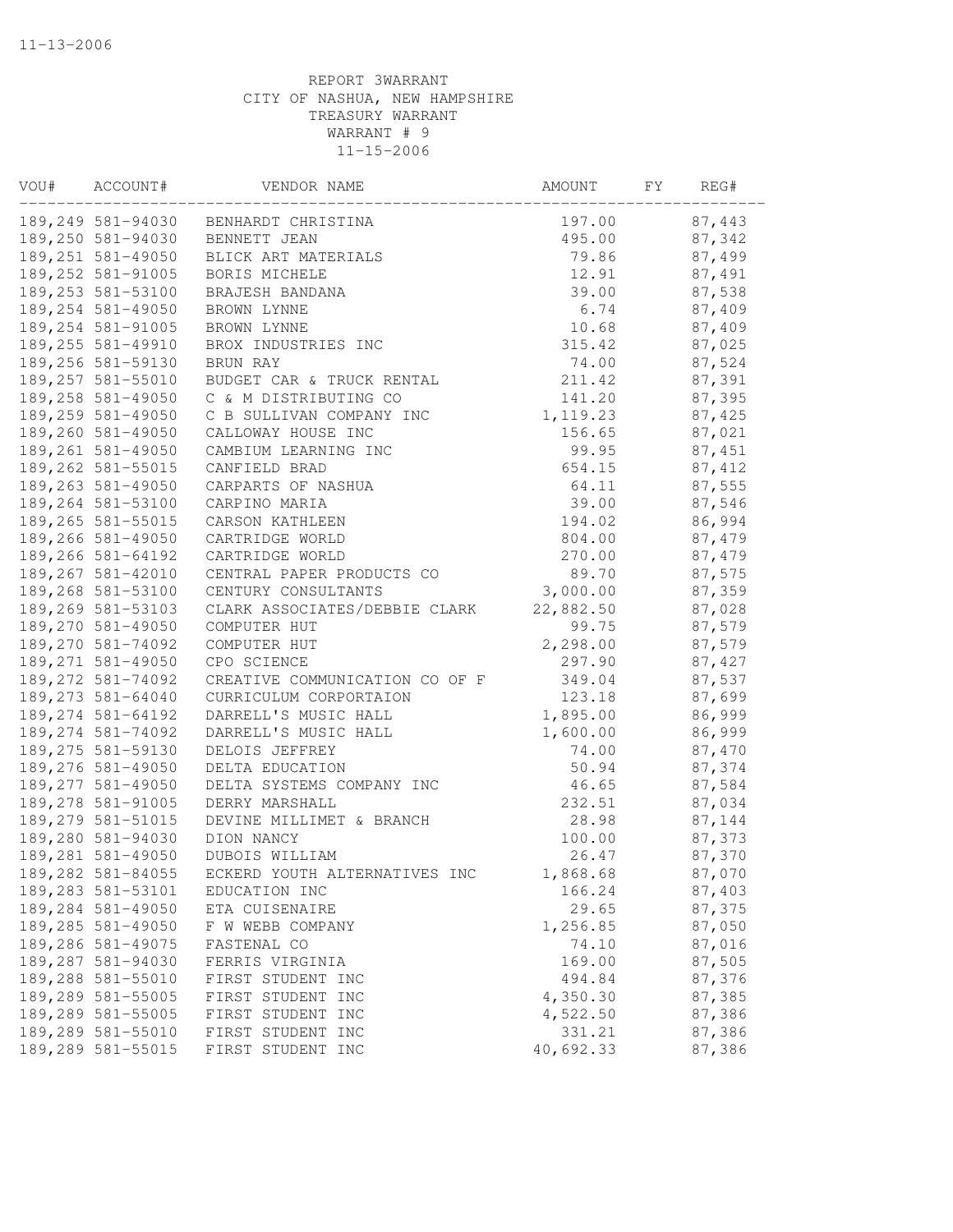| 87,387<br>189,289 581-55015 FIRST STUDENT INC<br>2,710.64<br>189,289 581-55020 FIRST STUDENT INC<br>63.45<br>87,387<br>6, 269.90<br>189,289 581-55025<br>FIRST STUDENT INC<br>87,386<br>189,289 581-55025<br>FIRST STUDENT INC<br>3,667.00<br>87,387<br>1,317.05<br>189,289 581-55035<br>FIRST STUDENT INC<br>87,386<br>189,289 581-55035<br>78.27<br>87,387<br>FIRST STUDENT INC<br>189,290 581-49050<br>171.35<br>87,308<br>FLAGHOUSE INC<br>189,291 581-49050<br>87,063<br>FLINN SCIENTIFIC INC<br>265.97<br>3,440.69<br>189, 292 581-51015<br>FLYGARE SCHWARZ & CLOSSON<br>87,263<br>189,293 581-83605<br><b>FMTC</b><br>567.79<br>87,637<br>189,294 581-49030<br>FOLLETT LIBRARY RESOURCES<br>1,695.05<br>87,013<br>189,295 581-91005<br>FORAN MARY C<br>87,462<br>14.13<br>189,296 581-59130<br>74.00<br>87,513<br>FRASER MARK<br>189,297 581-59130<br>74.00<br>87,466<br>FRONK KEITH<br>189,298 581-91005<br>6.81<br>87,465<br>GAUTHIER ANN<br>189,299 581-98030<br>28.02<br>87,521<br>GAUTHIER CASSANDRA<br>189,300 581-59130<br>87,512<br>GILLIS MIKE<br>54.00<br>87,424<br>189,301 581-91005<br>GINGRAS LISA<br>50.06<br>189,302 581-53100<br>2,310.00<br>87,508<br>GOODRUM GYM SERVICES<br>189,303 581-91005<br>GOODWIN JENNIFER<br>96.57<br>87,326<br>189,304 581-64045<br>GOVCONNECTION INC<br>21.26<br>86,982<br>189,305 581-91005<br>GRAY JANICE R<br>19.58<br>87,545<br>212.65<br>189,306 581-49050<br>HAAN CRAFTS CORP<br>87,418<br>189,307 581-49050<br>195.00<br>87,240<br>HAL LEONARD CORP<br>189,308 581-59130<br>87,472<br>HAMILTON GEORGE<br>26.00<br>189,309 581-59130<br>87,480<br>HAMILTON MICHAEL<br>87.00<br>189, 310 581-49035<br>220.44<br>87,351<br>HAMPTON BROWN CO<br>189, 311 581-91005<br>HARDING JAY<br>104.46<br>87,345<br>189, 312 581-59130<br>HARRINGTON KYLE<br>93.00<br>87,517<br>189, 313 581-74092<br>HARRIS EQUIPMENT REPAIR SERVIC<br>181.30<br>87,564<br>189, 314 581-49075<br>HARVEY INDUSTRIES INC<br>174.60<br>87,447<br>87,526<br>189, 315 581-59130<br>54.00<br>HASTINGS MARK<br>189, 316 581-64045<br>HEWLETT PACKARD COMPANY<br>9,049.00<br>87,074<br>189, 317 581-59130<br>87, 474<br>HIGGINS RICHARD<br>40.50<br>189,318 581-49075<br>87,363<br>HOME DEPOT CREDIT SERVICES<br>167.50<br>189,319 581-49050<br>87,401<br>HOME DEPOT CREDIT SERVICES<br>355.73<br>HOTTEL CHRISTOPHER<br>97.46<br>189,320 581-91005<br>87,501<br>189, 321 581-78007<br>HOWARD P FAIRFIELD INC<br>361.30<br>87,494<br>189, 322 581-49050<br>87,358<br>142.45<br>INDEPENDENT LIVING AIDS INC<br>189, 323 581-49050<br>104.66<br>87, 413<br>J SALLESE & SONS INC<br>189, 323 581-74092<br>307.05<br>87, 413<br>J SALLESE & SONS INC<br>189, 324 581-49050<br>178.24<br>87,077<br>J W PEPPER & SON INC<br>87,534<br>189, 325 581-59130<br>JOHNSTON ALAN<br>100.00<br>189,326 581-49030<br>418.20<br>87,319<br>JUNIOR LIBRARY GUILD<br>189, 327 581-59130<br>40.50<br>87,518<br>KARAM TIMOTHY<br>189,328 581-98030<br>10.00<br>87,460<br>KEATING BAYRD STEPHANIE<br>189, 329 581-41015<br>292.23<br>87,459<br>KENDOO TECHNOLOGIES, INC<br>189,330 581-34015<br>16,436.46<br>87,378<br>KEYSPAN ENERGY DELIVERY | VOU# | ACCOUNT# | VENDOR NAME | AMOUNT | FY | REG# |
|----------------------------------------------------------------------------------------------------------------------------------------------------------------------------------------------------------------------------------------------------------------------------------------------------------------------------------------------------------------------------------------------------------------------------------------------------------------------------------------------------------------------------------------------------------------------------------------------------------------------------------------------------------------------------------------------------------------------------------------------------------------------------------------------------------------------------------------------------------------------------------------------------------------------------------------------------------------------------------------------------------------------------------------------------------------------------------------------------------------------------------------------------------------------------------------------------------------------------------------------------------------------------------------------------------------------------------------------------------------------------------------------------------------------------------------------------------------------------------------------------------------------------------------------------------------------------------------------------------------------------------------------------------------------------------------------------------------------------------------------------------------------------------------------------------------------------------------------------------------------------------------------------------------------------------------------------------------------------------------------------------------------------------------------------------------------------------------------------------------------------------------------------------------------------------------------------------------------------------------------------------------------------------------------------------------------------------------------------------------------------------------------------------------------------------------------------------------------------------------------------------------------------------------------------------------------------------------------------------------------------------------------------------------------------------------------------------------------------------------------------------------------------------------------------------------------------------------------------------------------------------------------------------------------------------------------------------------------------------------------------------------------------------------------------------------------------------------------------------------------------------------------|------|----------|-------------|--------|----|------|
|                                                                                                                                                                                                                                                                                                                                                                                                                                                                                                                                                                                                                                                                                                                                                                                                                                                                                                                                                                                                                                                                                                                                                                                                                                                                                                                                                                                                                                                                                                                                                                                                                                                                                                                                                                                                                                                                                                                                                                                                                                                                                                                                                                                                                                                                                                                                                                                                                                                                                                                                                                                                                                                                                                                                                                                                                                                                                                                                                                                                                                                                                                                                              |      |          |             |        |    |      |
|                                                                                                                                                                                                                                                                                                                                                                                                                                                                                                                                                                                                                                                                                                                                                                                                                                                                                                                                                                                                                                                                                                                                                                                                                                                                                                                                                                                                                                                                                                                                                                                                                                                                                                                                                                                                                                                                                                                                                                                                                                                                                                                                                                                                                                                                                                                                                                                                                                                                                                                                                                                                                                                                                                                                                                                                                                                                                                                                                                                                                                                                                                                                              |      |          |             |        |    |      |
|                                                                                                                                                                                                                                                                                                                                                                                                                                                                                                                                                                                                                                                                                                                                                                                                                                                                                                                                                                                                                                                                                                                                                                                                                                                                                                                                                                                                                                                                                                                                                                                                                                                                                                                                                                                                                                                                                                                                                                                                                                                                                                                                                                                                                                                                                                                                                                                                                                                                                                                                                                                                                                                                                                                                                                                                                                                                                                                                                                                                                                                                                                                                              |      |          |             |        |    |      |
|                                                                                                                                                                                                                                                                                                                                                                                                                                                                                                                                                                                                                                                                                                                                                                                                                                                                                                                                                                                                                                                                                                                                                                                                                                                                                                                                                                                                                                                                                                                                                                                                                                                                                                                                                                                                                                                                                                                                                                                                                                                                                                                                                                                                                                                                                                                                                                                                                                                                                                                                                                                                                                                                                                                                                                                                                                                                                                                                                                                                                                                                                                                                              |      |          |             |        |    |      |
|                                                                                                                                                                                                                                                                                                                                                                                                                                                                                                                                                                                                                                                                                                                                                                                                                                                                                                                                                                                                                                                                                                                                                                                                                                                                                                                                                                                                                                                                                                                                                                                                                                                                                                                                                                                                                                                                                                                                                                                                                                                                                                                                                                                                                                                                                                                                                                                                                                                                                                                                                                                                                                                                                                                                                                                                                                                                                                                                                                                                                                                                                                                                              |      |          |             |        |    |      |
|                                                                                                                                                                                                                                                                                                                                                                                                                                                                                                                                                                                                                                                                                                                                                                                                                                                                                                                                                                                                                                                                                                                                                                                                                                                                                                                                                                                                                                                                                                                                                                                                                                                                                                                                                                                                                                                                                                                                                                                                                                                                                                                                                                                                                                                                                                                                                                                                                                                                                                                                                                                                                                                                                                                                                                                                                                                                                                                                                                                                                                                                                                                                              |      |          |             |        |    |      |
|                                                                                                                                                                                                                                                                                                                                                                                                                                                                                                                                                                                                                                                                                                                                                                                                                                                                                                                                                                                                                                                                                                                                                                                                                                                                                                                                                                                                                                                                                                                                                                                                                                                                                                                                                                                                                                                                                                                                                                                                                                                                                                                                                                                                                                                                                                                                                                                                                                                                                                                                                                                                                                                                                                                                                                                                                                                                                                                                                                                                                                                                                                                                              |      |          |             |        |    |      |
|                                                                                                                                                                                                                                                                                                                                                                                                                                                                                                                                                                                                                                                                                                                                                                                                                                                                                                                                                                                                                                                                                                                                                                                                                                                                                                                                                                                                                                                                                                                                                                                                                                                                                                                                                                                                                                                                                                                                                                                                                                                                                                                                                                                                                                                                                                                                                                                                                                                                                                                                                                                                                                                                                                                                                                                                                                                                                                                                                                                                                                                                                                                                              |      |          |             |        |    |      |
|                                                                                                                                                                                                                                                                                                                                                                                                                                                                                                                                                                                                                                                                                                                                                                                                                                                                                                                                                                                                                                                                                                                                                                                                                                                                                                                                                                                                                                                                                                                                                                                                                                                                                                                                                                                                                                                                                                                                                                                                                                                                                                                                                                                                                                                                                                                                                                                                                                                                                                                                                                                                                                                                                                                                                                                                                                                                                                                                                                                                                                                                                                                                              |      |          |             |        |    |      |
|                                                                                                                                                                                                                                                                                                                                                                                                                                                                                                                                                                                                                                                                                                                                                                                                                                                                                                                                                                                                                                                                                                                                                                                                                                                                                                                                                                                                                                                                                                                                                                                                                                                                                                                                                                                                                                                                                                                                                                                                                                                                                                                                                                                                                                                                                                                                                                                                                                                                                                                                                                                                                                                                                                                                                                                                                                                                                                                                                                                                                                                                                                                                              |      |          |             |        |    |      |
|                                                                                                                                                                                                                                                                                                                                                                                                                                                                                                                                                                                                                                                                                                                                                                                                                                                                                                                                                                                                                                                                                                                                                                                                                                                                                                                                                                                                                                                                                                                                                                                                                                                                                                                                                                                                                                                                                                                                                                                                                                                                                                                                                                                                                                                                                                                                                                                                                                                                                                                                                                                                                                                                                                                                                                                                                                                                                                                                                                                                                                                                                                                                              |      |          |             |        |    |      |
|                                                                                                                                                                                                                                                                                                                                                                                                                                                                                                                                                                                                                                                                                                                                                                                                                                                                                                                                                                                                                                                                                                                                                                                                                                                                                                                                                                                                                                                                                                                                                                                                                                                                                                                                                                                                                                                                                                                                                                                                                                                                                                                                                                                                                                                                                                                                                                                                                                                                                                                                                                                                                                                                                                                                                                                                                                                                                                                                                                                                                                                                                                                                              |      |          |             |        |    |      |
|                                                                                                                                                                                                                                                                                                                                                                                                                                                                                                                                                                                                                                                                                                                                                                                                                                                                                                                                                                                                                                                                                                                                                                                                                                                                                                                                                                                                                                                                                                                                                                                                                                                                                                                                                                                                                                                                                                                                                                                                                                                                                                                                                                                                                                                                                                                                                                                                                                                                                                                                                                                                                                                                                                                                                                                                                                                                                                                                                                                                                                                                                                                                              |      |          |             |        |    |      |
|                                                                                                                                                                                                                                                                                                                                                                                                                                                                                                                                                                                                                                                                                                                                                                                                                                                                                                                                                                                                                                                                                                                                                                                                                                                                                                                                                                                                                                                                                                                                                                                                                                                                                                                                                                                                                                                                                                                                                                                                                                                                                                                                                                                                                                                                                                                                                                                                                                                                                                                                                                                                                                                                                                                                                                                                                                                                                                                                                                                                                                                                                                                                              |      |          |             |        |    |      |
|                                                                                                                                                                                                                                                                                                                                                                                                                                                                                                                                                                                                                                                                                                                                                                                                                                                                                                                                                                                                                                                                                                                                                                                                                                                                                                                                                                                                                                                                                                                                                                                                                                                                                                                                                                                                                                                                                                                                                                                                                                                                                                                                                                                                                                                                                                                                                                                                                                                                                                                                                                                                                                                                                                                                                                                                                                                                                                                                                                                                                                                                                                                                              |      |          |             |        |    |      |
|                                                                                                                                                                                                                                                                                                                                                                                                                                                                                                                                                                                                                                                                                                                                                                                                                                                                                                                                                                                                                                                                                                                                                                                                                                                                                                                                                                                                                                                                                                                                                                                                                                                                                                                                                                                                                                                                                                                                                                                                                                                                                                                                                                                                                                                                                                                                                                                                                                                                                                                                                                                                                                                                                                                                                                                                                                                                                                                                                                                                                                                                                                                                              |      |          |             |        |    |      |
|                                                                                                                                                                                                                                                                                                                                                                                                                                                                                                                                                                                                                                                                                                                                                                                                                                                                                                                                                                                                                                                                                                                                                                                                                                                                                                                                                                                                                                                                                                                                                                                                                                                                                                                                                                                                                                                                                                                                                                                                                                                                                                                                                                                                                                                                                                                                                                                                                                                                                                                                                                                                                                                                                                                                                                                                                                                                                                                                                                                                                                                                                                                                              |      |          |             |        |    |      |
|                                                                                                                                                                                                                                                                                                                                                                                                                                                                                                                                                                                                                                                                                                                                                                                                                                                                                                                                                                                                                                                                                                                                                                                                                                                                                                                                                                                                                                                                                                                                                                                                                                                                                                                                                                                                                                                                                                                                                                                                                                                                                                                                                                                                                                                                                                                                                                                                                                                                                                                                                                                                                                                                                                                                                                                                                                                                                                                                                                                                                                                                                                                                              |      |          |             |        |    |      |
|                                                                                                                                                                                                                                                                                                                                                                                                                                                                                                                                                                                                                                                                                                                                                                                                                                                                                                                                                                                                                                                                                                                                                                                                                                                                                                                                                                                                                                                                                                                                                                                                                                                                                                                                                                                                                                                                                                                                                                                                                                                                                                                                                                                                                                                                                                                                                                                                                                                                                                                                                                                                                                                                                                                                                                                                                                                                                                                                                                                                                                                                                                                                              |      |          |             |        |    |      |
|                                                                                                                                                                                                                                                                                                                                                                                                                                                                                                                                                                                                                                                                                                                                                                                                                                                                                                                                                                                                                                                                                                                                                                                                                                                                                                                                                                                                                                                                                                                                                                                                                                                                                                                                                                                                                                                                                                                                                                                                                                                                                                                                                                                                                                                                                                                                                                                                                                                                                                                                                                                                                                                                                                                                                                                                                                                                                                                                                                                                                                                                                                                                              |      |          |             |        |    |      |
|                                                                                                                                                                                                                                                                                                                                                                                                                                                                                                                                                                                                                                                                                                                                                                                                                                                                                                                                                                                                                                                                                                                                                                                                                                                                                                                                                                                                                                                                                                                                                                                                                                                                                                                                                                                                                                                                                                                                                                                                                                                                                                                                                                                                                                                                                                                                                                                                                                                                                                                                                                                                                                                                                                                                                                                                                                                                                                                                                                                                                                                                                                                                              |      |          |             |        |    |      |
|                                                                                                                                                                                                                                                                                                                                                                                                                                                                                                                                                                                                                                                                                                                                                                                                                                                                                                                                                                                                                                                                                                                                                                                                                                                                                                                                                                                                                                                                                                                                                                                                                                                                                                                                                                                                                                                                                                                                                                                                                                                                                                                                                                                                                                                                                                                                                                                                                                                                                                                                                                                                                                                                                                                                                                                                                                                                                                                                                                                                                                                                                                                                              |      |          |             |        |    |      |
|                                                                                                                                                                                                                                                                                                                                                                                                                                                                                                                                                                                                                                                                                                                                                                                                                                                                                                                                                                                                                                                                                                                                                                                                                                                                                                                                                                                                                                                                                                                                                                                                                                                                                                                                                                                                                                                                                                                                                                                                                                                                                                                                                                                                                                                                                                                                                                                                                                                                                                                                                                                                                                                                                                                                                                                                                                                                                                                                                                                                                                                                                                                                              |      |          |             |        |    |      |
|                                                                                                                                                                                                                                                                                                                                                                                                                                                                                                                                                                                                                                                                                                                                                                                                                                                                                                                                                                                                                                                                                                                                                                                                                                                                                                                                                                                                                                                                                                                                                                                                                                                                                                                                                                                                                                                                                                                                                                                                                                                                                                                                                                                                                                                                                                                                                                                                                                                                                                                                                                                                                                                                                                                                                                                                                                                                                                                                                                                                                                                                                                                                              |      |          |             |        |    |      |
|                                                                                                                                                                                                                                                                                                                                                                                                                                                                                                                                                                                                                                                                                                                                                                                                                                                                                                                                                                                                                                                                                                                                                                                                                                                                                                                                                                                                                                                                                                                                                                                                                                                                                                                                                                                                                                                                                                                                                                                                                                                                                                                                                                                                                                                                                                                                                                                                                                                                                                                                                                                                                                                                                                                                                                                                                                                                                                                                                                                                                                                                                                                                              |      |          |             |        |    |      |
|                                                                                                                                                                                                                                                                                                                                                                                                                                                                                                                                                                                                                                                                                                                                                                                                                                                                                                                                                                                                                                                                                                                                                                                                                                                                                                                                                                                                                                                                                                                                                                                                                                                                                                                                                                                                                                                                                                                                                                                                                                                                                                                                                                                                                                                                                                                                                                                                                                                                                                                                                                                                                                                                                                                                                                                                                                                                                                                                                                                                                                                                                                                                              |      |          |             |        |    |      |
|                                                                                                                                                                                                                                                                                                                                                                                                                                                                                                                                                                                                                                                                                                                                                                                                                                                                                                                                                                                                                                                                                                                                                                                                                                                                                                                                                                                                                                                                                                                                                                                                                                                                                                                                                                                                                                                                                                                                                                                                                                                                                                                                                                                                                                                                                                                                                                                                                                                                                                                                                                                                                                                                                                                                                                                                                                                                                                                                                                                                                                                                                                                                              |      |          |             |        |    |      |
|                                                                                                                                                                                                                                                                                                                                                                                                                                                                                                                                                                                                                                                                                                                                                                                                                                                                                                                                                                                                                                                                                                                                                                                                                                                                                                                                                                                                                                                                                                                                                                                                                                                                                                                                                                                                                                                                                                                                                                                                                                                                                                                                                                                                                                                                                                                                                                                                                                                                                                                                                                                                                                                                                                                                                                                                                                                                                                                                                                                                                                                                                                                                              |      |          |             |        |    |      |
|                                                                                                                                                                                                                                                                                                                                                                                                                                                                                                                                                                                                                                                                                                                                                                                                                                                                                                                                                                                                                                                                                                                                                                                                                                                                                                                                                                                                                                                                                                                                                                                                                                                                                                                                                                                                                                                                                                                                                                                                                                                                                                                                                                                                                                                                                                                                                                                                                                                                                                                                                                                                                                                                                                                                                                                                                                                                                                                                                                                                                                                                                                                                              |      |          |             |        |    |      |
|                                                                                                                                                                                                                                                                                                                                                                                                                                                                                                                                                                                                                                                                                                                                                                                                                                                                                                                                                                                                                                                                                                                                                                                                                                                                                                                                                                                                                                                                                                                                                                                                                                                                                                                                                                                                                                                                                                                                                                                                                                                                                                                                                                                                                                                                                                                                                                                                                                                                                                                                                                                                                                                                                                                                                                                                                                                                                                                                                                                                                                                                                                                                              |      |          |             |        |    |      |
|                                                                                                                                                                                                                                                                                                                                                                                                                                                                                                                                                                                                                                                                                                                                                                                                                                                                                                                                                                                                                                                                                                                                                                                                                                                                                                                                                                                                                                                                                                                                                                                                                                                                                                                                                                                                                                                                                                                                                                                                                                                                                                                                                                                                                                                                                                                                                                                                                                                                                                                                                                                                                                                                                                                                                                                                                                                                                                                                                                                                                                                                                                                                              |      |          |             |        |    |      |
|                                                                                                                                                                                                                                                                                                                                                                                                                                                                                                                                                                                                                                                                                                                                                                                                                                                                                                                                                                                                                                                                                                                                                                                                                                                                                                                                                                                                                                                                                                                                                                                                                                                                                                                                                                                                                                                                                                                                                                                                                                                                                                                                                                                                                                                                                                                                                                                                                                                                                                                                                                                                                                                                                                                                                                                                                                                                                                                                                                                                                                                                                                                                              |      |          |             |        |    |      |
|                                                                                                                                                                                                                                                                                                                                                                                                                                                                                                                                                                                                                                                                                                                                                                                                                                                                                                                                                                                                                                                                                                                                                                                                                                                                                                                                                                                                                                                                                                                                                                                                                                                                                                                                                                                                                                                                                                                                                                                                                                                                                                                                                                                                                                                                                                                                                                                                                                                                                                                                                                                                                                                                                                                                                                                                                                                                                                                                                                                                                                                                                                                                              |      |          |             |        |    |      |
|                                                                                                                                                                                                                                                                                                                                                                                                                                                                                                                                                                                                                                                                                                                                                                                                                                                                                                                                                                                                                                                                                                                                                                                                                                                                                                                                                                                                                                                                                                                                                                                                                                                                                                                                                                                                                                                                                                                                                                                                                                                                                                                                                                                                                                                                                                                                                                                                                                                                                                                                                                                                                                                                                                                                                                                                                                                                                                                                                                                                                                                                                                                                              |      |          |             |        |    |      |
|                                                                                                                                                                                                                                                                                                                                                                                                                                                                                                                                                                                                                                                                                                                                                                                                                                                                                                                                                                                                                                                                                                                                                                                                                                                                                                                                                                                                                                                                                                                                                                                                                                                                                                                                                                                                                                                                                                                                                                                                                                                                                                                                                                                                                                                                                                                                                                                                                                                                                                                                                                                                                                                                                                                                                                                                                                                                                                                                                                                                                                                                                                                                              |      |          |             |        |    |      |
|                                                                                                                                                                                                                                                                                                                                                                                                                                                                                                                                                                                                                                                                                                                                                                                                                                                                                                                                                                                                                                                                                                                                                                                                                                                                                                                                                                                                                                                                                                                                                                                                                                                                                                                                                                                                                                                                                                                                                                                                                                                                                                                                                                                                                                                                                                                                                                                                                                                                                                                                                                                                                                                                                                                                                                                                                                                                                                                                                                                                                                                                                                                                              |      |          |             |        |    |      |
|                                                                                                                                                                                                                                                                                                                                                                                                                                                                                                                                                                                                                                                                                                                                                                                                                                                                                                                                                                                                                                                                                                                                                                                                                                                                                                                                                                                                                                                                                                                                                                                                                                                                                                                                                                                                                                                                                                                                                                                                                                                                                                                                                                                                                                                                                                                                                                                                                                                                                                                                                                                                                                                                                                                                                                                                                                                                                                                                                                                                                                                                                                                                              |      |          |             |        |    |      |
|                                                                                                                                                                                                                                                                                                                                                                                                                                                                                                                                                                                                                                                                                                                                                                                                                                                                                                                                                                                                                                                                                                                                                                                                                                                                                                                                                                                                                                                                                                                                                                                                                                                                                                                                                                                                                                                                                                                                                                                                                                                                                                                                                                                                                                                                                                                                                                                                                                                                                                                                                                                                                                                                                                                                                                                                                                                                                                                                                                                                                                                                                                                                              |      |          |             |        |    |      |
|                                                                                                                                                                                                                                                                                                                                                                                                                                                                                                                                                                                                                                                                                                                                                                                                                                                                                                                                                                                                                                                                                                                                                                                                                                                                                                                                                                                                                                                                                                                                                                                                                                                                                                                                                                                                                                                                                                                                                                                                                                                                                                                                                                                                                                                                                                                                                                                                                                                                                                                                                                                                                                                                                                                                                                                                                                                                                                                                                                                                                                                                                                                                              |      |          |             |        |    |      |
|                                                                                                                                                                                                                                                                                                                                                                                                                                                                                                                                                                                                                                                                                                                                                                                                                                                                                                                                                                                                                                                                                                                                                                                                                                                                                                                                                                                                                                                                                                                                                                                                                                                                                                                                                                                                                                                                                                                                                                                                                                                                                                                                                                                                                                                                                                                                                                                                                                                                                                                                                                                                                                                                                                                                                                                                                                                                                                                                                                                                                                                                                                                                              |      |          |             |        |    |      |
|                                                                                                                                                                                                                                                                                                                                                                                                                                                                                                                                                                                                                                                                                                                                                                                                                                                                                                                                                                                                                                                                                                                                                                                                                                                                                                                                                                                                                                                                                                                                                                                                                                                                                                                                                                                                                                                                                                                                                                                                                                                                                                                                                                                                                                                                                                                                                                                                                                                                                                                                                                                                                                                                                                                                                                                                                                                                                                                                                                                                                                                                                                                                              |      |          |             |        |    |      |
|                                                                                                                                                                                                                                                                                                                                                                                                                                                                                                                                                                                                                                                                                                                                                                                                                                                                                                                                                                                                                                                                                                                                                                                                                                                                                                                                                                                                                                                                                                                                                                                                                                                                                                                                                                                                                                                                                                                                                                                                                                                                                                                                                                                                                                                                                                                                                                                                                                                                                                                                                                                                                                                                                                                                                                                                                                                                                                                                                                                                                                                                                                                                              |      |          |             |        |    |      |
|                                                                                                                                                                                                                                                                                                                                                                                                                                                                                                                                                                                                                                                                                                                                                                                                                                                                                                                                                                                                                                                                                                                                                                                                                                                                                                                                                                                                                                                                                                                                                                                                                                                                                                                                                                                                                                                                                                                                                                                                                                                                                                                                                                                                                                                                                                                                                                                                                                                                                                                                                                                                                                                                                                                                                                                                                                                                                                                                                                                                                                                                                                                                              |      |          |             |        |    |      |
|                                                                                                                                                                                                                                                                                                                                                                                                                                                                                                                                                                                                                                                                                                                                                                                                                                                                                                                                                                                                                                                                                                                                                                                                                                                                                                                                                                                                                                                                                                                                                                                                                                                                                                                                                                                                                                                                                                                                                                                                                                                                                                                                                                                                                                                                                                                                                                                                                                                                                                                                                                                                                                                                                                                                                                                                                                                                                                                                                                                                                                                                                                                                              |      |          |             |        |    |      |
|                                                                                                                                                                                                                                                                                                                                                                                                                                                                                                                                                                                                                                                                                                                                                                                                                                                                                                                                                                                                                                                                                                                                                                                                                                                                                                                                                                                                                                                                                                                                                                                                                                                                                                                                                                                                                                                                                                                                                                                                                                                                                                                                                                                                                                                                                                                                                                                                                                                                                                                                                                                                                                                                                                                                                                                                                                                                                                                                                                                                                                                                                                                                              |      |          |             |        |    |      |
|                                                                                                                                                                                                                                                                                                                                                                                                                                                                                                                                                                                                                                                                                                                                                                                                                                                                                                                                                                                                                                                                                                                                                                                                                                                                                                                                                                                                                                                                                                                                                                                                                                                                                                                                                                                                                                                                                                                                                                                                                                                                                                                                                                                                                                                                                                                                                                                                                                                                                                                                                                                                                                                                                                                                                                                                                                                                                                                                                                                                                                                                                                                                              |      |          |             |        |    |      |
|                                                                                                                                                                                                                                                                                                                                                                                                                                                                                                                                                                                                                                                                                                                                                                                                                                                                                                                                                                                                                                                                                                                                                                                                                                                                                                                                                                                                                                                                                                                                                                                                                                                                                                                                                                                                                                                                                                                                                                                                                                                                                                                                                                                                                                                                                                                                                                                                                                                                                                                                                                                                                                                                                                                                                                                                                                                                                                                                                                                                                                                                                                                                              |      |          |             |        |    |      |
|                                                                                                                                                                                                                                                                                                                                                                                                                                                                                                                                                                                                                                                                                                                                                                                                                                                                                                                                                                                                                                                                                                                                                                                                                                                                                                                                                                                                                                                                                                                                                                                                                                                                                                                                                                                                                                                                                                                                                                                                                                                                                                                                                                                                                                                                                                                                                                                                                                                                                                                                                                                                                                                                                                                                                                                                                                                                                                                                                                                                                                                                                                                                              |      |          |             |        |    |      |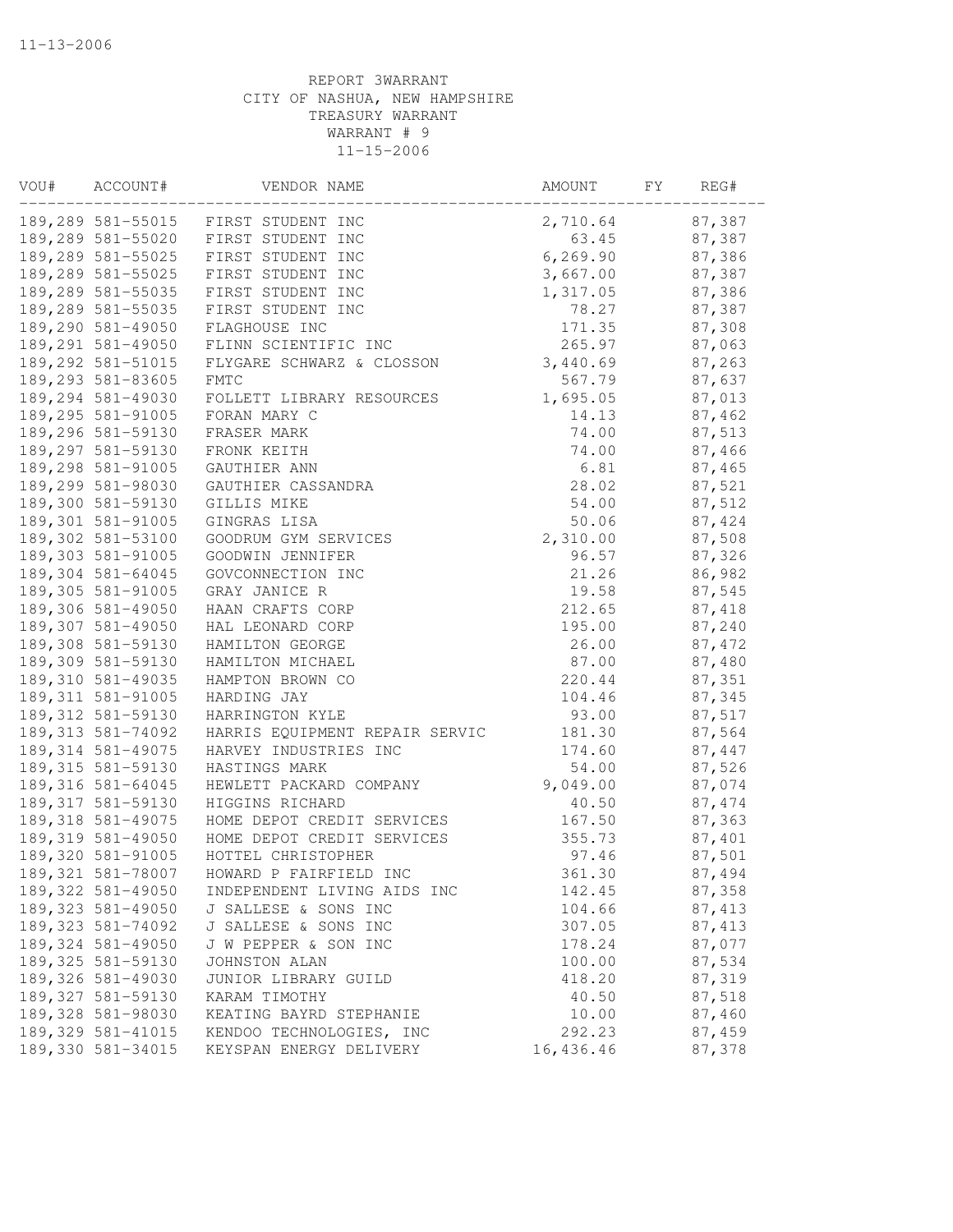| VOU# | ACCOUNT#           | VENDOR NAME                    | AMOUNT   | FΥ | REG#    |
|------|--------------------|--------------------------------|----------|----|---------|
|      | 189,331 581-42110  | KEYSTONE BATTERY               | 188.80   |    | 87,361  |
|      | 189, 332 581-91005 | KOSOW CARMEN                   | 52.17    |    | 87,360  |
|      | 189, 333 581-59130 | KRAFT JOELLE                   | 100.00   |    | 87,525  |
|      | 189, 334 581-64192 | KRUEGER INT'L INC              | 353.75   |    | 87,380  |
|      | 189, 335 581-59130 | LAFOND MICHAEL                 | 40.50    |    | 87, 473 |
|      | 189,336 581-49050  | LAKESHORE LEARNING MATERIALS   | 19.95    |    | 87,085  |
|      | 189, 337 581-59130 | LALLY JAMES F                  | 148.00   |    | 87,250  |
|      | 189,338 581-53100  | LAMBROPOULOS KATHERINE         | 375.00   |    | 87,439  |
|      | 189,339 581-49050  | LEAPFROG SCHOOLHOUSE           | 213.20   |    | 87,502  |
|      | 189,340 581-49050  | LIBRARY REPRODUCTION SERVICE   | 884.00   |    | 87,530  |
|      | 189, 341 581-49055 | LIBRARY VIDEO COMPANY          | 934.93   |    | 87,316  |
|      | 189, 342 581-59130 | LIMBEK PETER                   | 40.50    |    | 87,481  |
|      | 189, 343 581-59130 | LISS MARK                      | 54.00    |    | 87,476  |
|      | 189, 344 581-64192 | LONG'S ELECTRONICS INC         | 497.01   |    | 87,364  |
|      | 189, 345 581-94030 | LORD SUSAN C                   | 125.00   |    | 87,336  |
|      | 189,346 581-49050  | LORENZ CORP (THE)              | 64.95    |    | 87,438  |
|      | 189, 347 581-42110 | M & M ELECTRICAL SUPPLY CO INC | 4.90     |    | 87,554  |
|      | 189, 348 581-49095 | MAA AMERICAN MATHEMATICS COMPE | 200.00   |    | 87,701  |
|      | 189,349 581-49050  | MAHONEY ANGELA                 | 23.61    |    | 87,519  |
|      | 189,350 581-49050  | MAINE OXY                      | 6.45     |    | 86,972  |
|      | 189, 351 581-49050 | MARKET BASKET                  | 516.56   |    | 87,151  |
|      | 189, 352 581-75090 | MARVELL PLATE GLASS INC        | 118.00   |    | 87,006  |
|      | 189, 353 581-94030 | MASCIOCCHI LINDA               | 46.06    |    | 87, 414 |
|      | 189,354 581-78007  | MAYNARD & LESIEUR INCORPORATED | 14.00    |    | 87,565  |
|      | 189, 355 581-49035 | MCGRAW HILL COMPANIES          | 77.21    |    | 87,102  |
|      | 189, 355 581-49050 | MCGRAW HILL COMPANIES          | 361.10   |    | 87,102  |
|      | 189, 355 581-49055 | MCGRAW HILL COMPANIES          | 184.31   |    | 87,102  |
|      | 189, 356 581-49075 | MERRIMACK BUILDING SUPPLY INC  | 492.50   |    | 87,312  |
|      | 189, 357 581-75023 | MILLER ENGINEERING & TESTING I | 325.00   |    | 87,126  |
|      | 189,358 581-49050  | MOORE MEDICAL LLC              | 413.82   |    | 87,294  |
|      | 189,359 581-94010  | MOTIKA CHRISTOPHER             | 882.00   |    | 87,488  |
|      | 189,360 581-53100  | MULTI-STATE BILLING            | 3,280.64 |    | 87,461  |
|      | 189, 361 581-49910 | NASHUA OUTDOOR POWER EQUIP     | 204.89   |    | 87,147  |
|      | 189, 362 581-49075 | NASHUA WALLPAPER & PAINT CO    | 303.96   |    | 87,149  |
|      | 189,363 581-49050  | NCS PEARSON INC                | 358.44   |    | 87,506  |
|      | 189,364 581-74092  | NELSON PIANO SERVICE/FRANK J N | 80.00    |    | 87,109  |
|      | 189,365 581-91040  | NEW HORIZONS COMPUTER LEARNING | 699.00   |    | 87,247  |
|      | 189,366 581-31005  | NEXTEL COMMUNICATIONS          | 805.12   |    | 87,643  |
|      | 189, 367 581-91040 | NHSAA                          | 1,430.00 |    | 87,437  |
|      | 189,367 581-94030  | NHSAA                          | 110.00   |    | 87,437  |
|      | 189,368 581-49050  | NORTHCENTER FOODSERVICE        | 1,152.33 |    | 87,382  |
|      | 189,369 581-91005  | O'TOOLE TAMMY                  | 37.72    |    | 86,996  |
|      | 189,370 581-94030  | OUELLETTE JOANNE               | 95.00    |    | 87,384  |
|      | 189, 371 581-59130 | PAGE PAUL                      | 74.00    |    | 87,487  |
|      | 189,372 581-59130  | PALAZZOLO RICHARD              | 81.00    |    | 87,514  |
|      | 189,373 581-59130  | PARSLOW RICHARD                | 74.00    |    | 87,254  |
|      | 189, 374 581-75023 | PASEK CORP                     | 972.49   |    | 87,310  |
|      | 189, 375 581-49050 | PAUL MELANIE                   | 43.94    |    | 87,416  |
|      |                    |                                |          |    |         |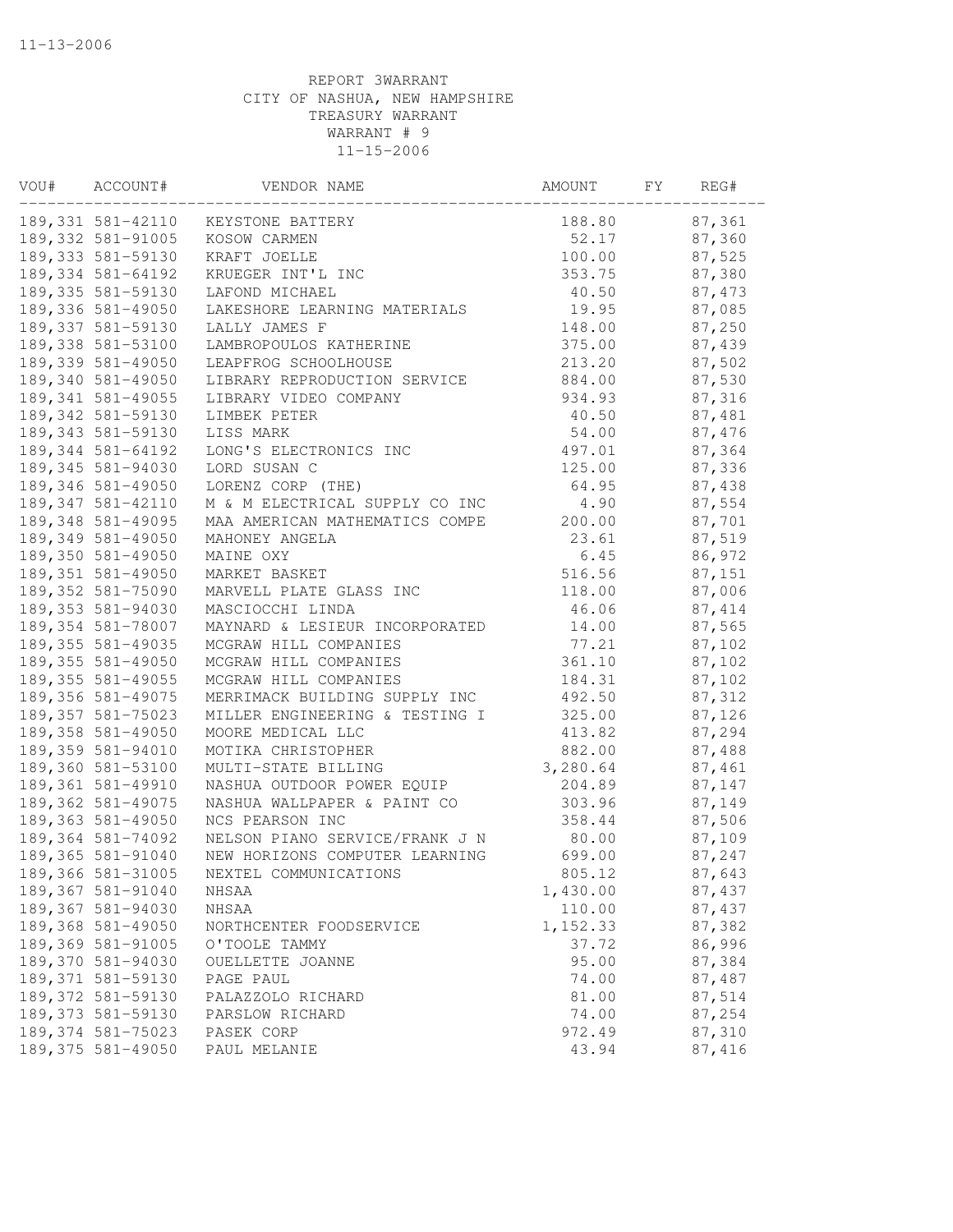| VOU# | ACCOUNT#           | VENDOR NAME                    | AMOUNT    | FΥ | REG#   |
|------|--------------------|--------------------------------|-----------|----|--------|
|      | 189,376 581-49050  | PAXTON-PATTERSON               | 240.22    |    | 87,162 |
|      | 189,377 581-74092  | PC & MACEXCHANGE               | 6,956.56  |    | 87,446 |
|      | 189,378 581-49035  | PEARSON EDUCATION              | 5,249.32  |    | 87,430 |
|      | 189,378 581-49050  | PEARSON EDUCATION              | 3,675.04  |    | 87,430 |
|      | 189,379 581-53100  | PELLETIER JEFFREY              | 39.00     |    | 87,531 |
|      | 189,380 581-33005  | PENNICHUCK WATER WORKS INC     | 5,900.73  |    | 87,647 |
|      | 189, 381 581-41015 | PETTY CASH                     | 84.32     |    | 87,633 |
|      | 189,381 581-43005  | PETTY CASH                     | 7.27      |    | 87,633 |
|      | 189,382 581-49050  | PETTY CASH                     | 121.29    |    | 87,634 |
|      | 189, 383 581-43005 | PETTY CASH                     | 4.64      |    | 87,635 |
|      | 189,383 581-44005  | PETTY CASH                     | 48.53     |    | 87,635 |
|      | 189, 383 581-49075 | PETTY CASH                     | 30.00     |    | 87,635 |
|      | 189,384 581-59130  | PIECUCH WALTER                 | 93.00     |    | 87,500 |
|      | 189,385 581-94030  | PLACE PATRICIA                 | 34.99     |    | 87,334 |
|      | 189,386 581-53100  | POLAND SPRING WATER            | 10.00     |    | 87,697 |
|      | 189,387 581-77005  | PRIDE SECURITY SYSTEMS LLC     | 3,250.00  |    | 87,398 |
|      | 189,388 581-49050  | PRO-ED                         | 262.90    |    | 87,073 |
|      | 189,389 581-55015  | PROVIDER ENTERPRISES INC (THE) | 23,310.00 |    | 87,366 |
|      | 189,390 581-59130  | PRYOR WALT                     | 87.00     |    | 87,533 |
|      | 189,391 581-32005  | PUBLIC SERVICE OF NH           | 14,708.22 |    | 87,685 |
|      | 189,392 581-49050  | PURCHASE ADVANTAGE CARD        | 80.07     |    | 87,497 |
|      | 189,393 581-94010  | PURINGTON MARCILLA             | 1,728.00  |    | 87,490 |
|      | 189, 394 581-42110 | RADIO SHACK                    | 96.71     |    | 87,556 |
|      | 189,395 581-42110  | RALPH PILL ELECTRIC SUPPLY COM | 114.49    |    | 87,561 |
|      | 189,396 581-49075  | RASMUSSEN VERONICA             | 6.99      |    | 87,434 |
|      | 189,396 581-98030  | RASMUSSEN VERONICA             | 5.52      |    | 87,434 |
|      | 189,397 581-49050  | REALLY GOOD STUFF INC          | 151.25    |    | 87,331 |
|      | 189,398 581-59130  | REDMAN MARK W                  | 74.00     |    | 87,271 |
|      | 189,399 581-49050  | REINHARDT KIRK                 | 14.99     |    | 87,511 |
|      | 189,400 581-42110  | REXEL CLS                      | 665.82    |    | 87,507 |
|      | 189,401 581-91005  | RICHARD JOHN                   | 88.78     |    | 87,329 |
|      | 189,402 581-72010  | RICOH CORP                     | 2,276.46  |    | 87,353 |
|      |                    |                                |           |    |        |
|      | 189,402 581-94030  | RICOH CORP                     | 44.00     |    | 87,353 |
|      | 189,403 581-44005  | RIENDEAU PRINTING CORP         | 1,575.00  |    | 87,379 |
|      | 189,404 581-49050  | RIVERSIDE PUBLISHING           | 79.91     |    | 87,372 |
|      | 189,405 581-59130  | ROBERT CHARLES                 | 74.00     |    | 87,270 |
|      | 189,406 581-59130  | ROBICHAUD GERARD               | 113.00    |    | 87,469 |
|      | 189, 407 581-41015 | ROBINSON VIRGINIA              | 37.50     |    | 87,450 |
|      | 189,408 581-91005  | RONDEAU MARICIA B              | 4.45      |    | 87,495 |
|      | 189,409 581-49050  | ROSS STEPHANIE                 | 29.62     |    | 87,464 |
|      | 189,410 581-59130  | ROSSETTI ERIK                  | 74.00     |    | 87,475 |
|      | 189, 411 581-59130 | ROY GEORGE                     | 74.00     |    | 87,532 |
|      | 189, 412 581-59130 | RUSSELL FRED                   | 74.00     |    | 87,467 |
|      | 189, 413 581-78007 | SANEL AUTO PARTS CO            | 58.91     |    | 87,137 |
|      | 189, 414 581-49050 | SAX ARTS & CRAFTS              | 65.97     |    | 87,318 |
|      | 189, 415 581-49035 | SCHOLASTIC INCORPORATED        | 890.60    |    | 87,578 |
|      | 189, 416 581-95010 | SCHOOL HEALTH ALERT            | 44.00     |    | 87,327 |
|      | 189, 417 581-47010 | SCHOOL HEALTH CORP             | 343.80    |    | 87,012 |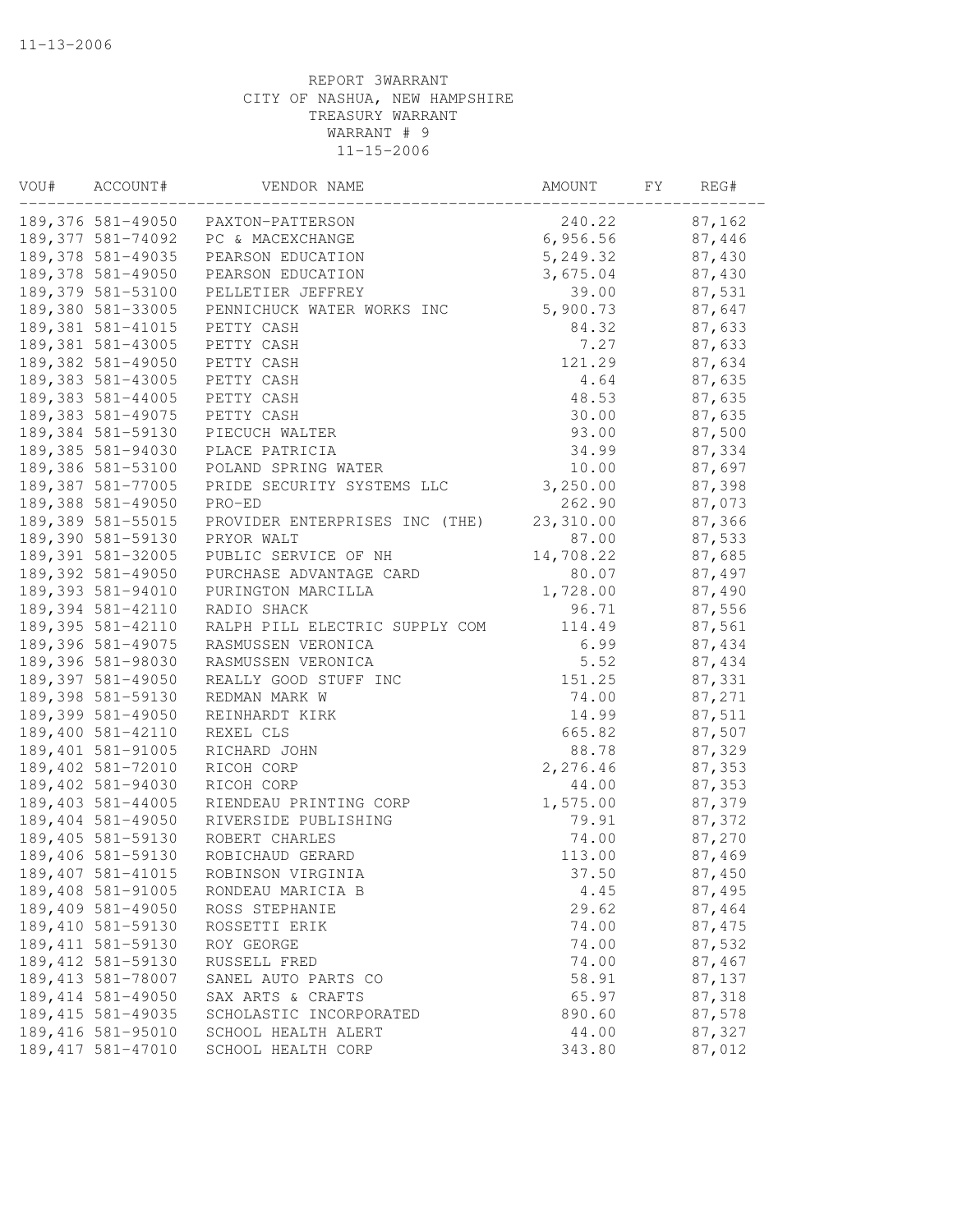| 189,418 581-49050<br>56.80<br>87,315<br>SCHOOL NURSE SUPPLY INC<br>189, 419 581-49050<br>4,696.73<br>87,347<br>SCHOOL SPECIALTY<br>189,420 581-49050<br>249.33<br>87,562<br>SCHOOL-TECH INC<br>189, 421 581-91005<br>45.84<br>87,496<br>SCHROEDER ERIC<br>189, 422 581-91005<br>457.10<br>87,498<br>SCHROEDER ERIC<br>189, 423 581-49050<br>463.51<br>87,087<br>SCIENCE KIT & BOREAL LABORATOR<br>189, 424 581-74092<br>1,037.50<br>87,394<br>SCOTT ELECTRIC<br>189, 425 581-59130<br>74.00<br>87,135<br>SEVIGNY RONALD<br>189,426 581-91005<br>87,432<br>126.83<br>SHEAFF ALTHEA<br>189, 427 581-31005<br>87,355<br>SHEEHY FREDERICK JR<br>275.70<br>189,428 581-64192<br>SHIFFLER EQUIPMENT SALES INC<br>856.90<br>87,311<br>189,429 581-59130<br>54.00<br>87,484<br>SIDORIE RALPH<br>189,430 581-53100<br>520.00<br>87,661<br>SIMPLEX GRINNELL<br>189, 431 581-59130<br>148.00<br>87, 471<br>SMITH MIKE<br>189, 432 581-53100<br>1,200.00<br>87,544<br>SMITH NORMA<br>189, 433 581-53100<br>1,200.00<br>87,543<br>SMITH SCOTT<br>189,434 581-49050<br>87,350<br>368.65<br>SPORTIME<br>189, 435 581-59130<br>87,516<br>STANIELS KEVIN<br>74.00<br>189,436 581-41015<br>87,249<br>STAPLES BUSINESS ADVANTAGE<br>979.11<br>189,436 581-41045<br>STAPLES BUSINESS ADVANTAGE<br>3, 363.37<br>87,249<br>189,436 581-49050<br>STAPLES BUSINESS ADVANTAGE<br>1,129.66<br>87,249<br>189,436 581-49110<br>STAPLES BUSINESS ADVANTAGE<br>507.88<br>87,249<br>189, 436 581-64192<br>STAPLES BUSINESS ADVANTAGE<br>32.13<br>87,249<br>189, 437 581-53100<br>336.00<br>STATE OF NH CRIMINAL RECORDS<br>87,636<br>189,438 581-74092<br>2,160.00<br>87,523<br>SYSTEMS PLUS COMPUTERS INC<br>189,439 581-49050<br>TEACHERS' DISCOUNT<br>55.47<br>87,486<br>87,091<br>189,440 581-49050<br>67.56<br>TOADSTOOL BOOKSHOP<br>189, 441 581-91005<br>37.83<br>87,330<br>TOBBE GALE<br>189,442 581-49050<br>TOLEDO P E SUPPLY CO<br>80.42<br>87,362<br>189, 443 581-64040<br>5,475.00<br>TOOLS4EVER INC<br>87,365<br>189,444 581-64040<br>1,052.68<br>TWIN STATE//VOICE.DATA.VIDEO.I<br>87,404<br>3,780.46<br>87,404<br>189, 444 581-74092<br>TWIN STATE//VOICE.DATA.VIDEO.I<br>897.98<br>189, 445 581-64192<br>U S TOY CO<br>87,338<br>189,446 581-74092<br>229.84<br>87,313<br>UNITED REFREGERATION INC<br>189, 447 581-83102<br>2,814.39<br>87,631<br>UNUM LIFE INSURANCE<br>87,483<br>189,448 581-59130<br>VANASSE STANLEY<br>54.00<br>189, 449 581-31005<br>VERIZON<br>37.76<br>87,693<br>189,450 581-31005<br>28.37<br>VERIZON<br>87,700<br>189,451 581-83004<br>87,632<br>1,598.92<br>VISION SERVICE PLAN - NH<br>189,452 581-49050<br>315.55<br>87,306<br>WALMART COMMUNITY<br>189, 452 581-49075<br>61.27<br>87,306<br>WALMART COMMUNITY<br>189,452 581-98030<br>34.40<br>87,306<br>WALMART COMMUNITY<br>87,547<br>189,453 581-94030<br>60.00<br>WATTS APRIL<br>189,454 581-49050<br>87,536<br>131.36<br>WHITE BOARDS AND MORE<br>189, 455 581-59130<br>39.00<br>87,527<br>WILBERT RANDALL<br>189,456 581-47010<br>87,092<br>WILLIAM V. MACGILL & COMPANY<br>241.00<br>189, 457 581-49035<br>105.60<br>87,436<br>WILSON LANGUAGE TRAINING CORP<br>189,458 581-91005<br>13.35<br>87,441<br>WOODS AMY | VOU# | ACCOUNT# | VENDOR NAME | AMOUNT | FY | REG# |
|-----------------------------------------------------------------------------------------------------------------------------------------------------------------------------------------------------------------------------------------------------------------------------------------------------------------------------------------------------------------------------------------------------------------------------------------------------------------------------------------------------------------------------------------------------------------------------------------------------------------------------------------------------------------------------------------------------------------------------------------------------------------------------------------------------------------------------------------------------------------------------------------------------------------------------------------------------------------------------------------------------------------------------------------------------------------------------------------------------------------------------------------------------------------------------------------------------------------------------------------------------------------------------------------------------------------------------------------------------------------------------------------------------------------------------------------------------------------------------------------------------------------------------------------------------------------------------------------------------------------------------------------------------------------------------------------------------------------------------------------------------------------------------------------------------------------------------------------------------------------------------------------------------------------------------------------------------------------------------------------------------------------------------------------------------------------------------------------------------------------------------------------------------------------------------------------------------------------------------------------------------------------------------------------------------------------------------------------------------------------------------------------------------------------------------------------------------------------------------------------------------------------------------------------------------------------------------------------------------------------------------------------------------------------------------------------------------------------------------------------------------------------------------------------------------------------------------------------------------------------------------------------------------------------------------------------------------------------------------------------------------------------------------------------------------------------------------------------------------------------------------------------------------------------------------------------|------|----------|-------------|--------|----|------|
|                                                                                                                                                                                                                                                                                                                                                                                                                                                                                                                                                                                                                                                                                                                                                                                                                                                                                                                                                                                                                                                                                                                                                                                                                                                                                                                                                                                                                                                                                                                                                                                                                                                                                                                                                                                                                                                                                                                                                                                                                                                                                                                                                                                                                                                                                                                                                                                                                                                                                                                                                                                                                                                                                                                                                                                                                                                                                                                                                                                                                                                                                                                                                                                         |      |          |             |        |    |      |
|                                                                                                                                                                                                                                                                                                                                                                                                                                                                                                                                                                                                                                                                                                                                                                                                                                                                                                                                                                                                                                                                                                                                                                                                                                                                                                                                                                                                                                                                                                                                                                                                                                                                                                                                                                                                                                                                                                                                                                                                                                                                                                                                                                                                                                                                                                                                                                                                                                                                                                                                                                                                                                                                                                                                                                                                                                                                                                                                                                                                                                                                                                                                                                                         |      |          |             |        |    |      |
|                                                                                                                                                                                                                                                                                                                                                                                                                                                                                                                                                                                                                                                                                                                                                                                                                                                                                                                                                                                                                                                                                                                                                                                                                                                                                                                                                                                                                                                                                                                                                                                                                                                                                                                                                                                                                                                                                                                                                                                                                                                                                                                                                                                                                                                                                                                                                                                                                                                                                                                                                                                                                                                                                                                                                                                                                                                                                                                                                                                                                                                                                                                                                                                         |      |          |             |        |    |      |
|                                                                                                                                                                                                                                                                                                                                                                                                                                                                                                                                                                                                                                                                                                                                                                                                                                                                                                                                                                                                                                                                                                                                                                                                                                                                                                                                                                                                                                                                                                                                                                                                                                                                                                                                                                                                                                                                                                                                                                                                                                                                                                                                                                                                                                                                                                                                                                                                                                                                                                                                                                                                                                                                                                                                                                                                                                                                                                                                                                                                                                                                                                                                                                                         |      |          |             |        |    |      |
|                                                                                                                                                                                                                                                                                                                                                                                                                                                                                                                                                                                                                                                                                                                                                                                                                                                                                                                                                                                                                                                                                                                                                                                                                                                                                                                                                                                                                                                                                                                                                                                                                                                                                                                                                                                                                                                                                                                                                                                                                                                                                                                                                                                                                                                                                                                                                                                                                                                                                                                                                                                                                                                                                                                                                                                                                                                                                                                                                                                                                                                                                                                                                                                         |      |          |             |        |    |      |
|                                                                                                                                                                                                                                                                                                                                                                                                                                                                                                                                                                                                                                                                                                                                                                                                                                                                                                                                                                                                                                                                                                                                                                                                                                                                                                                                                                                                                                                                                                                                                                                                                                                                                                                                                                                                                                                                                                                                                                                                                                                                                                                                                                                                                                                                                                                                                                                                                                                                                                                                                                                                                                                                                                                                                                                                                                                                                                                                                                                                                                                                                                                                                                                         |      |          |             |        |    |      |
|                                                                                                                                                                                                                                                                                                                                                                                                                                                                                                                                                                                                                                                                                                                                                                                                                                                                                                                                                                                                                                                                                                                                                                                                                                                                                                                                                                                                                                                                                                                                                                                                                                                                                                                                                                                                                                                                                                                                                                                                                                                                                                                                                                                                                                                                                                                                                                                                                                                                                                                                                                                                                                                                                                                                                                                                                                                                                                                                                                                                                                                                                                                                                                                         |      |          |             |        |    |      |
|                                                                                                                                                                                                                                                                                                                                                                                                                                                                                                                                                                                                                                                                                                                                                                                                                                                                                                                                                                                                                                                                                                                                                                                                                                                                                                                                                                                                                                                                                                                                                                                                                                                                                                                                                                                                                                                                                                                                                                                                                                                                                                                                                                                                                                                                                                                                                                                                                                                                                                                                                                                                                                                                                                                                                                                                                                                                                                                                                                                                                                                                                                                                                                                         |      |          |             |        |    |      |
|                                                                                                                                                                                                                                                                                                                                                                                                                                                                                                                                                                                                                                                                                                                                                                                                                                                                                                                                                                                                                                                                                                                                                                                                                                                                                                                                                                                                                                                                                                                                                                                                                                                                                                                                                                                                                                                                                                                                                                                                                                                                                                                                                                                                                                                                                                                                                                                                                                                                                                                                                                                                                                                                                                                                                                                                                                                                                                                                                                                                                                                                                                                                                                                         |      |          |             |        |    |      |
|                                                                                                                                                                                                                                                                                                                                                                                                                                                                                                                                                                                                                                                                                                                                                                                                                                                                                                                                                                                                                                                                                                                                                                                                                                                                                                                                                                                                                                                                                                                                                                                                                                                                                                                                                                                                                                                                                                                                                                                                                                                                                                                                                                                                                                                                                                                                                                                                                                                                                                                                                                                                                                                                                                                                                                                                                                                                                                                                                                                                                                                                                                                                                                                         |      |          |             |        |    |      |
|                                                                                                                                                                                                                                                                                                                                                                                                                                                                                                                                                                                                                                                                                                                                                                                                                                                                                                                                                                                                                                                                                                                                                                                                                                                                                                                                                                                                                                                                                                                                                                                                                                                                                                                                                                                                                                                                                                                                                                                                                                                                                                                                                                                                                                                                                                                                                                                                                                                                                                                                                                                                                                                                                                                                                                                                                                                                                                                                                                                                                                                                                                                                                                                         |      |          |             |        |    |      |
|                                                                                                                                                                                                                                                                                                                                                                                                                                                                                                                                                                                                                                                                                                                                                                                                                                                                                                                                                                                                                                                                                                                                                                                                                                                                                                                                                                                                                                                                                                                                                                                                                                                                                                                                                                                                                                                                                                                                                                                                                                                                                                                                                                                                                                                                                                                                                                                                                                                                                                                                                                                                                                                                                                                                                                                                                                                                                                                                                                                                                                                                                                                                                                                         |      |          |             |        |    |      |
|                                                                                                                                                                                                                                                                                                                                                                                                                                                                                                                                                                                                                                                                                                                                                                                                                                                                                                                                                                                                                                                                                                                                                                                                                                                                                                                                                                                                                                                                                                                                                                                                                                                                                                                                                                                                                                                                                                                                                                                                                                                                                                                                                                                                                                                                                                                                                                                                                                                                                                                                                                                                                                                                                                                                                                                                                                                                                                                                                                                                                                                                                                                                                                                         |      |          |             |        |    |      |
|                                                                                                                                                                                                                                                                                                                                                                                                                                                                                                                                                                                                                                                                                                                                                                                                                                                                                                                                                                                                                                                                                                                                                                                                                                                                                                                                                                                                                                                                                                                                                                                                                                                                                                                                                                                                                                                                                                                                                                                                                                                                                                                                                                                                                                                                                                                                                                                                                                                                                                                                                                                                                                                                                                                                                                                                                                                                                                                                                                                                                                                                                                                                                                                         |      |          |             |        |    |      |
|                                                                                                                                                                                                                                                                                                                                                                                                                                                                                                                                                                                                                                                                                                                                                                                                                                                                                                                                                                                                                                                                                                                                                                                                                                                                                                                                                                                                                                                                                                                                                                                                                                                                                                                                                                                                                                                                                                                                                                                                                                                                                                                                                                                                                                                                                                                                                                                                                                                                                                                                                                                                                                                                                                                                                                                                                                                                                                                                                                                                                                                                                                                                                                                         |      |          |             |        |    |      |
|                                                                                                                                                                                                                                                                                                                                                                                                                                                                                                                                                                                                                                                                                                                                                                                                                                                                                                                                                                                                                                                                                                                                                                                                                                                                                                                                                                                                                                                                                                                                                                                                                                                                                                                                                                                                                                                                                                                                                                                                                                                                                                                                                                                                                                                                                                                                                                                                                                                                                                                                                                                                                                                                                                                                                                                                                                                                                                                                                                                                                                                                                                                                                                                         |      |          |             |        |    |      |
|                                                                                                                                                                                                                                                                                                                                                                                                                                                                                                                                                                                                                                                                                                                                                                                                                                                                                                                                                                                                                                                                                                                                                                                                                                                                                                                                                                                                                                                                                                                                                                                                                                                                                                                                                                                                                                                                                                                                                                                                                                                                                                                                                                                                                                                                                                                                                                                                                                                                                                                                                                                                                                                                                                                                                                                                                                                                                                                                                                                                                                                                                                                                                                                         |      |          |             |        |    |      |
|                                                                                                                                                                                                                                                                                                                                                                                                                                                                                                                                                                                                                                                                                                                                                                                                                                                                                                                                                                                                                                                                                                                                                                                                                                                                                                                                                                                                                                                                                                                                                                                                                                                                                                                                                                                                                                                                                                                                                                                                                                                                                                                                                                                                                                                                                                                                                                                                                                                                                                                                                                                                                                                                                                                                                                                                                                                                                                                                                                                                                                                                                                                                                                                         |      |          |             |        |    |      |
|                                                                                                                                                                                                                                                                                                                                                                                                                                                                                                                                                                                                                                                                                                                                                                                                                                                                                                                                                                                                                                                                                                                                                                                                                                                                                                                                                                                                                                                                                                                                                                                                                                                                                                                                                                                                                                                                                                                                                                                                                                                                                                                                                                                                                                                                                                                                                                                                                                                                                                                                                                                                                                                                                                                                                                                                                                                                                                                                                                                                                                                                                                                                                                                         |      |          |             |        |    |      |
|                                                                                                                                                                                                                                                                                                                                                                                                                                                                                                                                                                                                                                                                                                                                                                                                                                                                                                                                                                                                                                                                                                                                                                                                                                                                                                                                                                                                                                                                                                                                                                                                                                                                                                                                                                                                                                                                                                                                                                                                                                                                                                                                                                                                                                                                                                                                                                                                                                                                                                                                                                                                                                                                                                                                                                                                                                                                                                                                                                                                                                                                                                                                                                                         |      |          |             |        |    |      |
|                                                                                                                                                                                                                                                                                                                                                                                                                                                                                                                                                                                                                                                                                                                                                                                                                                                                                                                                                                                                                                                                                                                                                                                                                                                                                                                                                                                                                                                                                                                                                                                                                                                                                                                                                                                                                                                                                                                                                                                                                                                                                                                                                                                                                                                                                                                                                                                                                                                                                                                                                                                                                                                                                                                                                                                                                                                                                                                                                                                                                                                                                                                                                                                         |      |          |             |        |    |      |
|                                                                                                                                                                                                                                                                                                                                                                                                                                                                                                                                                                                                                                                                                                                                                                                                                                                                                                                                                                                                                                                                                                                                                                                                                                                                                                                                                                                                                                                                                                                                                                                                                                                                                                                                                                                                                                                                                                                                                                                                                                                                                                                                                                                                                                                                                                                                                                                                                                                                                                                                                                                                                                                                                                                                                                                                                                                                                                                                                                                                                                                                                                                                                                                         |      |          |             |        |    |      |
|                                                                                                                                                                                                                                                                                                                                                                                                                                                                                                                                                                                                                                                                                                                                                                                                                                                                                                                                                                                                                                                                                                                                                                                                                                                                                                                                                                                                                                                                                                                                                                                                                                                                                                                                                                                                                                                                                                                                                                                                                                                                                                                                                                                                                                                                                                                                                                                                                                                                                                                                                                                                                                                                                                                                                                                                                                                                                                                                                                                                                                                                                                                                                                                         |      |          |             |        |    |      |
|                                                                                                                                                                                                                                                                                                                                                                                                                                                                                                                                                                                                                                                                                                                                                                                                                                                                                                                                                                                                                                                                                                                                                                                                                                                                                                                                                                                                                                                                                                                                                                                                                                                                                                                                                                                                                                                                                                                                                                                                                                                                                                                                                                                                                                                                                                                                                                                                                                                                                                                                                                                                                                                                                                                                                                                                                                                                                                                                                                                                                                                                                                                                                                                         |      |          |             |        |    |      |
|                                                                                                                                                                                                                                                                                                                                                                                                                                                                                                                                                                                                                                                                                                                                                                                                                                                                                                                                                                                                                                                                                                                                                                                                                                                                                                                                                                                                                                                                                                                                                                                                                                                                                                                                                                                                                                                                                                                                                                                                                                                                                                                                                                                                                                                                                                                                                                                                                                                                                                                                                                                                                                                                                                                                                                                                                                                                                                                                                                                                                                                                                                                                                                                         |      |          |             |        |    |      |
|                                                                                                                                                                                                                                                                                                                                                                                                                                                                                                                                                                                                                                                                                                                                                                                                                                                                                                                                                                                                                                                                                                                                                                                                                                                                                                                                                                                                                                                                                                                                                                                                                                                                                                                                                                                                                                                                                                                                                                                                                                                                                                                                                                                                                                                                                                                                                                                                                                                                                                                                                                                                                                                                                                                                                                                                                                                                                                                                                                                                                                                                                                                                                                                         |      |          |             |        |    |      |
|                                                                                                                                                                                                                                                                                                                                                                                                                                                                                                                                                                                                                                                                                                                                                                                                                                                                                                                                                                                                                                                                                                                                                                                                                                                                                                                                                                                                                                                                                                                                                                                                                                                                                                                                                                                                                                                                                                                                                                                                                                                                                                                                                                                                                                                                                                                                                                                                                                                                                                                                                                                                                                                                                                                                                                                                                                                                                                                                                                                                                                                                                                                                                                                         |      |          |             |        |    |      |
|                                                                                                                                                                                                                                                                                                                                                                                                                                                                                                                                                                                                                                                                                                                                                                                                                                                                                                                                                                                                                                                                                                                                                                                                                                                                                                                                                                                                                                                                                                                                                                                                                                                                                                                                                                                                                                                                                                                                                                                                                                                                                                                                                                                                                                                                                                                                                                                                                                                                                                                                                                                                                                                                                                                                                                                                                                                                                                                                                                                                                                                                                                                                                                                         |      |          |             |        |    |      |
|                                                                                                                                                                                                                                                                                                                                                                                                                                                                                                                                                                                                                                                                                                                                                                                                                                                                                                                                                                                                                                                                                                                                                                                                                                                                                                                                                                                                                                                                                                                                                                                                                                                                                                                                                                                                                                                                                                                                                                                                                                                                                                                                                                                                                                                                                                                                                                                                                                                                                                                                                                                                                                                                                                                                                                                                                                                                                                                                                                                                                                                                                                                                                                                         |      |          |             |        |    |      |
|                                                                                                                                                                                                                                                                                                                                                                                                                                                                                                                                                                                                                                                                                                                                                                                                                                                                                                                                                                                                                                                                                                                                                                                                                                                                                                                                                                                                                                                                                                                                                                                                                                                                                                                                                                                                                                                                                                                                                                                                                                                                                                                                                                                                                                                                                                                                                                                                                                                                                                                                                                                                                                                                                                                                                                                                                                                                                                                                                                                                                                                                                                                                                                                         |      |          |             |        |    |      |
|                                                                                                                                                                                                                                                                                                                                                                                                                                                                                                                                                                                                                                                                                                                                                                                                                                                                                                                                                                                                                                                                                                                                                                                                                                                                                                                                                                                                                                                                                                                                                                                                                                                                                                                                                                                                                                                                                                                                                                                                                                                                                                                                                                                                                                                                                                                                                                                                                                                                                                                                                                                                                                                                                                                                                                                                                                                                                                                                                                                                                                                                                                                                                                                         |      |          |             |        |    |      |
|                                                                                                                                                                                                                                                                                                                                                                                                                                                                                                                                                                                                                                                                                                                                                                                                                                                                                                                                                                                                                                                                                                                                                                                                                                                                                                                                                                                                                                                                                                                                                                                                                                                                                                                                                                                                                                                                                                                                                                                                                                                                                                                                                                                                                                                                                                                                                                                                                                                                                                                                                                                                                                                                                                                                                                                                                                                                                                                                                                                                                                                                                                                                                                                         |      |          |             |        |    |      |
|                                                                                                                                                                                                                                                                                                                                                                                                                                                                                                                                                                                                                                                                                                                                                                                                                                                                                                                                                                                                                                                                                                                                                                                                                                                                                                                                                                                                                                                                                                                                                                                                                                                                                                                                                                                                                                                                                                                                                                                                                                                                                                                                                                                                                                                                                                                                                                                                                                                                                                                                                                                                                                                                                                                                                                                                                                                                                                                                                                                                                                                                                                                                                                                         |      |          |             |        |    |      |
|                                                                                                                                                                                                                                                                                                                                                                                                                                                                                                                                                                                                                                                                                                                                                                                                                                                                                                                                                                                                                                                                                                                                                                                                                                                                                                                                                                                                                                                                                                                                                                                                                                                                                                                                                                                                                                                                                                                                                                                                                                                                                                                                                                                                                                                                                                                                                                                                                                                                                                                                                                                                                                                                                                                                                                                                                                                                                                                                                                                                                                                                                                                                                                                         |      |          |             |        |    |      |
|                                                                                                                                                                                                                                                                                                                                                                                                                                                                                                                                                                                                                                                                                                                                                                                                                                                                                                                                                                                                                                                                                                                                                                                                                                                                                                                                                                                                                                                                                                                                                                                                                                                                                                                                                                                                                                                                                                                                                                                                                                                                                                                                                                                                                                                                                                                                                                                                                                                                                                                                                                                                                                                                                                                                                                                                                                                                                                                                                                                                                                                                                                                                                                                         |      |          |             |        |    |      |
|                                                                                                                                                                                                                                                                                                                                                                                                                                                                                                                                                                                                                                                                                                                                                                                                                                                                                                                                                                                                                                                                                                                                                                                                                                                                                                                                                                                                                                                                                                                                                                                                                                                                                                                                                                                                                                                                                                                                                                                                                                                                                                                                                                                                                                                                                                                                                                                                                                                                                                                                                                                                                                                                                                                                                                                                                                                                                                                                                                                                                                                                                                                                                                                         |      |          |             |        |    |      |
|                                                                                                                                                                                                                                                                                                                                                                                                                                                                                                                                                                                                                                                                                                                                                                                                                                                                                                                                                                                                                                                                                                                                                                                                                                                                                                                                                                                                                                                                                                                                                                                                                                                                                                                                                                                                                                                                                                                                                                                                                                                                                                                                                                                                                                                                                                                                                                                                                                                                                                                                                                                                                                                                                                                                                                                                                                                                                                                                                                                                                                                                                                                                                                                         |      |          |             |        |    |      |
|                                                                                                                                                                                                                                                                                                                                                                                                                                                                                                                                                                                                                                                                                                                                                                                                                                                                                                                                                                                                                                                                                                                                                                                                                                                                                                                                                                                                                                                                                                                                                                                                                                                                                                                                                                                                                                                                                                                                                                                                                                                                                                                                                                                                                                                                                                                                                                                                                                                                                                                                                                                                                                                                                                                                                                                                                                                                                                                                                                                                                                                                                                                                                                                         |      |          |             |        |    |      |
|                                                                                                                                                                                                                                                                                                                                                                                                                                                                                                                                                                                                                                                                                                                                                                                                                                                                                                                                                                                                                                                                                                                                                                                                                                                                                                                                                                                                                                                                                                                                                                                                                                                                                                                                                                                                                                                                                                                                                                                                                                                                                                                                                                                                                                                                                                                                                                                                                                                                                                                                                                                                                                                                                                                                                                                                                                                                                                                                                                                                                                                                                                                                                                                         |      |          |             |        |    |      |
|                                                                                                                                                                                                                                                                                                                                                                                                                                                                                                                                                                                                                                                                                                                                                                                                                                                                                                                                                                                                                                                                                                                                                                                                                                                                                                                                                                                                                                                                                                                                                                                                                                                                                                                                                                                                                                                                                                                                                                                                                                                                                                                                                                                                                                                                                                                                                                                                                                                                                                                                                                                                                                                                                                                                                                                                                                                                                                                                                                                                                                                                                                                                                                                         |      |          |             |        |    |      |
|                                                                                                                                                                                                                                                                                                                                                                                                                                                                                                                                                                                                                                                                                                                                                                                                                                                                                                                                                                                                                                                                                                                                                                                                                                                                                                                                                                                                                                                                                                                                                                                                                                                                                                                                                                                                                                                                                                                                                                                                                                                                                                                                                                                                                                                                                                                                                                                                                                                                                                                                                                                                                                                                                                                                                                                                                                                                                                                                                                                                                                                                                                                                                                                         |      |          |             |        |    |      |
|                                                                                                                                                                                                                                                                                                                                                                                                                                                                                                                                                                                                                                                                                                                                                                                                                                                                                                                                                                                                                                                                                                                                                                                                                                                                                                                                                                                                                                                                                                                                                                                                                                                                                                                                                                                                                                                                                                                                                                                                                                                                                                                                                                                                                                                                                                                                                                                                                                                                                                                                                                                                                                                                                                                                                                                                                                                                                                                                                                                                                                                                                                                                                                                         |      |          |             |        |    |      |
|                                                                                                                                                                                                                                                                                                                                                                                                                                                                                                                                                                                                                                                                                                                                                                                                                                                                                                                                                                                                                                                                                                                                                                                                                                                                                                                                                                                                                                                                                                                                                                                                                                                                                                                                                                                                                                                                                                                                                                                                                                                                                                                                                                                                                                                                                                                                                                                                                                                                                                                                                                                                                                                                                                                                                                                                                                                                                                                                                                                                                                                                                                                                                                                         |      |          |             |        |    |      |
|                                                                                                                                                                                                                                                                                                                                                                                                                                                                                                                                                                                                                                                                                                                                                                                                                                                                                                                                                                                                                                                                                                                                                                                                                                                                                                                                                                                                                                                                                                                                                                                                                                                                                                                                                                                                                                                                                                                                                                                                                                                                                                                                                                                                                                                                                                                                                                                                                                                                                                                                                                                                                                                                                                                                                                                                                                                                                                                                                                                                                                                                                                                                                                                         |      |          |             |        |    |      |
|                                                                                                                                                                                                                                                                                                                                                                                                                                                                                                                                                                                                                                                                                                                                                                                                                                                                                                                                                                                                                                                                                                                                                                                                                                                                                                                                                                                                                                                                                                                                                                                                                                                                                                                                                                                                                                                                                                                                                                                                                                                                                                                                                                                                                                                                                                                                                                                                                                                                                                                                                                                                                                                                                                                                                                                                                                                                                                                                                                                                                                                                                                                                                                                         |      |          |             |        |    |      |
|                                                                                                                                                                                                                                                                                                                                                                                                                                                                                                                                                                                                                                                                                                                                                                                                                                                                                                                                                                                                                                                                                                                                                                                                                                                                                                                                                                                                                                                                                                                                                                                                                                                                                                                                                                                                                                                                                                                                                                                                                                                                                                                                                                                                                                                                                                                                                                                                                                                                                                                                                                                                                                                                                                                                                                                                                                                                                                                                                                                                                                                                                                                                                                                         |      |          |             |        |    |      |
|                                                                                                                                                                                                                                                                                                                                                                                                                                                                                                                                                                                                                                                                                                                                                                                                                                                                                                                                                                                                                                                                                                                                                                                                                                                                                                                                                                                                                                                                                                                                                                                                                                                                                                                                                                                                                                                                                                                                                                                                                                                                                                                                                                                                                                                                                                                                                                                                                                                                                                                                                                                                                                                                                                                                                                                                                                                                                                                                                                                                                                                                                                                                                                                         |      |          |             |        |    |      |
|                                                                                                                                                                                                                                                                                                                                                                                                                                                                                                                                                                                                                                                                                                                                                                                                                                                                                                                                                                                                                                                                                                                                                                                                                                                                                                                                                                                                                                                                                                                                                                                                                                                                                                                                                                                                                                                                                                                                                                                                                                                                                                                                                                                                                                                                                                                                                                                                                                                                                                                                                                                                                                                                                                                                                                                                                                                                                                                                                                                                                                                                                                                                                                                         |      |          |             |        |    |      |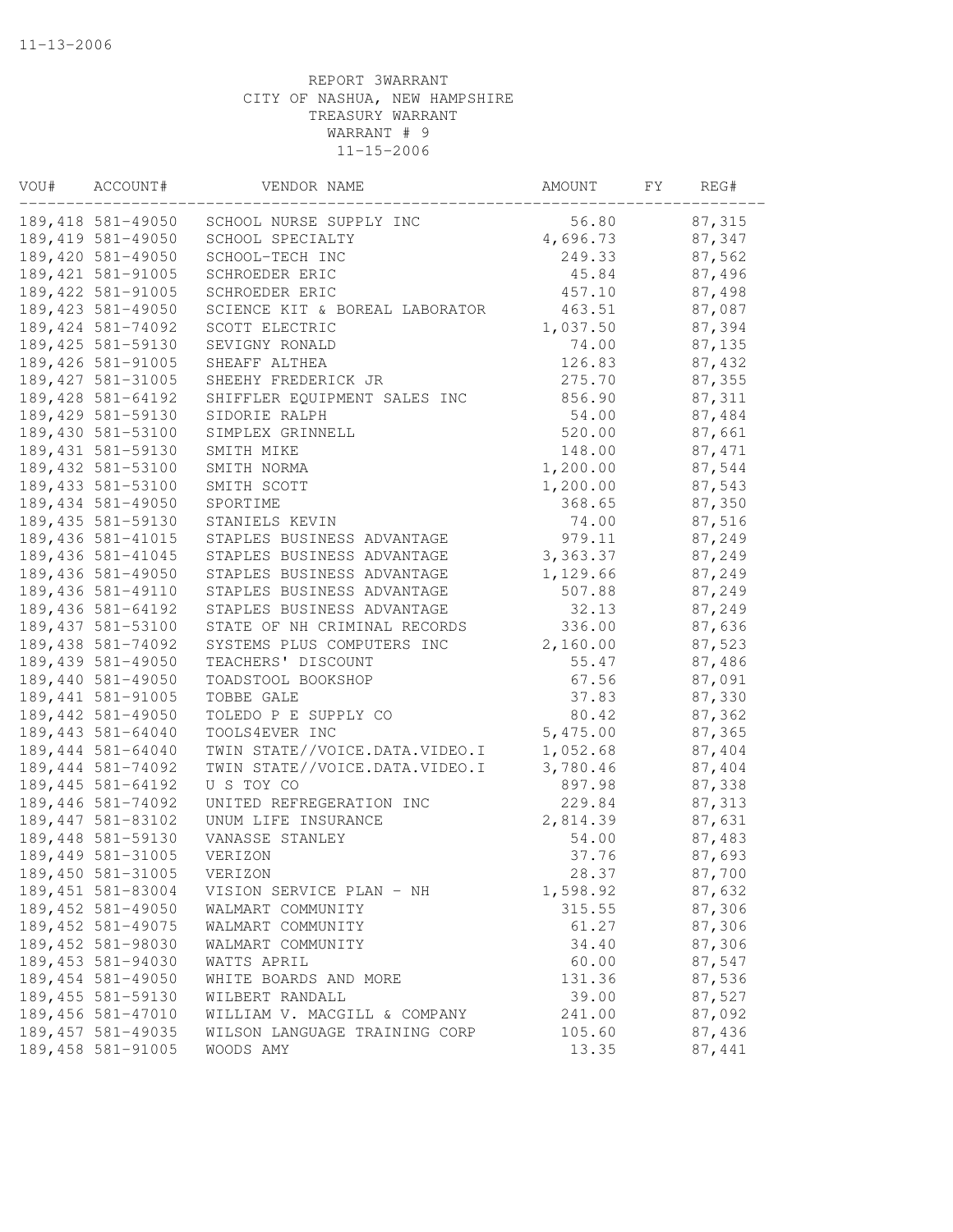| VOU#  | ACCOUNT#           | VENDOR NAME                  | AMOUNT       | REG#<br>FY.  |
|-------|--------------------|------------------------------|--------------|--------------|
|       | 189,459 581-63085  | WORTHINGTON DIRECT INC       | 408.80       | 87,352       |
|       | 189,460 581-53101  | YOUTH COUNCIL (THE)          | 8,130.00     | 87,402       |
|       | 189,461 581-59130  | ZIELINSKI KAREN              | 81.00        | 87,482       |
|       | 189,462 581-64040  | ZONES                        | 116,960.00   | 87,349       |
| TOTAL | 581                | SCHOOL DEPARTMENT            |              | 430,608.91   |
| 536   | 590-23575          | REEKS WESLEY G MAI           | 5,750.00     | 87,001       |
|       | 189,463 590-23581  | FOLLETT EDUCATIONAL SERVICES | 912.14       | 87,009       |
| 537   | 590-24522          | SOUTHWORTH-MILTON INC        | 441.00       | 87,004       |
|       | 189,464 590-24581  | COLLEGE BOARD SENIORS        | 870.00       | 87,535       |
|       | 189,465 590-24581  | INTEGRATED OFFICE SOLUTIONS  | 476.00       | 87,323       |
|       | 189,466 590-24581  | MCGRAW HILL COMPANIES        | $-257.01$    | 87,102       |
|       | 189,467 590-24581  | PEARSON EDUCATION            | 3,876.17     | 87,430       |
|       | 189,468 590-24581  | PREMIER SCHOOL AGENDAS       | 5,940.00     | 87,448       |
|       | 189,469 590-24581  | RICOH CORP                   | 14,245.41    | 87,354       |
|       | 189,470 590-24581  | TERMINIX                     | 502.00       | 87,454       |
|       | 189, 471 590-24581 | W E AUBUCHON CO INC          | 36.68        | 87,702       |
| TOTAL | 590                | P/Y OBLIGATIONS              |              | 32,792.39    |
|       |                    |                              |              |              |
| 538   | 592-85010          | US BANK NA                   | 20,709.00    | 176          |
| 539   | 592-85010          | US BANK NA (091000022        | 831.17       | 178          |
| 540   | 592-85015          | US BANK NA                   | 68, 171.50   | 176          |
| 541   | 592-85015          | US BANK NA (091000022        | 107, 453.11  | 178          |
| 542   | 592-85020          | US BANK NA                   | 183,610.00   | 176          |
| 543   | 592-85020          | US BANK NA (091000022        | 913.42       | 178          |
| 544   | 592-85025          | US BANK NA                   | 1,077,040.00 | 176          |
| 545   | 592-85025          | US BANK NA (091000022        | 119,086.68   | 178          |
| TOTAL | 592                | BONDED DEBT SERVICE          |              | 1,577,814.88 |
| 546   | 595-22015          | SHAMROCK CONSTRUCTION        | 349.86       | 87,195       |
| 547   | 595-22020          | LSB ASSOCIATES I LIMITED     | 10,518.84    | 87,194       |
| 548   | 595-22020          | SHAMROCK CONSTRUCTION        | 3,003.30     | 87,195       |
| TOTAL | 595                | OVERLAY                      |              | 13,872.00    |
|       |                    |                              |              |              |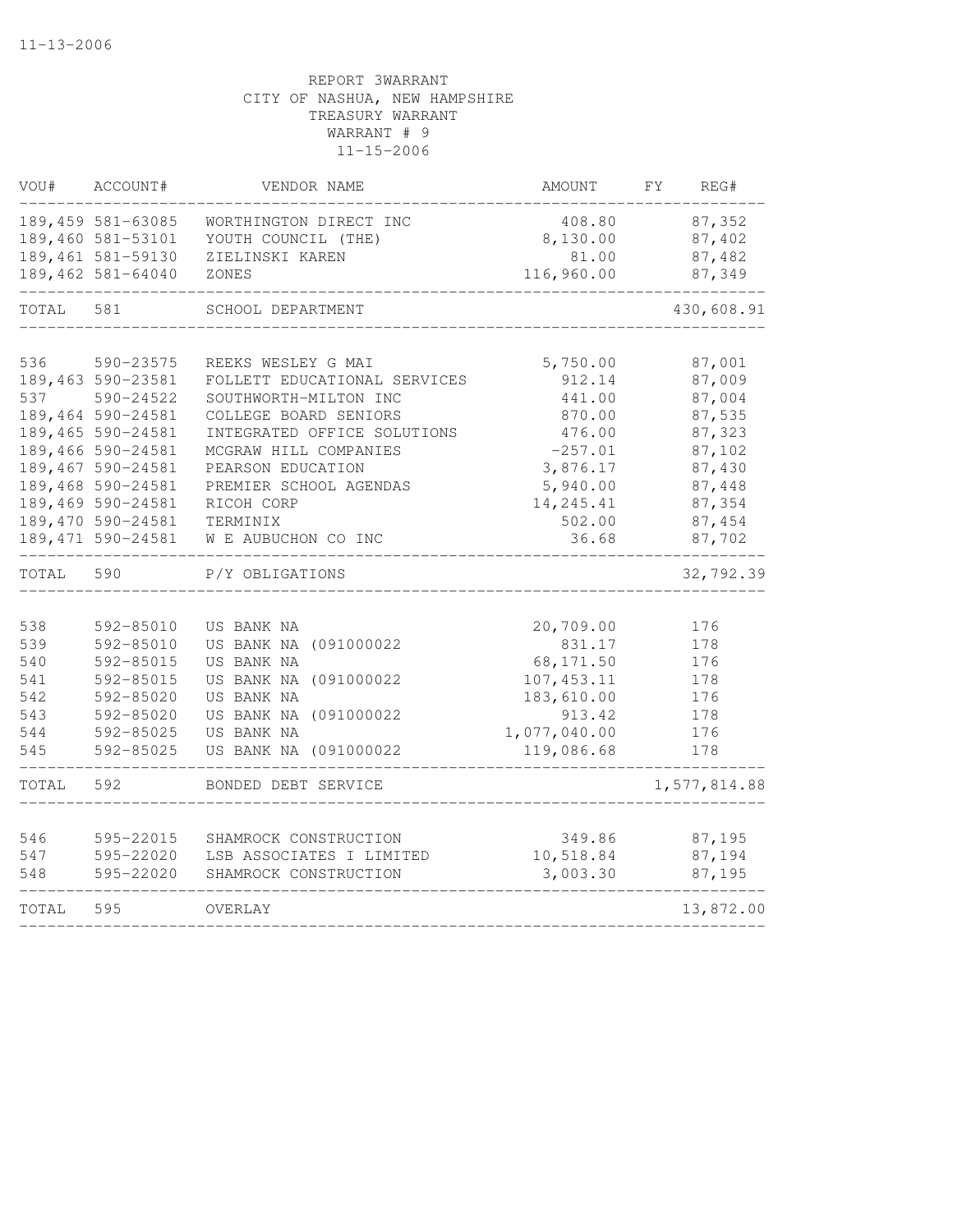|                   | VOU# ACCOUNT# | VENDOR NAME                                                                                                                 | AMOUNT FY REG#                         |                                      |
|-------------------|---------------|-----------------------------------------------------------------------------------------------------------------------------|----------------------------------------|--------------------------------------|
| 549<br>550<br>551 |               | 653-05 BELLETETES INC<br>653-05 BROX INDUSTRIES INC<br>653-05 NASHUA LUMBER COMPANY INC<br>552 653-05 REDIMIX COMPANIES INC | 26.99<br>2,527.55<br>63.90<br>1,030.00 | 87,127<br>87,025<br>87,566<br>87,157 |
|                   |               | TOTAL 653-05 CAP IMP - STREET DEPT<br>SIDEWALK CONSTR & REPLACEMENT                                                         |                                        | 3,648.44                             |
|                   |               | 189,472 681-09 TURNER BUILDING SCIENCE LLC 13,225.00 87,515                                                                 |                                        |                                      |
|                   |               | TOTAL 681-09 CAP IMP - SCHOOL<br>DEFERRED MAINT/CAP IMPRVT FY06                                                             |                                        | 13,225.00                            |
|                   |               | 189,473 681-25 HIGH OUTPUT INC                                                                                              | 1,599.78 87,423                        |                                      |
|                   |               | TOTAL 681-25 SCHOOL DEPT<br>ELM ST SCHOOL RENOVATIONS                                                                       |                                        | 1,599.78                             |
|                   |               | 189,474 681-34 SCHIAVI LEASING CORP                                                                                         | $900.00$ 87,369                        |                                      |
|                   |               | TOTAL 681-34 CAP IMP - SCHOOL<br>PORTABLE CLASSROOMS                                                                        |                                        | 900.00                               |
|                   |               |                                                                                                                             |                                        |                                      |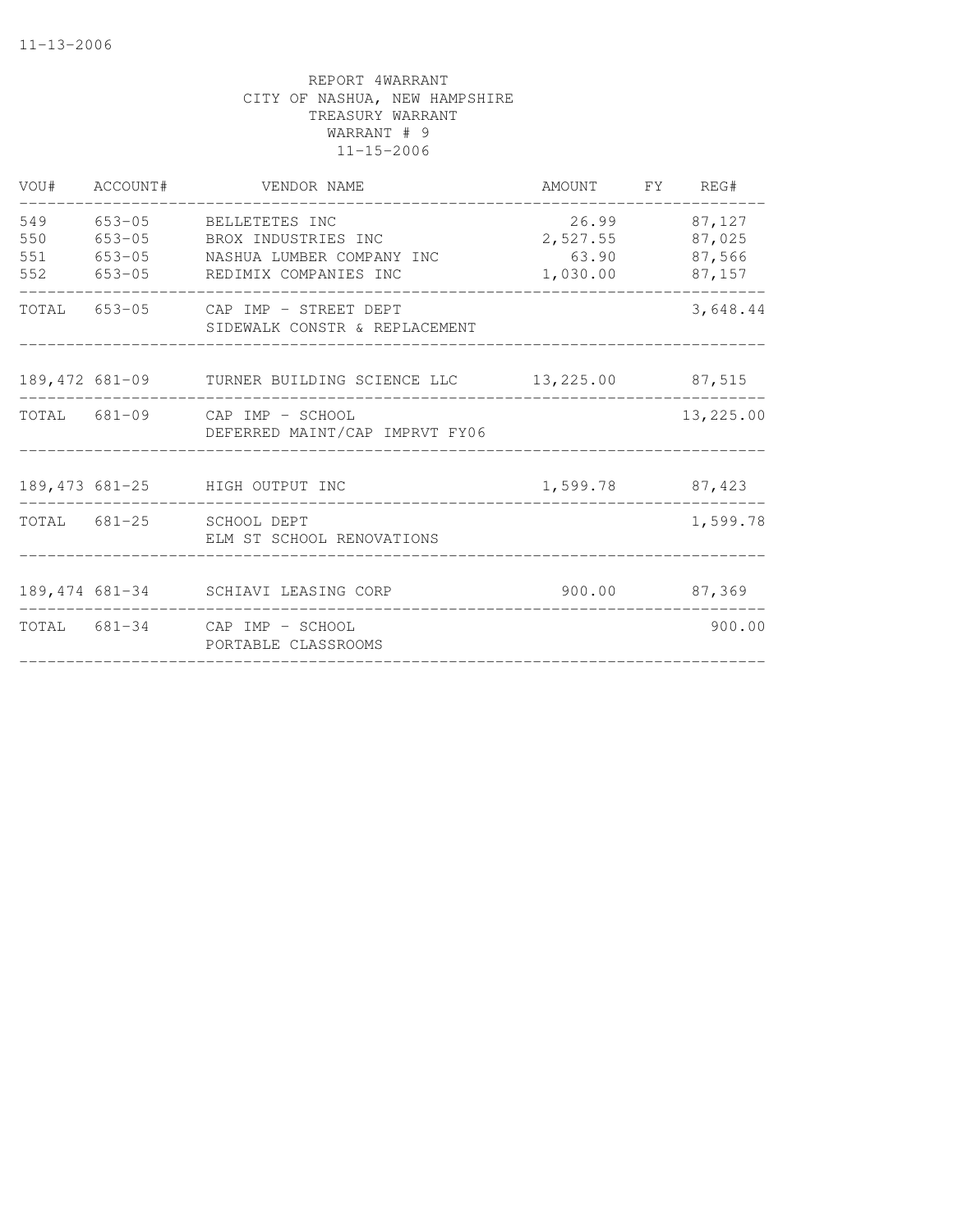| VOU#  | ACCOUNT#                       | PROGRAM<br>VENDOR NAME                                          | AMOUNT     | FY<br>REG# |
|-------|--------------------------------|-----------------------------------------------------------------|------------|------------|
| 553   | 731-32005                      | 3718 PUBLIC SERVICE OF NH                                       | 121.20     | 87,685     |
| 554   | 731-33005                      | 3718 PENNICHUCK WATER                                           | 13.07      | 87,656     |
| 555   | 731-75130                      | 3706 J LAWRENCE HALL INC                                        | 40,045.00  | 87,209     |
| 556   | 731-75130                      | 3706 WATER CHEMICALS INC                                        | 1,319.32   | 87,198     |
| TOTAL | 731                            | CPF-POLICE DEPARTMENT                                           | 41,498.59  |            |
| 557   | 751-32005                      | 3718 PUBLIC SERVICE OF NH                                       | 383.83     | 87,685     |
| 558   | 751-33005                      | 3718 PENNICHUCK WATER                                           | 41.39      | 87,656     |
| 559   | 751-53075                      | 3731 NASHUA REGIONAL PLANNING COMMI                             | 671.85     | 87,583     |
| TOTAL | 751                            | CPF-PWD & ENGINEERING                                           | 1,097.07   |            |
| 560   | 774-01318                      | 3718 MERIDIAN CONSTRUCTION CORP/RET                             | 61, 132.00 | 173        |
| 561   | 774-31005                      | 3718 VERIZON                                                    | 29.85      | 87,668     |
| 562   | 774-32005                      | 3718 PUBLIC SERVICE OF NH                                       | 505.04     | 87,685     |
| 563   | 774-33005                      | 3718 PENNICHUCK WATER                                           | 54.47      | 87,656     |
| TOTAL | 774                            | CPF-URBAN PROGRAMS                                              | 61,721.36  |            |
|       |                                |                                                                 |            |            |
|       | 189, 475 781-01340             | 3773 ACADEMIC PRODUCTION SRVS LLC                               | 1,921.10   | 87,463     |
|       | 189,475 781-01340              | 3774 ACADEMIC PRODUCTION SRVS LLC                               | 1,921.10   | 87,463     |
|       | 189,476 781-01340              | 3773 INTERSTATE ELECTRICAL SERVICES                             | 4,825.00   | 87,299     |
|       | 189, 477 781-01340             | 3773 SHANAHAN SOUND AND ELECTRONICS                             | 15,684.75  | 87,489     |
|       | 189,477 781-01340              | 3774 SHANAHAN SOUND AND ELECTRONICS                             | 15,684.75  | 87,489     |
|       | 189,478 781-63085              | 3773 EQUIPMENT ENVIRONMENTS INC                                 | 4,760.00   | 87,574     |
|       | 189,478 781-63085              | 3774 EQUIPMENT ENVIRONMENTS INC                                 | 6, 280.00  | 87,574     |
|       | 189,479 781-63085              | 3774 OFFICE RESOURCES INC                                       | 510.12     | 87,433     |
|       | 189,480 781-63085              | 3774 OFFICEMAX CONTRACT INC                                     | 1,749.00   | 87,150     |
|       | 189,481 781-64045              | 3773 HEWLETT PACKARD COMPANY                                    | 4,710.00   | 87,074     |
|       | 189,482 781-83025              | 3773 ALBERT RISK MGMT COMSULTANTS                               | 367.50     | 87,429     |
| 564   | 189,482 781-83025<br>781-83063 | 3774 ALBERT RISK MGMT COMSULTANTS<br>3774 ARGONAUT INSURANCE CO | 367.50     | 87,429     |
|       |                                |                                                                 | 40.85      | 180        |
| TOTAL | 781                            | CPF-SCHOOL DEPARTMENT                                           | 58,821.67  |            |
|       |                                |                                                                 |            |            |
| 565   | 792-01310                      | 3798 METHUEN CONSTRUCTION CORP INC                              | 179,530.92 | 87,143     |
| 566   | 792-01310                      | 3796 PARK CONSTRUCTION CORP                                     | 54,982.48  | 87,066     |
| 567   | $792 - 31$                     | 3796 PARK CONSTRUCTION CORP                                     | 49,484.61  | 187        |
| 567   | $792 - 32$                     | 3796 PARK CONSTRUCTION CORP                                     | 1,931.04   | 187        |
| 568   |                                | 792-53030 3798 METCALF & EDDY                                   | 28,078.28  | 87,101     |
| 569   |                                | 792-53030 3791 SEA CONSULTANTS INC                              | 34,301.99  | 87,155     |
| 570   |                                | 792-53180 3794 DAS MANUFACTURING INC                            | 2,500.00   | 87,056     |
| 571   |                                | 792-53181 3794 BROX INDUSTRIES INC                              | 1,398.53   | 87,025     |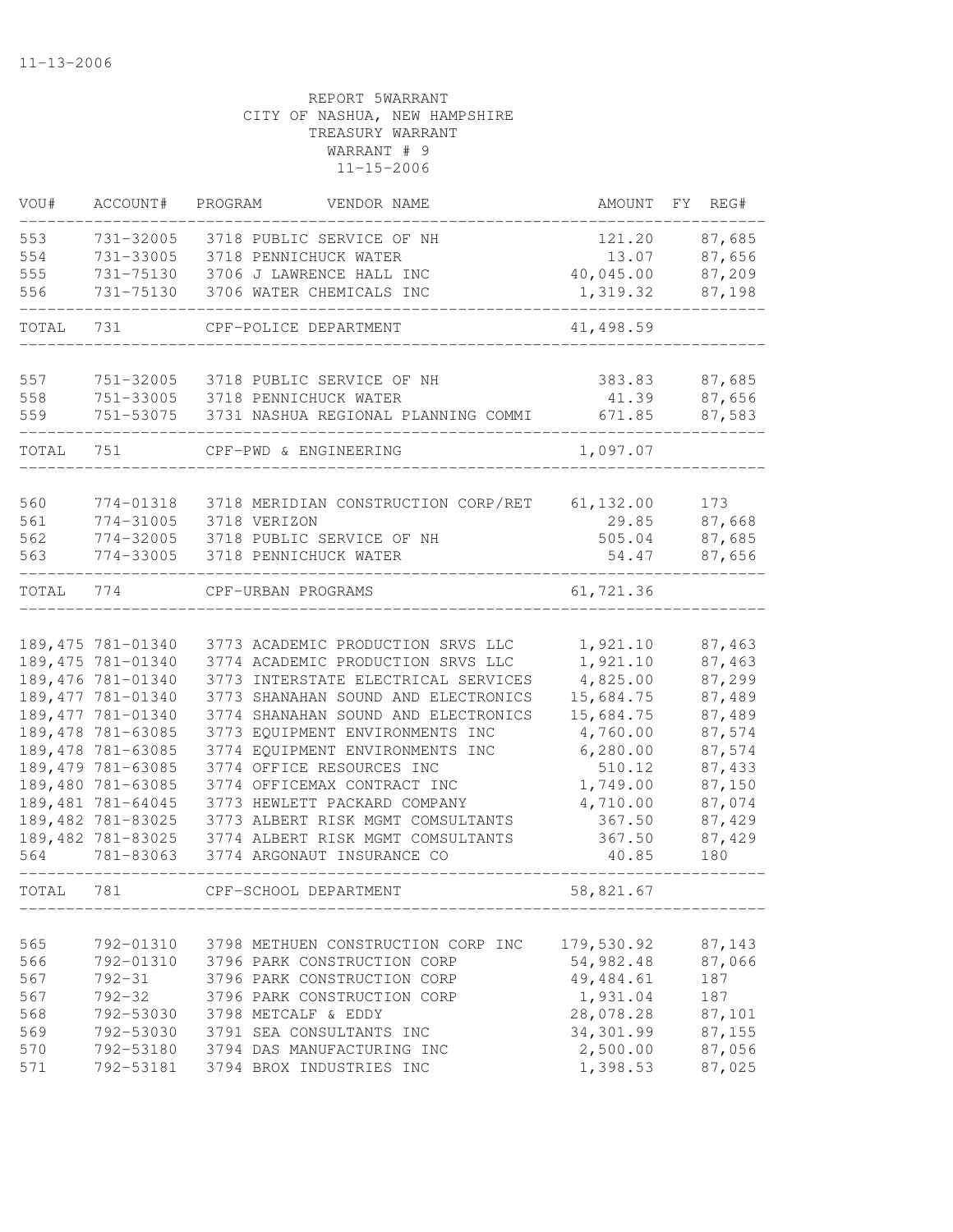| VOU#       | ACCOUNT# PROGRAM |                          | VENDOR NAME | AMOUNT FY REG# |  |
|------------|------------------|--------------------------|-------------|----------------|--|
|            |                  |                          |             |                |  |
| тотат. 792 |                  | CPF-WASTEWATER USER FUND |             | 352,207.85     |  |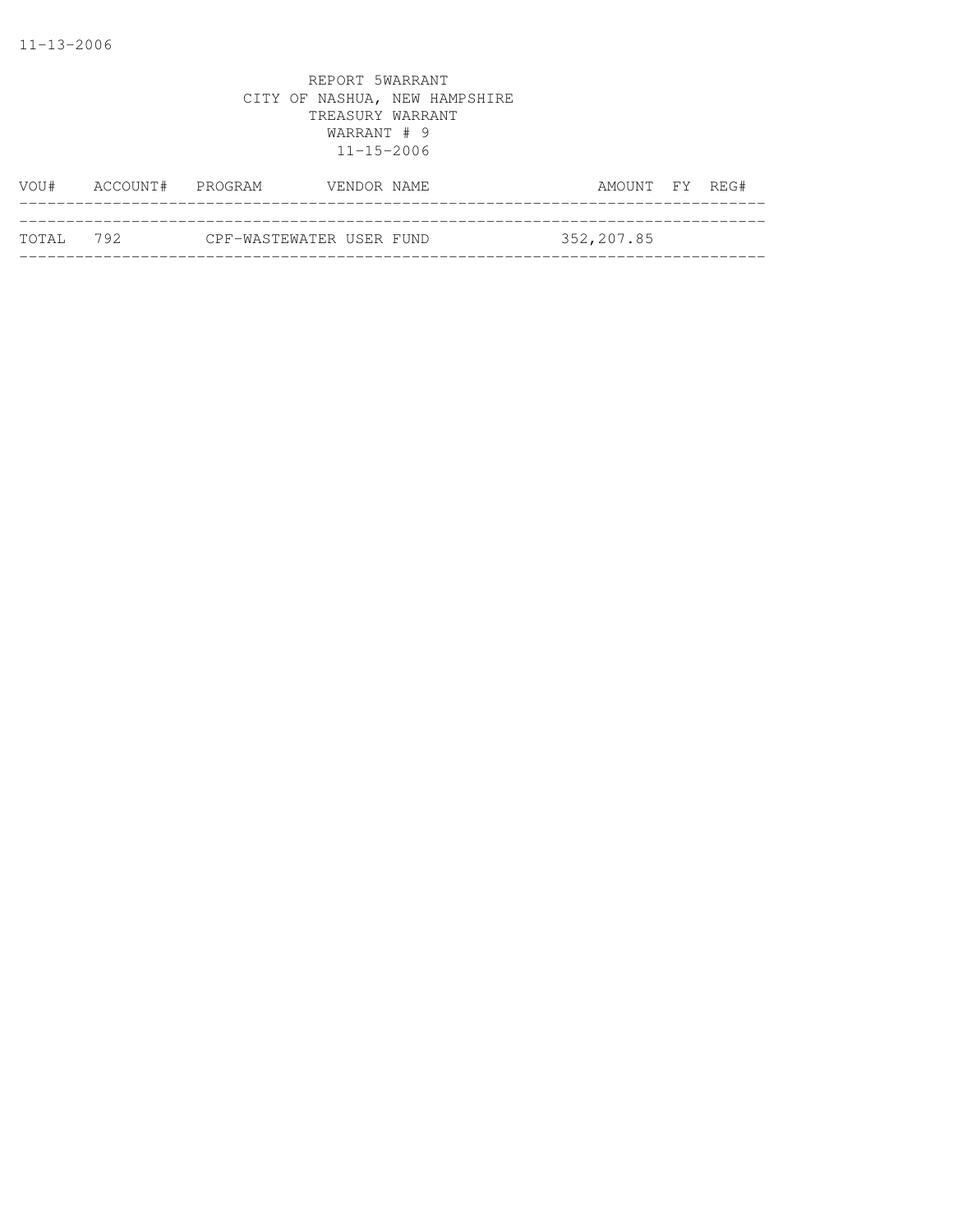| VOU#  | ACCOUNT#  | VENDOR NAME                     | AMOUNT     | FY | REG#      |
|-------|-----------|---------------------------------|------------|----|-----------|
| 572   |           | 801-31050 NEXTEL COMMUNICATIONS | 210.23     |    | 87,651    |
| 573   | 801-32005 | PUBLIC SERVICE OF NH            | 894.28     |    | 87,685    |
| 574   | 801-33005 | PENNICHUCK WATER                | 142.15     |    | 87,656    |
| 575   | 801-34015 | ENERGYNORTH PROPANE             | 40.00      |    | 87,654    |
| 576   | 801-41015 | STAPLES BUSINESS ADVANTAGE      | 58.40      |    | 87,302    |
| 577   | 801-48005 | SHATTUCK MALONE OIL CO          | 8,454.73   |    | 87,640    |
| 577   | 801-48005 | SHATTUCK MALONE OIL CO          | 5,380.28   |    | 87,640    |
| 577   | 801-48005 | SHATTUCK MALONE OIL CO          | 1,537.23   |    | 87,640    |
| 578   | 801-54020 | TELEGRAPH PUBLISHING COMPANY    | 179.70     |    | 87,572    |
| 579   | 801-54020 | UNION LEADER CORPORATION        | 364.32     |    | 87,649    |
| 580   | 801-59100 | AMHERST APPLIANCE REPAIR/STEVE  | 315.00     |    | 87,672    |
| 581   | 801-64040 | DLT SOLUTIONS INC               | 112.20     |    | 87,663    |
| 582   | 801-64045 | CREATIVE INFORMATION SYSTEMS    | 30, 352.00 |    | 87,213    |
| 583   | 801-75023 | BELLETETES INC                  | 66.81      |    | 87,127    |
| 584   | 801-78100 | ATLANTIC LEASING CORP           | 267.07     |    | 87,266    |
| 585   | 801-78100 | CN WOOD CO INC                  | 119.80     |    | 87,291    |
| 586   | 801-83106 | ANTHEM BLUE CROSS BLUE SHIELD   | 9,546.50   |    | 182       |
| 587   | 801-83106 | HARVARD PILGRIM HEALTH CARE     | 202.66     |    | 184       |
| 588   | 801-83106 | NORTHEAST DELTA                 | 643.34     |    | 183       |
| 589   | 801-83206 | ANTHEM BLUE CROSS BLUE SHIELD   | 14,904.55  |    | 182       |
| 590   | 801-83206 | NORTHEAST DELTA                 | 948.10     |    | 183       |
| 591   | 801-83306 | ANTHEM BLUE CROSS BLUE SHIELD   | 2,096.89   |    | 182       |
| 592   | 801-83306 | NORTHEAST DELTA                 | 182.95     |    | 183       |
| 593   | 801-83406 | ANTHEM BLUE CROSS BLUE SHIELD   | 5,255.16   |    | 182       |
| 594   | 801-83406 | HARVARD PILGRIM HEALTH CARE     | 1,000.79   |    | 184       |
| 595   | 801-83406 | NORTHEAST DELTA                 | 365.12     |    | 183       |
| TOTAL | 801       | SOLID WASTE DISPOSAL            |            |    | 83,640.26 |
|       |           |                                 |            |    |           |
| 596   | 802-31005 | ARCH                            | 29.04      |    | 87,692    |
| 597   | 802-31005 | NEXTEL COMMUNICATIONS           | 117.49     |    | 87,651    |
| 597   | 802-31005 | NEXTEL COMMUNICATIONS           | 214.46     |    | 87,651    |
| 598   | 802-31005 | VERIZON                         | 68.90      |    | 87,664    |
| 599   | 802-31005 | WIRELESS ZONE                   | 53.00      |    | 87,669    |
| 600   | 802-32005 | PUBLIC SERVICE OF NH            | 16.23      |    | 87,685    |
| 600   | 802-32005 | PUBLIC SERVICE OF NH            | 857.75     |    | 87,685    |
| 601   | 802-33005 | PENNICHUCK WATER                | 23.75      |    | 87,656    |
| 602   | 802-45101 | CIBA SPECIALTY CHEMICALS CO     | 4,200.00   |    | 87,038    |
| 603   | 802-45103 | JCI JONES CHEMICALS INC         | 2,279.20   |    | 87,174    |
| 604   | 802-45175 | ARCSOURCE INC                   | 56.00      |    | 87,138    |
| 605   | 802-46045 | UNIFIRST CORPORATION            | 523.21     |    | 87,284    |
| 605   | 802-46045 | UNIFIRST CORPORATION            | 2,176.48   |    | 87,284    |
| 606   | 802-49070 | VWR INTERNATIONAL INC           | 2,254.01   |    | 87,303    |
| 607   | 802-53030 | CHEMSERVE ENVIRONMENTAL ANALYS  | 715.48     |    | 87,248    |
| 608   | 802-53030 | EASTERN ANALYTICAL INC          | 298.75     |    | 87,133    |
| 609   | 802-59100 | ANSWERING SERVICES OF NH LLC    | 77.00      |    | 86,985    |
| 610   | 802-59225 | RESOURCE MANAGEMENT INC         | 42, 312.82 |    | 86,984    |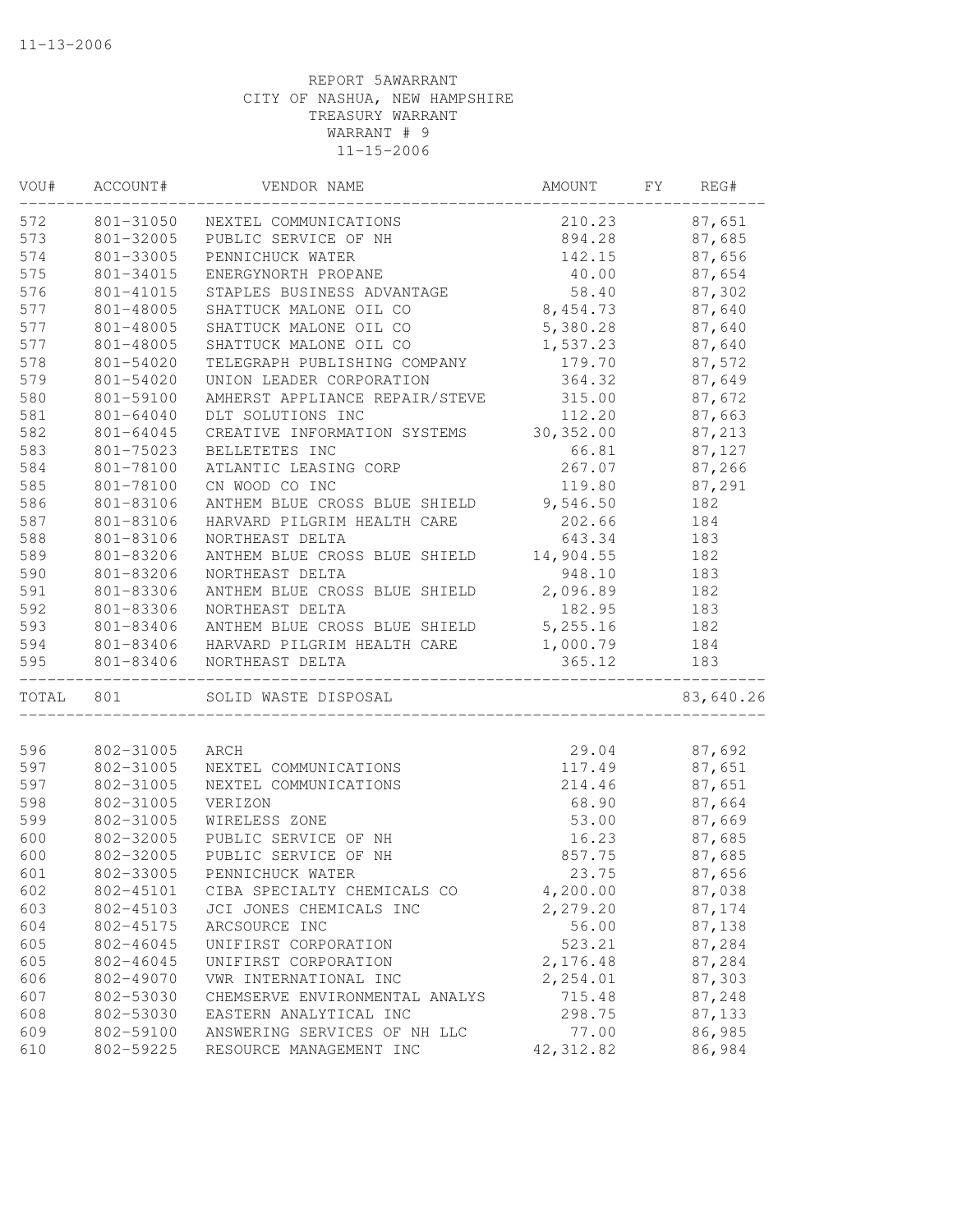| 3,556.91<br>1,127.92<br>11,659.00<br>3,667.00<br>13,900.00<br>285.00<br>56.68<br>6,587.81<br>364.04<br>1,158.48<br>925.92<br>119.36<br>340.47<br>12.98<br>105.00 |                                                                                                                                                     | 87,057<br>87,025<br>87,124<br>87,202<br>87,638<br>87,453<br>87,302<br>87,659<br>87,567<br>87,663<br>87,663<br>87,036<br>87,300 |
|------------------------------------------------------------------------------------------------------------------------------------------------------------------|-----------------------------------------------------------------------------------------------------------------------------------------------------|--------------------------------------------------------------------------------------------------------------------------------|
|                                                                                                                                                                  |                                                                                                                                                     |                                                                                                                                |
|                                                                                                                                                                  |                                                                                                                                                     |                                                                                                                                |
|                                                                                                                                                                  |                                                                                                                                                     |                                                                                                                                |
|                                                                                                                                                                  |                                                                                                                                                     |                                                                                                                                |
|                                                                                                                                                                  |                                                                                                                                                     |                                                                                                                                |
|                                                                                                                                                                  |                                                                                                                                                     |                                                                                                                                |
|                                                                                                                                                                  |                                                                                                                                                     |                                                                                                                                |
|                                                                                                                                                                  |                                                                                                                                                     |                                                                                                                                |
|                                                                                                                                                                  |                                                                                                                                                     |                                                                                                                                |
|                                                                                                                                                                  |                                                                                                                                                     |                                                                                                                                |
|                                                                                                                                                                  |                                                                                                                                                     |                                                                                                                                |
|                                                                                                                                                                  |                                                                                                                                                     |                                                                                                                                |
|                                                                                                                                                                  |                                                                                                                                                     |                                                                                                                                |
|                                                                                                                                                                  |                                                                                                                                                     | 87,302                                                                                                                         |
|                                                                                                                                                                  |                                                                                                                                                     | 87,289                                                                                                                         |
|                                                                                                                                                                  |                                                                                                                                                     | 87,554                                                                                                                         |
| 217.10                                                                                                                                                           |                                                                                                                                                     | 87,036                                                                                                                         |
| 50.70                                                                                                                                                            |                                                                                                                                                     | 87,554                                                                                                                         |
|                                                                                                                                                                  |                                                                                                                                                     | 87,554                                                                                                                         |
| 248.54                                                                                                                                                           |                                                                                                                                                     | 87,573                                                                                                                         |
| 367.65                                                                                                                                                           |                                                                                                                                                     | 87,211                                                                                                                         |
| 17.94                                                                                                                                                            |                                                                                                                                                     | 87,127                                                                                                                         |
| 55.56                                                                                                                                                            |                                                                                                                                                     | 87,169                                                                                                                         |
|                                                                                                                                                                  |                                                                                                                                                     | 87,036                                                                                                                         |
|                                                                                                                                                                  |                                                                                                                                                     | 87,554                                                                                                                         |
|                                                                                                                                                                  |                                                                                                                                                     | 87,120                                                                                                                         |
| 11.88                                                                                                                                                            |                                                                                                                                                     | 87,567                                                                                                                         |
|                                                                                                                                                                  |                                                                                                                                                     | 87,573                                                                                                                         |
|                                                                                                                                                                  |                                                                                                                                                     | 87,039                                                                                                                         |
|                                                                                                                                                                  |                                                                                                                                                     | 87,164                                                                                                                         |
|                                                                                                                                                                  |                                                                                                                                                     | 87,573                                                                                                                         |
|                                                                                                                                                                  |                                                                                                                                                     | 182                                                                                                                            |
|                                                                                                                                                                  |                                                                                                                                                     | 184                                                                                                                            |
|                                                                                                                                                                  |                                                                                                                                                     | 183                                                                                                                            |
|                                                                                                                                                                  |                                                                                                                                                     | 176                                                                                                                            |
|                                                                                                                                                                  |                                                                                                                                                     | 176                                                                                                                            |
|                                                                                                                                                                  |                                                                                                                                                     | 87,642                                                                                                                         |
|                                                                                                                                                                  |                                                                                                                                                     | 87,127                                                                                                                         |
| 93.90                                                                                                                                                            |                                                                                                                                                     | 87,573                                                                                                                         |
|                                                                                                                                                                  |                                                                                                                                                     | 686, 128.26                                                                                                                    |
|                                                                                                                                                                  | 228.04<br>58.09<br>75.82<br>688.35<br>47.27<br>527.28<br>43.39<br>26,527.04<br>14, 113.59<br>2,562.98<br>61,907.00<br>474,350.00<br>422.50<br>23.80 | 6.88<br>3,342.82                                                                                                               |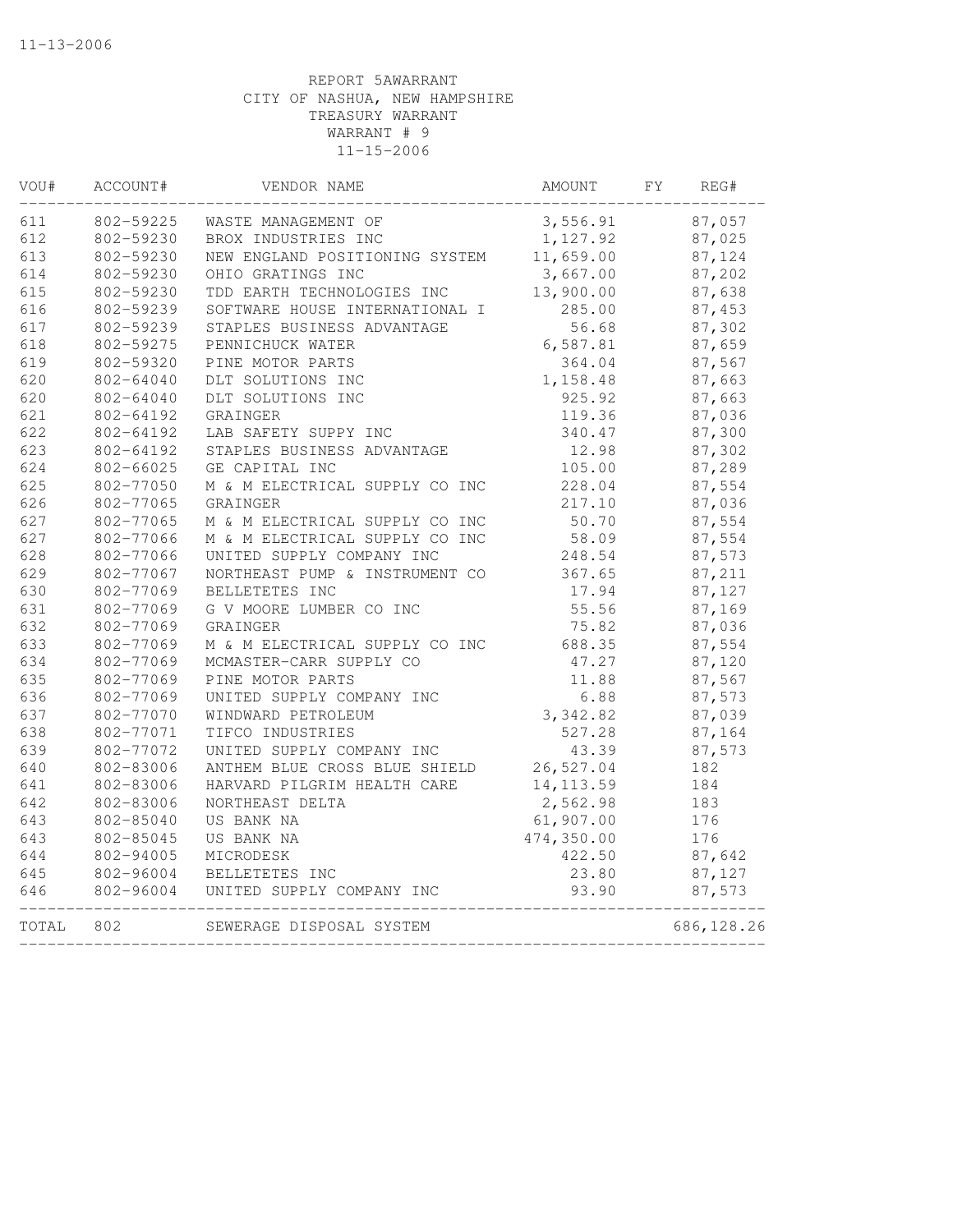|            | VOU# ACCOUNT# | VENDOR NAME                                                                           | AMOUNT FY REG#                    |           |
|------------|---------------|---------------------------------------------------------------------------------------|-----------------------------------|-----------|
|            |               | 647 920-05054 FIRST ELECTRIC MOTOR SERVICE I 717.00 87,222                            |                                   |           |
| TOTAL      | 920           | HUNT MEMORIAL BLDG TRUST FUND                                                         |                                   | 717.00    |
| 648        |               | 941-98029 BOARD OF HEALTH/PETTY CASH 75.99 87,639                                     |                                   |           |
|            |               | TOTAL 941 TOTAL BEALTH & COMM SVCS TRUST FUND                                         |                                   | 75.99     |
|            |               | 649 951-22 SHIRLEY'S FLOWERS<br>---------------------                                 | 6,942.00 87,675                   |           |
|            |               | TOTAL 951 PWD & ENG TRUST FUND                                                        |                                   | 6,942.00  |
| 650<br>651 |               | 952-05058 ASAP FIRE & SAFETY CORPORATION 1,715.00 87,086<br>952-05058 HANDY HOUSE INC | 59.00                             | 87,671    |
|            |               | TOTAL 952 PARK & RECREATION TRUST FUND                                                |                                   | 1,774.00  |
| 652<br>653 |               | 961-59100 TOPOGRAPHIX.COM<br>961-75023 GATE CITY FENCE CO INC                         | 625.00 87,221<br>24,425.00 87,100 |           |
| TOTAL      |               |                                                                                       |                                   | 25,050.00 |
|            |               |                                                                                       |                                   |           |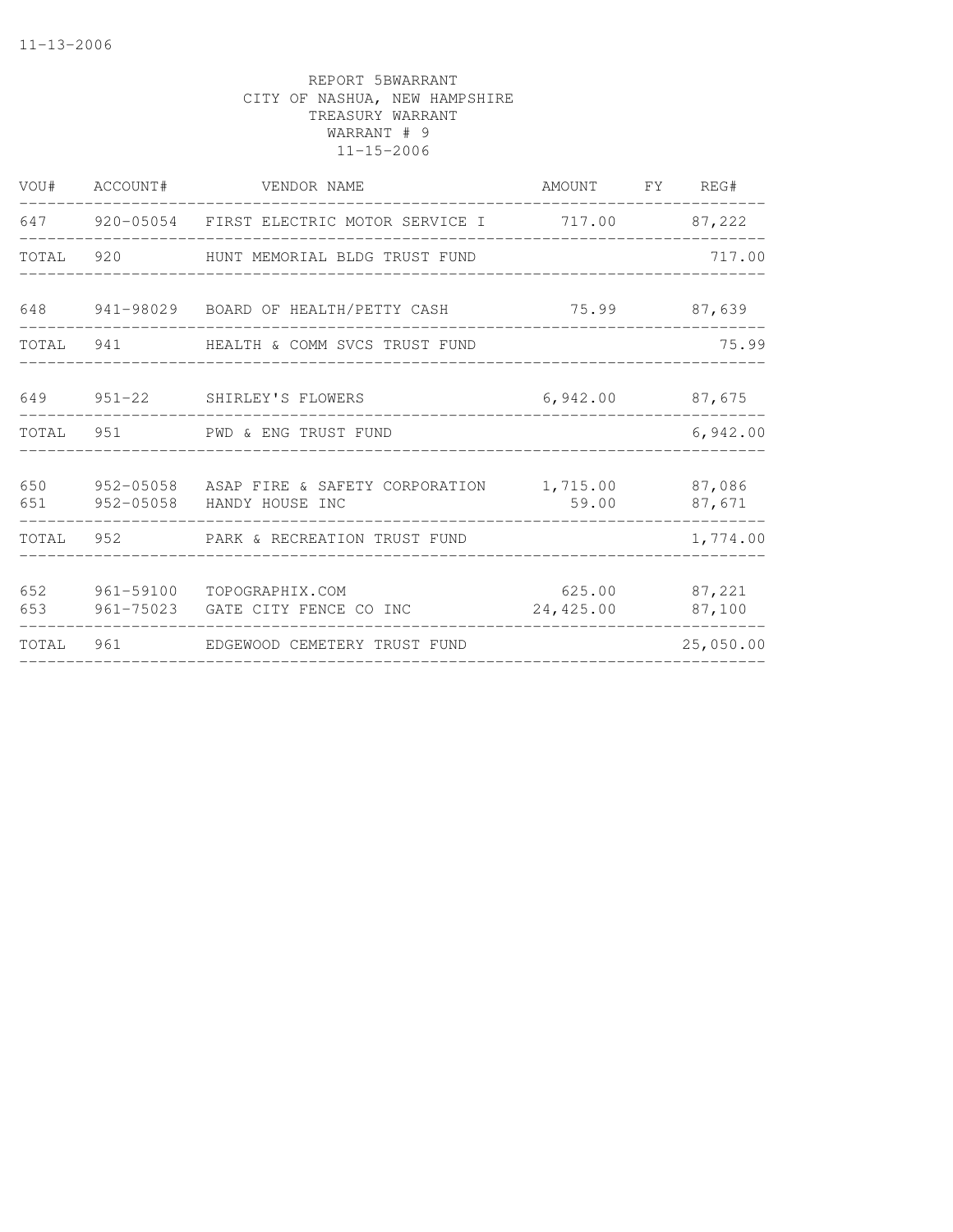|       | ACCOUNT#   | PAYROLL WEEK ENDING | AMOUNT   |
|-------|------------|---------------------|----------|
|       |            | $04 - NOV - 2006$   |          |
| TOTAL |            |                     |          |
|       |            |                     |          |
|       | $151 - 41$ | $04 - NOV - 2006$   | 1,477.52 |
|       | $151 - 41$ | 28-OCT-2006         | 2,464.72 |
| TOTAL | 151        | A/R POLICE OVERTIME | 3,942.24 |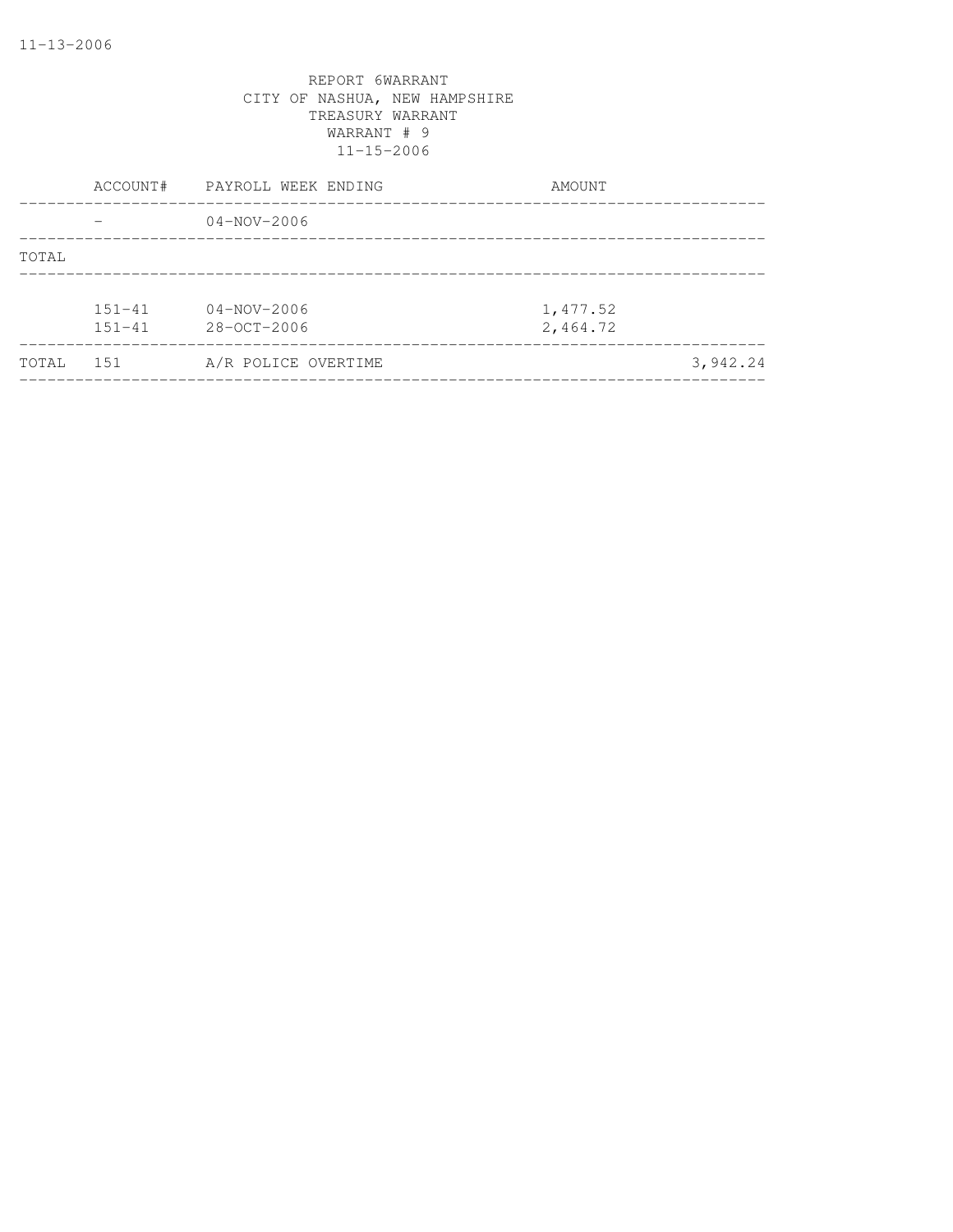|           |            | ACCOUNT# PAYROLL WEEK ENDING                              | AMOUNT                              |           |
|-----------|------------|-----------------------------------------------------------|-------------------------------------|-----------|
|           |            | 305-59100 04-NOV-2006                                     | 127.50                              |           |
| TOTAL 305 |            | SRF - CIVIC & COMM ACTIVITIES                             | ___________________________________ | 127.50    |
|           | 308-83051  | $04 - NOV - 2006$                                         | 1,510.56                            |           |
|           |            | 308-83051 28-OCT-2006                                     | 1,695.47                            |           |
|           |            | 308-83052 04-NOV-2006                                     | 1,260.42                            |           |
|           |            | 308-83052 28-OCT-2006                                     | 1,690.86                            |           |
|           |            | 308-83102  04-NOV-2006                                    | 1,860.33                            |           |
|           |            | 308-83102 28-OCT-2006<br>__________________________       | 1,860.33                            |           |
|           |            | TOTAL 308 SRF - INSURANCE<br>____________________________ |                                     | 9,877.97  |
|           |            |                                                           |                                     |           |
|           |            | 3086-11870 04-NOV-2006                                    | 2,852.31                            |           |
|           |            | 3086-12006 04-NOV-2006<br>3086-13032 04-NOV-2006          | 1,812.59<br>167.51                  |           |
|           |            | 3086-13032 28-OCT-2006                                    | 203.66                              |           |
|           |            |                                                           |                                     |           |
| TOTAL 308 |            | JAVITS GRANT PROGRAM                                      |                                     | 5,036.07  |
|           |            |                                                           |                                     |           |
|           |            | 3097-11162 04-NOV-2006                                    | 1,092.01                            |           |
|           |            | 3097-11162 28-OCT-2006                                    | 1,092.01                            |           |
|           |            | 3097-11408 04-NOV-2006                                    | 721.60                              |           |
|           |            | 3097-11408 28-OCT-2006                                    | 721.60                              |           |
|           |            | 3097-12112 04-NOV-2006                                    | 3,400.73                            |           |
|           | 3097-12112 | 28-OCT-2006                                               | 3,360.63                            |           |
|           | 3097-12830 | 04-NOV-2006                                               | 38.29                               |           |
|           | 3097-12830 | 28-OCT-2006                                               | 281.34                              |           |
|           | 3097-19138 | $04 - NOV - 2006$                                         | 2,755.50                            |           |
|           | 3097-19139 | 04-NOV-2006                                               | 8,158.44                            |           |
|           | 3097-19140 | $04 - NOV - 2006$                                         | 8,422.50                            |           |
|           | 3097-19140 | 28-OCT-2006                                               | 8,351.70                            |           |
|           | 3097-19540 | $04 - NOV - 2006$                                         | 21,482.85                           |           |
|           | 3097-19540 | 28-OCT-2006                                               | 20,595.38                           |           |
|           |            | 3097-19544 04-NOV-2006                                    | 688.94                              |           |
|           |            | 3097-19544 28-OCT-2006                                    | 680.08                              |           |
|           |            | 3097-19545 04-NOV-2006<br>3097-19545 28-OCT-2006          | 1,105.64<br>2,066.85                |           |
| TOTAL     | 309        | SRF - FOOD SERVICES                                       |                                     | 85,016.09 |
|           |            |                                                           |                                     |           |
|           |            | 3117-12006 04-NOV-2006                                    | 2,225.00                            |           |
|           | 3117-12006 | 28-OCT-2006                                               | 821.97                              |           |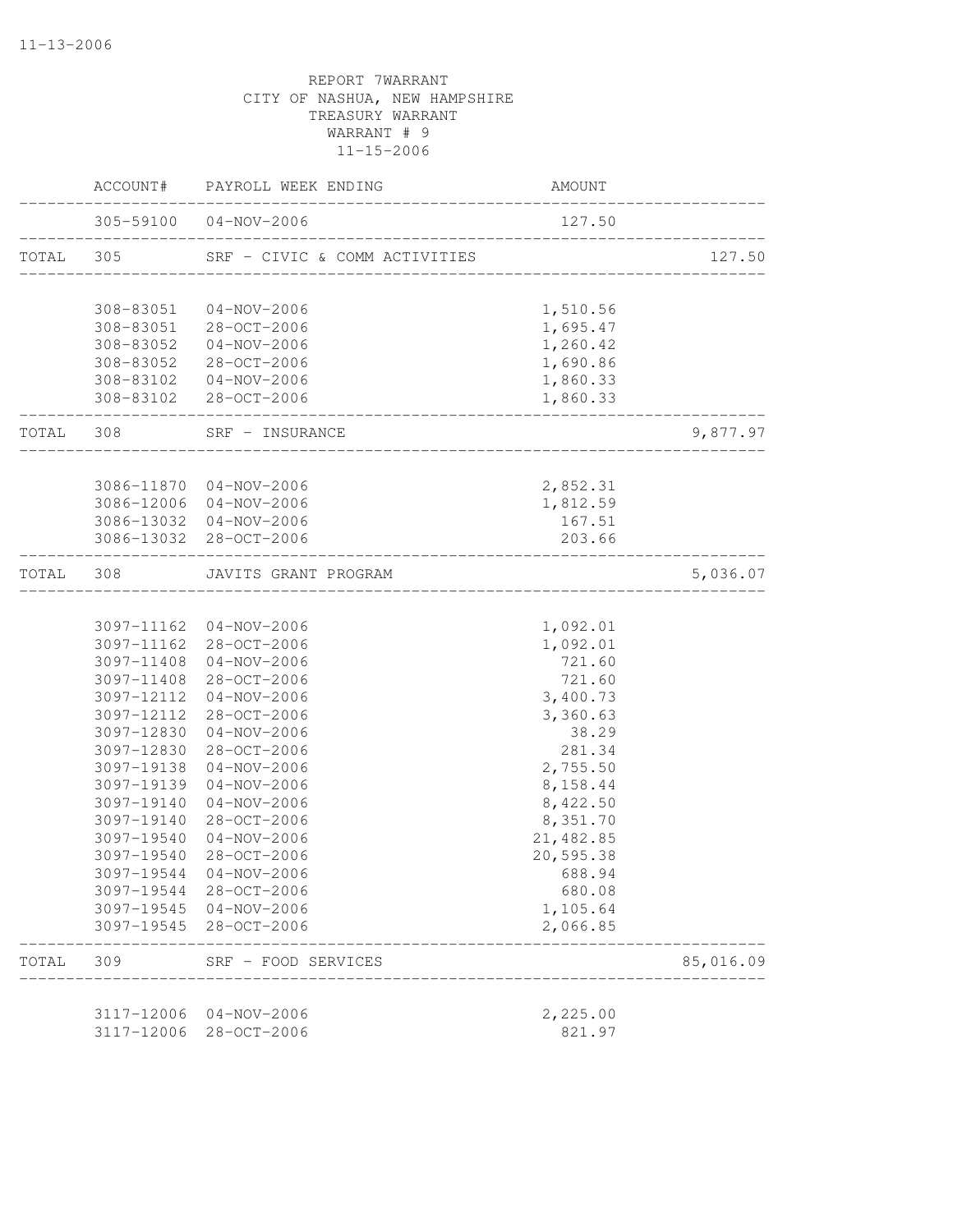|           |               | ACCOUNT# PAYROLL WEEK ENDING    | AMOUNT                |          |
|-----------|---------------|---------------------------------|-----------------------|----------|
|           |               | TOTAL 311 DRIVER'S EDUCATION    | _____________________ | 3,046.97 |
|           |               |                                 |                       |          |
|           |               | 312-11165 04-NOV-2006           | 745.98                |          |
|           |               | 312-11165 28-OCT-2006           | 745.98                |          |
|           |               | 312-11191  04-NOV-2006          | 703.93                |          |
|           | 312-11191     | $28 - OCT - 2006$               | 703.92                |          |
|           | 312-11547     | $04 - NOV - 2006$               | 1,947.99              |          |
|           | 312-11547     | 28-OCT-2006                     | 1,948.00              |          |
|           | 312-12010     | $04 - NOV - 2006$               | 86.03                 |          |
|           | 312-12010     | 28-OCT-2006                     | 86.03                 |          |
|           | 312-12116     | $04 - NOV - 2006$               | 551.93                |          |
|           | 312-12116     | 28-OCT-2006                     | 551.92                |          |
|           | 312-12150     | $04 - NOV - 2006$               | 100.00                |          |
|           |               | 312-12150 28-OCT-2006           | 80.00                 |          |
|           |               | 312-13004 04-NOV-2006           | 804.73                |          |
|           |               | 312-13004 28-OCT-2006           | 724.62                |          |
| TOTAL 312 |               | SRF - FINANCIAL SERVICES        |                       | 9,781.06 |
|           |               | 3122-12006 04-NOV-2006          | 2,725.00              |          |
| TOTAL 312 |               | ADULT ED/CONTINUING ED          |                       | 2,725.00 |
|           |               |                                 |                       |          |
|           |               | 3237-12006 04-NOV-2006          | 1,000.00              |          |
|           |               | 3237-12006 28-OCT-2006          | 775.00                |          |
|           |               | TOTAL 323 ADULT BASIC EDUCATION |                       | 1,775.00 |
|           |               |                                 |                       |          |
|           |               | 3245-11860 04-NOV-2006          | 1,370.19              |          |
|           |               | 3245-12006 28-OCT-2006          | 35.00                 |          |
| TOTAL     | 324           | YOUTH SAFE HAVEN-PAL            | --------------------- | 1,405.19 |
|           |               |                                 |                       |          |
|           | 331-11245     | $04 - NOV - 2006$               | 365.50                |          |
|           | 331-11245     | 28-OCT-2006                     | 365.50                |          |
|           | 331-11250     | $04 - NOV - 2006$               | 647.10                |          |
|           | 331-11250     | 28-OCT-2006                     | 647.10                |          |
|           | 331-11549     | $04 - NOV - 2006$               | 676.71                |          |
|           | $331 - 11549$ | 28-OCT-2006                     | 676.71                |          |
|           | 331-11558     | $04 - NOV - 2006$               | 1,053.23              |          |
|           | 331-11558     | 28-OCT-2006                     | 1,053.24              |          |
|           | 331-11567     | $04 - NOV - 2006$               | 1,263.79              |          |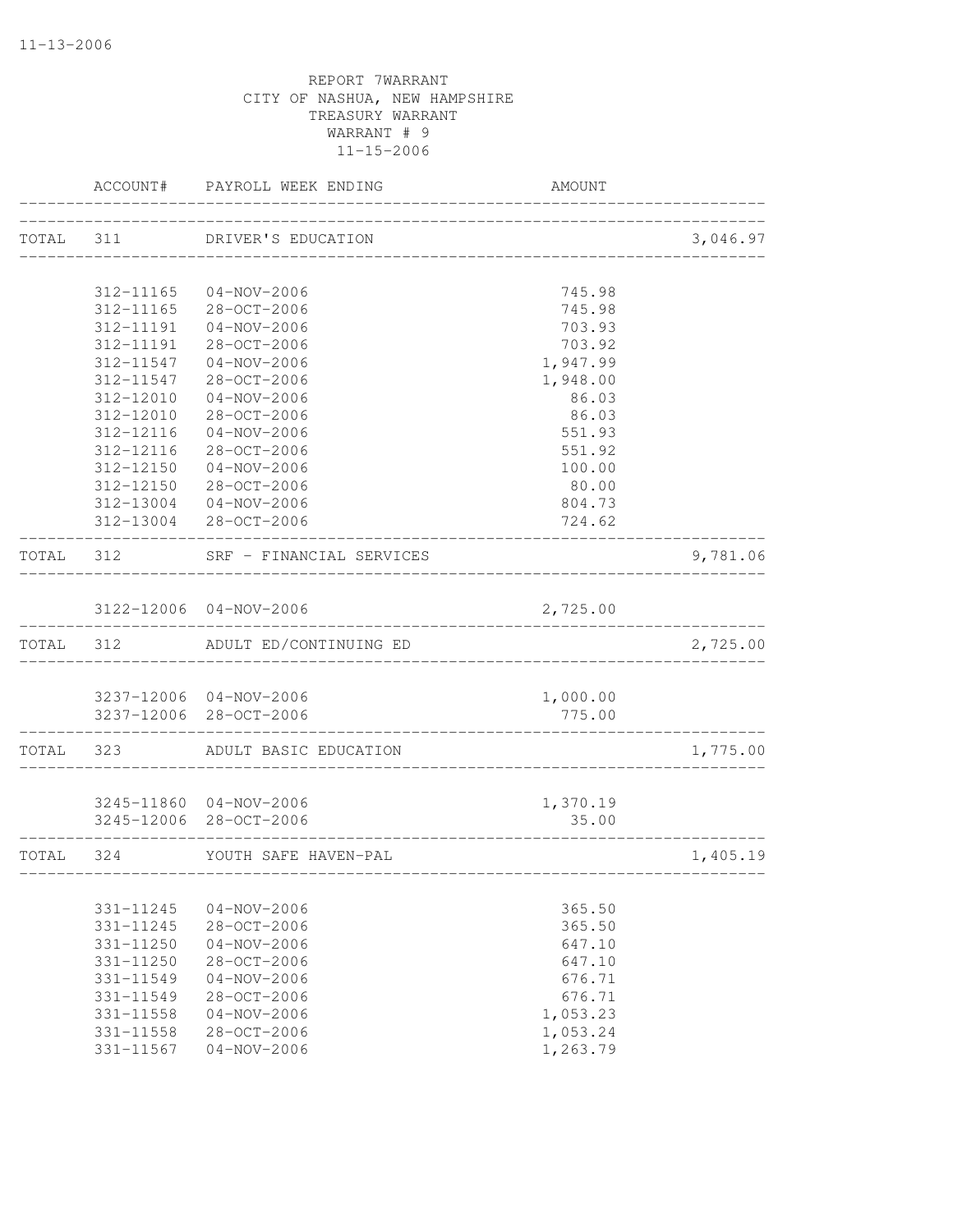|           | ACCOUNT#   | PAYROLL WEEK ENDING            | AMOUNT                      |            |
|-----------|------------|--------------------------------|-----------------------------|------------|
|           | 331-11567  | 28-OCT-2006                    | 1,263.79                    |            |
|           | 331-12115  | $04 - NOV - 2006$              | 524.61                      |            |
|           | 331-12115  | 28-OCT-2006                    | 524.61                      |            |
|           | 331-13038  | $04 - NOV - 2006$              | 1,989.47                    |            |
|           | 331-13038  | 28-OCT-2006                    | 1,123.16                    |            |
|           | 331-13044  | $04 - NOV - 2006$              | 2,890.56                    |            |
|           | 331-13044  | 28-OCT-2006                    | 2,311.24                    |            |
|           |            | 331-18036 04-NOV-2006          | 12,601.87                   |            |
|           |            | 331-18036 28-OCT-2006          | 12,383.04                   |            |
| TOTAL     | 331        | SRF - POLICE DEPARTMENT        |                             | 42, 361.23 |
|           |            | 332-13004 28-OCT-2006          | 224.17                      |            |
|           |            | 332-18084 28-OCT-2006          | 388.80                      |            |
| TOTAL     | 332        | SRF - FIRE DEPARTMENT          | ___________________________ | 612.97     |
|           |            | 3337-19230 28-OCT-2006         | 853.75                      |            |
| TOTAL 333 |            | TITLE I SCHL IMPRV MT PLEASANT |                             | 853.75     |
|           |            |                                |                             |            |
|           |            | 3347-13133 04-NOV-2006         | 441.12                      |            |
|           |            | 3347-13133 28-OCT-2006         | 162.82                      |            |
| TOTAL     | 334        | TITLE I SCHL IMPRV AMHERST ST  |                             | 603.94     |
|           | 3357-11870 | $04 - NOV - 2006$              | 2,585.34                    |            |
|           | 3357-12006 | $04 - NOV - 2006$              | 646.10                      |            |
|           | 3357-12078 | $04 - NOV - 2006$              | 925.00                      |            |
|           | 3357-12078 | 28-OCT-2006                    | 1,000.00                    |            |
|           | 3357-19230 | $04 - NOV - 2006$              | 62.50                       |            |
|           | 3357-19230 | $28 - OCT - 2006$              | 211.00                      |            |
| TOTAL     | 335        | TITLE IB READ 1ST MT PLEASANT  |                             | 5,429.94   |
|           |            |                                |                             |            |
|           | 341-11107  | $04 - NOV - 2006$              | 667.80                      |            |
|           | 341-11107  | 28-OCT-2006                    | 667.81                      |            |
|           | 341-11235  | $04 - NOV - 2006$              | 1,871.30                    |            |
|           | 341-11235  | $28 - OCT - 2006$              | 1,871.29                    |            |
|           | 341-11346  | $04 - NOV - 2006$              | 210.33                      |            |
|           | 341-11346  | 28-OCT-2006                    | 210.33                      |            |
|           | 341-11484  | $04 - NOV - 2006$              | 1,600.00                    |            |
|           | 341-11484  | $28 - OCT - 2006$              | 1,600.00                    |            |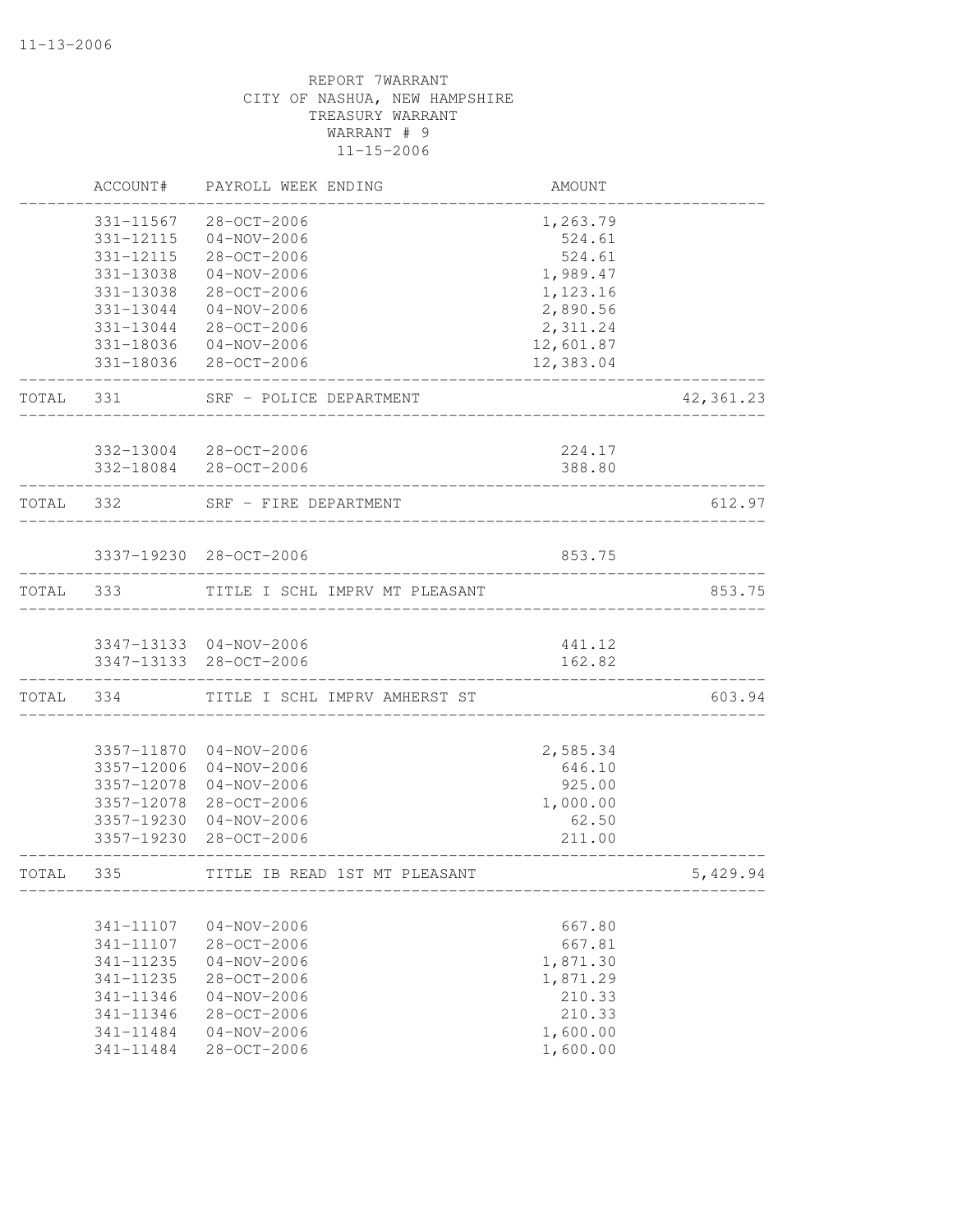|       | ACCOUNT#      | PAYROLL WEEK ENDING       | AMOUNT    |            |
|-------|---------------|---------------------------|-----------|------------|
|       | 341-11563     | $04 - NOV - 2006$         | 904.58    |            |
|       | $341 - 11563$ | 28-OCT-2006               | 904.58    |            |
|       | 341-12037     | $04 - NOV - 2006$         | 100.03    |            |
|       | 341-12037     | 28-OCT-2006               | 100.03    |            |
|       | 341-12101     | 04-NOV-2006               | 371.52    |            |
|       | 341-12101     | 28-OCT-2006               | 371.52    |            |
| TOTAL | 341           | SRF - COMMUNITY SERVICES  |           | 11, 451.12 |
|       |               |                           |           |            |
|       | 342-11515     | $04 - NOV - 2006$         | 600.00    |            |
|       | 342-11515     | 28-OCT-2006               | 600.00    |            |
|       | 342-11584     | $04 - NOV - 2006$         | 1,733.35  |            |
|       | 342-11584     | 28-OCT-2006               | 1,733.36  |            |
|       | 342-12000     | $04 - NOV - 2006$         | 615.00    |            |
|       | 342-12000     | 28-OCT-2006               | 615.00    |            |
|       | 342-12040     | $04 - NOV - 2006$         | 888.00    |            |
|       | 342-12040     | 28-OCT-2006               | 888.00    |            |
|       | 342-12081     | $04 - NOV - 2006$         | 163.76    |            |
|       | 342-12081     | 28-OCT-2006               | 58.66     |            |
|       | 342-12113     | $04 - NOV - 2006$         | 189.00    |            |
|       | 342-12113     | 28-OCT-2006               | 189.00    |            |
|       | 342-12582     | 04-NOV-2006               | 154.84    |            |
|       | 342-12582     | 28-OCT-2006               | 232.25    |            |
| TOTAL | 342           | SRF - COMMUNITY HEALTH    |           | 8,660.22   |
|       |               |                           |           |            |
|       | 3447-11162    | 04-NOV-2006               | 547.13    |            |
|       | 3447-11162    | 28-OCT-2006               | 547.13    |            |
|       | 3447-11860    | 04-NOV-2006               | 5,744.25  |            |
|       | 3447-12006    | 04-NOV-2006               | 5, 194.39 |            |
|       | 3447-12006    | 28-OCT-2006               | 3,591.26  |            |
|       | 3447-13133    | 04-NOV-2006               | $-12.50$  |            |
| TOTAL | 344           |                           |           | 15,611.66  |
|       | 3507-11726    | $04 - NOV - 2006$         | 17,958.65 |            |
|       | 3507-11805    | 04-NOV-2006               | 1,180.77  |            |
|       | 3507-12201    | 28-OCT-2006               | 93.00     |            |
|       | 3507-13133    | 04-NOV-2006               | 600.00    |            |
| TOTAL | 350           | TITLE 11A TEACHER QUALITY |           | 19,832.42  |

3516-11802 04-NOV-2006 1,672.96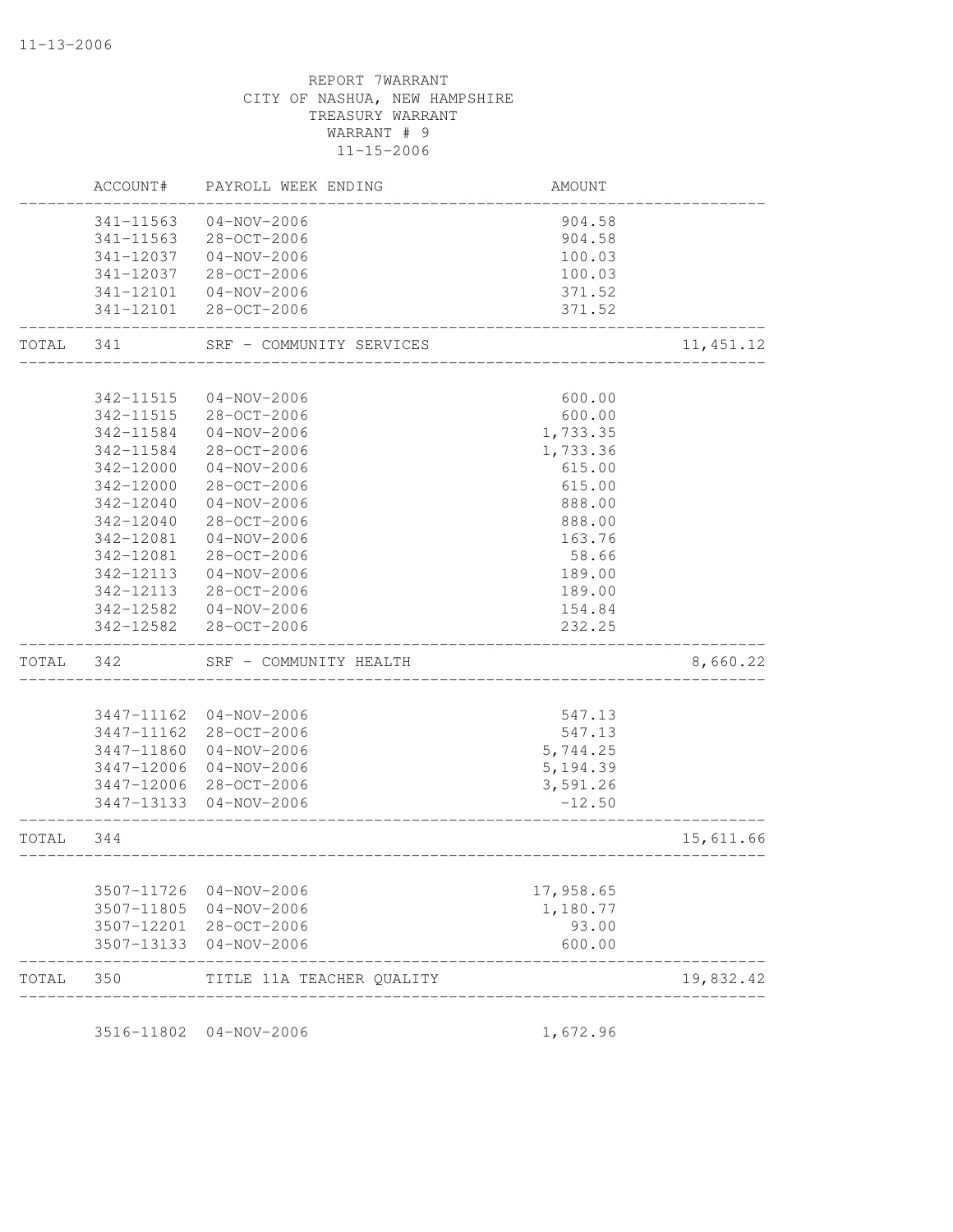|           |                          | ACCOUNT# PAYROLL WEEK ENDING                     | AMOUNT                |           |
|-----------|--------------------------|--------------------------------------------------|-----------------------|-----------|
|           |                          | TOTAL 351 TITLE IID ENHANCE ED THRU TECH [10]    |                       | 1,672.96  |
|           |                          |                                                  |                       |           |
|           |                          | 352-13004 04-NOV-2006                            | 253.44                |           |
|           |                          | 352-13004 28-OCT-2006                            | 422.40                |           |
|           |                          | 352-59055 04-NOV-2006<br>352-59055 28-OCT-2006   | 563.19<br>563.19      |           |
|           |                          | TOTAL 352 SRF - PARKS AND RECREATION             |                       | 1,802.22  |
|           |                          |                                                  |                       |           |
|           |                          | 3557-11870 04-NOV-2006<br>3557-12001 04-NOV-2006 | 2,585.34<br>$-186.00$ |           |
|           |                          | 3557-12001 28-OCT-2006                           | 186.00                |           |
|           | 3557-12006               | 04-NOV-2006                                      | 1,615.40              |           |
|           |                          | 3557-12006 28-OCT-2006                           | 1,615.40              |           |
|           | 3557-12078               | 04-NOV-2006                                      | 300.00                |           |
|           |                          | 3557-12201 04-NOV-2006                           | 310.00                |           |
|           |                          | 3557-19230 04-NOV-2006                           | 1,112.58              |           |
|           |                          | 3557-19230 28-OCT-2006                           | 525.00                |           |
| TOTAL 355 |                          | TITLE IB READING 1ST FES                         |                       | 8,063.72  |
|           |                          |                                                  |                       |           |
|           |                          | 374-01210 04-NOV-2006                            | 1,162.42              |           |
|           |                          | 374-01210 28-OCT-2006                            | 1,029.41              |           |
|           |                          | 374-0703P 04-NOV-2006                            | 854.46                |           |
|           |                          | 374-0703P 28-OCT-2006                            | 889.84                |           |
|           | 374-0704P                | 04-NOV-2006                                      | 138.75                |           |
|           | 374-0704P                | 28-OCT-2006                                      | 138.75                |           |
|           | 374-0705P                | $04 - NOV - 2006$                                | 739.68                |           |
|           | 374-0705P                | 28-OCT-2006                                      | 711.10                |           |
|           | 374-07235<br>374-07235   | $04 - NOV - 2006$<br>28-OCT-2006                 | 1,006.82<br>979.46    |           |
|           | 374-0734P                | $04 - NOV - 2006$                                | 1,055.95              |           |
|           | 374-0734P                | 28-OCT-2006                                      | 1,082.15              |           |
|           |                          | 374-09003 04-NOV-2006                            | 453.89                |           |
|           |                          | 374-09003 28-OCT-2006                            | 581.28                |           |
| TOTAL     | 374                      | SRF - URBAN PROGRAMS                             |                       | 10,823.96 |
|           |                          |                                                  |                       |           |
|           | 3767-11726               | $04 - NOV - 2006$                                | 5,262.49              |           |
|           | 3767-11802<br>3767-11870 | $04 - NOV - 2006$<br>$04 - NOV - 2006$           | 1,831.69<br>2,539.61  |           |
|           | 3767-12111               | $04 - NOV - 2006$                                | 3,573.11              |           |
|           | 3767-12111               | $28 - OCT - 2006$                                | 3,617.73              |           |
|           |                          |                                                  |                       |           |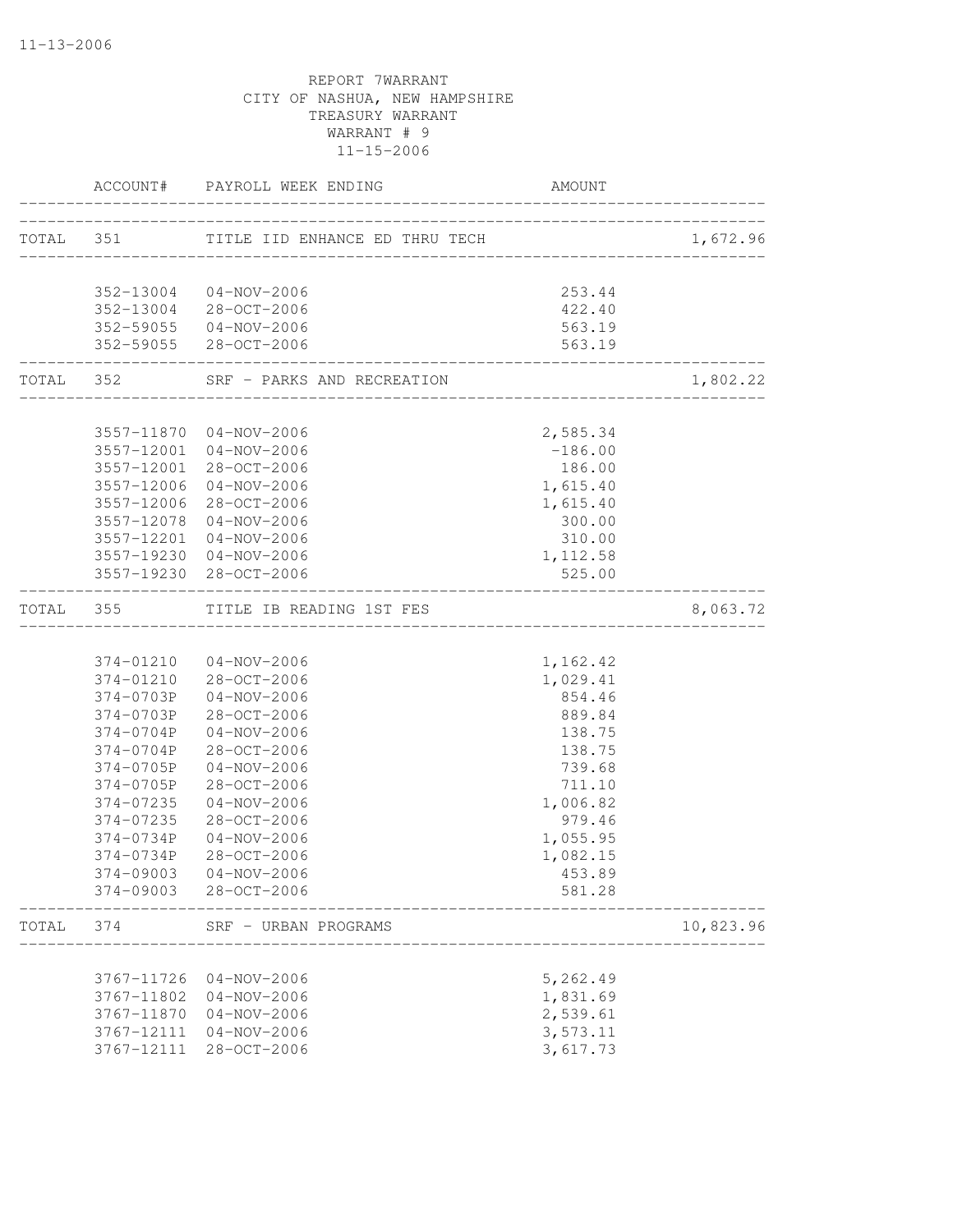|           | ACCOUNT#                 | PAYROLL WEEK ENDING              | AMOUNT               |           |
|-----------|--------------------------|----------------------------------|----------------------|-----------|
|           | 3767-12126<br>3767-12126 | $04 - NOV - 2006$<br>28-OCT-2006 | 482.70<br>482.70     |           |
|           | 3767-12198               | $04 - NOV - 2006$                | 42,665.53            |           |
|           | 3767-12201               | $04 - NOV - 2006$                | 870.48               |           |
|           | 3767-13133               | $04 - NOV - 2006$                | 900.00               |           |
|           | 3767-13137               | 28-OCT-2006                      | 1.65                 |           |
|           | 3767-19000<br>3767-19000 | 04-NOV-2006<br>28-OCT-2006       | 4,234.47<br>1,586.13 |           |
| TOTAL     | 376                      | TITLE I ESEA                     |                      | 68,048.29 |
|           |                          | 3887-11870 04-NOV-2006           | 133.66               |           |
|           |                          | 3887-12126 04-NOV-2006           | 179.70               |           |
|           |                          | 3887-12126 28-OCT-2006           | 179.70               |           |
| TOTAL     | 388                      | TITLE V INNOVATIVE PROGRAMS      |                      | 493.06    |
|           |                          | 3906-13133 04-NOV-2006           | 2,000.00             |           |
| TOTAL     | 390                      | VOC ED SECONDARY PERKINS         |                      | 2,000.00  |
|           |                          | ---------------                  |                      |           |
|           |                          | 3907-12198 04-NOV-2006           | 356.45               |           |
| TOTAL     | 390                      | VOC ED SECONDARY PERKINS         |                      | 356.45    |
|           |                          | 3927-13133 04-NOV-2006           | 550.00               |           |
| TOTAL     | 392                      | CULINARY ARTS                    |                      | 550.00    |
|           |                          | 3937-19000 04-NOV-2006           | 735.39               |           |
| TOTAL 393 |                          | DAY CARE                         |                      | 735.39    |
|           |                          |                                  |                      |           |
|           |                          | 3957-11726 04-NOV-2006           | 63,598.80            |           |
|           | 3957-12078               | $04 - NOV - 2006$                | 346.25               |           |
|           | 3957-12201               | 04-NOV-2006                      | 99.50                |           |
|           | 3957-12201               | 28-OCT-2006                      | 62.50                |           |
| TOTAL     | 395                      | IDEA BASIC SPEC ED               |                      | 64,107.05 |
|           |                          |                                  |                      |           |

3967-12111 04-NOV-2006 1,391.84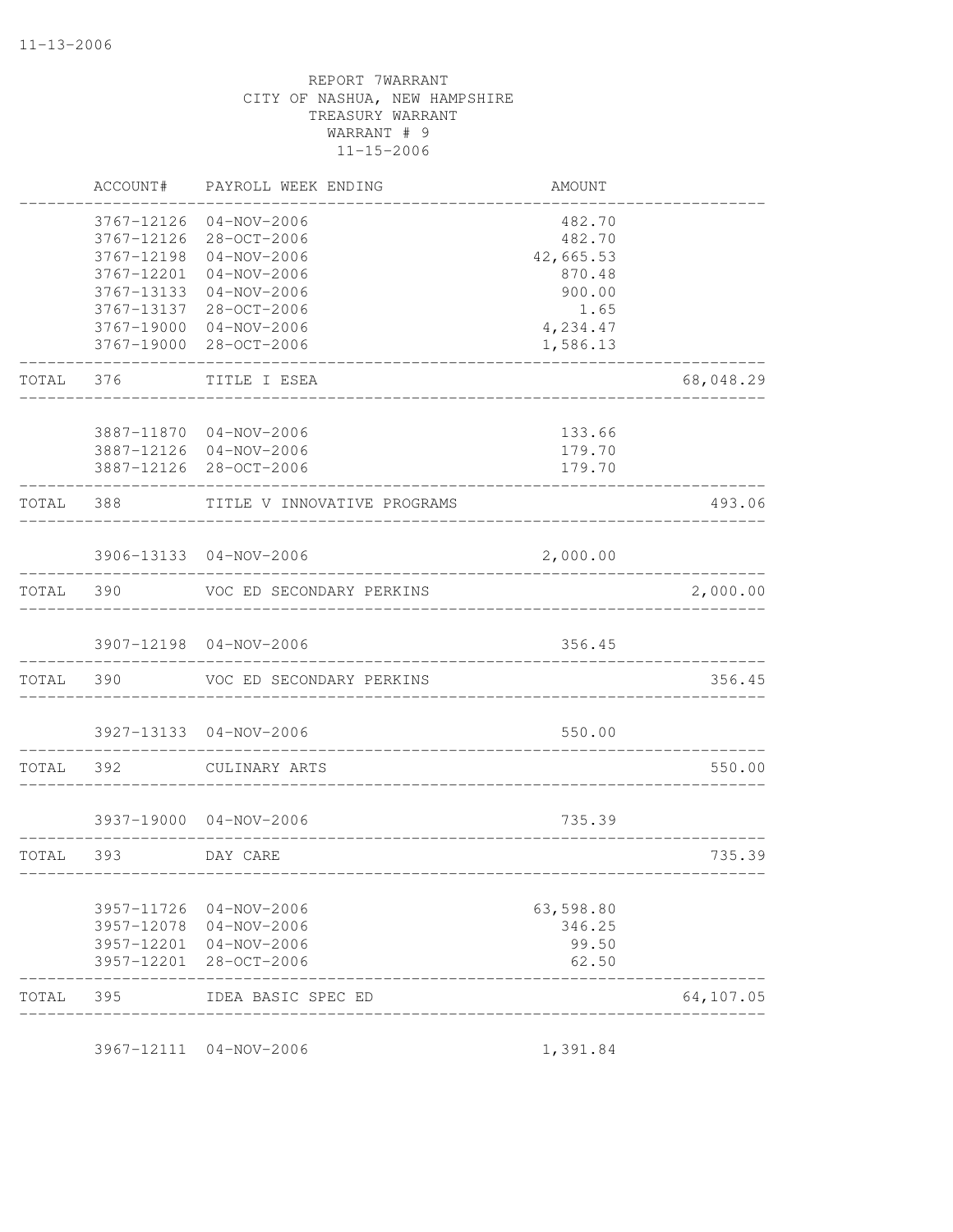|        | ACCOUNT# | PAYROLL WEEK ENDING                              | AMOUNT               |           |
|--------|----------|--------------------------------------------------|----------------------|-----------|
|        |          | 3967-12111 28-OCT-2006                           | 1,363.80             |           |
| TOTAL  | 396      | IDEA PRESCHOOL SPEC ED                           |                      | 2,755.64  |
|        |          | 3977-12111 04-NOV-2006<br>3977-12111 28-OCT-2006 | 6,332.63<br>6,039.50 |           |
| TOTAL. | 397      | SPECIAL ED LOCAL                                 |                      | 12,372.13 |
|        |          |                                                  |                      |           |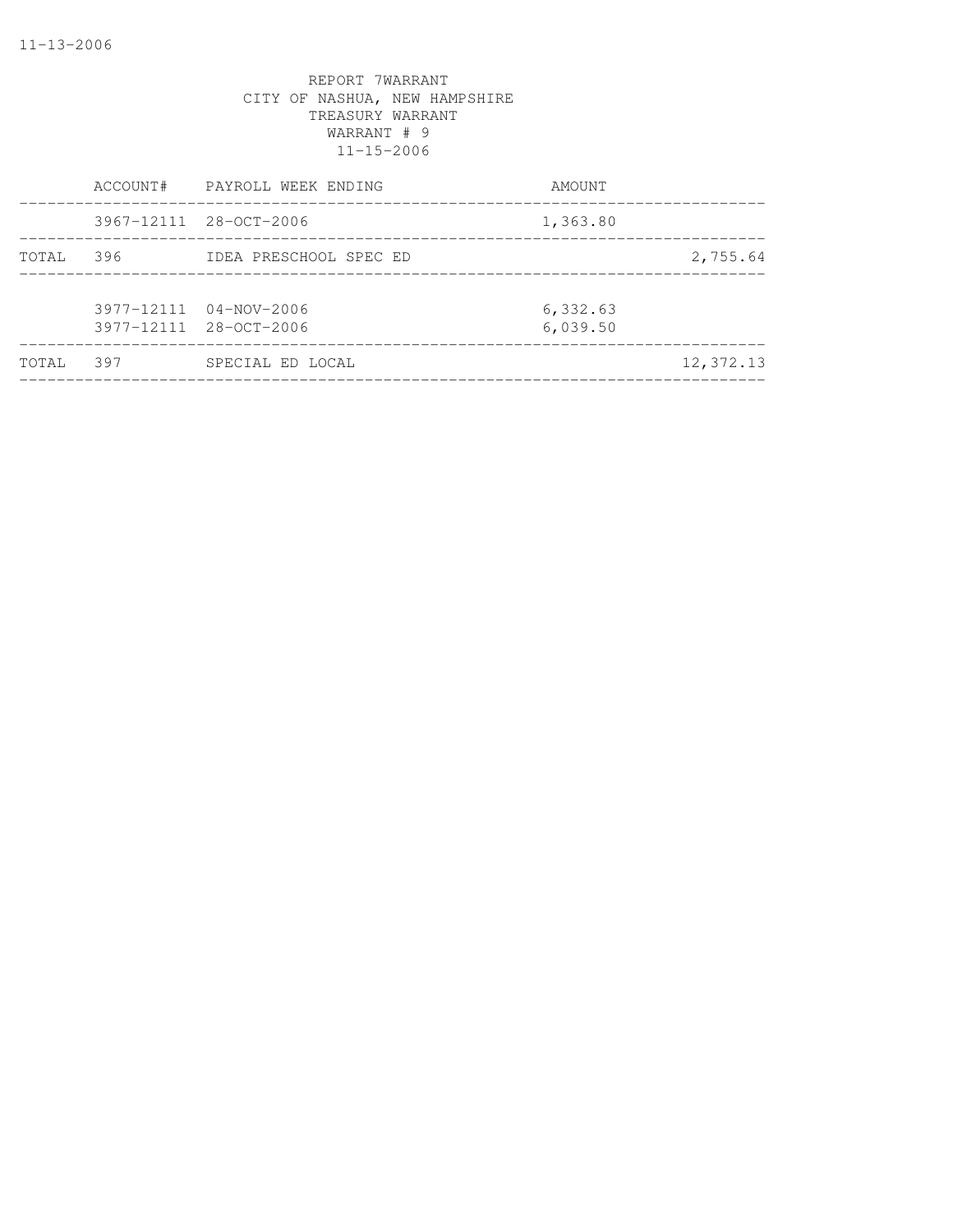|       | ACCOUNT#  | PAYROLL WEEK ENDING              | AMOUNT   |           |
|-------|-----------|----------------------------------|----------|-----------|
|       | 501-11033 | $04 - NOV - 2006$                | 999.84   |           |
|       | 501-11033 | 28-OCT-2006                      | 999.84   |           |
|       | 501-11370 | $04 - NOV - 2006$                | 542.87   |           |
|       | 501-11370 | 28-OCT-2006                      | 542.87   |           |
|       | 501-11471 | $04 - NOV - 2006$                | 1,808.81 |           |
|       | 501-11471 | 28-OCT-2006                      | 1,808.81 |           |
|       | 501-11472 | $04 - NOV - 2006$                | 1,031.91 |           |
|       | 501-11472 | $28 - OCT - 2006$                | 1,031.91 |           |
|       | 501-11611 | $04 - NOV - 2006$                | 471.05   |           |
|       | 501-11611 | 28-OCT-2006                      | 471.06   |           |
| TOTAL | 501       | MAYOR'S OFFICE                   |          | 9,708.97  |
|       |           |                                  |          |           |
|       | 502-11113 | $04 - NOV - 2006$                | 1,404.16 |           |
|       | 502-11113 | 28-OCT-2006                      | 1,404.15 |           |
|       | 502-11195 | $04 - NOV - 2006$                | 1,871.29 |           |
|       | 502-11195 | $28 - OCT - 2006$                | 1,871.29 |           |
|       | 502-11219 | $04 - NOV - 2006$                | 1,651.74 |           |
|       | 502-11219 | 28-OCT-2006                      | 1,651.74 |           |
|       | 502-11518 | $04 - NOV - 2006$                | 1,496.51 |           |
|       | 502-11518 | 28-OCT-2006                      | 1,496.50 |           |
| TOTAL | 502       | LEGAL DEPARTMENT                 |          | 12,847.38 |
|       |           |                                  |          |           |
|       | 503-11071 | $04 - NOV - 2006$                | 1,097.88 |           |
|       | 503-11071 | 28-OCT-2006                      | 1,097.88 |           |
|       | 503-12092 | 04-NOV-2006                      | 452.27   |           |
|       | 503-12092 | 28-OCT-2006                      | 452.27   |           |
| TOTAL | 503       | BOARD OF ALDERMEN                |          | 3,100.30  |
|       | 511-11103 |                                  |          |           |
|       | 511-11103 | $04 - NOV - 2006$<br>28-OCT-2006 | 844.02   |           |
|       | 511-11234 | $04 - NOV - 2006$                | 844.02   |           |
|       |           |                                  | 1,613.99 |           |
|       | 511-11234 | $28 - OCT - 2006$                | 1,613.98 |           |
| TOTAL | 511       | ADMINISTRATIVE SERVICES          |          | 4,916.01  |
|       |           |                                  |          |           |
|       | 512-11005 | $04 - NOV - 2006$                | 772.08   |           |
|       | 512-11005 | 28-OCT-2006                      | 772.07   |           |
|       | 512-11008 | $04 - NOV - 2006$                | 255.38   |           |
|       | 512-11008 | 28-OCT-2006                      | 255.38   |           |
|       | 512-11050 | $04 - NOV - 2006$                | 631.46   |           |
|       | 512-11050 | 28-OCT-2006                      | 631.46   |           |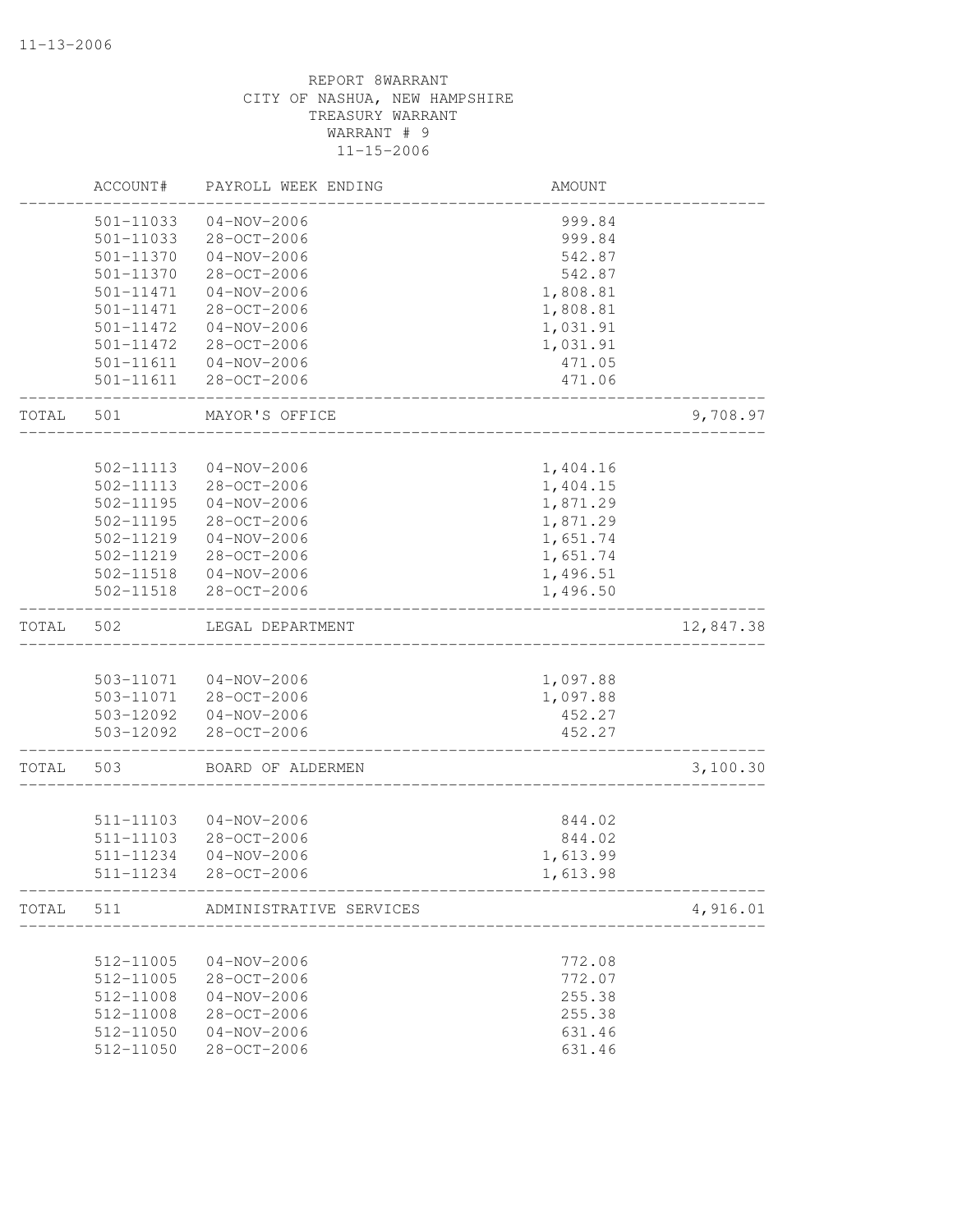|       | ACCOUNT#  | PAYROLL WEEK ENDING              | AMOUNT         |           |
|-------|-----------|----------------------------------|----------------|-----------|
|       | 512-11064 | 04-NOV-2006                      | 917.31         |           |
|       | 512-11064 | 28-OCT-2006                      | 917.31         |           |
|       | 512-11073 | $04 - NOV - 2006$                | 2,009.57       |           |
|       | 512-11073 | 28-OCT-2006                      | 2,009.56       |           |
|       | 512-11165 | $04 - NOV - 2006$                | 1,045.69       |           |
|       | 512-11165 | 28-OCT-2006                      | 1,045.69       |           |
|       | 512-11173 | $04 - NOV - 2006$                | 1,272.28       |           |
|       | 512-11173 | 28-OCT-2006                      | 1,272.29       |           |
|       | 512-11177 | $04 - NOV - 2006$                | 1,816.79       |           |
|       | 512-11177 | 28-OCT-2006                      | 1,816.79       |           |
|       | 512-11222 | $04 - NOV - 2006$                | 892.85         |           |
|       | 512-11222 | 28-OCT-2006                      | 892.85         |           |
|       | 512-11224 | $04 - NOV - 2006$                | 850.76         |           |
|       | 512-11224 | 28-OCT-2006                      | 850.75         |           |
|       | 512-11232 | $04 - NOV - 2006$                | 899.90         |           |
|       | 512-11232 | 28-OCT-2006                      | 899.90         |           |
|       | 512-11265 | $04 - NOV - 2006$                | 772.39         |           |
|       | 512-11265 | 28-OCT-2006                      | 772.39         |           |
|       | 512-11531 | $04 - NOV - 2006$                | 1,434.83       |           |
|       | 512-11531 | 28-OCT-2006                      | 1,434.83       |           |
|       | 512-11581 | $04 - NOV - 2006$                | 647.25         |           |
|       | 512-11581 | 28-OCT-2006                      | 647.25         |           |
|       | 512-11714 | $04 - NOV - 2006$                | 915.39         |           |
|       | 512-11714 | 28-OCT-2006                      | 915.39         |           |
|       | 512-11740 | $04 - NOV - 2006$                | 1,471.26       |           |
|       | 512-11740 | 28-OCT-2006                      | 1,471.26       |           |
|       | 512-12010 | $04 - NOV - 2006$                | 258.07         |           |
|       | 512-12010 | 28-OCT-2006                      | 258.08         |           |
|       | 512-12017 | $04 - NOV - 2006$                | 633.10         |           |
|       | 512-12017 | 28-OCT-2006                      | 633.10         |           |
|       | 512-12019 | $04 - NOV - 2006$                | 214.16         |           |
|       | 512-12019 | 28-OCT-2006                      | 267.70         |           |
|       | 512-12033 | $04 - NOV - 2006$                | 539.28         |           |
|       | 512-12033 | 28-OCT-2006                      | 539.27         |           |
|       | 512-12052 | $04 - NOV - 2006$                | 699.63         |           |
|       | 512-12052 | 28-OCT-2006                      | 599.27         |           |
|       | 512-12150 | $04 - NOV - 2006$                | 100.00         |           |
|       | 512-12150 | 28-OCT-2006                      | 80.00          |           |
|       | 512-12167 |                                  |                |           |
|       |           | $04 - NOV - 2006$<br>28-OCT-2006 | 588.42         |           |
|       | 512-12167 |                                  | 582.02         |           |
|       | 512-13004 | 28-OCT-2006                      | 17.18          |           |
| TOTAL | 512       | FINANCIAL SERVICES               | ______________ | 39,219.64 |
|       | 513-11117 | 04-NOV-2006                      |                |           |
|       |           |                                  | 1,431.98       |           |
|       | 513-11117 | 28-OCT-2006                      | 1,431.98       |           |
|       | 513-11171 | $04 - NOV - 2006$                | 2,364.27       |           |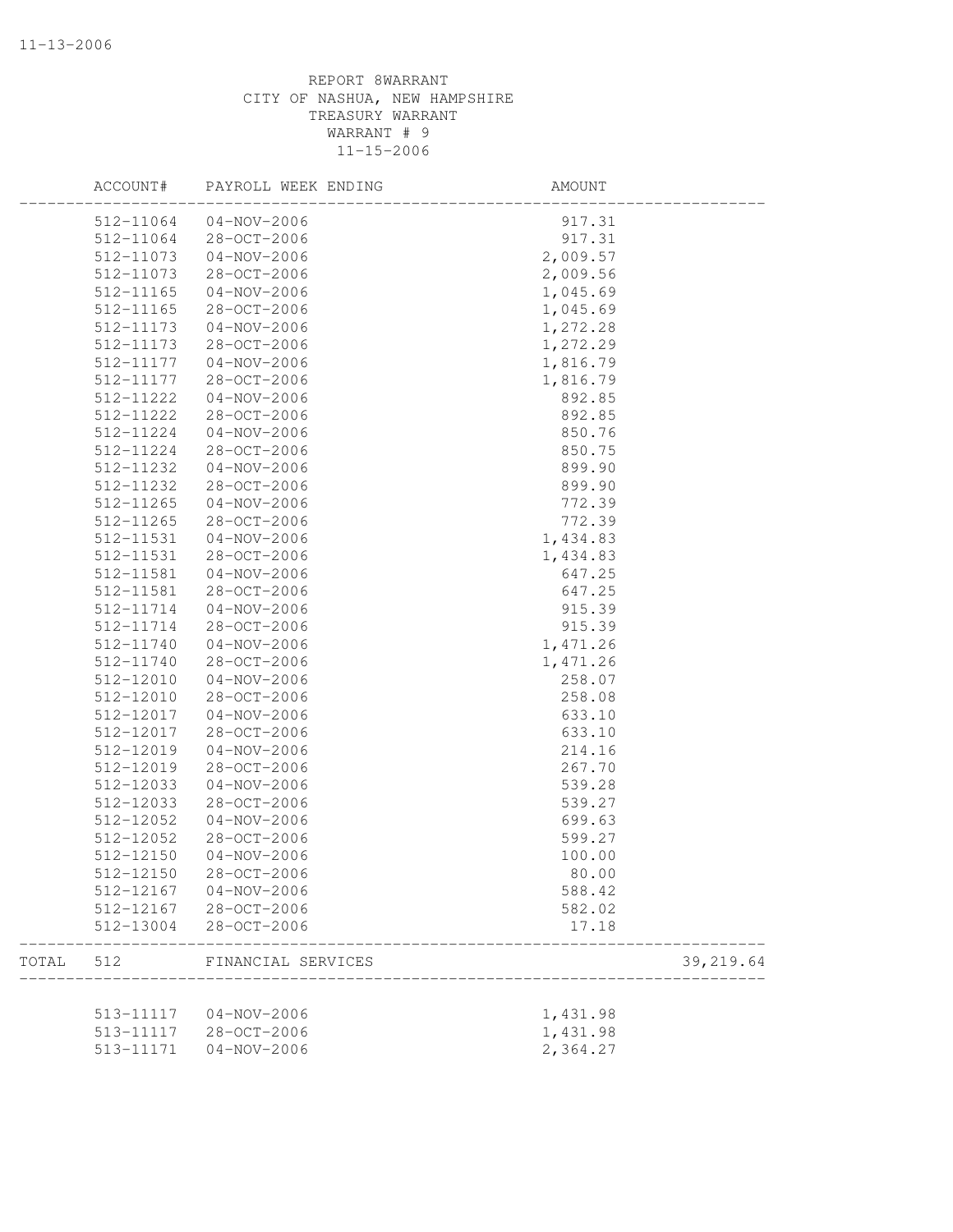|       | ACCOUNT#  | PAYROLL WEEK ENDING   | <b>AMOUNT</b>    |            |
|-------|-----------|-----------------------|------------------|------------|
|       | 513-11171 | 28-OCT-2006           | 2,364.26         |            |
|       | 513-11213 | $04 - NOV - 2006$     | 1,103.01         |            |
|       | 513-11213 | 28-OCT-2006           | 1,103.01         |            |
|       | 513-11223 | $04 - NOV - 2006$     | 757.67           |            |
|       |           | 513-11223 28-OCT-2006 | 757.67           |            |
|       | 513-12024 | $04 - NOV - 2006$     | ________________ |            |
| TOTAL | 513       | CITY CLERK'S OFFICE   |                  | 11, 313.85 |
|       | 515-11031 | $04 - NOV - 2006$     |                  |            |
|       |           | 515-11031 28-OCT-2006 | 970.71<br>970.72 |            |
|       |           | 515-11350 04-NOV-2006 |                  |            |
|       |           |                       | 837.71<br>837.72 |            |
|       | 515-11350 | 28-OCT-2006           |                  |            |
|       | 515-11447 | $04 - NOV - 2006$     | 1,560.86         |            |
|       | 515-11447 | 28-OCT-2006           | 1,560.86         |            |
|       | 515-12001 | 04-NOV-2006           | 614.96           |            |
|       | 515-12001 | 28-OCT-2006           | 614.96           |            |
| TOTAL | 515       | HUMAN RESOURCES       |                  | 7,968.50   |
|       |           |                       |                  |            |
|       | 516-11147 | 04-NOV-2006           | 612.62           |            |
|       | 516-11147 | 28-OCT-2006           | 612.62           |            |
|       | 516-11148 | $04 - NOV - 2006$     | 805.64           |            |
|       | 516-11148 | 28-OCT-2006           | 805.64           |            |
|       | 516-11459 | $04 - NOV - 2006$     | 1,431.98         |            |
|       | 516-11459 | 28-OCT-2006           | 1,431.98         |            |
|       |           | 516-11573 04-NOV-2006 | 799.04           |            |
|       | 516-11573 | 28-OCT-2006           | 799.04           |            |
| TOTAL | 516       | PURCHASING DEPARTMENT |                  | 7,298.56   |
|       |           |                       |                  |            |
|       | 517-11198 | $04 - NOV - 2006$     | 555.62           |            |
|       | 517-11198 | 28-OCT-2006           | 555.62           |            |
|       | 517-11201 | $04 - NOV - 2006$     | 568.44           |            |
|       | 517-11201 | 28-OCT-2006           | 1,170.75         |            |
|       | 517-11203 | $04 - NOV - 2006$     | 535.69           |            |
|       | 517-11203 | 28-OCT-2006           | 535.69           |            |
|       | 517-11420 | $04 - NOV - 2006$     | 751.62           |            |
|       | 517-11420 | 28-OCT-2006           | 751.62           |            |
|       | 517-12063 | $04 - NOV - 2006$     | 255.19           |            |
|       | 517-12063 | $28 - OCT - 2006$     | 255.19           |            |
|       | 517-59100 | $28 - OCT - 2006$     | 132.00           |            |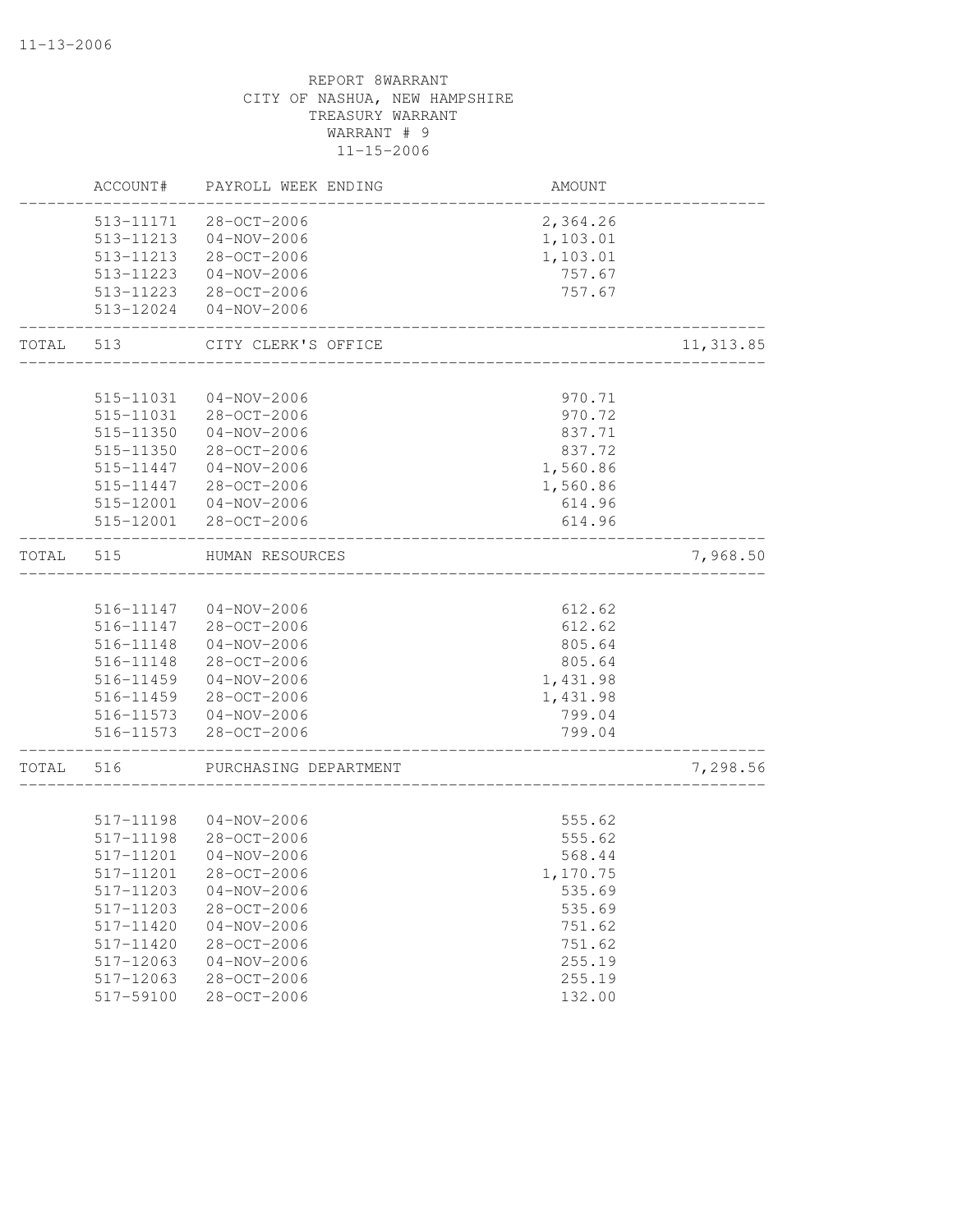|           | ACCOUNT#               | PAYROLL WEEK ENDING                           | AMOUNT           |           |
|-----------|------------------------|-----------------------------------------------|------------------|-----------|
| TOTAL 517 |                        | -------------<br>BUILDING MAINT - CITY ADMIN  |                  | 6,067.43  |
|           |                        |                                               |                  |           |
|           | 518-11116              | $04 - NOV - 2006$                             | 1,064.08         |           |
|           | 518-11116              | 28-OCT-2006                                   | 1,064.08         |           |
|           | 518-11441              | 04-NOV-2006                                   | 257.30           |           |
|           | 518-11441              | 28-OCT-2006                                   | 257.30           |           |
|           | 518-11578              | $04 - NOV - 2006$                             | 844.02           |           |
|           | 518-11578              | 28-OCT-2006                                   | 844.02           |           |
|           | 518-11589              | $04 - NOV - 2006$                             | 1,007.23         |           |
|           | 518-11589              | 28-OCT-2006                                   | 1,007.23         |           |
|           | 518-11590              | $04 - NOV - 2006$                             | 749.89           |           |
|           | 518-11590              | 28-OCT-2006                                   | 749.90           |           |
|           | 518-11608              | 04-NOV-2006                                   | 1,012.79         |           |
|           |                        | 518-11608 28-OCT-2006                         | 1,012.79         |           |
| TOTAL     | 518                    | INSURANCE - ADMINISTRATION<br>_______________ |                  | 9,870.63  |
|           |                        |                                               |                  |           |
|           |                        | 519-11014 04-NOV-2006                         | 954.40           |           |
|           |                        | 519-11014 28-OCT-2006                         | 954.40           |           |
|           | 519-11016              | $04 - NOV - 2006$                             | 830.36           |           |
|           | 519-11016              | 28-OCT-2006                                   | 830.37           |           |
|           | 519-11017              | $04 - NOV - 2006$                             |                  |           |
|           | 519-11017              | 28-OCT-2006                                   | 698.14           |           |
|           | 519-11115              | $04 - NOV - 2006$                             | 1,701.30         |           |
|           | 519-11115              | 28-OCT-2006                                   | 1,701.30         |           |
|           | 519-11153              | $04 - NOV - 2006$                             | 501.48           |           |
|           | 519-11153              | 28-OCT-2006                                   | 501.48           |           |
|           | 519-11205              | $04 - NOV - 2006$                             | 680.08           |           |
|           | 519-11205              | 28-OCT-2006                                   | 680.07           |           |
|           | 519-11241              | $04 - NOV - 2006$                             | 1,238.34         |           |
|           | 519-11241              | 28-OCT-2006                                   | 1,238.34         |           |
|           | 519-11703<br>519-11703 | $04 - NOV - 2006$<br>28-OCT-2006              | 742.35<br>742.35 |           |
| TOTAL     | 519                    | ASSESSORS                                     |                  | 13,994.76 |
|           |                        |                                               |                  |           |
|           | 522-11142              | $04 - NOV - 2006$                             | 1,104.28         |           |
|           | 522-11142              | 28-OCT-2006                                   | 1,104.29         |           |
|           | 522-11429              | $04 - NOV - 2006$                             | 1,651.74         |           |
|           | 522-11429              | 28-OCT-2006                                   | 1,651.74         |           |
|           | 522-11488              | $04 - NOV - 2006$                             | 1,438.68         |           |
|           | 522-11488              | 28-OCT-2006                                   | 1,438.68         |           |
|           | 522-11721              | $04 - NOV - 2006$                             | 1,322.71         |           |
|           | 522-11721              | 28-OCT-2006                                   | 1,322.71         |           |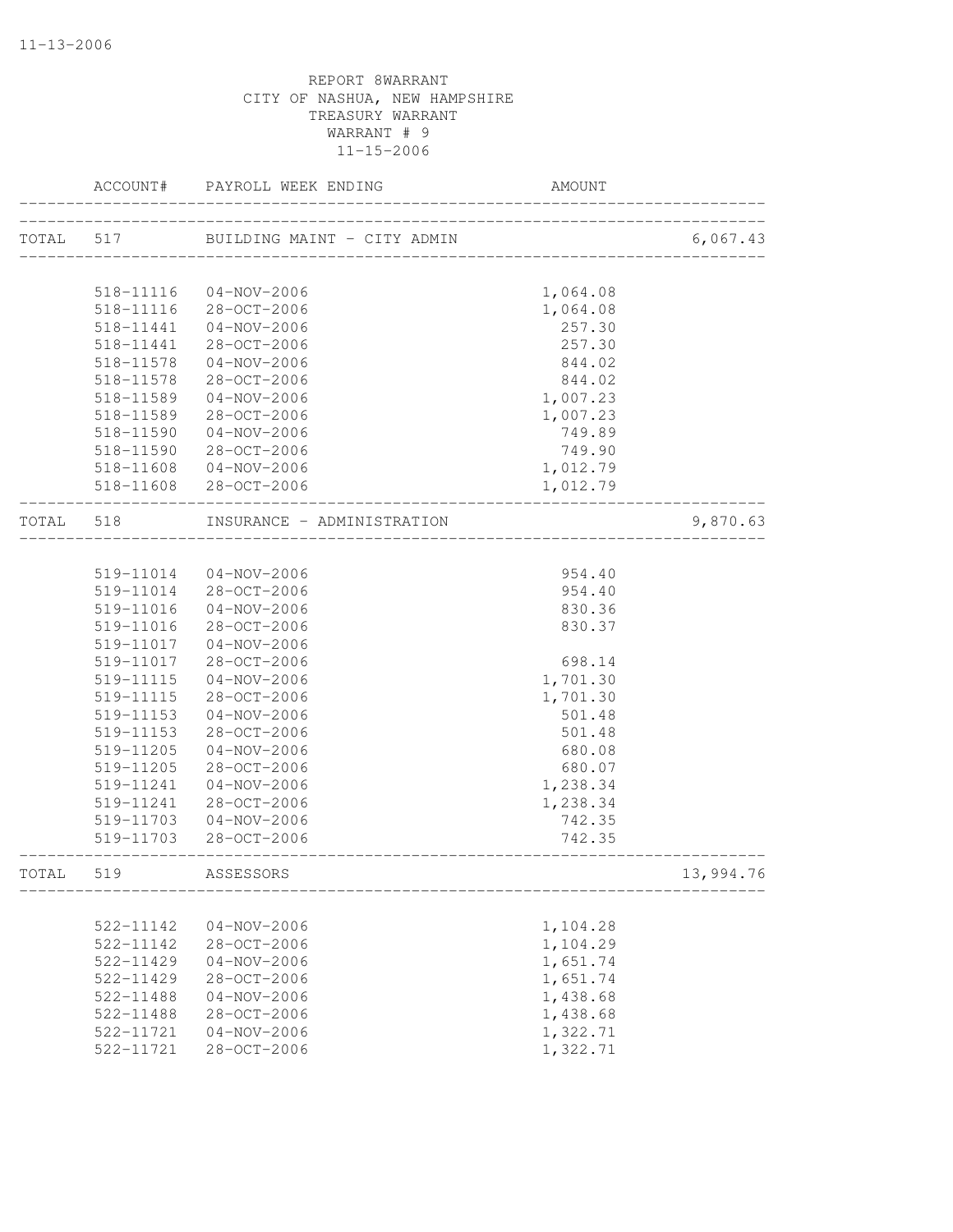|           | ACCOUNT#      | PAYROLL WEEK ENDING                     | AMOUNT   |           |
|-----------|---------------|-----------------------------------------|----------|-----------|
|           | 522-11724     | $04 - NOV - 2006$                       | 1,205.29 |           |
|           | 522-11724     | 28-OCT-2006                             | 1,205.29 |           |
|           | 522-11729     | $04 - NOV - 2006$                       | 1,948.67 |           |
|           | 522-11729     | $28 - OCT - 2006$                       | 1,948.68 |           |
|           | 522-11748     | 04-NOV-2006                             | 772.08   |           |
|           |               | 522-11748 28-OCT-2006                   | 772.08   |           |
|           |               | 522-13004 04-NOV-2006                   | 7.24     |           |
| TOTAL 522 |               | INFORMATION TECHNOLOGY                  |          | 18,894.16 |
|           |               |                                         |          |           |
|           |               | 523-11332  04-NOV-2006                  | 852.60   |           |
|           |               | 523-11332 28-OCT-2006                   | 852.60   |           |
| TOTAL     | 523           | GIS<br>________________________________ |          | 1,705.20  |
|           |               |                                         |          |           |
|           | 531-11065     | $04 - NOV - 2006$                       | 1,003.00 |           |
|           | 531-11065     | 28-OCT-2006                             | 1,003.00 |           |
|           | 531-11085     | $04 - NOV - 2006$                       | 783.88   |           |
|           | 531-11085     | 28-OCT-2006                             | 783.88   |           |
|           | 531-11114     | $04 - NOV - 2006$                       | 2,062.65 |           |
|           | 531-11114     | 28-OCT-2006                             | 2,062.65 |           |
|           | $531 - 11118$ | $04 - NOV - 2006$                       | 870.05   |           |
|           | 531-11118     | 28-OCT-2006                             | 870.05   |           |
|           | 531-11129     | $04 - NOV - 2006$                       | 1,826.56 |           |
|           | 531-11129     | 28-OCT-2006                             | 1,826.57 |           |
|           | 531-11201     | $04 - NOV - 2006$                       | 1,231.73 |           |
|           | 531-11201     | 28-OCT-2006                             | 1,231.73 |           |
|           | 531-11203     | $04 - NOV - 2006$                       | 551.70   |           |
|           | 531-11203     | 28-OCT-2006                             | 551.70   |           |
|           | 531-11206     | $04 - NOV - 2006$                       | 1,914.14 |           |
|           | 531-11206     | 28-OCT-2006                             | 1,914.14 |           |
|           | 531-11226     | $04 - NOV - 2006$                       | 740.51   |           |
|           | 531-11226     | 28-OCT-2006                             | 740.51   |           |
|           | 531-11257     | $04 - NOV - 2006$                       | 668.95   |           |
|           | 531-11257     | 28-OCT-2006                             | 668.95   |           |
|           | 531-11398     | $04 - NOV - 2006$                       | 792.12   |           |
|           | 531-11398     | 28-OCT-2006                             | 792.12   |           |
|           | 531-11474     | $04 - NOV - 2006$                       | 677.21   |           |
|           | 531-11474     | 28-OCT-2006                             | 677.21   |           |
|           | 531-11477     | $04 - NOV - 2006$                       | 576.80   |           |
|           | 531-11477     | 28-OCT-2006                             | 576.80   |           |
|           | 531-11489     | $04 - NOV - 2006$                       | 1,045.06 |           |
|           | 531-11489     | 28-OCT-2006                             | 1,045.05 |           |
|           | 531-11490     | $04 - NOV - 2006$                       | 844.15   |           |
|           | 531-11490     | 28-OCT-2006                             | 844.15   |           |
|           | 531-11498     | $04 - NOV - 2006$                       | 769.07   |           |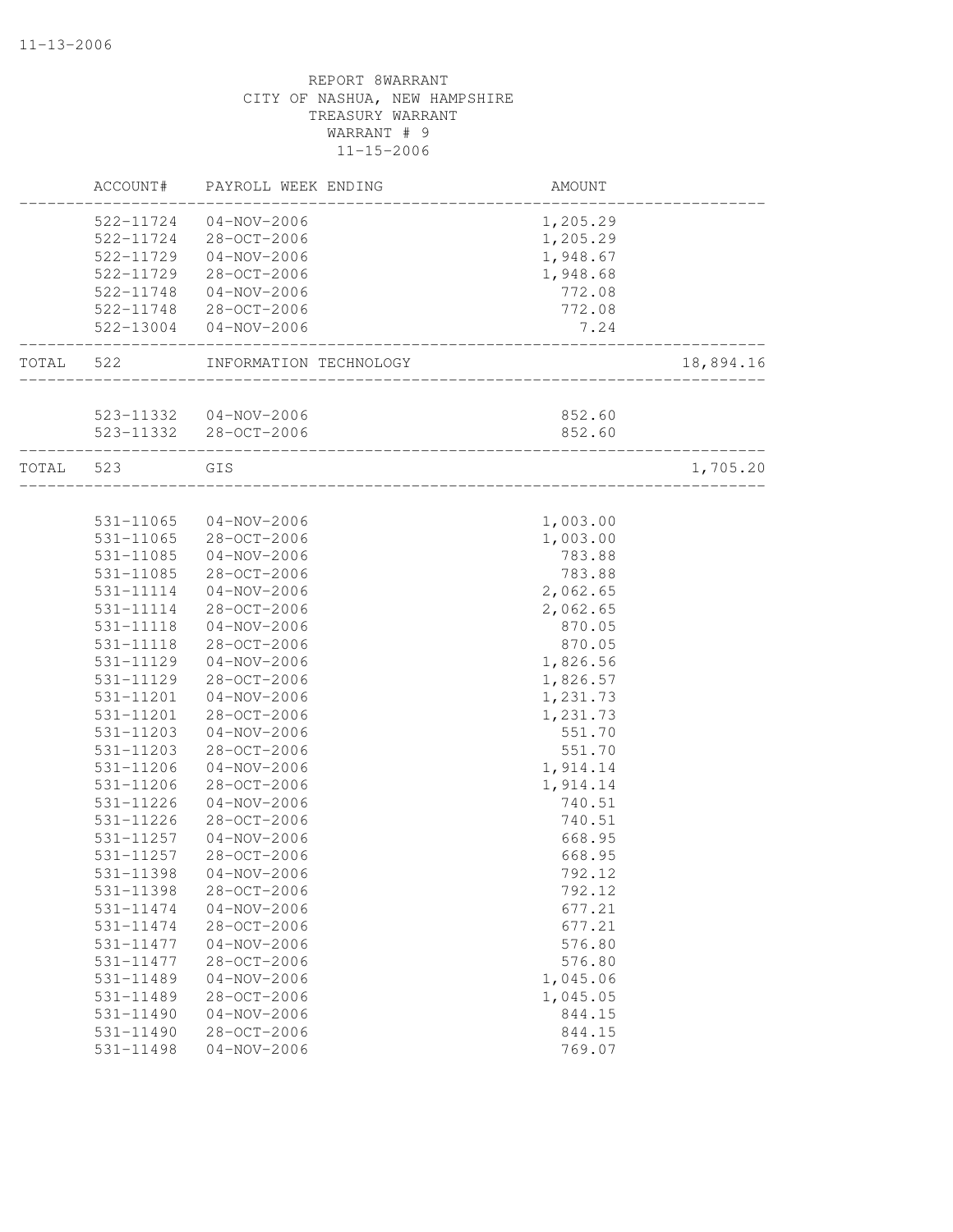| 531-11498<br>28-OCT-2006       | 769.07    |
|--------------------------------|-----------|
| 531-11516<br>$04 - NOV - 2006$ | 786.25    |
| 531-11516<br>28-OCT-2006       | 786.25    |
| 531-11534<br>$04 - NOV - 2006$ | 1,238.34  |
| 531-11534<br>28-OCT-2006       | 1,238.34  |
| 531-11535<br>$04 - NOV - 2006$ | 11,718.38 |
| 531-11535<br>28-OCT-2006       | 11,718.42 |
| $04 - NOV - 2006$<br>531-11537 | 12,316.02 |
| 531-11537<br>28-OCT-2006       | 12,316.02 |
| 531-11538<br>$04 - NOV - 2006$ | 783.89    |
| 531-11538<br>28-OCT-2006       | 783.88    |
| 531-11539<br>$04 - NOV - 2006$ | 1,313.75  |
| 531-11539<br>28-OCT-2006       | 1,313.75  |
| 531-11544<br>$04 - NOV - 2006$ | 1,869.10  |
| 531-11544<br>28-OCT-2006       | 1,869.10  |
| 531-11549<br>$04 - NOV - 2006$ | 7,666.02  |
| 28-OCT-2006<br>531-11549       | 7,666.02  |
| 531-11550<br>$04 - NOV - 2006$ | 769.29    |
| 531-11550<br>28-OCT-2006       | 511.17    |
| 531-11552<br>$04 - NOV - 2006$ | 7,048.40  |
| 531-11552<br>28-OCT-2006       | 7,048.40  |
| 531-11555<br>$04 - NOV - 2006$ | 28,724.50 |
| 531-11555<br>28-OCT-2006       | 28,724.54 |
| 531-11558<br>$04 - NOV - 2006$ | 69,972.06 |
| 531-11558<br>28-OCT-2006       | 69,972.02 |
| $04 - NOV - 2006$<br>531-11561 | 5, 311.89 |
| 531-11561<br>28-OCT-2006       | 5, 311.89 |
| 531-11567<br>$04 - NOV - 2006$ | 27,803.55 |
| 531-11567<br>28-OCT-2006       | 27,803.55 |
| 531-11569<br>$04 - NOV - 2006$ | 1,032.13  |
| 531-11569<br>28-OCT-2006       | 1,032.13  |
| 531-11585<br>$04 - NOV - 2006$ | 1,554.69  |
| 531-11585<br>28-OCT-2006       | 1,554.71  |
| 531-11587<br>$04 - NOV - 2006$ | 1,717.59  |
| 28-OCT-2006<br>531-11587       | 1,717.59  |
| 531-11618<br>$04 - NOV - 2006$ | 1,626.13  |
| 531-11618<br>$28 - OCT - 2006$ | 1,626.12  |
| 531-11622<br>$04 - NOV - 2006$ | 2,738.69  |
| 531-11622<br>28-OCT-2006       | 2,738.69  |
| 531-11632<br>$04 - NOV - 2006$ | 1,226.23  |
| 531-11632<br>28-OCT-2006       | 1,208.30  |
| 531-11633<br>$04 - NOV - 2006$ | 2,109.50  |
| 28-OCT-2006<br>531-11633       | 2,109.50  |
| 531-11634<br>$04 - NOV - 2006$ | 630.40    |
| 28-OCT-2006<br>531-11634       | 630.40    |
| 531-11635<br>$04 - NOV - 2006$ | 803.90    |
| 28-OCT-2006<br>531-11635       | 803.90    |
| 531-11664<br>$04 - NOV - 2006$ | 1,003.00  |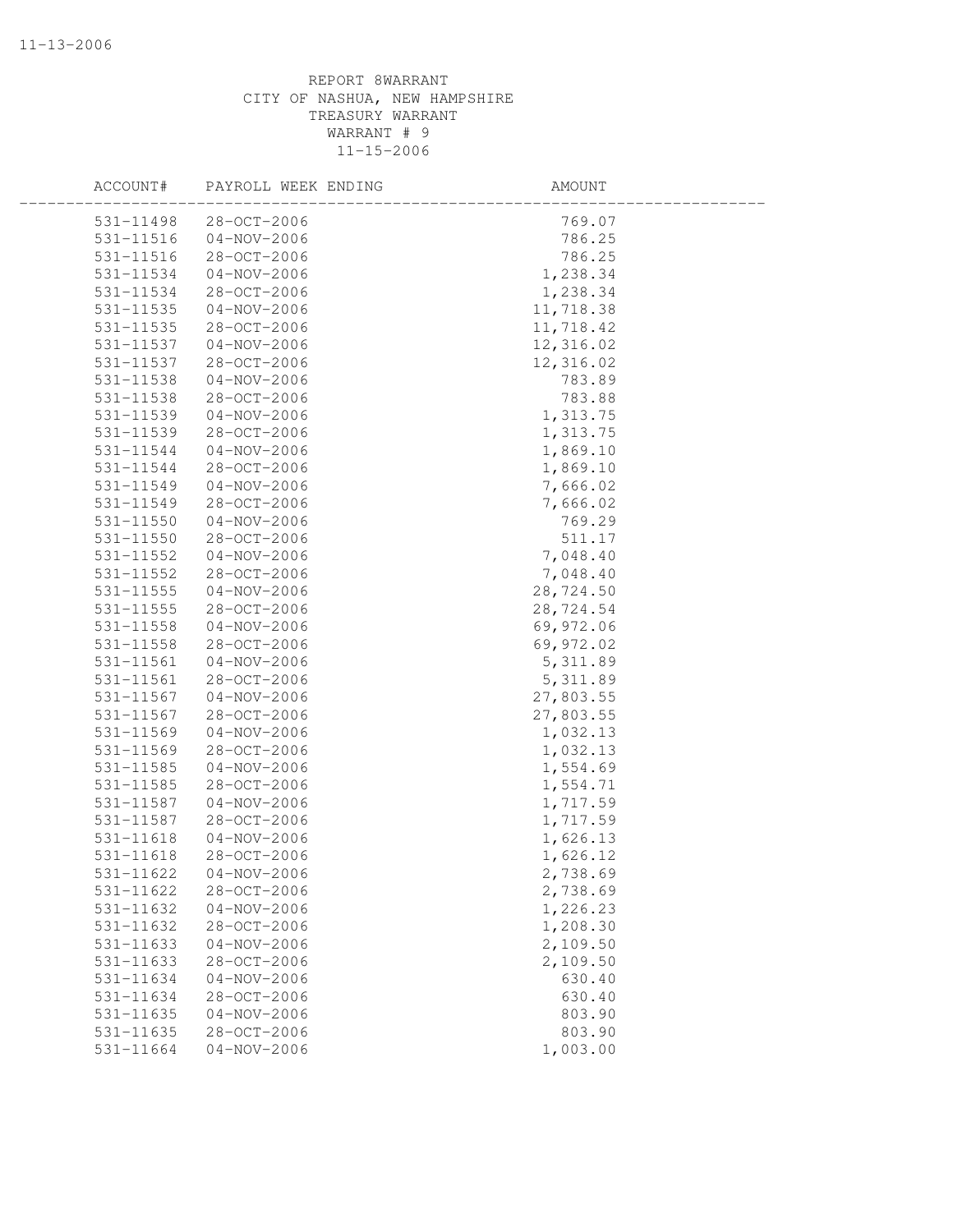| ACCOUNT#      | PAYROLL WEEK ENDING | AMOUNT      |  |
|---------------|---------------------|-------------|--|
| 531-11664     | $28 - OCT - 2006$   | 1,003.00    |  |
| $531 - 11665$ | 04-NOV-2006         | 719.44      |  |
| 531-11665     | 28-OCT-2006         | 719.43      |  |
| 531-11699     | $04 - NOV - 2006$   | 837.71      |  |
| 531-11699     | 28-OCT-2006         | 837.71      |  |
| 531-11719     | $04 - NOV - 2006$   | 795.34      |  |
| 531-11719     | 28-OCT-2006         | 795.34      |  |
| 531-11722     | $04 - NOV - 2006$   | 546.36      |  |
| 531-11722     | 28-OCT-2006         | 546.36      |  |
| 531-11732     | $04 - NOV - 2006$   | 228.82      |  |
| 531-11732     | 28-OCT-2006         | 572.05      |  |
| 531-11733     | $04 - NOV - 2006$   | 2,075.70    |  |
| 531-11733     | 28-OCT-2006         | 2,075.70    |  |
| 531-11900     | $04 - NOV - 2006$   | 150.02      |  |
| 531-11900     | 28-OCT-2006         | 150.02      |  |
| 531-12020     | $04 - NOV - 2006$   | 875.50      |  |
| 531-12020     | 28-OCT-2006         | 875.51      |  |
| 531-12035     | $04 - NOV - 2006$   | 655.87      |  |
| 531-12035     | 28-OCT-2006         | 655.87      |  |
| 531-12042     | $04 - NOV - 2006$   | 896.40      |  |
| 531-12042     | 28-OCT-2006         | 985.48      |  |
| 531-12066     | $04 - NOV - 2006$   | 1,101.42    |  |
| 531-12066     | 28-OCT-2006         | 1,101.41    |  |
| 531-12067     | $04 - NOV - 2006$   | 659.14      |  |
| 531-12067     | 28-OCT-2006         | 659.14      |  |
| 531-12068     | $04 - NOV - 2006$   | 1,311.74    |  |
| 531-12068     | 28-OCT-2006         | 1,311.74    |  |
| 531-12071     | $04 - NOV - 2006$   | 229.50      |  |
| 531-12071     | 28-OCT-2006         | 229.50      |  |
| 531-12119     | $04 - NOV - 2006$   | 990.65      |  |
| 531-12119     | 28-OCT-2006         | 990.68      |  |
| 531-13004     | $04 - NOV - 2006$   | 4,934.71    |  |
| 531-13004     | 28-OCT-2006         | 3,260.03    |  |
| 531-13038     | $04 - NOV - 2006$   | 2,725.78    |  |
| 531-13038     | 28-OCT-2006         | 6, 219.50   |  |
| 531-13040     | $04 - NOV - 2006$   | 5,103.56    |  |
| 531-13040     | 28-OCT-2006         | 5,043.60    |  |
| 531-13044     | $04 - NOV - 2006$   | 2,435.69    |  |
| 531-13044     | 28-OCT-2006         | 1,518.34    |  |
| 531-13047     | $04 - NOV - 2006$   | 13, 117. 43 |  |
| 531-13047     | 28-OCT-2006         | 18,638.26   |  |
| 531-13048     | $04 - NOV - 2006$   | 7,962.15    |  |
| 531-13048     | 28-OCT-2006         | 2,932.62    |  |
| 531-17003     | 28-OCT-2006         | 300.00      |  |
| 531-17004     | $04 - NOV - 2006$   | 3,800.00    |  |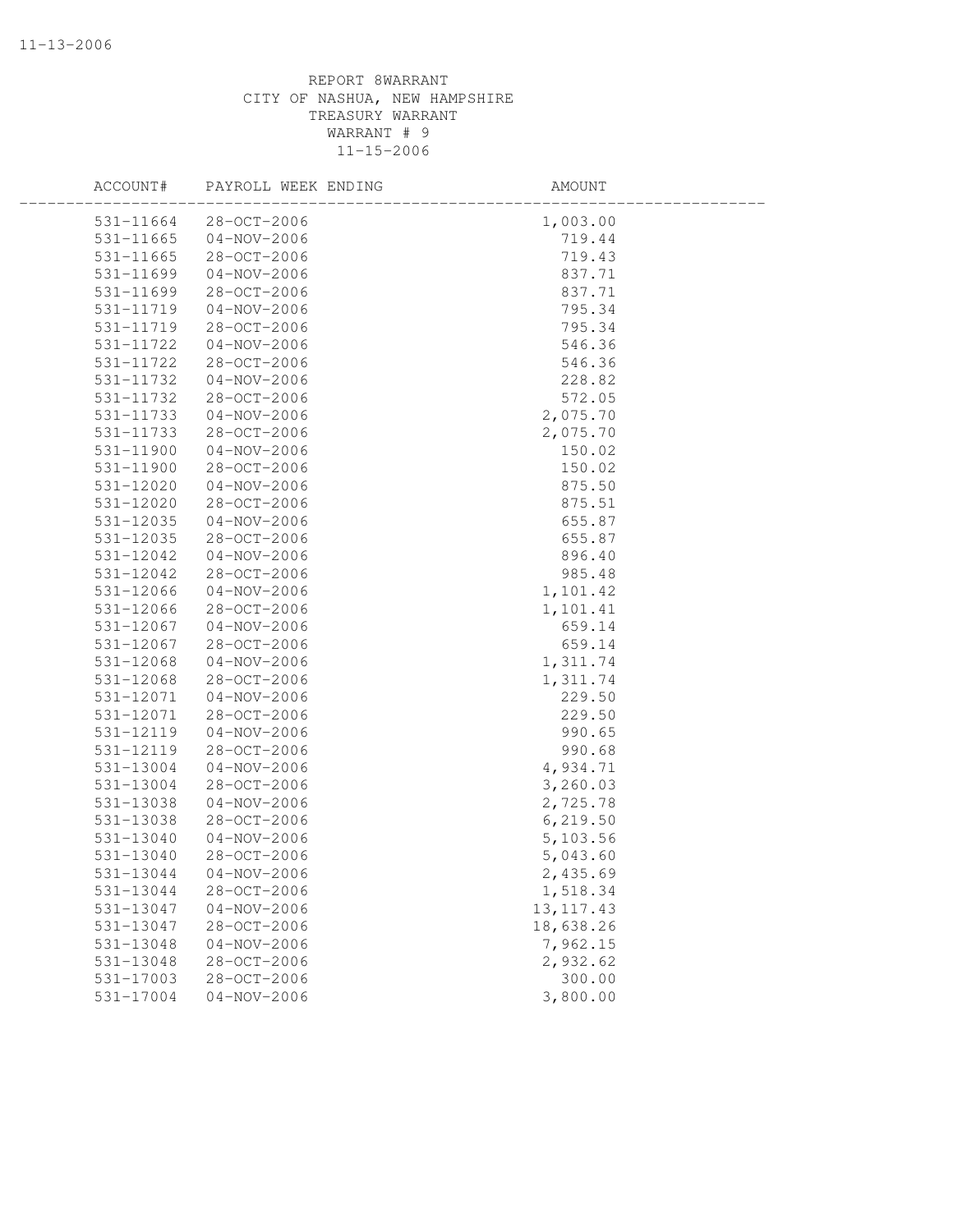| TOTAL 531 POLICE DEPARTMENT<br>518, 537.77<br>532-11024 04-NOV-2006<br>1,911.10<br>532-11024 28-OCT-2006<br>1,911.11<br>$04 - NOV - 2006$<br>1,793.53<br>532-11040<br>28-OCT-2006<br>1,793.53<br>532-11040<br>$04 - NOV - 2006$<br>532-11063<br>1,242.12<br>1,242.12<br>532-11063<br>28-OCT-2006<br>1,205.58<br>532-11066<br>$04 - NOV - 2006$<br>532-11066<br>28-OCT-2006<br>1,205.58<br>2,435.38<br>532-11069<br>04-NOV-2006<br>532-11069<br>28-OCT-2006<br>2,435.39<br>6,044.41<br>532-11111<br>04-NOV-2006<br>1,942.62<br>532-11111<br>28-OCT-2006<br>4,479.36<br>532-11207<br>$04 - NOV - 2006$<br>28-OCT-2006<br>4,479.36<br>532-11207<br>854.92<br>532-11281<br>$04 - NOV - 2006$<br>532-11281<br>28-OCT-2006<br>854.92<br>$04 - NOV - 2006$<br>1,555.42<br>532-11284<br>28-OCT-2006<br>1,555.42<br>532-11284<br>532-11285<br>$04 - NOV - 2006$<br>7,440.49<br>28-OCT-2006<br>7,440.48<br>532-11285<br>6,381.85<br>532-11291<br>$04 - NOV - 2006$<br>28-OCT-2006<br>532-11291<br>6,542.26<br>$04 - NOV - 2006$<br>986.51<br>532-11298<br>882.67<br>532-11298<br>28-OCT-2006<br>33, 226.45<br>532-11300<br>$04 - NOV - 2006$<br>532-11300<br>28-OCT-2006<br>33, 226.48<br>532-11303<br>04-NOV-2006<br>1,090.35<br>532-11303<br>28-OCT-2006<br>1,090.35<br>4,394.44<br>532-11305<br>04-NOV-2006<br>4,394.45<br>532-11305<br>28-OCT-2006<br>99,480.95<br>532-11309<br>04-NOV-2006<br>99,397.57<br>28-OCT-2006<br>532-11309<br>532-11660<br>$04 - NOV - 2006$<br>1,385.40<br>$28 - OCT - 2006$<br>532-11660<br>1,385.40<br>532-11663<br>$04 - NOV - 2006$<br>1,344.65<br>532-11663<br>28-OCT-2006<br>1,344.65<br>1,331.35<br>532-11666<br>$04 - NOV - 2006$<br>1,331.35<br>532-11666<br>$28 - OCT - 2006$<br>14,336.42<br>532-12070<br>$04 - NOV - 2006$<br>28-OCT-2006<br>16,856.20<br>532-12070<br>870.49<br>532-13003<br>$04 - NOV - 2006$<br>532-13003<br>28-OCT-2006<br>561.52<br>532-13004<br>$04 - NOV - 2006$<br>544.81<br>$28 - OCT - 2006$<br>532-13004<br>112.72 | ACCOUNT# | PAYROLL WEEK ENDING | AMOUNT |  |
|--------------------------------------------------------------------------------------------------------------------------------------------------------------------------------------------------------------------------------------------------------------------------------------------------------------------------------------------------------------------------------------------------------------------------------------------------------------------------------------------------------------------------------------------------------------------------------------------------------------------------------------------------------------------------------------------------------------------------------------------------------------------------------------------------------------------------------------------------------------------------------------------------------------------------------------------------------------------------------------------------------------------------------------------------------------------------------------------------------------------------------------------------------------------------------------------------------------------------------------------------------------------------------------------------------------------------------------------------------------------------------------------------------------------------------------------------------------------------------------------------------------------------------------------------------------------------------------------------------------------------------------------------------------------------------------------------------------------------------------------------------------------------------------------------------------------------------------------------------------------------------------------------------------------------------------------------------------------------------|----------|---------------------|--------|--|
|                                                                                                                                                                                                                                                                                                                                                                                                                                                                                                                                                                                                                                                                                                                                                                                                                                                                                                                                                                                                                                                                                                                                                                                                                                                                                                                                                                                                                                                                                                                                                                                                                                                                                                                                                                                                                                                                                                                                                                                |          |                     |        |  |
|                                                                                                                                                                                                                                                                                                                                                                                                                                                                                                                                                                                                                                                                                                                                                                                                                                                                                                                                                                                                                                                                                                                                                                                                                                                                                                                                                                                                                                                                                                                                                                                                                                                                                                                                                                                                                                                                                                                                                                                |          |                     |        |  |
|                                                                                                                                                                                                                                                                                                                                                                                                                                                                                                                                                                                                                                                                                                                                                                                                                                                                                                                                                                                                                                                                                                                                                                                                                                                                                                                                                                                                                                                                                                                                                                                                                                                                                                                                                                                                                                                                                                                                                                                |          |                     |        |  |
|                                                                                                                                                                                                                                                                                                                                                                                                                                                                                                                                                                                                                                                                                                                                                                                                                                                                                                                                                                                                                                                                                                                                                                                                                                                                                                                                                                                                                                                                                                                                                                                                                                                                                                                                                                                                                                                                                                                                                                                |          |                     |        |  |
|                                                                                                                                                                                                                                                                                                                                                                                                                                                                                                                                                                                                                                                                                                                                                                                                                                                                                                                                                                                                                                                                                                                                                                                                                                                                                                                                                                                                                                                                                                                                                                                                                                                                                                                                                                                                                                                                                                                                                                                |          |                     |        |  |
|                                                                                                                                                                                                                                                                                                                                                                                                                                                                                                                                                                                                                                                                                                                                                                                                                                                                                                                                                                                                                                                                                                                                                                                                                                                                                                                                                                                                                                                                                                                                                                                                                                                                                                                                                                                                                                                                                                                                                                                |          |                     |        |  |
|                                                                                                                                                                                                                                                                                                                                                                                                                                                                                                                                                                                                                                                                                                                                                                                                                                                                                                                                                                                                                                                                                                                                                                                                                                                                                                                                                                                                                                                                                                                                                                                                                                                                                                                                                                                                                                                                                                                                                                                |          |                     |        |  |
|                                                                                                                                                                                                                                                                                                                                                                                                                                                                                                                                                                                                                                                                                                                                                                                                                                                                                                                                                                                                                                                                                                                                                                                                                                                                                                                                                                                                                                                                                                                                                                                                                                                                                                                                                                                                                                                                                                                                                                                |          |                     |        |  |
|                                                                                                                                                                                                                                                                                                                                                                                                                                                                                                                                                                                                                                                                                                                                                                                                                                                                                                                                                                                                                                                                                                                                                                                                                                                                                                                                                                                                                                                                                                                                                                                                                                                                                                                                                                                                                                                                                                                                                                                |          |                     |        |  |
|                                                                                                                                                                                                                                                                                                                                                                                                                                                                                                                                                                                                                                                                                                                                                                                                                                                                                                                                                                                                                                                                                                                                                                                                                                                                                                                                                                                                                                                                                                                                                                                                                                                                                                                                                                                                                                                                                                                                                                                |          |                     |        |  |
|                                                                                                                                                                                                                                                                                                                                                                                                                                                                                                                                                                                                                                                                                                                                                                                                                                                                                                                                                                                                                                                                                                                                                                                                                                                                                                                                                                                                                                                                                                                                                                                                                                                                                                                                                                                                                                                                                                                                                                                |          |                     |        |  |
|                                                                                                                                                                                                                                                                                                                                                                                                                                                                                                                                                                                                                                                                                                                                                                                                                                                                                                                                                                                                                                                                                                                                                                                                                                                                                                                                                                                                                                                                                                                                                                                                                                                                                                                                                                                                                                                                                                                                                                                |          |                     |        |  |
|                                                                                                                                                                                                                                                                                                                                                                                                                                                                                                                                                                                                                                                                                                                                                                                                                                                                                                                                                                                                                                                                                                                                                                                                                                                                                                                                                                                                                                                                                                                                                                                                                                                                                                                                                                                                                                                                                                                                                                                |          |                     |        |  |
|                                                                                                                                                                                                                                                                                                                                                                                                                                                                                                                                                                                                                                                                                                                                                                                                                                                                                                                                                                                                                                                                                                                                                                                                                                                                                                                                                                                                                                                                                                                                                                                                                                                                                                                                                                                                                                                                                                                                                                                |          |                     |        |  |
|                                                                                                                                                                                                                                                                                                                                                                                                                                                                                                                                                                                                                                                                                                                                                                                                                                                                                                                                                                                                                                                                                                                                                                                                                                                                                                                                                                                                                                                                                                                                                                                                                                                                                                                                                                                                                                                                                                                                                                                |          |                     |        |  |
|                                                                                                                                                                                                                                                                                                                                                                                                                                                                                                                                                                                                                                                                                                                                                                                                                                                                                                                                                                                                                                                                                                                                                                                                                                                                                                                                                                                                                                                                                                                                                                                                                                                                                                                                                                                                                                                                                                                                                                                |          |                     |        |  |
|                                                                                                                                                                                                                                                                                                                                                                                                                                                                                                                                                                                                                                                                                                                                                                                                                                                                                                                                                                                                                                                                                                                                                                                                                                                                                                                                                                                                                                                                                                                                                                                                                                                                                                                                                                                                                                                                                                                                                                                |          |                     |        |  |
|                                                                                                                                                                                                                                                                                                                                                                                                                                                                                                                                                                                                                                                                                                                                                                                                                                                                                                                                                                                                                                                                                                                                                                                                                                                                                                                                                                                                                                                                                                                                                                                                                                                                                                                                                                                                                                                                                                                                                                                |          |                     |        |  |
|                                                                                                                                                                                                                                                                                                                                                                                                                                                                                                                                                                                                                                                                                                                                                                                                                                                                                                                                                                                                                                                                                                                                                                                                                                                                                                                                                                                                                                                                                                                                                                                                                                                                                                                                                                                                                                                                                                                                                                                |          |                     |        |  |
|                                                                                                                                                                                                                                                                                                                                                                                                                                                                                                                                                                                                                                                                                                                                                                                                                                                                                                                                                                                                                                                                                                                                                                                                                                                                                                                                                                                                                                                                                                                                                                                                                                                                                                                                                                                                                                                                                                                                                                                |          |                     |        |  |
|                                                                                                                                                                                                                                                                                                                                                                                                                                                                                                                                                                                                                                                                                                                                                                                                                                                                                                                                                                                                                                                                                                                                                                                                                                                                                                                                                                                                                                                                                                                                                                                                                                                                                                                                                                                                                                                                                                                                                                                |          |                     |        |  |
|                                                                                                                                                                                                                                                                                                                                                                                                                                                                                                                                                                                                                                                                                                                                                                                                                                                                                                                                                                                                                                                                                                                                                                                                                                                                                                                                                                                                                                                                                                                                                                                                                                                                                                                                                                                                                                                                                                                                                                                |          |                     |        |  |
|                                                                                                                                                                                                                                                                                                                                                                                                                                                                                                                                                                                                                                                                                                                                                                                                                                                                                                                                                                                                                                                                                                                                                                                                                                                                                                                                                                                                                                                                                                                                                                                                                                                                                                                                                                                                                                                                                                                                                                                |          |                     |        |  |
|                                                                                                                                                                                                                                                                                                                                                                                                                                                                                                                                                                                                                                                                                                                                                                                                                                                                                                                                                                                                                                                                                                                                                                                                                                                                                                                                                                                                                                                                                                                                                                                                                                                                                                                                                                                                                                                                                                                                                                                |          |                     |        |  |
|                                                                                                                                                                                                                                                                                                                                                                                                                                                                                                                                                                                                                                                                                                                                                                                                                                                                                                                                                                                                                                                                                                                                                                                                                                                                                                                                                                                                                                                                                                                                                                                                                                                                                                                                                                                                                                                                                                                                                                                |          |                     |        |  |
|                                                                                                                                                                                                                                                                                                                                                                                                                                                                                                                                                                                                                                                                                                                                                                                                                                                                                                                                                                                                                                                                                                                                                                                                                                                                                                                                                                                                                                                                                                                                                                                                                                                                                                                                                                                                                                                                                                                                                                                |          |                     |        |  |
|                                                                                                                                                                                                                                                                                                                                                                                                                                                                                                                                                                                                                                                                                                                                                                                                                                                                                                                                                                                                                                                                                                                                                                                                                                                                                                                                                                                                                                                                                                                                                                                                                                                                                                                                                                                                                                                                                                                                                                                |          |                     |        |  |
|                                                                                                                                                                                                                                                                                                                                                                                                                                                                                                                                                                                                                                                                                                                                                                                                                                                                                                                                                                                                                                                                                                                                                                                                                                                                                                                                                                                                                                                                                                                                                                                                                                                                                                                                                                                                                                                                                                                                                                                |          |                     |        |  |
|                                                                                                                                                                                                                                                                                                                                                                                                                                                                                                                                                                                                                                                                                                                                                                                                                                                                                                                                                                                                                                                                                                                                                                                                                                                                                                                                                                                                                                                                                                                                                                                                                                                                                                                                                                                                                                                                                                                                                                                |          |                     |        |  |
|                                                                                                                                                                                                                                                                                                                                                                                                                                                                                                                                                                                                                                                                                                                                                                                                                                                                                                                                                                                                                                                                                                                                                                                                                                                                                                                                                                                                                                                                                                                                                                                                                                                                                                                                                                                                                                                                                                                                                                                |          |                     |        |  |
|                                                                                                                                                                                                                                                                                                                                                                                                                                                                                                                                                                                                                                                                                                                                                                                                                                                                                                                                                                                                                                                                                                                                                                                                                                                                                                                                                                                                                                                                                                                                                                                                                                                                                                                                                                                                                                                                                                                                                                                |          |                     |        |  |
|                                                                                                                                                                                                                                                                                                                                                                                                                                                                                                                                                                                                                                                                                                                                                                                                                                                                                                                                                                                                                                                                                                                                                                                                                                                                                                                                                                                                                                                                                                                                                                                                                                                                                                                                                                                                                                                                                                                                                                                |          |                     |        |  |
|                                                                                                                                                                                                                                                                                                                                                                                                                                                                                                                                                                                                                                                                                                                                                                                                                                                                                                                                                                                                                                                                                                                                                                                                                                                                                                                                                                                                                                                                                                                                                                                                                                                                                                                                                                                                                                                                                                                                                                                |          |                     |        |  |
|                                                                                                                                                                                                                                                                                                                                                                                                                                                                                                                                                                                                                                                                                                                                                                                                                                                                                                                                                                                                                                                                                                                                                                                                                                                                                                                                                                                                                                                                                                                                                                                                                                                                                                                                                                                                                                                                                                                                                                                |          |                     |        |  |
|                                                                                                                                                                                                                                                                                                                                                                                                                                                                                                                                                                                                                                                                                                                                                                                                                                                                                                                                                                                                                                                                                                                                                                                                                                                                                                                                                                                                                                                                                                                                                                                                                                                                                                                                                                                                                                                                                                                                                                                |          |                     |        |  |
|                                                                                                                                                                                                                                                                                                                                                                                                                                                                                                                                                                                                                                                                                                                                                                                                                                                                                                                                                                                                                                                                                                                                                                                                                                                                                                                                                                                                                                                                                                                                                                                                                                                                                                                                                                                                                                                                                                                                                                                |          |                     |        |  |
|                                                                                                                                                                                                                                                                                                                                                                                                                                                                                                                                                                                                                                                                                                                                                                                                                                                                                                                                                                                                                                                                                                                                                                                                                                                                                                                                                                                                                                                                                                                                                                                                                                                                                                                                                                                                                                                                                                                                                                                |          |                     |        |  |
|                                                                                                                                                                                                                                                                                                                                                                                                                                                                                                                                                                                                                                                                                                                                                                                                                                                                                                                                                                                                                                                                                                                                                                                                                                                                                                                                                                                                                                                                                                                                                                                                                                                                                                                                                                                                                                                                                                                                                                                |          |                     |        |  |
|                                                                                                                                                                                                                                                                                                                                                                                                                                                                                                                                                                                                                                                                                                                                                                                                                                                                                                                                                                                                                                                                                                                                                                                                                                                                                                                                                                                                                                                                                                                                                                                                                                                                                                                                                                                                                                                                                                                                                                                |          |                     |        |  |
|                                                                                                                                                                                                                                                                                                                                                                                                                                                                                                                                                                                                                                                                                                                                                                                                                                                                                                                                                                                                                                                                                                                                                                                                                                                                                                                                                                                                                                                                                                                                                                                                                                                                                                                                                                                                                                                                                                                                                                                |          |                     |        |  |
|                                                                                                                                                                                                                                                                                                                                                                                                                                                                                                                                                                                                                                                                                                                                                                                                                                                                                                                                                                                                                                                                                                                                                                                                                                                                                                                                                                                                                                                                                                                                                                                                                                                                                                                                                                                                                                                                                                                                                                                |          |                     |        |  |
|                                                                                                                                                                                                                                                                                                                                                                                                                                                                                                                                                                                                                                                                                                                                                                                                                                                                                                                                                                                                                                                                                                                                                                                                                                                                                                                                                                                                                                                                                                                                                                                                                                                                                                                                                                                                                                                                                                                                                                                |          |                     |        |  |
|                                                                                                                                                                                                                                                                                                                                                                                                                                                                                                                                                                                                                                                                                                                                                                                                                                                                                                                                                                                                                                                                                                                                                                                                                                                                                                                                                                                                                                                                                                                                                                                                                                                                                                                                                                                                                                                                                                                                                                                |          |                     |        |  |
|                                                                                                                                                                                                                                                                                                                                                                                                                                                                                                                                                                                                                                                                                                                                                                                                                                                                                                                                                                                                                                                                                                                                                                                                                                                                                                                                                                                                                                                                                                                                                                                                                                                                                                                                                                                                                                                                                                                                                                                |          |                     |        |  |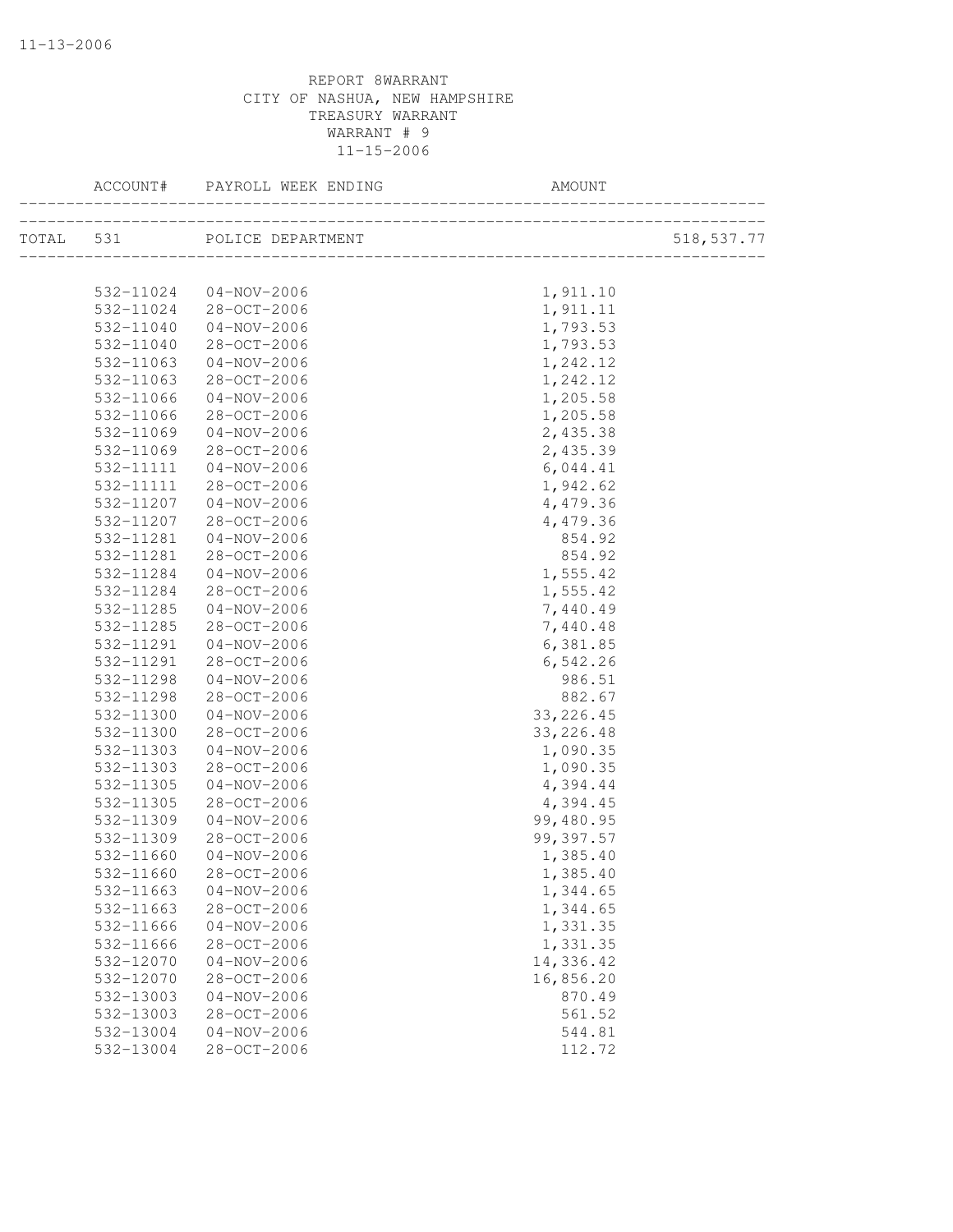|           | ACCOUNT#  | PAYROLL WEEK ENDING         | AMOUNT           |            |
|-----------|-----------|-----------------------------|------------------|------------|
|           | 532-13018 | $04 - NOV - 2006$           | 759.65           |            |
|           | 532-13018 | 28-OCT-2006                 | 1,639.07         |            |
|           | 532-13024 | $04 - NOV - 2006$           | 1,563.52         |            |
|           | 532-13024 | $28 - OCT - 2006$           | 1, 113.27        |            |
|           | 532-13050 | $04 - NOV - 2006$           |                  |            |
|           | 532-13050 | 28-OCT-2006                 | 5,838.81         |            |
|           | 532-19231 | $04 - NOV - 2006$           | 1,152.45         |            |
|           | 532-19231 | 28-OCT-2006                 | 1,152.45         |            |
|           | 532-19232 | $04 - NOV - 2006$           | 1,654.06         |            |
|           | 532-19232 | 28-OCT-2006                 | 1,654.06         |            |
|           | 532-19233 | $04 - NOV - 2006$           | 2,670.07         |            |
|           | 532-19233 | 28-OCT-2006                 | 2,670.07         |            |
|           |           | 532-19234 04-NOV-2006       | 1,679.65         |            |
|           |           | 532-19234 28-OCT-2006       | 1,679.65         |            |
| TOTAL     | 532       | FIRE DEPARTMENT             |                  | 411,548.91 |
|           |           |                             |                  |            |
|           |           | 535-81023  04-NOV-2006      | 96.15            |            |
|           |           | 535-81023 28-OCT-2006       | 387.82           |            |
| TOTAL     | 535       | EMERGENCY MANAGEMENT        |                  | 483.97     |
|           |           | 536-11178  04-NOV-2006      | 1,272.29         |            |
|           |           | 536-11178 28-OCT-2006       | 1,272.29         |            |
|           | 536-13004 | 28-OCT-2006                 | 156.33           |            |
| TOTAL 536 |           | CITYWIDE COMMUNICATIONS     | ________________ | 2,700.91   |
|           | 541-11008 | $04 - NOV - 2006$           | 629.82           |            |
|           | 541-11008 | 28-OCT-2006                 | 629.82           |            |
|           | 541-11048 | $04 - NOV - 2006$           | 888.34           |            |
|           | 541-11048 | 28-OCT-2006                 | 888.34           |            |
|           | 541-11104 | $04 - NOV - 2006$           | 914.99           |            |
|           | 541-11104 | $28 - OCT - 2006$           | 914.99           |            |
|           | 541-11240 | $04 - NOV - 2006$           | 1,411.10         |            |
|           |           | 541-11240 28-OCT-2006       | 1,763.87         |            |
|           |           | 541-11346  04-NOV-2006      | 408.29           |            |
|           |           | 541-11346 28-OCT-2006       | 408.29           |            |
| TOTAL     | 541       | COMMUNITY SERVICES DIVISION |                  | 8,857.85   |
|           |           |                             |                  |            |
|           | 542-11583 | 04-NOV-2006                 | 368.00           |            |
|           |           | 542-11583 28-OCT-2006       | 368.00           |            |
|           | 542-11584 | $04 - NOV - 2006$           | 2,296.55         |            |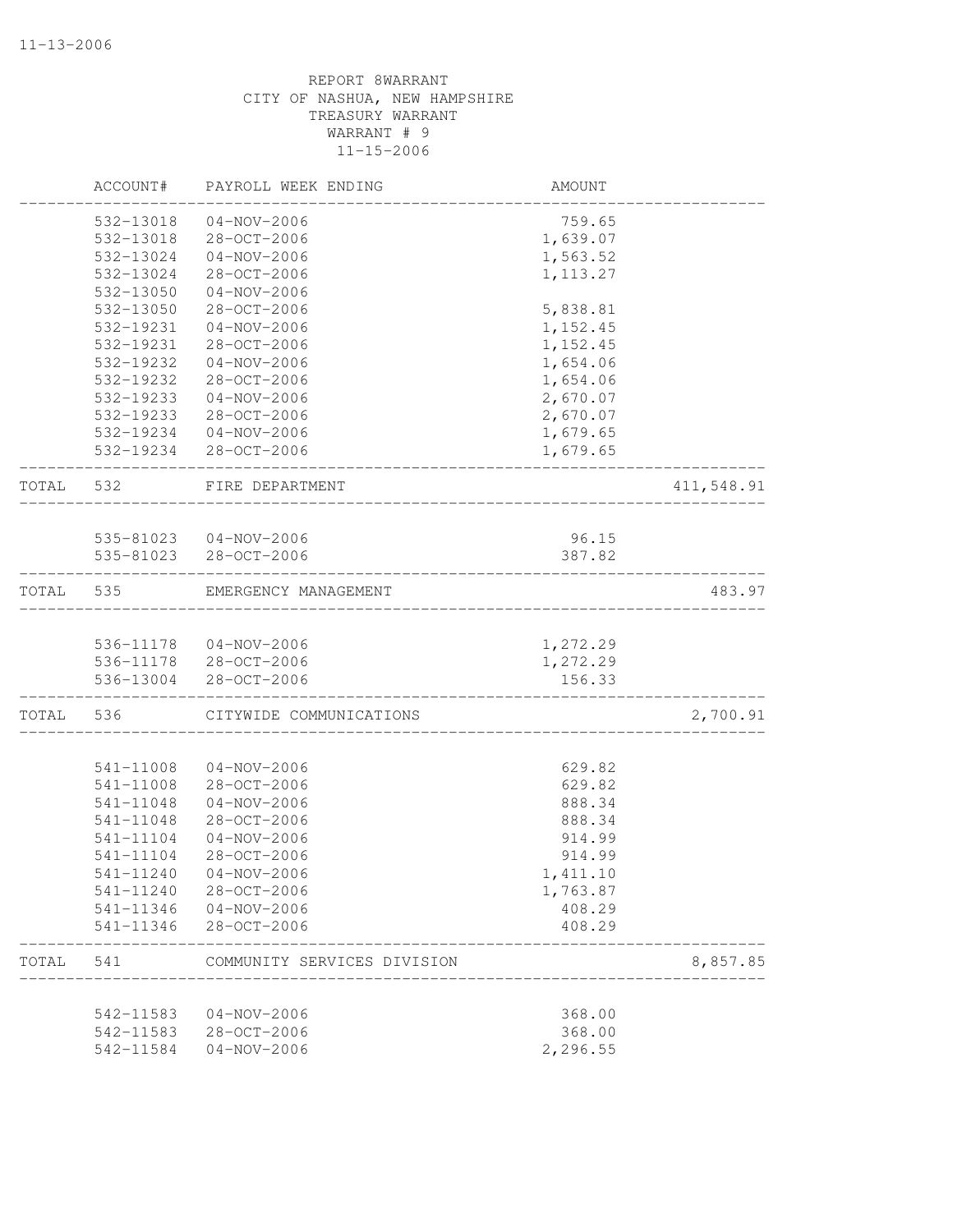# CITY OF NASHUA, NEW HAMPSHIRE TREASURY WARRANT WARRANT # 9 11-15-2006 ACCOUNT# PAYROLL WEEK ENDING AND AMOUNT -------------------------------------------------------------------------------- 542-11584 28-OCT-2006 1,227.98 542-12079 04-NOV-2006 710.06 542-12079 28-OCT-2006 710.06 542-12109 04-NOV-2006 234.00 542-12109 28-OCT-2006 216.00 542-12582 04-NOV-2006 862.36 542-12582 28-OCT-2006 1,019.55 -------------------------------------------------------------------------------- TOTAL 542 COMMUNITY HEALTH 8,012.56 -------------------------------------------------------------------------------- 543-11380 04-NOV-2006 840.29 543-11380 28-OCT-2006 840.29 543-11438 04-NOV-2006 1,390.27 543-11438 28-OCT-2006 1,390.27 543-11601 04-NOV-2006 1,136.10 543-11601 28-OCT-2006 1,136.10 543-11602 04-NOV-2006 795.56 543-11602 28-OCT-2006 795.56 543-11604 04-NOV-2006 749.90 543-11604 28-OCT-2006 749.90 543-11605 04-NOV-2006 856.19 543-11605 28-OCT-2006 856.19 -------------------------------------------------------------------------------- TOTAL 543 ENVIRONMENTAL HEALTH DEPT. 11,536.62 -------------------------------------------------------------------------------- 544-11008 04-NOV-2006 668.17 544-11008 28-OCT-2006 668.17 544-11099 04-NOV-2006 1,989.89 544-11099 28-OCT-2006 1,989.90 544-11112 04-NOV-2006 755.51 544-11112 28-OCT-2006 755.51 544-11367 04-NOV-2006 749.89<br>544-11367 28-OCT-2006 749.90 544-11367 28-OCT-2006 544-11777 04-NOV-2006 1,167.25 544-11777 28-OCT-2006 1,167.25 544-12101 04-NOV-2006 242.92 544-12101 28-OCT-2006 242.92 -------------------------------------------------------------------------------- TOTAL 544 WELFARE ADMINISTRATION 11,147.28 -------------------------------------------------------------------------------- 551-11008 04-NOV-2006 612.62 551-11008 28-OCT-2006 612.62 551-11028 04-NOV-2006 526.86 551-11028 28-OCT-2006 526.85 551-11057 04-NOV-2006 783.38

REPORT 8WARRANT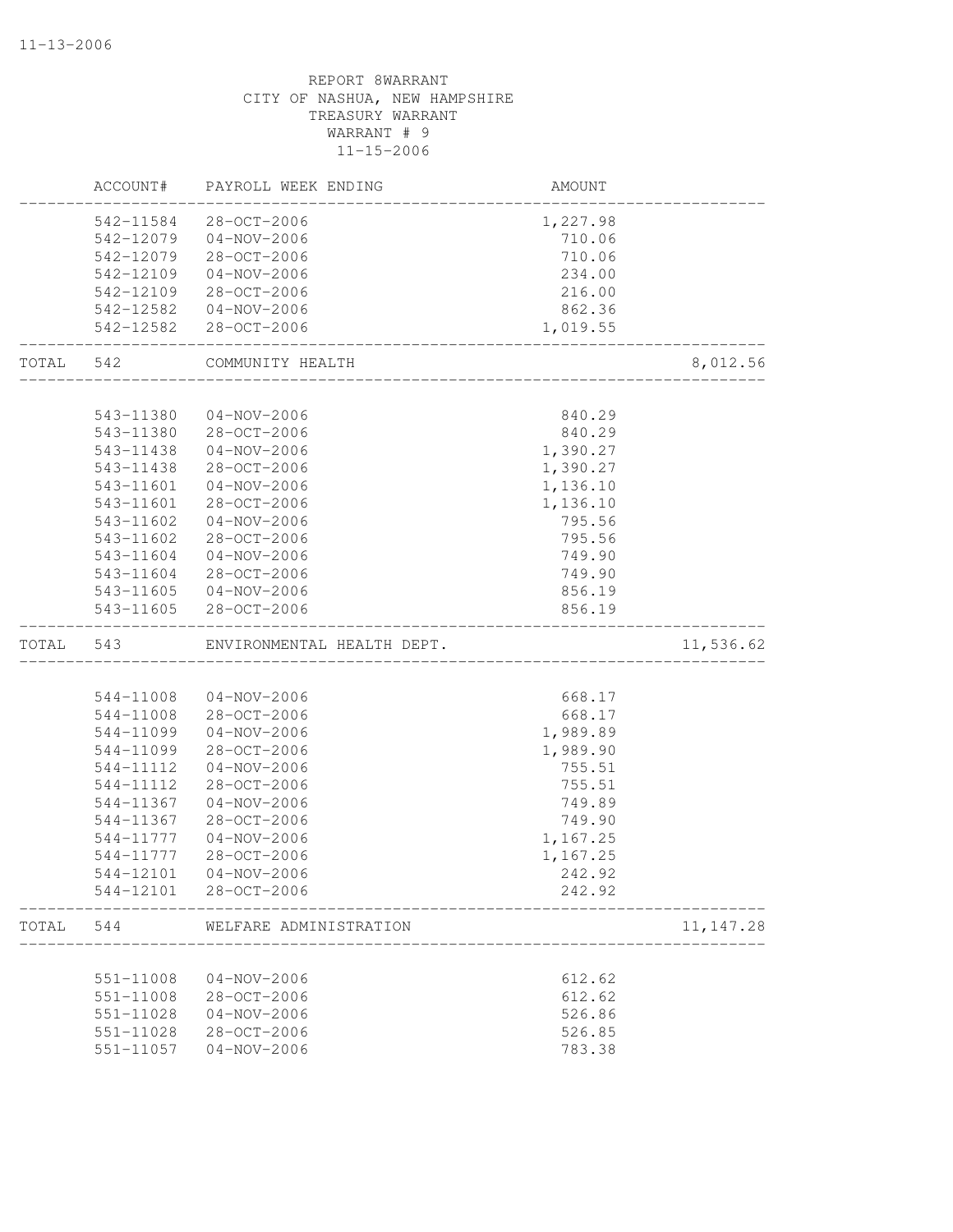|       | ACCOUNT#      | PAYROLL WEEK ENDING            | AMOUNT   |           |
|-------|---------------|--------------------------------|----------|-----------|
|       | 551-11057     | 28-OCT-2006                    | 783.39   |           |
|       | 551-11094     | $04 - NOV - 2006$              | 355.62   |           |
|       | 551-11094     | 28-OCT-2006                    | 355.62   |           |
|       | 551-11208     | $04 - NOV - 2006$              | 755.42   |           |
|       | 551-11208     | 28-OCT-2006                    | 755.42   |           |
|       | 551-11211     | $04 - NOV - 2006$              | 458.66   |           |
|       | 551-11211     | 28-OCT-2006                    | 458.66   |           |
|       | 551-11212     | $04 - NOV - 2006$              | 1,313.75 |           |
|       | 551-11212     | 28-OCT-2006                    | 1,313.75 |           |
|       | 551-11249     | $04 - NOV - 2006$              | 1,544.27 |           |
|       | 551-11249     | 28-OCT-2006                    | 1,544.27 |           |
|       | 551-11273     | $04 - NOV - 2006$              | 2,382.01 |           |
|       | 551-11273     | 28-OCT-2006                    | 2,382.02 |           |
|       | $551 - 11435$ | $04 - NOV - 2006$              | 991.04   |           |
|       | 551-11435     | 28-OCT-2006                    | 991.04   |           |
|       | 551-11462     | $04 - NOV - 2006$              | 919.25   |           |
|       | 551-11462     | 28-OCT-2006                    | 919.25   |           |
|       | 551-11638     | $04 - NOV - 2006$              | 1,064.09 |           |
|       | 551-11638     | 28-OCT-2006                    | 1,064.08 |           |
|       | 551-13004     | $04 - NOV - 2006$              | 823.05   |           |
|       | 551-13004     | 28-OCT-2006                    | 255.14   |           |
| TOTAL | 551           | PUBLIC WORKS DIV & ENGINEERING |          | 24,492.13 |
|       |               |                                |          |           |
|       | 552-11051     | 04-NOV-2006                    | 1,275.49 |           |
|       | 552-11051     | 28-OCT-2006                    | 1,275.49 |           |
|       | 552-11052     | $04 - NOV - 2006$              | 1,136.10 |           |
|       | 552-11052     | 28-OCT-2006                    | 1,136.10 |           |
|       | 552-11077     | $04 - NOV - 2006$              | 1,170.18 |           |
|       | 552-11077     | 28-OCT-2006                    | 1,170.18 |           |
|       | 552-11087     | $04 - NOV - 2006$              | 1,549.29 |           |
|       | 552-11087     | 28-OCT-2006                    | 820.28   |           |
|       | 552-11143     | $04 - NOV - 2006$              | 784.00   |           |
|       | 552-11143     | 28-OCT-2006                    | 784.00   |           |
|       | 552-11324     | $04 - NOV - 2006$              | 3,604.92 |           |
|       | 552-11324     | 28-OCT-2006                    | 3,604.94 |           |
|       | 552-11339     | 04-NOV-2006                    | 2,689.60 |           |
|       | 552-11339     | 28-OCT-2006                    | 2,689.60 |           |
|       | 552-11342     | $04 - NOV - 2006$              | 706.00   |           |
|       | 552-11342     | 28-OCT-2006                    | 706.00   |           |
|       | 552-11343     | $04 - NOV - 2006$              | 2,364.00 |           |
|       | 552-11343     | 28-OCT-2006                    | 2,352.00 |           |
|       | 552-11407     | $04 - NOV - 2006$              | 4,884.00 |           |
|       | 552-11407     | $28 - OCT - 2006$              | 4,884.00 |           |
|       | 552-11492     | $04 - NOV - 2006$              | 746.80   |           |
|       | 552-11492     | 28-OCT-2006                    | 746.80   |           |
|       | 552-11548     | $04 - NOV - 2006$              | 916.14   |           |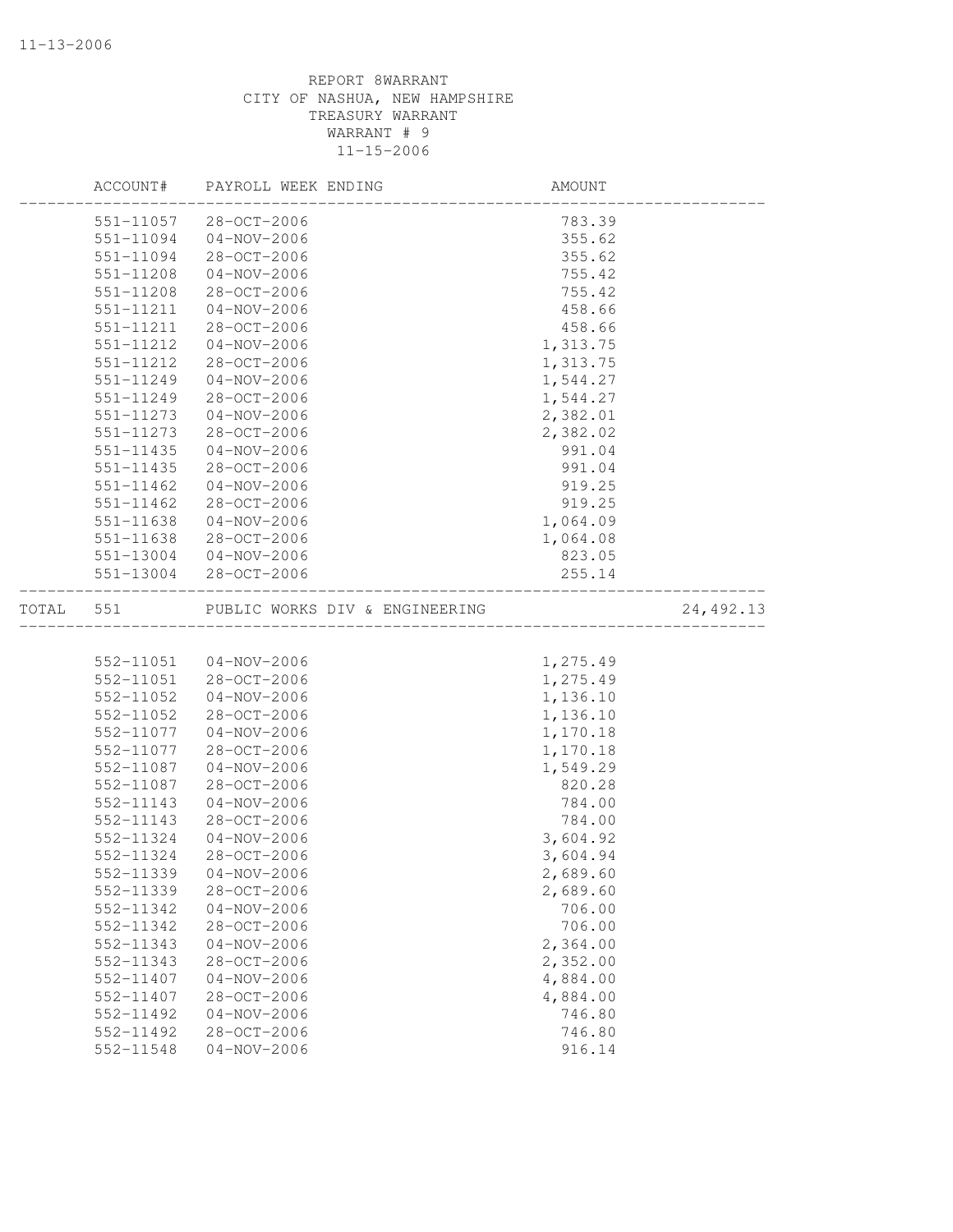|       | ACCOUNT#  | PAYROLL WEEK ENDING   | AMOUNT                          |           |
|-------|-----------|-----------------------|---------------------------------|-----------|
|       | 552-11548 | 28-OCT-2006           | 916.14                          |           |
|       | 552-11580 | 04-NOV-2006           | 772.39                          |           |
|       | 552-11580 | 28-OCT-2006           | 772.39                          |           |
|       | 552-11618 | $04 - NOV - 2006$     | 568.25                          |           |
|       | 552-11618 | 28-OCT-2006           | 568.25                          |           |
|       | 552-11750 | $04 - NOV - 2006$     | 733.60                          |           |
|       | 552-11750 | 28-OCT-2006           | 717.60                          |           |
|       | 552-13004 | $04 - NOV - 2006$     | 3,107.23                        |           |
|       | 552-13004 | 28-OCT-2006           | 3,044.32                        |           |
|       |           | 552-13067 04-NOV-2006 | 139.86                          |           |
|       |           | 552-17001 04-NOV-2006 | 300.00<br>_____________________ |           |
| TOTAL | 552       | PARKS AND RECREATION  | ___________________             | 53,635.94 |
|       |           |                       |                                 |           |
|       | 553-11041 | 04-NOV-2006           | 897.55                          |           |
|       | 553-11041 | 28-OCT-2006           | 897.55                          |           |
|       | 553-11078 | $04 - NOV - 2006$     | 1,353.16                        |           |
|       | 553-11078 | 28-OCT-2006           | 1,353.16                        |           |
|       | 553-11098 | 04-NOV-2006           | 955.09                          |           |
|       | 553-11098 | 28-OCT-2006           | 942.01                          |           |
|       | 553-11192 | 04-NOV-2006           | 833.01                          |           |
|       | 553-11192 | 28-OCT-2006           | 833.00                          |           |
|       | 553-11279 | $04 - NOV - 2006$     | 5,509.85                        |           |
|       | 553-11279 | 28-OCT-2006           | 5,472.82                        |           |
|       | 553-11327 | $04 - NOV - 2006$     | 3,622.00                        |           |
|       | 553-11327 | 28-OCT-2006           | 3,610.64                        |           |
|       | 553-11336 | $04 - NOV - 2006$     | 967.45                          |           |
|       | 553-11336 | 28-OCT-2006           | 967.45                          |           |
|       | 553-11375 | $04 - NOV - 2006$     | 2,700.28                        |           |
|       | 553-11375 | 28-OCT-2006           | 2,689.61                        |           |
|       | 553-11465 | $04 - NOV - 2006$     | 2,987.20                        |           |
|       | 553-11465 | 28-OCT-2006           | 2,987.20                        |           |
|       | 553-11474 | $04 - NOV - 2006$     | 4,208.00                        |           |
|       | 553-11474 | 28-OCT-2006           | 4,208.00                        |           |
|       | 553-11475 | $04 - NOV - 2006$     | 1,697.52                        |           |
|       | 553-11475 | 28-OCT-2006           | 1,707.05                        |           |
|       | 553-11630 | $04 - NOV - 2006$     | 1,435.20                        |           |
|       | 553-11630 | 28-OCT-2006           | 1,435.20                        |           |
|       | 553-11631 | $04 - NOV - 2006$     | 254.93                          |           |
|       | 553-11631 | 28-OCT-2006           | 437.76                          |           |
|       | 553-11648 | $04 - NOV - 2006$     | 732.23                          |           |
|       | 553-11648 | $28 - OCT - 2006$     | 777.68                          |           |
|       | 553-11678 | $04 - NOV - 2006$     | 1,515.40                        |           |
|       | 553-11678 | 28-OCT-2006           | 1,515.40                        |           |
|       | 553-11759 | $04 - NOV - 2006$     | 10,873.77                       |           |
|       | 553-11759 | 28-OCT-2006           | 10,802.00                       |           |
|       | 553-11768 | $04 - NOV - 2006$     | 713.60                          |           |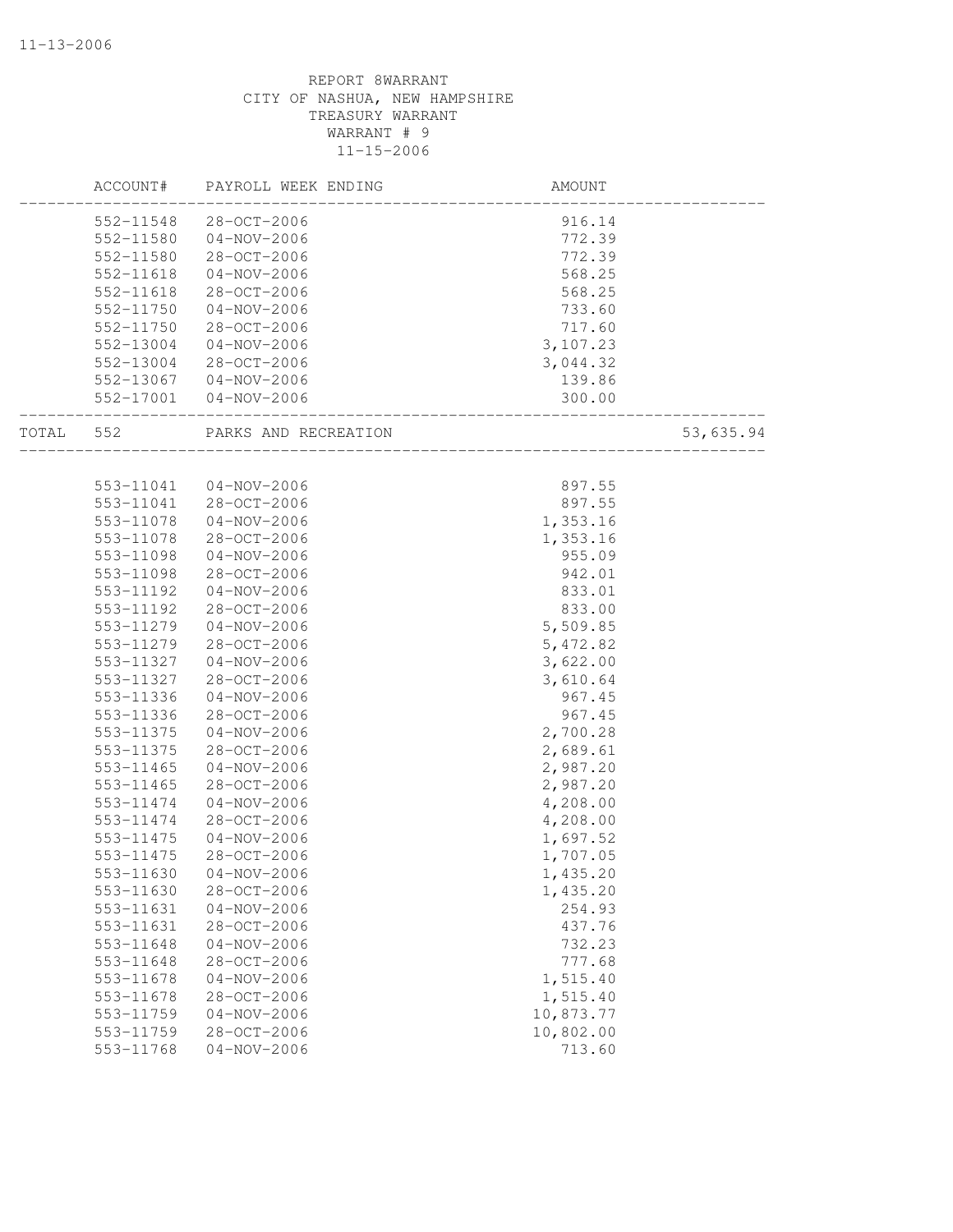# REPORT 8WARRANT CITY OF NASHUA, NEW HAMPSHIRE TREASURY WARRANT WARRANT # 9 11-15-2006 ACCOUNT# PAYROLL WEEK ENDING AMOUNT -------------------------------------------------------------------------------- 553-11768 28-OCT-2006 553-11771 04-NOV-2006 1,683.20 553-11771 28-OCT-2006 1,683.20 553-12128 04-NOV-2006 246.23 553-12128 28-OCT-2006 246.23 553-13004 04-NOV-2006 1,470.36 553-13004 28-OCT-2006 1,675.32 553-17008 04-NOV-2006 900.00 -------------------------------------------------------------------------------- TOTAL 553 STREET DEPARTMENT 90,510.91 -------------------------------------------------------------------------------- 555-11024 04-NOV-2006 663.48 555-11024 28-OCT-2006 663.48 555-11058 04-NOV-2006 888.73 555-11058 28-OCT-2006 888.73 555-11461 04-NOV-2006 1,349.78 555-11461 28-OCT-2006 1,349.78 555-11505 04-NOV-2006 1,170.19 555-11505 28-OCT-2006 1,170.18 555-11639 04-NOV-2006 746.80 555-11639 28-OCT-2006 742.13 555-11640 04-NOV-2006 695.60 555-11640 28-OCT-2006 695.60 555-11738 04-NOV-2006 1,760.00 555-11738 28-OCT-2006 1,760.00 555-11745 04-NOV-2006 738.80 555-11745 28-OCT-2006 738.80 555-11746 04-NOV-2006 999.84 555-11746 28-OCT-2006 999.84 555-13004 04-NOV-2006 12.44 555-13004 28-OCT-2006 111.44 -------------------------------------------------------------------------------- TRAFFIC DEPARTMENT 18,145.64 -------------------------------------------------------------------------------- 557-11161 04-NOV-2006 746.80 557-11161 28-OCT-2006 746.80 557-13004 04-NOV-2006 84.03 557-13004 28-OCT-2006 112.04 -------------------------------------------------------------------------------- TOTAL 557 PARKING LOTS 1,689.67 -------------------------------------------------------------------------------- 561-11345 04-NOV-2006 1,199.60 561-11345 28-OCT-2006 1,199.60 561-11651 04-NOV-2006 751.62 561-11651 28-OCT-2006 751.62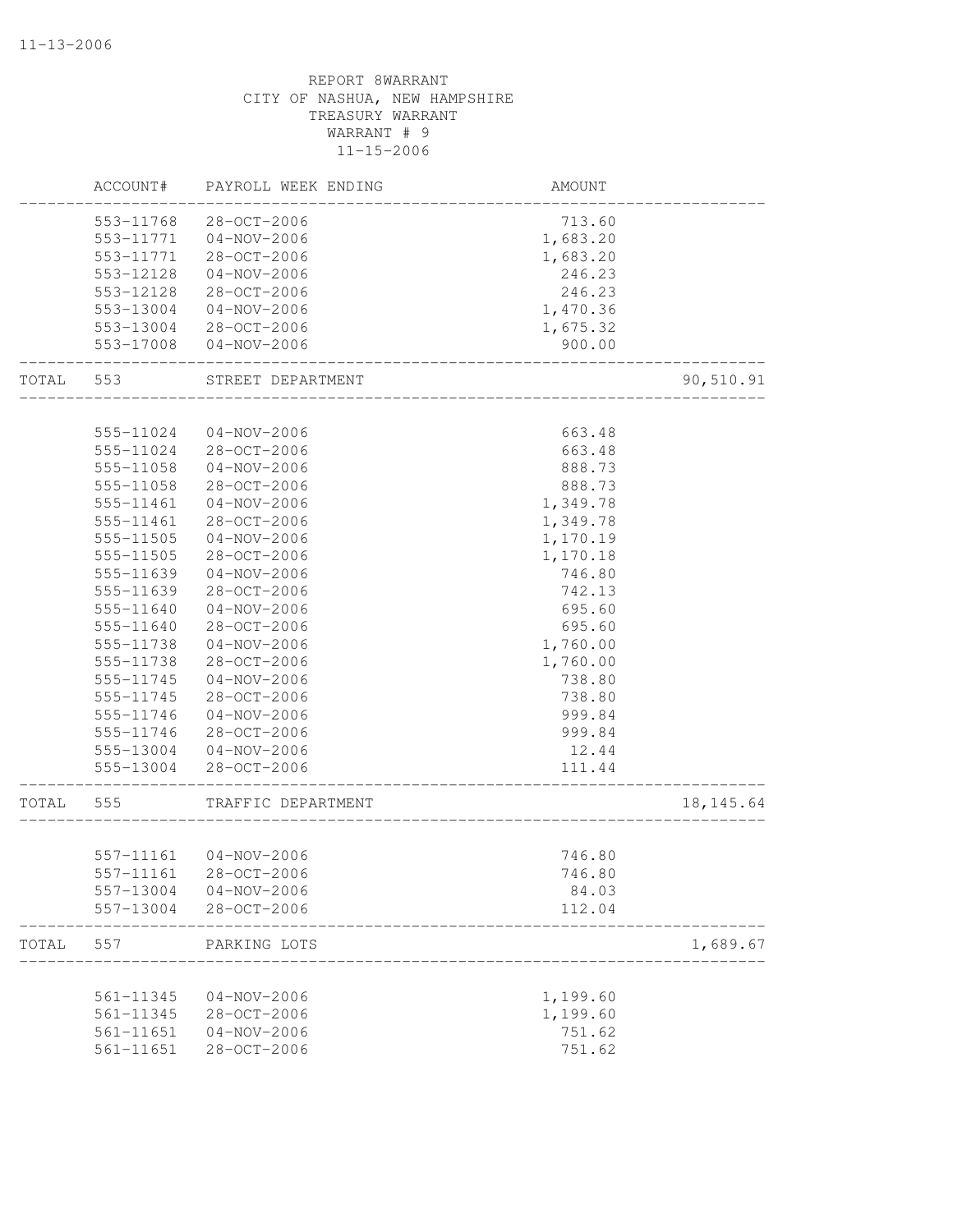|       | ACCOUNT#               | PAYROLL WEEK ENDING        | AMOUNT           |           |
|-------|------------------------|----------------------------|------------------|-----------|
|       | 561-11658              | $04 - NOV - 2006$          | 915.39           |           |
|       | 561-11658              | 28-OCT-2006                | 915.39           |           |
|       | 561-12153              | $04 - NOV - 2006$          | 400.00           |           |
|       | 561-12153              | $28 - OCT - 2006$          | 400.00           |           |
| TOTAL | 561                    | EDGEWOOD CEMETERY          |                  | 6,533.22  |
|       |                        |                            |                  |           |
|       | 563-11345              | $04 - NOV - 2006$          | 1,033.45         |           |
|       | 563-11345              | $28 - OCT - 2006$          | 1,033.45         |           |
|       | 563-11651              | $04 - NOV - 2006$          | 687.84           |           |
|       | 563-11651              | 28-OCT-2006                | 687.84           |           |
|       | 563-11657<br>563-11657 | 04-NOV-2006<br>28-OCT-2006 | 862.84<br>862.84 |           |
|       |                        |                            |                  |           |
| TOTAL | 563                    | WOODLAWN CEMETERY          |                  | 5,168.26  |
|       |                        |                            |                  |           |
|       | 571-11174              | $04 - NOV - 2006$          | 773.34           |           |
|       | 571-11174              | 28-OCT-2006                | 773.33           |           |
|       |                        | 571-11237 04-NOV-2006      | 1,816.79         |           |
|       | 571-11237              | $28 - OCT - 2006$          | 1,816.79         |           |
| TOTAL | 571                    | COMMUNITY DEVELOPMENT      |                  | 5,180.25  |
|       |                        |                            |                  |           |
|       | 572-11024              | $04 - NOV - 2006$          | 457.57           |           |
|       | 572-11024              | 28-OCT-2006                | 457.57           |           |
|       | 572-11215              | $04 - NOV - 2006$          | 3,359.48         |           |
|       | 572-11215              | 28-OCT-2006                | 3,359.47         |           |
|       | 572-11238              | $04 - NOV - 2006$          | 750.83           |           |
|       | 572-11238              | 28-OCT-2006                | 750.83           |           |
|       | 572-11450              | $04 - NOV - 2006$          | 1,560.87         |           |
|       | 572-11450              | 28-OCT-2006                | 1,560.87         |           |
|       | 572-11522              | $04 - NOV - 2006$          | 742.35           |           |
|       | 572-11522<br>572-58005 | 28-OCT-2006<br>28-OCT-2006 | 742.35<br>200.00 |           |
|       |                        |                            |                  |           |
| TOTAL | 572                    | PLANNING DEPARTMENT        |                  | 13,942.19 |
|       | 573-11444              | $04 - NOV - 2006$          | 1,373.56         |           |
|       | 573-11444              | 28-OCT-2006                | 1,373.56         |           |
|       | 573-12029              | $04 - NOV - 2006$          | 300.64           |           |
|       | 573-12029              | 28-OCT-2006                | 413.38           |           |
|       |                        |                            |                  |           |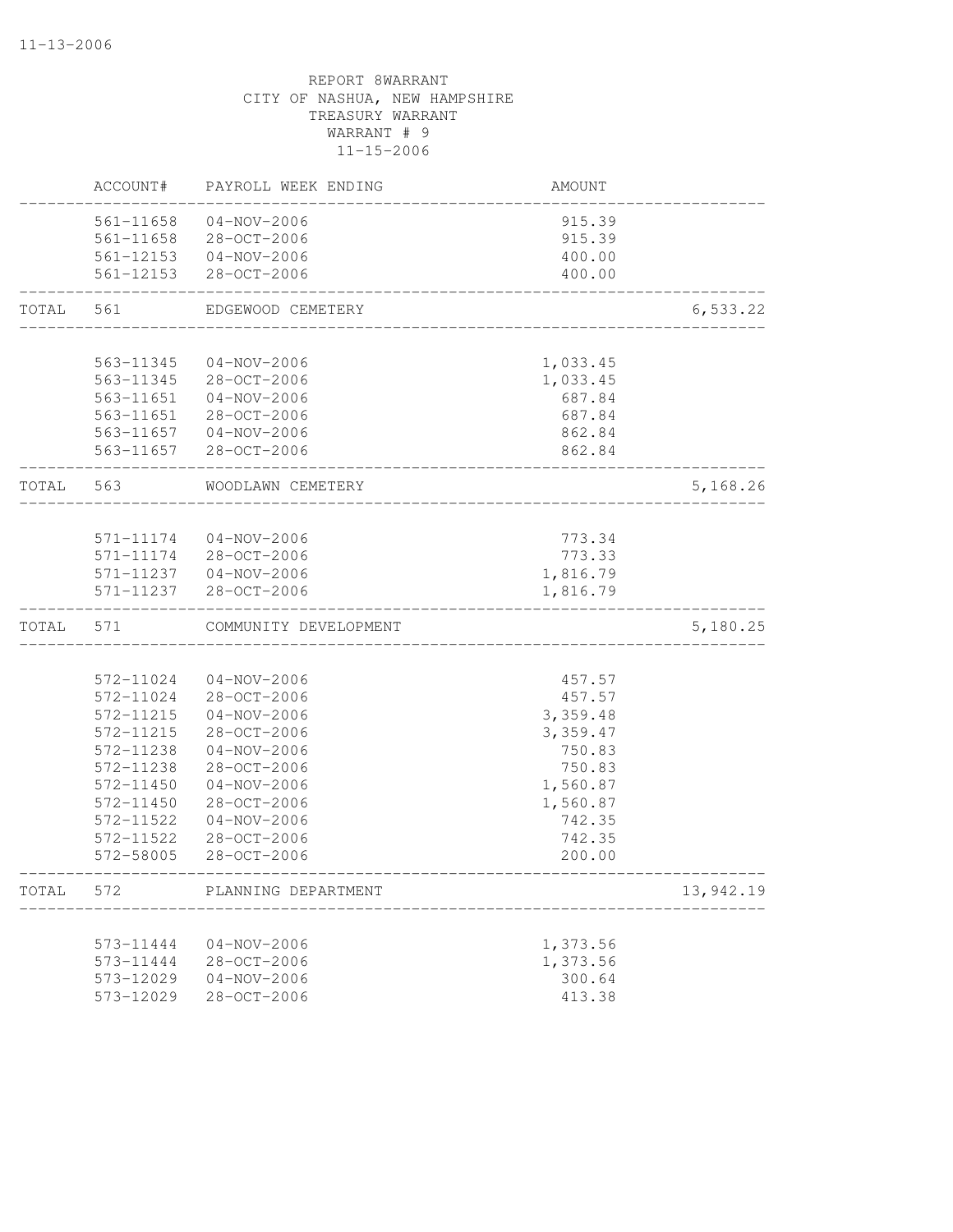| TOTAL 573<br>3,461.14<br>ECONOMIC DEVELOPMENT<br>____________________________<br>575-11032<br>$04 - NOV - 2006$<br>643.16<br>28-OCT-2006<br>575-11032<br>643.17<br>575-11042<br>$04 - NOV - 2006$<br>1,404.16<br>575-11042<br>28-OCT-2006<br>1,404.16<br>575-11062<br>$04 - NOV - 2006$<br>559.14<br>28-OCT-2006<br>559.14<br>575-11062<br>575-11189<br>$04 - NOV - 2006$<br>981.93<br>981.93<br>575-11189<br>28-OCT-2006<br>575-11246<br>$04 - NOV - 2006$<br>1,763.87<br>575-11246<br>28-OCT-2006<br>1,763.87<br>575-11387<br>04-NOV-2006<br>5,320.91<br>28-OCT-2006<br>575-11387<br>5,320.91<br>3,321.62<br>575-11393<br>$04 - NOV - 2006$<br>3,321.62<br>575-11393<br>28-OCT-2006<br>7,198.02<br>$04 - NOV - 2006$<br>575-11400<br>28-OCT-2006<br>7,231.87<br>575-11400<br>3,776.65<br>575-11401<br>$04 - NOV - 2006$<br>28-OCT-2006<br>3,776.67<br>575-11401<br>575-11403<br>$04 - NOV - 2006$<br>772.38<br>28-OCT-2006<br>772.39<br>575-11403<br>694.69<br>575-11404<br>$04 - NOV - 2006$<br>575-11404<br>28-OCT-2006<br>694.68<br>575-12014<br>$04 - NOV - 2006$<br>818.80<br>28-OCT-2006<br>573.16<br>575-12014<br>421.07<br>575-12087<br>$04 - NOV - 2006$<br>575-12087<br>28-OCT-2006<br>421.07<br>575-12090<br>$04 - NOV - 2006$<br>338.58<br>575-12090<br>28-OCT-2006<br>338.58<br>575-12114<br>$04 - NOV - 2006$<br>1,310.81<br>28-OCT-2006<br>575-12114<br>1,284.33<br>28-OCT-2006<br>575-13035<br>17.07<br>58,430.41<br>TOTAL<br>575<br>PUBLIC LIBRARIES<br>----------------------<br>576-11059<br>$04 - NOV - 2006$<br>576-11059<br>28-OCT-2006<br>1,238.34<br>576-11138<br>$04 - NOV - 2006$<br>214.83<br>256.68<br>576-11138<br>28-OCT-2006<br>$04 - NOV - 2006$<br>598.60<br>576-11315<br>576-11315<br>28-OCT-2006<br>598.60<br>$04 - NOV - 2006$<br>3,710.52<br>576-11361<br>28-OCT-2006<br>3,710.51<br>576-11361<br>$04 - NOV - 2006$<br>1,201.77<br>576-11362 | ACCOUNT# | PAYROLL WEEK ENDING | AMOUNT |  |
|-------------------------------------------------------------------------------------------------------------------------------------------------------------------------------------------------------------------------------------------------------------------------------------------------------------------------------------------------------------------------------------------------------------------------------------------------------------------------------------------------------------------------------------------------------------------------------------------------------------------------------------------------------------------------------------------------------------------------------------------------------------------------------------------------------------------------------------------------------------------------------------------------------------------------------------------------------------------------------------------------------------------------------------------------------------------------------------------------------------------------------------------------------------------------------------------------------------------------------------------------------------------------------------------------------------------------------------------------------------------------------------------------------------------------------------------------------------------------------------------------------------------------------------------------------------------------------------------------------------------------------------------------------------------------------------------------------------------------------------------------------------------------------------------------------------------------------------------------------------------------------------|----------|---------------------|--------|--|
|                                                                                                                                                                                                                                                                                                                                                                                                                                                                                                                                                                                                                                                                                                                                                                                                                                                                                                                                                                                                                                                                                                                                                                                                                                                                                                                                                                                                                                                                                                                                                                                                                                                                                                                                                                                                                                                                                     |          |                     |        |  |
|                                                                                                                                                                                                                                                                                                                                                                                                                                                                                                                                                                                                                                                                                                                                                                                                                                                                                                                                                                                                                                                                                                                                                                                                                                                                                                                                                                                                                                                                                                                                                                                                                                                                                                                                                                                                                                                                                     |          |                     |        |  |
|                                                                                                                                                                                                                                                                                                                                                                                                                                                                                                                                                                                                                                                                                                                                                                                                                                                                                                                                                                                                                                                                                                                                                                                                                                                                                                                                                                                                                                                                                                                                                                                                                                                                                                                                                                                                                                                                                     |          |                     |        |  |
|                                                                                                                                                                                                                                                                                                                                                                                                                                                                                                                                                                                                                                                                                                                                                                                                                                                                                                                                                                                                                                                                                                                                                                                                                                                                                                                                                                                                                                                                                                                                                                                                                                                                                                                                                                                                                                                                                     |          |                     |        |  |
|                                                                                                                                                                                                                                                                                                                                                                                                                                                                                                                                                                                                                                                                                                                                                                                                                                                                                                                                                                                                                                                                                                                                                                                                                                                                                                                                                                                                                                                                                                                                                                                                                                                                                                                                                                                                                                                                                     |          |                     |        |  |
|                                                                                                                                                                                                                                                                                                                                                                                                                                                                                                                                                                                                                                                                                                                                                                                                                                                                                                                                                                                                                                                                                                                                                                                                                                                                                                                                                                                                                                                                                                                                                                                                                                                                                                                                                                                                                                                                                     |          |                     |        |  |
|                                                                                                                                                                                                                                                                                                                                                                                                                                                                                                                                                                                                                                                                                                                                                                                                                                                                                                                                                                                                                                                                                                                                                                                                                                                                                                                                                                                                                                                                                                                                                                                                                                                                                                                                                                                                                                                                                     |          |                     |        |  |
|                                                                                                                                                                                                                                                                                                                                                                                                                                                                                                                                                                                                                                                                                                                                                                                                                                                                                                                                                                                                                                                                                                                                                                                                                                                                                                                                                                                                                                                                                                                                                                                                                                                                                                                                                                                                                                                                                     |          |                     |        |  |
|                                                                                                                                                                                                                                                                                                                                                                                                                                                                                                                                                                                                                                                                                                                                                                                                                                                                                                                                                                                                                                                                                                                                                                                                                                                                                                                                                                                                                                                                                                                                                                                                                                                                                                                                                                                                                                                                                     |          |                     |        |  |
|                                                                                                                                                                                                                                                                                                                                                                                                                                                                                                                                                                                                                                                                                                                                                                                                                                                                                                                                                                                                                                                                                                                                                                                                                                                                                                                                                                                                                                                                                                                                                                                                                                                                                                                                                                                                                                                                                     |          |                     |        |  |
|                                                                                                                                                                                                                                                                                                                                                                                                                                                                                                                                                                                                                                                                                                                                                                                                                                                                                                                                                                                                                                                                                                                                                                                                                                                                                                                                                                                                                                                                                                                                                                                                                                                                                                                                                                                                                                                                                     |          |                     |        |  |
|                                                                                                                                                                                                                                                                                                                                                                                                                                                                                                                                                                                                                                                                                                                                                                                                                                                                                                                                                                                                                                                                                                                                                                                                                                                                                                                                                                                                                                                                                                                                                                                                                                                                                                                                                                                                                                                                                     |          |                     |        |  |
|                                                                                                                                                                                                                                                                                                                                                                                                                                                                                                                                                                                                                                                                                                                                                                                                                                                                                                                                                                                                                                                                                                                                                                                                                                                                                                                                                                                                                                                                                                                                                                                                                                                                                                                                                                                                                                                                                     |          |                     |        |  |
|                                                                                                                                                                                                                                                                                                                                                                                                                                                                                                                                                                                                                                                                                                                                                                                                                                                                                                                                                                                                                                                                                                                                                                                                                                                                                                                                                                                                                                                                                                                                                                                                                                                                                                                                                                                                                                                                                     |          |                     |        |  |
|                                                                                                                                                                                                                                                                                                                                                                                                                                                                                                                                                                                                                                                                                                                                                                                                                                                                                                                                                                                                                                                                                                                                                                                                                                                                                                                                                                                                                                                                                                                                                                                                                                                                                                                                                                                                                                                                                     |          |                     |        |  |
|                                                                                                                                                                                                                                                                                                                                                                                                                                                                                                                                                                                                                                                                                                                                                                                                                                                                                                                                                                                                                                                                                                                                                                                                                                                                                                                                                                                                                                                                                                                                                                                                                                                                                                                                                                                                                                                                                     |          |                     |        |  |
|                                                                                                                                                                                                                                                                                                                                                                                                                                                                                                                                                                                                                                                                                                                                                                                                                                                                                                                                                                                                                                                                                                                                                                                                                                                                                                                                                                                                                                                                                                                                                                                                                                                                                                                                                                                                                                                                                     |          |                     |        |  |
|                                                                                                                                                                                                                                                                                                                                                                                                                                                                                                                                                                                                                                                                                                                                                                                                                                                                                                                                                                                                                                                                                                                                                                                                                                                                                                                                                                                                                                                                                                                                                                                                                                                                                                                                                                                                                                                                                     |          |                     |        |  |
|                                                                                                                                                                                                                                                                                                                                                                                                                                                                                                                                                                                                                                                                                                                                                                                                                                                                                                                                                                                                                                                                                                                                                                                                                                                                                                                                                                                                                                                                                                                                                                                                                                                                                                                                                                                                                                                                                     |          |                     |        |  |
|                                                                                                                                                                                                                                                                                                                                                                                                                                                                                                                                                                                                                                                                                                                                                                                                                                                                                                                                                                                                                                                                                                                                                                                                                                                                                                                                                                                                                                                                                                                                                                                                                                                                                                                                                                                                                                                                                     |          |                     |        |  |
|                                                                                                                                                                                                                                                                                                                                                                                                                                                                                                                                                                                                                                                                                                                                                                                                                                                                                                                                                                                                                                                                                                                                                                                                                                                                                                                                                                                                                                                                                                                                                                                                                                                                                                                                                                                                                                                                                     |          |                     |        |  |
|                                                                                                                                                                                                                                                                                                                                                                                                                                                                                                                                                                                                                                                                                                                                                                                                                                                                                                                                                                                                                                                                                                                                                                                                                                                                                                                                                                                                                                                                                                                                                                                                                                                                                                                                                                                                                                                                                     |          |                     |        |  |
|                                                                                                                                                                                                                                                                                                                                                                                                                                                                                                                                                                                                                                                                                                                                                                                                                                                                                                                                                                                                                                                                                                                                                                                                                                                                                                                                                                                                                                                                                                                                                                                                                                                                                                                                                                                                                                                                                     |          |                     |        |  |
|                                                                                                                                                                                                                                                                                                                                                                                                                                                                                                                                                                                                                                                                                                                                                                                                                                                                                                                                                                                                                                                                                                                                                                                                                                                                                                                                                                                                                                                                                                                                                                                                                                                                                                                                                                                                                                                                                     |          |                     |        |  |
|                                                                                                                                                                                                                                                                                                                                                                                                                                                                                                                                                                                                                                                                                                                                                                                                                                                                                                                                                                                                                                                                                                                                                                                                                                                                                                                                                                                                                                                                                                                                                                                                                                                                                                                                                                                                                                                                                     |          |                     |        |  |
|                                                                                                                                                                                                                                                                                                                                                                                                                                                                                                                                                                                                                                                                                                                                                                                                                                                                                                                                                                                                                                                                                                                                                                                                                                                                                                                                                                                                                                                                                                                                                                                                                                                                                                                                                                                                                                                                                     |          |                     |        |  |
|                                                                                                                                                                                                                                                                                                                                                                                                                                                                                                                                                                                                                                                                                                                                                                                                                                                                                                                                                                                                                                                                                                                                                                                                                                                                                                                                                                                                                                                                                                                                                                                                                                                                                                                                                                                                                                                                                     |          |                     |        |  |
|                                                                                                                                                                                                                                                                                                                                                                                                                                                                                                                                                                                                                                                                                                                                                                                                                                                                                                                                                                                                                                                                                                                                                                                                                                                                                                                                                                                                                                                                                                                                                                                                                                                                                                                                                                                                                                                                                     |          |                     |        |  |
|                                                                                                                                                                                                                                                                                                                                                                                                                                                                                                                                                                                                                                                                                                                                                                                                                                                                                                                                                                                                                                                                                                                                                                                                                                                                                                                                                                                                                                                                                                                                                                                                                                                                                                                                                                                                                                                                                     |          |                     |        |  |
|                                                                                                                                                                                                                                                                                                                                                                                                                                                                                                                                                                                                                                                                                                                                                                                                                                                                                                                                                                                                                                                                                                                                                                                                                                                                                                                                                                                                                                                                                                                                                                                                                                                                                                                                                                                                                                                                                     |          |                     |        |  |
|                                                                                                                                                                                                                                                                                                                                                                                                                                                                                                                                                                                                                                                                                                                                                                                                                                                                                                                                                                                                                                                                                                                                                                                                                                                                                                                                                                                                                                                                                                                                                                                                                                                                                                                                                                                                                                                                                     |          |                     |        |  |
|                                                                                                                                                                                                                                                                                                                                                                                                                                                                                                                                                                                                                                                                                                                                                                                                                                                                                                                                                                                                                                                                                                                                                                                                                                                                                                                                                                                                                                                                                                                                                                                                                                                                                                                                                                                                                                                                                     |          |                     |        |  |
|                                                                                                                                                                                                                                                                                                                                                                                                                                                                                                                                                                                                                                                                                                                                                                                                                                                                                                                                                                                                                                                                                                                                                                                                                                                                                                                                                                                                                                                                                                                                                                                                                                                                                                                                                                                                                                                                                     |          |                     |        |  |
|                                                                                                                                                                                                                                                                                                                                                                                                                                                                                                                                                                                                                                                                                                                                                                                                                                                                                                                                                                                                                                                                                                                                                                                                                                                                                                                                                                                                                                                                                                                                                                                                                                                                                                                                                                                                                                                                                     |          |                     |        |  |
|                                                                                                                                                                                                                                                                                                                                                                                                                                                                                                                                                                                                                                                                                                                                                                                                                                                                                                                                                                                                                                                                                                                                                                                                                                                                                                                                                                                                                                                                                                                                                                                                                                                                                                                                                                                                                                                                                     |          |                     |        |  |
|                                                                                                                                                                                                                                                                                                                                                                                                                                                                                                                                                                                                                                                                                                                                                                                                                                                                                                                                                                                                                                                                                                                                                                                                                                                                                                                                                                                                                                                                                                                                                                                                                                                                                                                                                                                                                                                                                     |          |                     |        |  |
|                                                                                                                                                                                                                                                                                                                                                                                                                                                                                                                                                                                                                                                                                                                                                                                                                                                                                                                                                                                                                                                                                                                                                                                                                                                                                                                                                                                                                                                                                                                                                                                                                                                                                                                                                                                                                                                                                     |          |                     |        |  |
|                                                                                                                                                                                                                                                                                                                                                                                                                                                                                                                                                                                                                                                                                                                                                                                                                                                                                                                                                                                                                                                                                                                                                                                                                                                                                                                                                                                                                                                                                                                                                                                                                                                                                                                                                                                                                                                                                     |          |                     |        |  |
|                                                                                                                                                                                                                                                                                                                                                                                                                                                                                                                                                                                                                                                                                                                                                                                                                                                                                                                                                                                                                                                                                                                                                                                                                                                                                                                                                                                                                                                                                                                                                                                                                                                                                                                                                                                                                                                                                     |          |                     |        |  |
|                                                                                                                                                                                                                                                                                                                                                                                                                                                                                                                                                                                                                                                                                                                                                                                                                                                                                                                                                                                                                                                                                                                                                                                                                                                                                                                                                                                                                                                                                                                                                                                                                                                                                                                                                                                                                                                                                     |          |                     |        |  |
|                                                                                                                                                                                                                                                                                                                                                                                                                                                                                                                                                                                                                                                                                                                                                                                                                                                                                                                                                                                                                                                                                                                                                                                                                                                                                                                                                                                                                                                                                                                                                                                                                                                                                                                                                                                                                                                                                     |          |                     |        |  |
|                                                                                                                                                                                                                                                                                                                                                                                                                                                                                                                                                                                                                                                                                                                                                                                                                                                                                                                                                                                                                                                                                                                                                                                                                                                                                                                                                                                                                                                                                                                                                                                                                                                                                                                                                                                                                                                                                     |          |                     |        |  |
|                                                                                                                                                                                                                                                                                                                                                                                                                                                                                                                                                                                                                                                                                                                                                                                                                                                                                                                                                                                                                                                                                                                                                                                                                                                                                                                                                                                                                                                                                                                                                                                                                                                                                                                                                                                                                                                                                     |          |                     |        |  |
|                                                                                                                                                                                                                                                                                                                                                                                                                                                                                                                                                                                                                                                                                                                                                                                                                                                                                                                                                                                                                                                                                                                                                                                                                                                                                                                                                                                                                                                                                                                                                                                                                                                                                                                                                                                                                                                                                     |          |                     |        |  |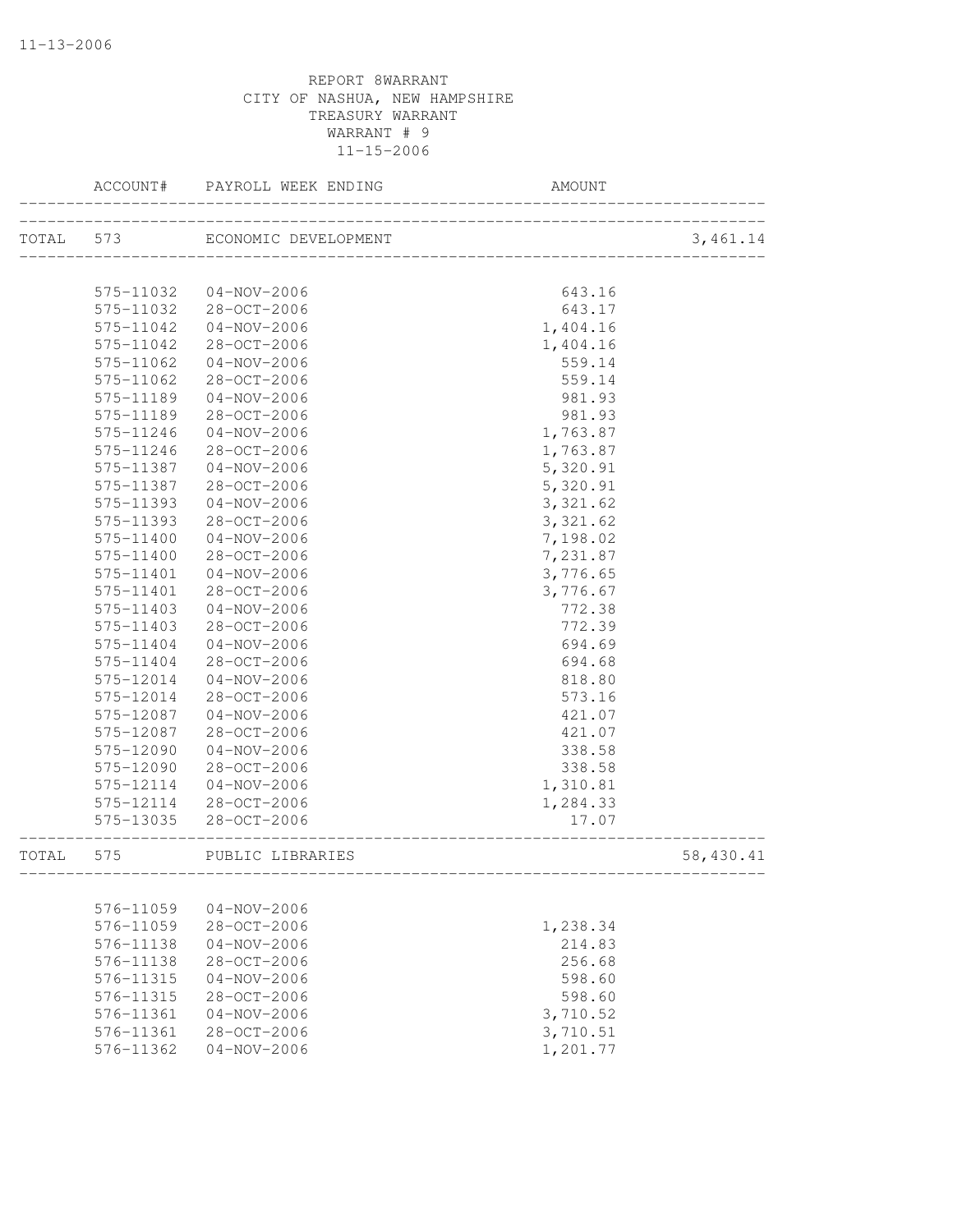|                    | ACCOUNT#  | PAYROLL WEEK ENDING    | AMOUNT                            |           |
|--------------------|-----------|------------------------|-----------------------------------|-----------|
|                    |           | 576-11362 28-OCT-2006  | 1,283.45                          |           |
|                    |           | 576-13004 04-NOV-2006  | 15.41                             |           |
|                    |           | 576-13004 28-OCT-2006  | 72.56                             |           |
| TOTAL<br>TOTAL 577 | 576       | BUILDING DEPARTMENT    | ____________________________      | 12,901.27 |
|                    |           |                        |                                   |           |
|                    | 577-11067 | 04-NOV-2006            | 1,072.97                          |           |
|                    |           | 577-11067 28-OCT-2006  | 1,072.97                          |           |
|                    |           | 577-11163 04-NOV-2006  | 844.14                            |           |
|                    |           | 577-11163 28-OCT-2006  | 844.14                            |           |
|                    |           | 577-11183  04-NOV-2006 | 937.65                            |           |
|                    |           | 577-11183 28-OCT-2006  | 937.65<br>_______________________ |           |
|                    |           | CODE ENFORCEMENT       | ----------------                  | 5,709.52  |
|                    |           |                        |                                   |           |
|                    | 581-11012 | 04-NOV-2006            | 5,686.38                          |           |
|                    |           | 581-11075 04-NOV-2006  | 3,916.00                          |           |
|                    | 581-11081 | $04 - NOV - 2006$      | 1,962.35                          |           |
|                    | 581-11162 | $04 - NOV - 2006$      | 49,792.22                         |           |
|                    | 581-11162 | 28-OCT-2006            | 52,048.50                         |           |
|                    | 581-11204 | $04 - NOV - 2006$      | 11,629.60                         |           |
|                    | 581-11204 | 28-OCT-2006            | 11,629.61                         |           |
|                    | 581-11348 | $04 - NOV - 2006$      | 71,601.56                         |           |
|                    | 581-11366 | $04 - NOV - 2006$      | 46,973.08                         |           |
|                    | 581-11366 | 28-OCT-2006            | 48, 254.61                        |           |
|                    | 581-11396 | 04-NOV-2006            | 34,830.89                         |           |
|                    | 581-11408 | $04 - NOV - 2006$      | 14,525.74                         |           |
|                    | 581-11408 | $28 - OCT - 2006$      | 15,003.78                         |           |
|                    | 581-11486 | $04 - NOV - 2006$      | 33,667.64                         |           |
|                    | 581-11570 | $04 - NOV - 2006$      | 54,972.50                         |           |
|                    | 581-11571 | $04 - NOV - 2006$      | 3,315.90                          |           |
|                    | 581-11572 | $04 - NOV - 2006$      | 45, 954.09                        |           |
|                    | 581-11579 | $04 - NOV - 2006$      | 34,072.72                         |           |
|                    | 581-11579 | 28-OCT-2006            | 648.66                            |           |
|                    | 581-11628 | $04 - NOV - 2006$      | 1,215.20                          |           |
|                    | 581-11628 | 28-OCT-2006            | 1,215.20                          |           |
|                    | 581-11675 | $04 - NOV - 2006$      | 4,807.69                          |           |
|                    | 581-11709 | $04 - NOV - 2006$      | 8,831.16                          |           |
|                    | 581-11711 | $04 - NOV - 2006$      | 2,461.54                          |           |
|                    | 581-11726 | $04 - NOV - 2006$      | 1,458,072.26                      |           |
|                    | 581-11800 | $04 - NOV - 2006$      | 23,633.89                         |           |
|                    | 581-11801 | $04 - NOV - 2006$      | 14,783.59                         |           |
|                    | 581-11802 | $04 - NOV - 2006$      | 12, 128.58                        |           |
|                    | 581-11803 | $04 - NOV - 2006$      | 15, 347.88                        |           |
|                    | 581-11803 | 28-OCT-2006            | 640.25                            |           |
|                    | 581-11804 | $04 - NOV - 2006$      | 15,463.28                         |           |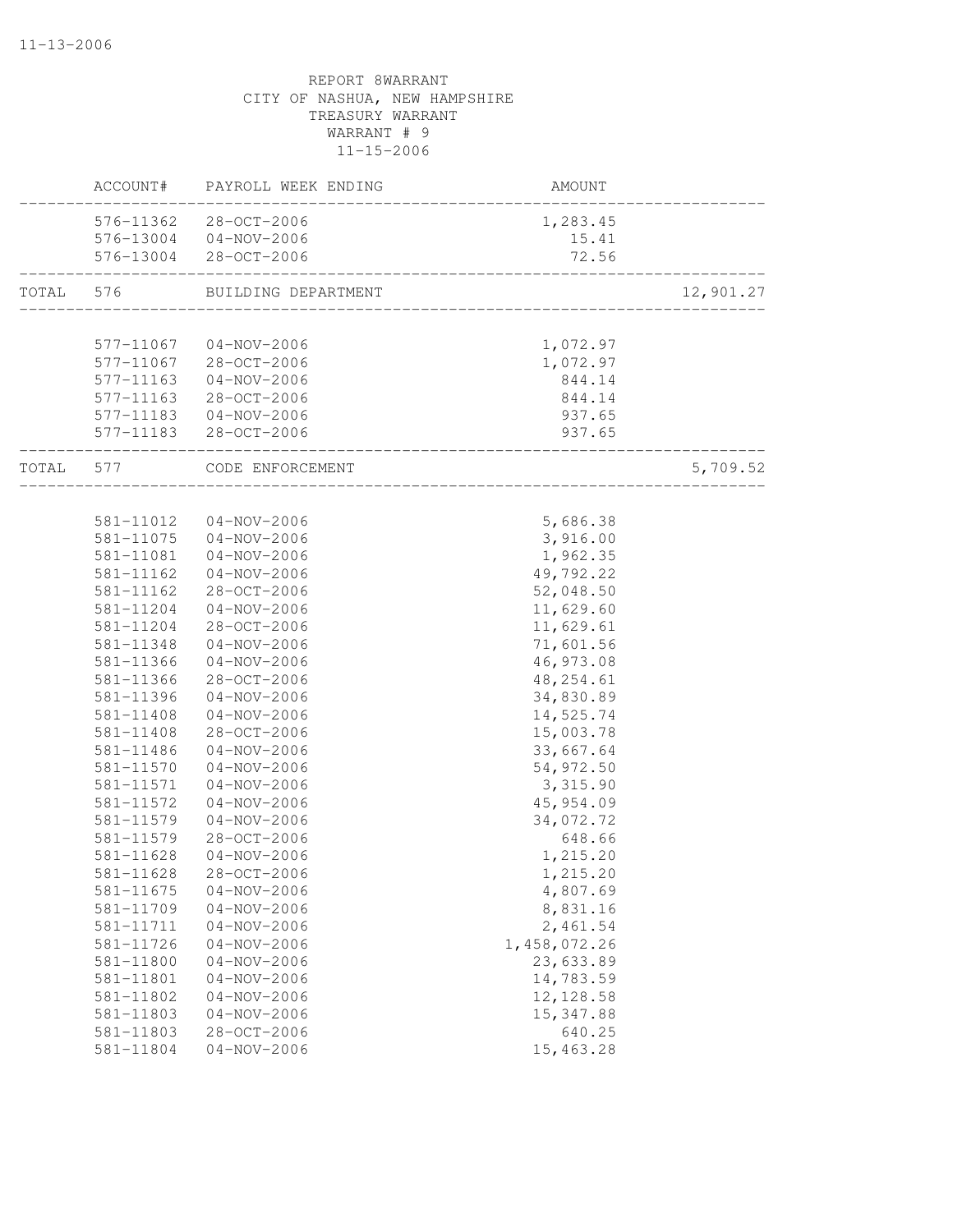| ACCOUNT#   | PAYROLL WEEK ENDING | AMOUNT       |  |
|------------|---------------------|--------------|--|
| 581-11805  | $04 - NOV - 2006$   | 32,100.93    |  |
| 581-11812  | $04 - NOV - 2006$   | 2,086.42     |  |
| 581-11830  | $04 - NOV - 2006$   | 1,560.58     |  |
| 581-11850  | $04 - NOV - 2006$   | 4,018.33     |  |
| 581-11850  | 28-OCT-2006         | 3,321.08     |  |
| 581-11860  | $04 - NOV - 2006$   | 5,662.42     |  |
| 581-12006  | $04 - NOV - 2006$   |              |  |
| 581-12006  | 28-OCT-2006         |              |  |
| 581-12021  | $04 - NOV - 2006$   | 2,286.63     |  |
| 581-12060  | $04 - NOV - 2006$   | 2,719.29     |  |
| 581-12060  | 28-OCT-2006         | 2,800.56     |  |
| 581-12078  | $04 - NOV - 2006$   | 1,437.50     |  |
| 581-12078  | 28-OCT-2006         | 225.00       |  |
| 581-12081  | $04 - NOV - 2006$   | 662.85       |  |
| 581-12084  | $04 - NOV - 2006$   | 2,562.50     |  |
| 581-12084  | 28-OCT-2006         | 1,700.00     |  |
| 581-12087  | $04 - NOV - 2006$   | 1,610.30     |  |
| 581-12087  | 28-OCT-2006         | 1,611.64     |  |
| 581-12111  | $04 - NOV - 2006$   | 111,346.11   |  |
| 581-12111  | 28-OCT-2006         | 111,853.30   |  |
| 581-12112  | $04 - NOV - 2006$   | 6,475.89     |  |
| 581-12112  | 28-OCT-2006         | 5,932.44     |  |
| 581-12126  | $04 - NOV - 2006$   | 4,183.97     |  |
| 581-12126  | 28-OCT-2006         | 4,138.92     |  |
| 581-12135  | $04 - NOV - 2006$   | 2,718.06     |  |
| 581-12135  | 28-OCT-2006         | 3,075.57     |  |
| 581-12136  | $04 - NOV - 2006$   | 730.64       |  |
| 581-12136  | 28-OCT-2006         | 1,024.66     |  |
| 581-12138  | $04 - NOV - 2006$   | 365.39       |  |
| 581-12138  | 28-OCT-2006         | $-2, 455.90$ |  |
| 581-12141  | $04 - NOV - 2006$   | 200.00       |  |
| 581-12141  | 28-OCT-2006         | 100.00       |  |
| 581-12153  | $04 - NOV - 2006$   | 36.75        |  |
| 581-12153  | 28-OCT-2006         | 31.50        |  |
| 581-12198  | $04 - NOV - 2006$   | 14,073.94    |  |
| 581-12201  | $04 - NOV - 2006$   | 16,514.38    |  |
| 581-12201  | 28-OCT-2006         | 16,869.06    |  |
| 581-13004  | $04 - NOV - 2006$   | 3,907.06     |  |
| 581-13004  | 28-OCT-2006         | 1,060.11     |  |
| 581-130047 | 28-OCT-2006         | $-45.00$     |  |
| 581-13021  | $04 - NOV - 2006$   | 965.43       |  |
| 581-13021  | 28-OCT-2006         | 372.90       |  |
| 581-13032  | $04 - NOV - 2006$   | 507.15       |  |
| 581-13032  | $28 - OCT - 2006$   | 196.92       |  |
| 581-13120  | $04 - NOV - 2006$   | 4,372.77     |  |
| 581-13120  | $28 - OCT - 2006$   | 4,934.24     |  |
| 581-13133  | $04 - NOV - 2006$   | 1,437.50     |  |
| 581-13133  | 28-OCT-2006         | 87.50        |  |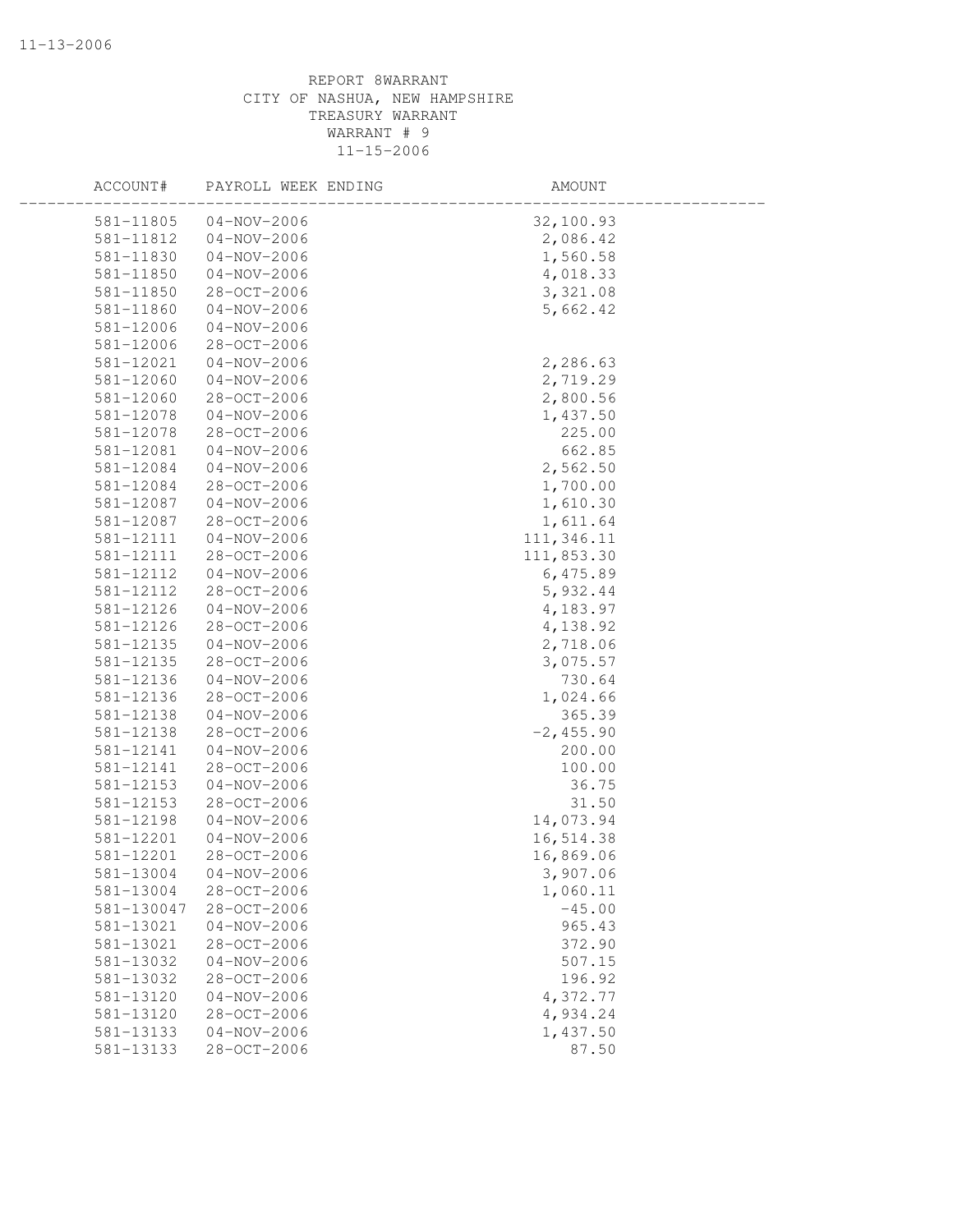|       | ACCOUNT#                                                                       | PAYROLL WEEK ENDING                                                                          | AMOUNT                                                     |              |
|-------|--------------------------------------------------------------------------------|----------------------------------------------------------------------------------------------|------------------------------------------------------------|--------------|
|       | 581-13137<br>581-13137<br>581-19000<br>581-19000<br>$581 - 19240$<br>581-19310 | 04-NOV-2006<br>28-OCT-2006<br>04-NOV-2006<br>28-OCT-2006<br>$04 - NOV - 2006$<br>04-NOV-2006 | 900.00<br>315.00<br>9,089.48<br>218.75<br>748.05<br>210.00 |              |
| TOTAL | 581                                                                            | SCHOOL DEPARTMENT                                                                            |                                                            | 2,491,944.92 |
|       |                                                                                | 5811-11850 04-NOV-2006                                                                       | $-498.80$                                                  |              |
| TOTAL | 581                                                                            |                                                                                              |                                                            | $-498.80$    |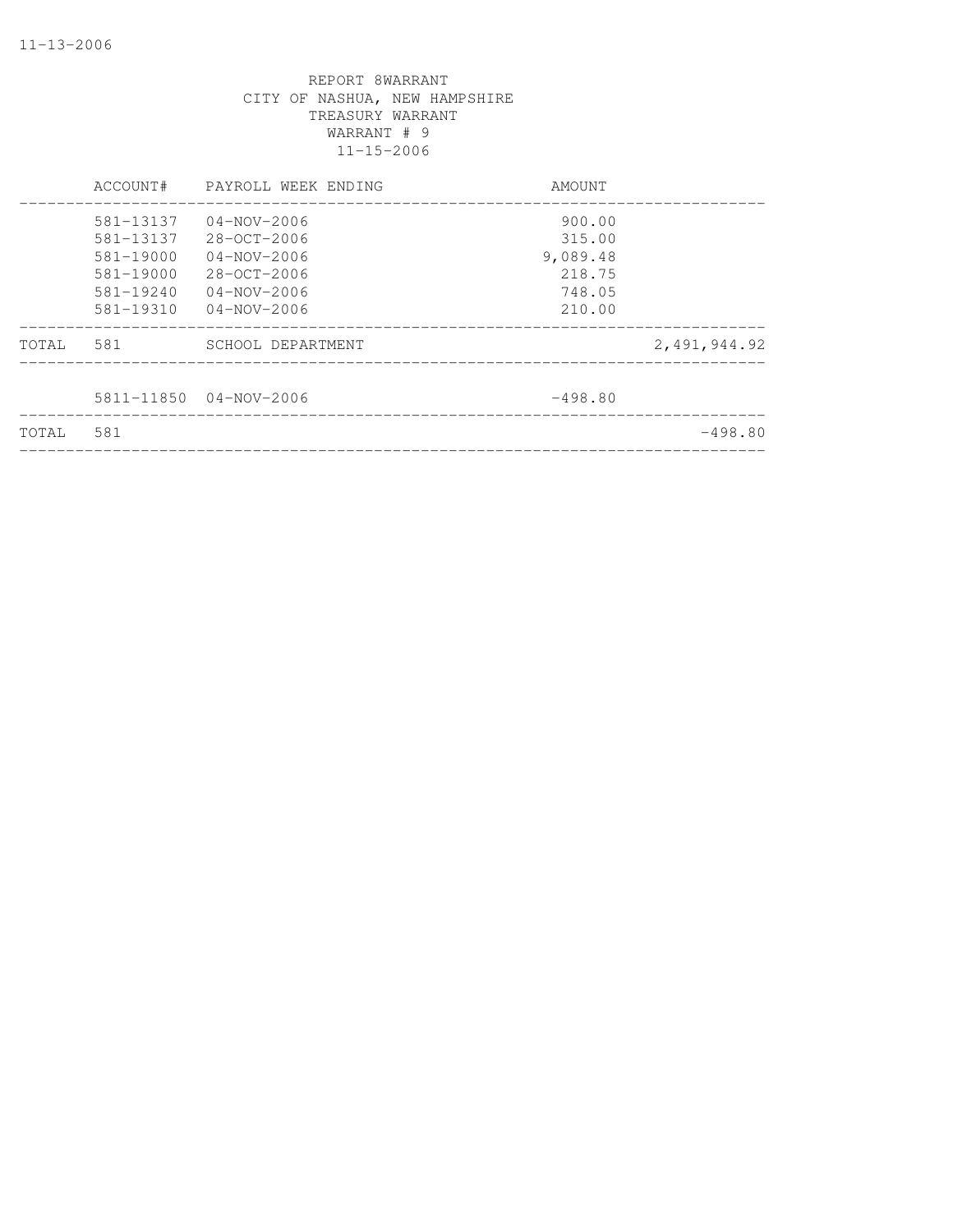|           | ACCOUNT# PAYROLL WEEK ENDING |  | AMOUNT |
|-----------|------------------------------|--|--------|
|           |                              |  |        |
| TOTAL 951 |                              |  |        |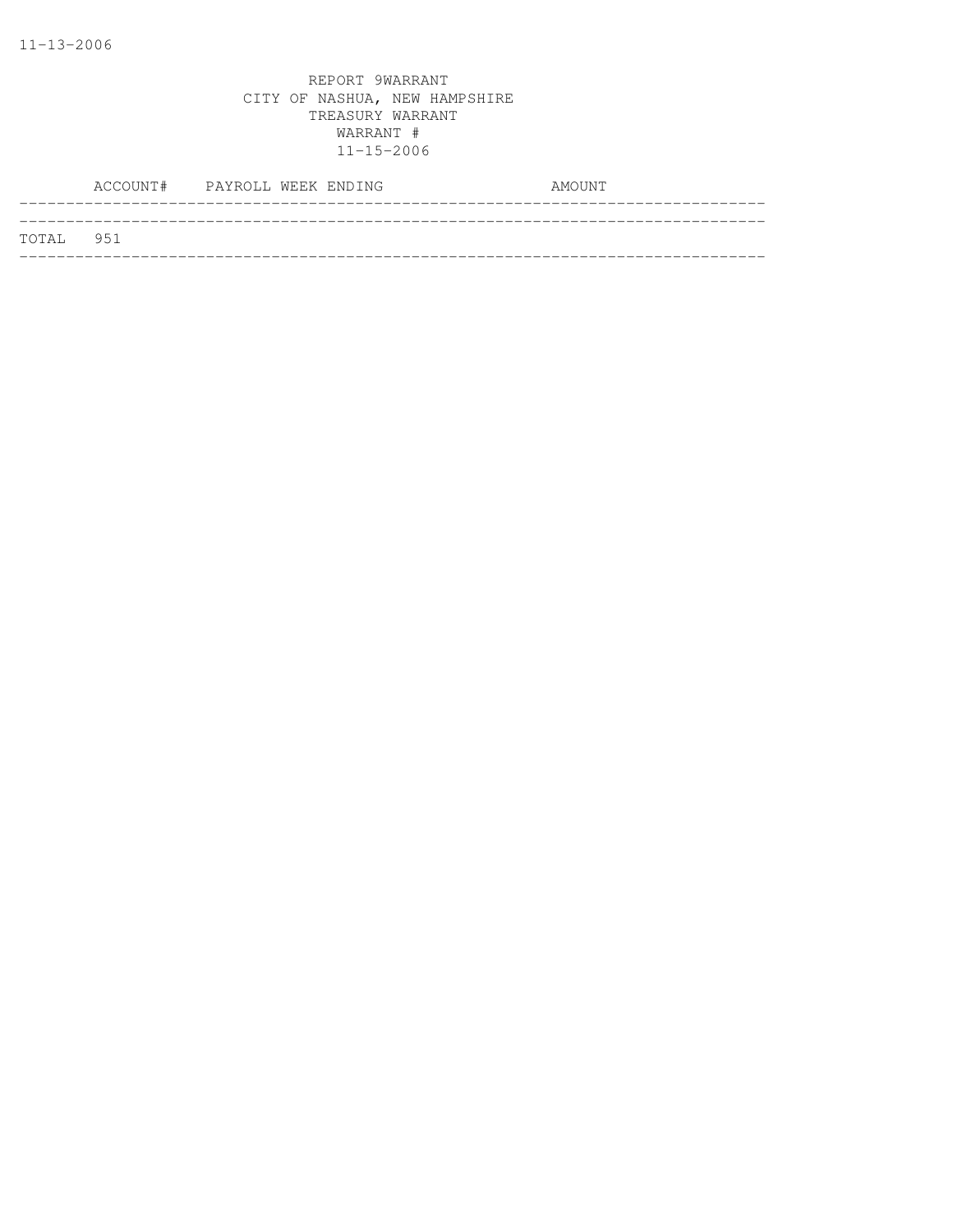| ACCOUNT#  | PAYROLL WEEK ENDING | AMOUNT    |  |
|-----------|---------------------|-----------|--|
| 801-11008 | $04 - NOV - 2006$   | 509.14    |  |
| 801-11008 | 28-OCT-2006         | 509.14    |  |
| 801-11101 | $04 - NOV - 2006$   | 1,732.80  |  |
| 801-11101 | 28-OCT-2006         | 1,732.80  |  |
| 801-11193 | $04 - NOV - 2006$   | 871.65    |  |
| 801-11193 | 28-OCT-2006         | 871.65    |  |
| 801-11208 | $04 - NOV - 2006$   | 62.21     |  |
| 801-11208 | 28-OCT-2006         | 62.21     |  |
| 801-11211 | $04 - NOV - 2006$   | 65.52     |  |
| 801-11211 | 28-OCT-2006         | 65.52     |  |
| 801-11222 | $04 - NOV - 2006$   | 191.32    |  |
| 801-11222 | 28-OCT-2006         | 191.32    |  |
| 801-11249 | $04 - NOV - 2006$   | 127.18    |  |
| 801-11249 | 28-OCT-2006         | 127.18    |  |
| 801-11271 | $04 - NOV - 2006$   | 942.44    |  |
| 801-11271 | 28-OCT-2006         | 942.44    |  |
| 801-11276 | $04 - NOV - 2006$   | 2,344.00  |  |
| 801-11276 | 28-OCT-2006         | 2,344.00  |  |
| 801-11321 | $04 - NOV - 2006$   | 1,033.09  |  |
| 801-11321 | 28-OCT-2006         | 1,033.10  |  |
| 801-11334 | $04 - NOV - 2006$   | 901.23    |  |
| 801-11334 | 28-OCT-2006         | 901.24    |  |
| 801-11383 | $04 - NOV - 2006$   | 954.40    |  |
| 801-11383 | 28-OCT-2006         | 954.40    |  |
| 801-11435 | $04 - NOV - 2006$   | 82.59     |  |
| 801-11435 | 28-OCT-2006         | 82.59     |  |
| 801-11595 | $04 - NOV - 2006$   | 5,415.40  |  |
| 801-11595 | $04 - NOV - 2006$   | 3,710.00  |  |
| 801-11595 | 28-OCT-2006         | 5,309.01  |  |
| 801-11595 | 28-OCT-2006         | 3,830.99  |  |
| 801-11596 | $04 - NOV - 2006$   | 3, 245.23 |  |
| 801-11596 | 28-OCT-2006         | 3,136.00  |  |
| 801-11598 | $04 - NOV - 2006$   | 776.80    |  |
| 801-11598 | 28-OCT-2006         | 776.80    |  |
| 801-11606 | $04 - NOV - 2006$   | 629.46    |  |
| 801-11618 | $04 - NOV - 2006$   | 320.67    |  |
| 801-11618 | 28-OCT-2006         | 534.44    |  |
| 801-11647 | $04 - NOV - 2006$   | 4,311.49  |  |
| 801-11647 | 28-OCT-2006         | 1,515.40  |  |
| 801-11765 | $04 - NOV - 2006$   | 713.60    |  |
| 801-11765 | 28-OCT-2006         | 713.60    |  |
| 801-12085 | $04 - NOV - 2006$   | 400.00    |  |
| 801-12085 | 28-OCT-2006         | 400.00    |  |
| 801-12594 | $04 - NOV - 2006$   | 936.00    |  |
| 801-12594 | 28-OCT-2006         | 3,259.75  |  |
| 801-13004 | $04 - NOV - 2006$   | 4,975.82  |  |
| 801-13004 | $04 - NOV - 2006$   | 7,043.50  |  |
| 801-13004 |                     | 3,088.60  |  |
|           | $04 - NOV - 2006$   |           |  |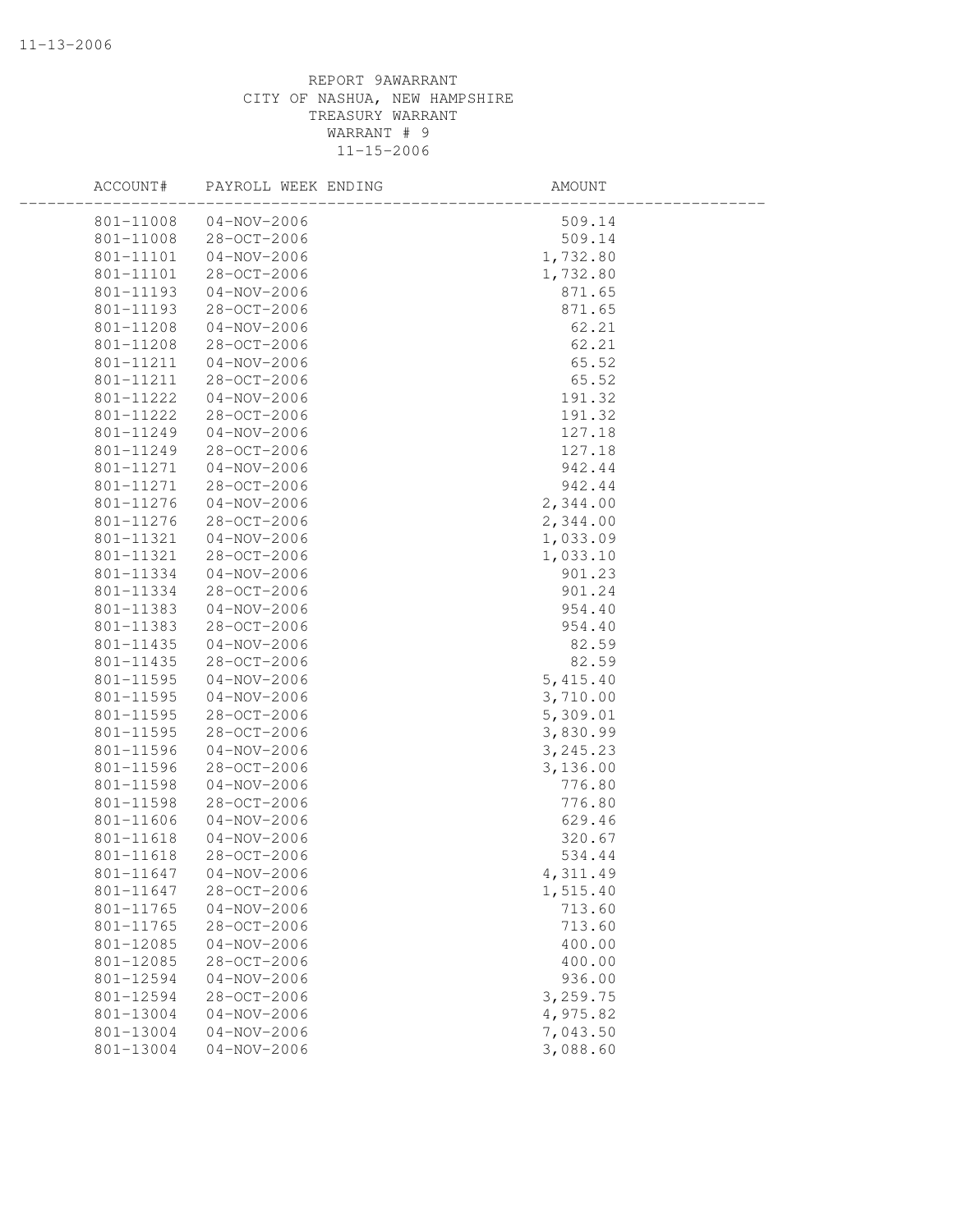|           | ACCOUNT#  | PAYROLL WEEK ENDING   | AMOUNT      |            |
|-----------|-----------|-----------------------|-------------|------------|
|           | 801-13004 | 28-OCT-2006           | 3,891.28    |            |
|           | 801-13004 | 28-OCT-2006           | 6, 220.92   |            |
|           | 801-13004 | 28-OCT-2006           | 135.28      |            |
|           | 801-13004 | 28-OCT-2006           | 3,196.58    |            |
|           | 801-17001 | $04 - NOV - 2006$     | 300.00      |            |
|           | 801-17001 | 28-OCT-2006           | 300.00      |            |
|           | 801-59236 | 04-NOV-2006           | 350.34      |            |
|           | 801-59236 | 28-OCT-2006           | 350.34      |            |
|           | 801-59237 | $04 - NOV - 2006$     | 337.46      |            |
|           | 801-59237 | 28-OCT-2006           | 337.45      |            |
|           | 801-59240 | $04 - NOV - 2006$     | 131.05      |            |
|           |           | 801-59240 28-OCT-2006 | 131.05      |            |
| TOTAL 801 |           | SOLID WASTE DISPOSAL  |             | 90, 359.47 |
|           |           |                       |             |            |
|           | 802-11028 | $04 - NOV - 2006$     | 358.26      |            |
|           | 802-11028 | 04-NOV-2006           | 168.59      |            |
|           | 802-11028 | 28-OCT-2006           | 358.26      |            |
|           | 802-11028 | 28-OCT-2006           | 168.59      |            |
|           | 802-11064 | $04 - NOV - 2006$     | 131.05      |            |
|           | 802-11064 | $04 - NOV - 2006$     | 131.05      |            |
|           | 802-11064 | 28-OCT-2006           | 131.05      |            |
|           | 802-11064 | 28-OCT-2006           | 131.05      |            |
|           | 802-11091 | $04 - NOV - 2006$     | 999.83      |            |
|           | 802-11091 | 28-OCT-2006           | 999.84      |            |
|           | 802-11092 | $04 - NOV - 2006$     | 739.60      |            |
|           | 802-11092 | 28-OCT-2006           | 739.60      |            |
|           | 802-11094 | $04 - NOV - 2006$     | 266.72      |            |
|           | 802-11094 | $04 - NOV - 2006$     | 266.72      |            |
|           | 802-11094 | 28-OCT-2006           | 266.72      |            |
|           | 802-11094 | 28-OCT-2006           | 266.72      |            |
|           | 802-11095 | 28-OCT-2006           | 2,449.95    |            |
|           | 802-11102 | $04 - NOV - 2006$     | 839.08      |            |
|           | 802-11102 | 28-OCT-2006           | 789.31      |            |
|           | 802-11105 | $04 - NOV - 2006$     | 879.36      |            |
|           | 802-11105 | $28 - OCT - 2006$     | 911.12      |            |
|           | 802-11155 | $04 - NOV - 2006$     | 918.99      |            |
|           | 802-11155 | 28-OCT-2006           | $-1,028.13$ |            |
|           | 802-11155 | $28 - OCT - 2006$     | 1,947.12    |            |
|           | 802-11157 | $04 - NOV - 2006$     | 2,363.52    |            |
|           | 802-11157 | $28 - OCT - 2006$     | 2,195.20    |            |
|           | 802-11158 | $04 - NOV - 2006$     | 1,614.82    |            |
|           | 802-11158 | 28-OCT-2006           | 1,677.94    |            |
|           | 802-11208 | $04 - NOV - 2006$     | 35.55       |            |
|           | 802-11208 | $04 - NOV - 2006$     | 35.55       |            |
|           | 802-11208 | 28-OCT-2006           | 35.55       |            |
|           | 802-11208 | $28 - OCT - 2006$     | 35.55       |            |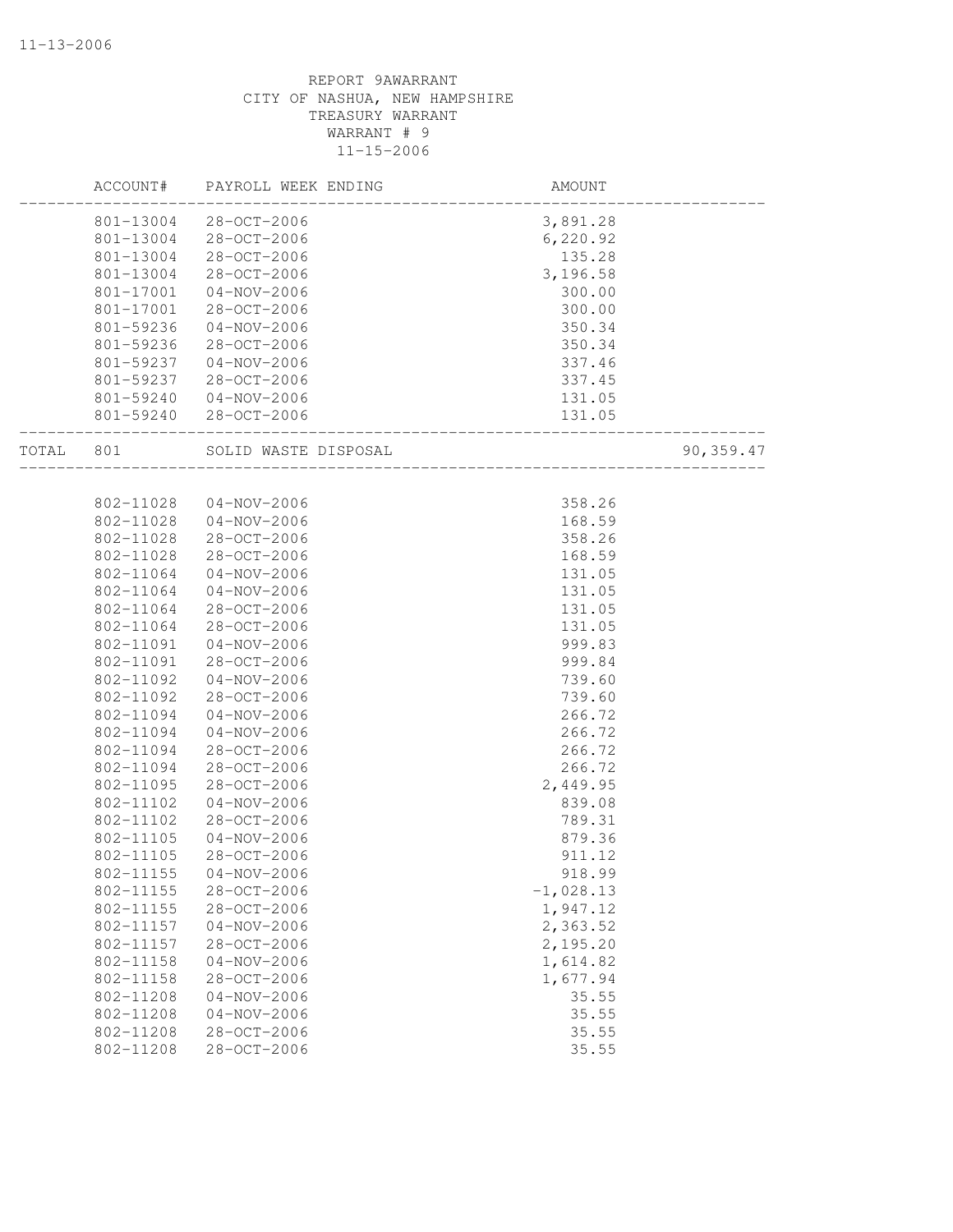| ACCOUNT#  | PAYROLL WEEK ENDING | AMOUNT    |  |
|-----------|---------------------|-----------|--|
| 802-11211 | 04-NOV-2006         | 393.14    |  |
| 802-11211 | $04 - NOV - 2006$   | 393.14    |  |
| 802-11211 | 28-OCT-2006         | 393.14    |  |
| 802-11211 | 28-OCT-2006         | 393.14    |  |
| 802-11222 | $04 - NOV - 2006$   | 191.32    |  |
| 802-11222 | 28-OCT-2006         | 191.32    |  |
| 802-11249 | $04 - NOV - 2006$   | 72.67     |  |
| 802-11249 | $04 - NOV - 2006$   | 72.67     |  |
| 802-11249 | 28-OCT-2006         | 72.67     |  |
| 802-11249 | 28-OCT-2006         | 72.67     |  |
| 802-11260 | $04 - NOV - 2006$   | 880.00    |  |
| 802-11260 | 28-OCT-2006         | 880.00    |  |
| 802-11270 | $04 - NOV - 2006$   | 944.44    |  |
| 802-11270 | 28-OCT-2006         | 944.44    |  |
| 802-11330 | $04 - NOV - 2006$   | 967.45    |  |
| 802-11330 | 28-OCT-2006         | 967.45    |  |
| 802-11333 | $04 - NOV - 2006$   | 948.48    |  |
| 802-11333 | 28-OCT-2006         | 948.48    |  |
| 802-11435 | $04 - NOV - 2006$   | 412.94    |  |
| 802-11435 | $04 - NOV - 2006$   | 165.17    |  |
| 802-11435 | 28-OCT-2006         | 412.94    |  |
| 802-11435 | 28-OCT-2006         | 165.17    |  |
| 802-11480 | $04 - NOV - 2006$   | 3, 324.32 |  |
| 802-11480 | 28-OCT-2006         | 3,366.40  |  |
| 802-11507 | $04 - NOV - 2006$   | 746.80    |  |
| 802-11507 | 28-OCT-2006         | 746.80    |  |
| 802-11513 | $04 - NOV - 2006$   | 5,966.18  |  |
| 802-11513 | 28-OCT-2006         | 5,948.80  |  |
| 802-11514 | $04 - NOV - 2006$   | 1,776.90  |  |
| 802-11514 | 28-OCT-2006         | 1,764.80  |  |
| 802-11681 | $04 - NOV - 2006$   | 285.68    |  |
| 802-11681 | $04 - NOV - 2006$   | 1,142.73  |  |
| 802-11681 | 28-OCT-2006         | 285.68    |  |
| 802-11681 | 28-OCT-2006         | 1,142.73  |  |
| 802-11693 | $04 - NOV - 2006$   | 1,046.16  |  |
| 802-11693 | 28-OCT-2006         | 1,046.17  |  |
| 802-11763 | $04 - NOV - 2006$   | 159.11    |  |
| 802-11763 | $04 - NOV - 2006$   | 636.45    |  |
| 802-11763 | 28-OCT-2006         | 159.11    |  |
| 802-11763 | 28-OCT-2006         | 636.45    |  |
| 802-11764 | $04 - NOV - 2006$   | 1,070.88  |  |
| 802-11764 | $28 - OCT - 2006$   | 1,070.88  |  |
| 802-13004 | $04 - NOV - 2006$   | 1,608.91  |  |
| 802-13004 | $04 - NOV - 2006$   | 2,607.27  |  |
| 802-13004 | 28-OCT-2006         | $-192.34$ |  |
| 802-13004 | 28-OCT-2006         | 1,264.44  |  |
| 802-13004 | 28-OCT-2006         | 1,277.58  |  |
| 802-17008 | 28-OCT-2006         | 900.00    |  |
|           |                     |           |  |